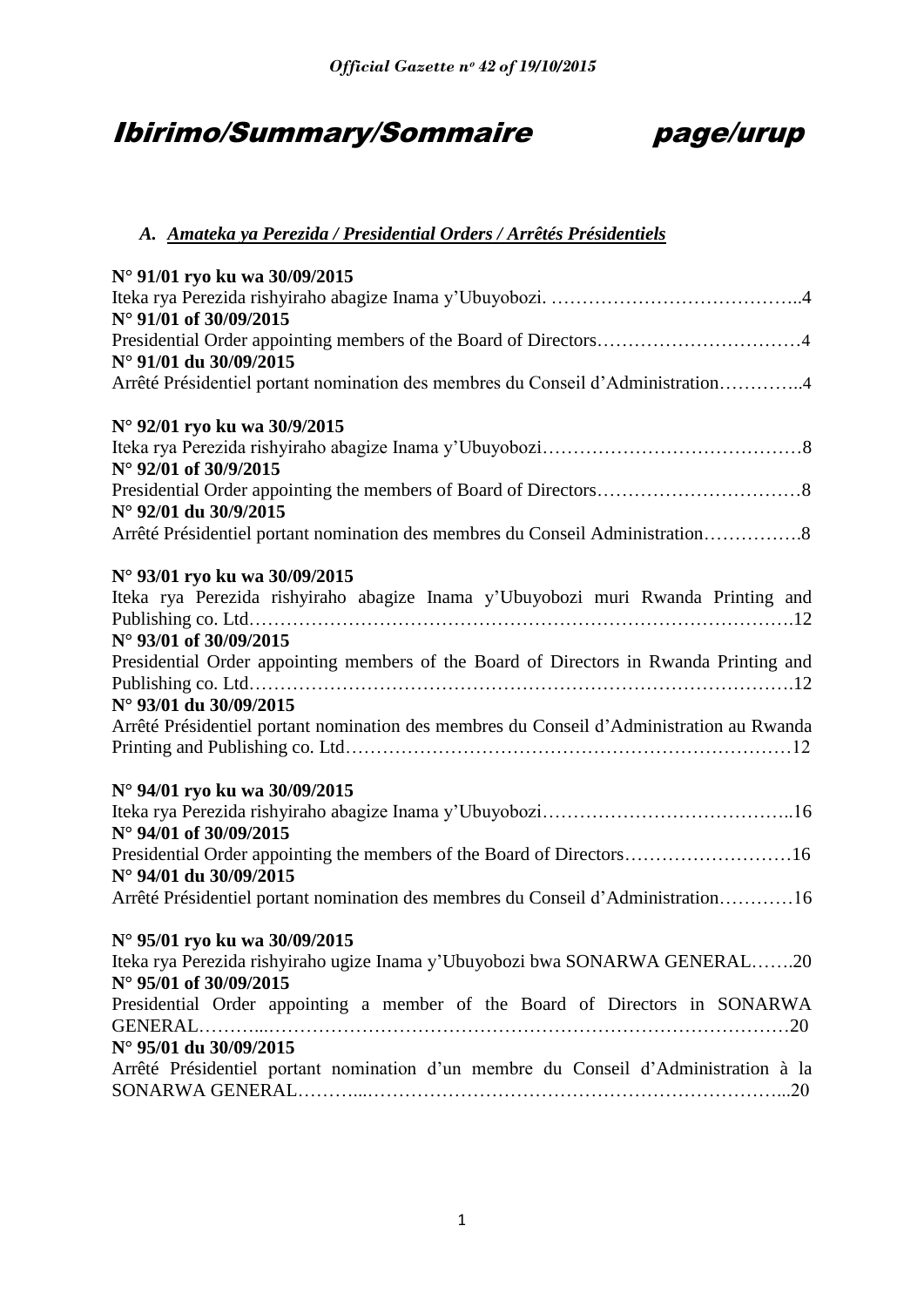| N° 96/01 ryo ku wa 30/09/2015                                                               |
|---------------------------------------------------------------------------------------------|
|                                                                                             |
| N° 96/01 of 30/09/2015                                                                      |
| Presidential Order appointing the members of the Board of Directors24                       |
| N° 96/01 du 30/09/2015                                                                      |
| Arrêté Présidentiel portant nomination des membres du Conseil Administration24              |
| N° 97/01 ryo ku wa 30/09/2015                                                               |
| Iteka rya Perezida rishyiraho abagize Inama y'Ubuyobozi mu Kigo cy'Igihugu                  |
|                                                                                             |
| N° 97/01 of 30/09/2015                                                                      |
| Presidential Order appointing members of the Board of Directors in Rwanda Management        |
|                                                                                             |
| N° 97/01 du 30/09/2015                                                                      |
| Arrêté Présidentiel portant nomination des membres du Conseil d'Administration à l'Institut |
|                                                                                             |
| N° 98/01 ryo ku wa 30/9/2015                                                                |
|                                                                                             |
| N° 98/01 of 30/9/2015                                                                       |
| Presidential Order appointing the members of the Board of Directors32                       |
| N° 98/01 du 30/9/2015                                                                       |
| Arrêté Présidentiel portant nomination des membres du Conseil d'Administration32            |
| N° 99/01 ryo ku wa 30/9/2015                                                                |
| Iteka rya Perezida rishyiraho ugize Inama y'Ubuyobozi mu Ruganda rw'Icyayi rwa Mulindi      |
|                                                                                             |
| N° 99/01 of 30/9/2015                                                                       |
| Presidential Order appointing a member of the Board of Directors of Mulindi Tea             |
|                                                                                             |
| N° 99/01 du 30/9/2015                                                                       |
| Arrêté Présidentiel portant nomination d'un membre du Conseil d'Administration de l'Usine   |
|                                                                                             |
| N° 100/01 ryo ku wa 30/9/2015                                                               |
| Iteka rya Perezida rishyiraho abagize Inama Nkuru y'Urwego rw'Igihugu rushinzwe             |
|                                                                                             |
| N° 100/01 of 30/9/2015                                                                      |
| Presidential Order appointing members of the High Council of Rwanda Correctional Service    |
|                                                                                             |
| N° 100/01 du 30/9/2015                                                                      |
| Arrêté Présidentiel portant nomination des membres du Haut Conseil du Service               |
|                                                                                             |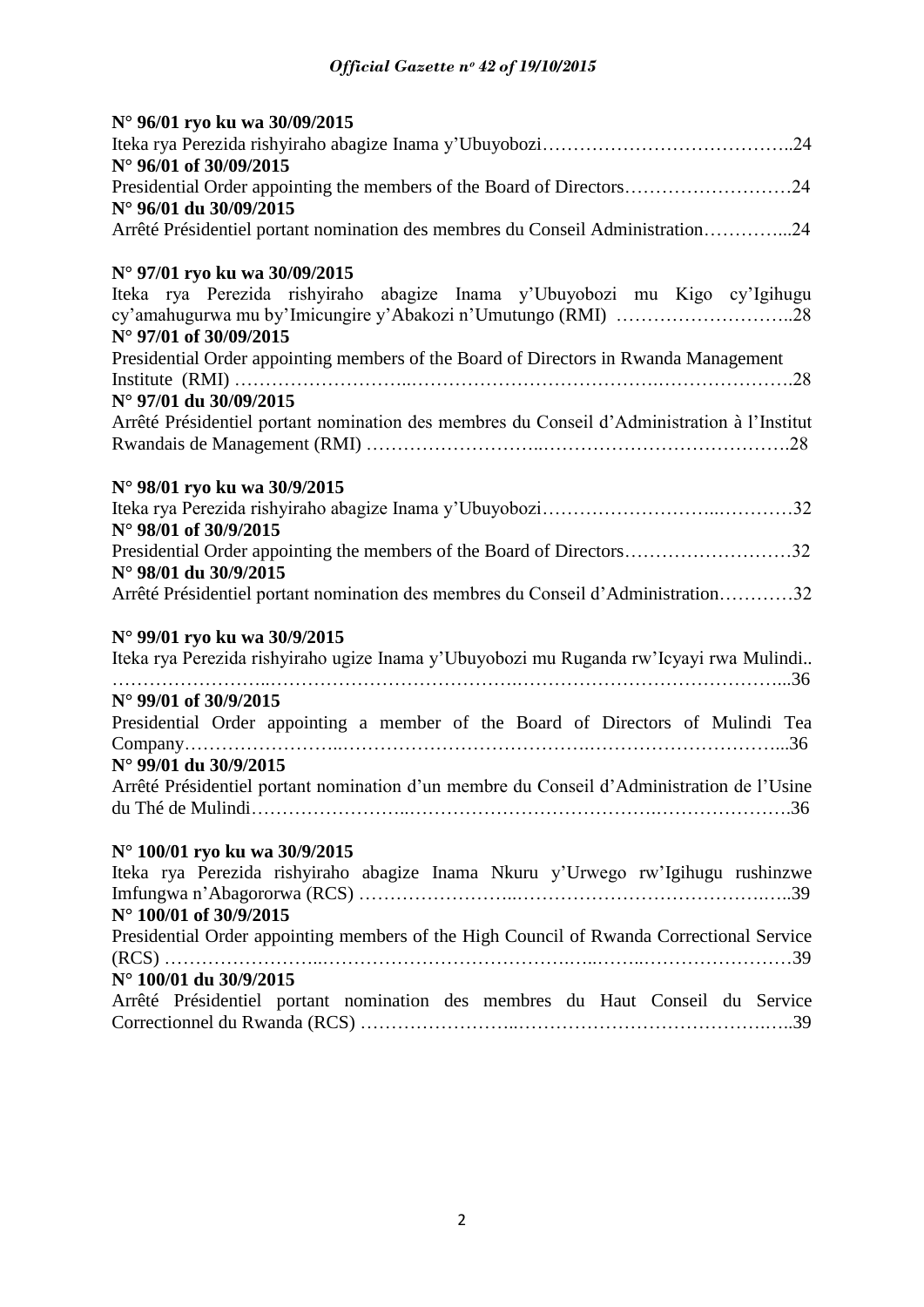| <b>B.</b> Umuryango /Organization / Organisation                 |  |
|------------------------------------------------------------------|--|
|                                                                  |  |
| C. Guhindura amazina / Alteration of names / Changements de noms |  |
| Ingingo z'ingenzi z'urwandiko rusaba guhindura amazina:          |  |
|                                                                  |  |
|                                                                  |  |
|                                                                  |  |
|                                                                  |  |
| D. Amakoperative / Cooperatives / Coopératives                   |  |
|                                                                  |  |
|                                                                  |  |
|                                                                  |  |
|                                                                  |  |
|                                                                  |  |
|                                                                  |  |
|                                                                  |  |
|                                                                  |  |
|                                                                  |  |
|                                                                  |  |
|                                                                  |  |
|                                                                  |  |
|                                                                  |  |
|                                                                  |  |
|                                                                  |  |
|                                                                  |  |
|                                                                  |  |
|                                                                  |  |
|                                                                  |  |
|                                                                  |  |
|                                                                  |  |
|                                                                  |  |
|                                                                  |  |
|                                                                  |  |
|                                                                  |  |
|                                                                  |  |
|                                                                  |  |
|                                                                  |  |
|                                                                  |  |
|                                                                  |  |
|                                                                  |  |
|                                                                  |  |
|                                                                  |  |
|                                                                  |  |
|                                                                  |  |
|                                                                  |  |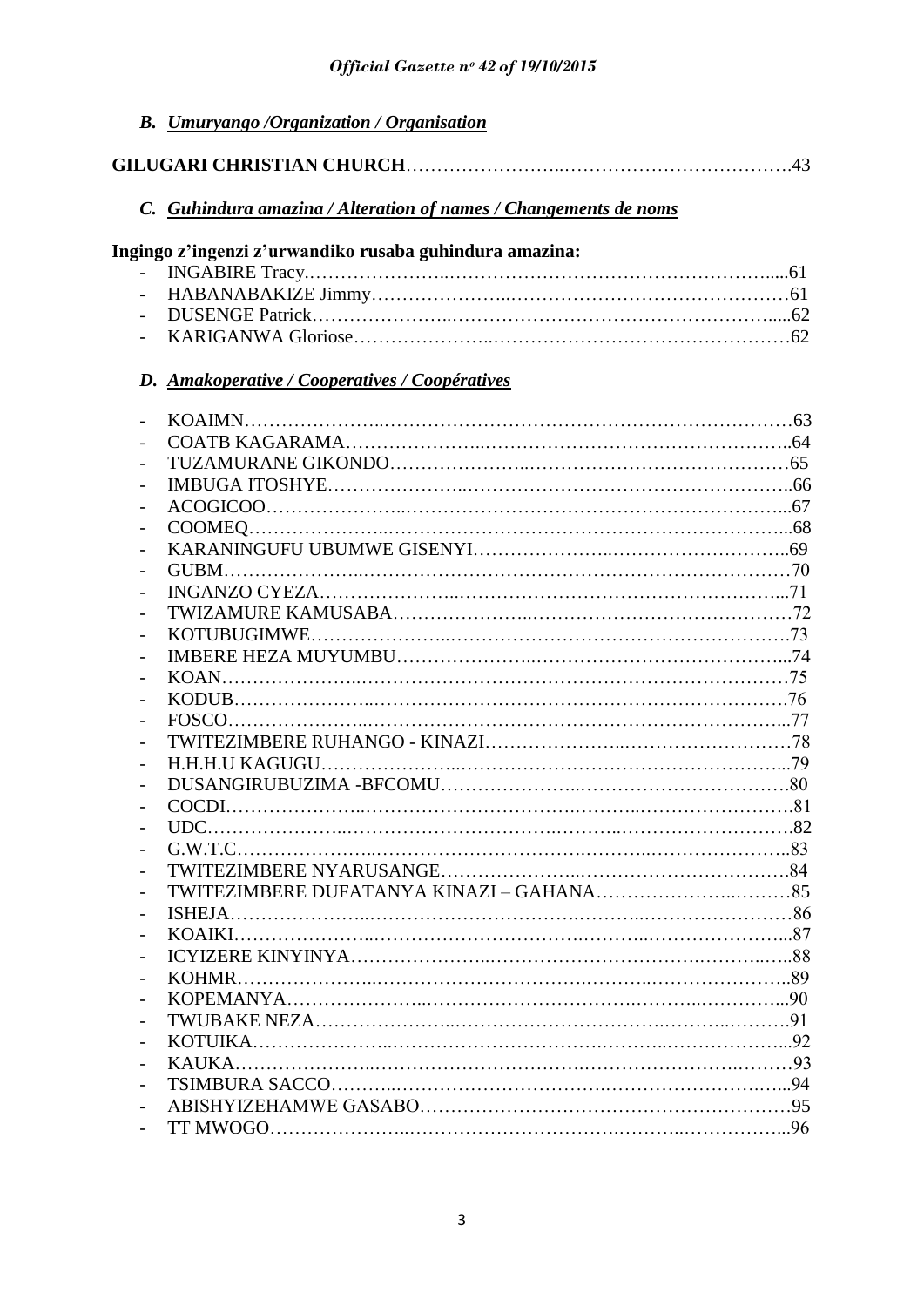#### **ITEKA RYA PEREZIDA N° 91/01 RYO KU PRESIDENTIAL ORDER N° 91/01 OF ARRETE PRESIDENTIEL N° 91/01 DU WA 30/09/2015 RISHYIRAHO ABAGIZE 30/09/2015 APPOINTING MEMBERS OF THE 30/09/2015 PORTANT NOMINATION DES INAMA Y'UBUYOBOZI BOARD OF DIRECTORS MEMBRES DU CONSEIL D'ADMINISTRATION**

| <b>ISHAKIRO</b>                                                                             | <b>TABLE OF CONTENTS</b>        | <b>TABLE DES MATIERES</b>                                                                                    |
|---------------------------------------------------------------------------------------------|---------------------------------|--------------------------------------------------------------------------------------------------------------|
| Ingingo ya mbere: Ishyirwaho                                                                | <b>Article One: Appointment</b> | <b>Article premier: Nomination</b>                                                                           |
| Ingingo ya 2: Abashinzwe kubahiriza iri teka                                                | implementation of this Order    | Article 2: Authorities responsible for the Article 2: Autorités chargées de l'exécution du<br>présent arrêté |
| Ingingo ya 3: Ivanwaho ry'ingingo zinyuranyije Article 3: Repealing provision<br>n'iri teka |                                 | <b>Article 3: Disposition abrogatoire</b>                                                                    |
| Ingingo ya 4: Igihe iteka ritangira gukurikizwa                                             | <b>Article 4: Commencement</b>  | Article 4: Entrée en vigueur                                                                                 |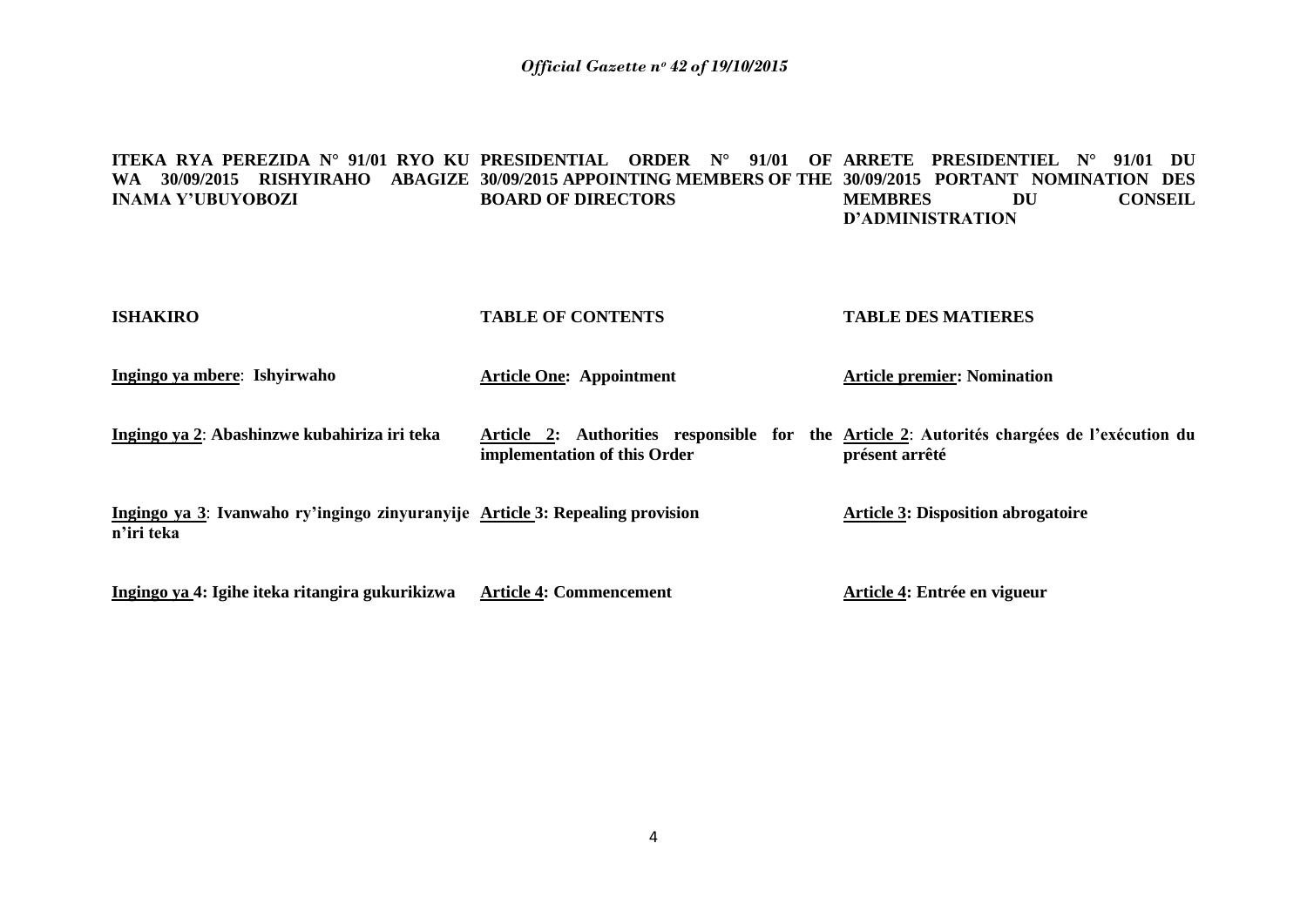#### **ITEKA RYA PEREZIDA N° 91/01 RYO KU PRESIDENTIAL ORDER N° 91/01 OF ARRETE PRESIDENTIEL N° 91/01 DU WA 30/09/2015 RISHYIRAHO ABAGIZE 30/09/2015 APPOINTING MEMBERS OF THE 30/09/2015 PORTANT NOMINATION DES INAMA Y'UBUYOBOZI BOARD OF DIRECTORS MEMBRES DU CONSEIL D'ADMINISTRATION**

**Twebwe, KAGAME Paul,** Perezida wa Repubulika;

**We, KAGAME Paul,** President of the Republic; **Nous, KAGAME Paul,** Président de la République;

Dushingiye ku Itegeko Nshinga rya Repubulika y'u Pursuant to the Constitution of the Republic of Vu la Constitution de la République du Rwanda Rwanda ryo ku wa 4 Kamena 2003 nk'uko Rwanda of 4th June 2003, as amended to date, du 4 Juin 2003, telle que révisée à ce jour, ryavuguruwe kugeza ubu, cyane cyane mu ngingo especially in Articles 112, 113, 121 and 201; zaryo, iya 112, iya 113, iya 121 n"iya 201; spécialement en ses articles, 112, 113, 121 et 201;

Dushingiye ku Itegeko n° 52/2011 ryo ku wa Pursuant to Law n° 52/2011 of 14/12/2011 Vu la Loi n° 52/2011du 14/12/2011 portant  $14/12/2011$ rishyiraho Ikigega cy"Ingoboka rikanagena inshingano, imiterere determining its mission, organization and n'imikorere byacyo cyane cyane mu ngingo yaryo functioning especially in Article 9; ya 9; Cyihariye etablishing Special Guarantee Fund création Fonds Special de Guarantie et and determinant sa mission, son organisation et son fonctionnement spécialement à son article 9;

| Ingingo ya mbere: Ishyirwaho                                                                                                                                                      | <b>Article One: Appointment</b>                                                                                    | <b>Article premier: Nomination</b>    |
|-----------------------------------------------------------------------------------------------------------------------------------------------------------------------------------|--------------------------------------------------------------------------------------------------------------------|---------------------------------------|
| <b>TWATEGETSE KANDI DUTEGETSE:</b>                                                                                                                                                | <b>HAVE ORDERED AND HEREBY ORDERS:</b>                                                                             | <b>AVONS ARRETE ET ARRETONS:</b>      |
| Inama y'Abaminisitiri yateranye ku wa 04/05/2015 After consideration and approval by the Cabinet in Après examen et adoption par le Conseil des<br>imaze kubisuzuma no kubyemeza; | its session of $04/05/2015$ ;                                                                                      | Ministres en sa séance du 04/05/2015; |
| Bisabwe na Minisitiri w'Imari n'Igenamigambi;                                                                                                                                     | On proposal by the Minister of Finance and Sur proposition du Ministre des Finances et de la<br>Economic Planning; | Planification Economique;             |

Abantu bakurikira bagize Inama y"Ubuyobozi The following persons are hereby appointed Les personnes dont les noms suivent sont bw"Ikigega Cyihariye cy"Ingoboka (SGF): Members of the Board of Directors in the Special nommées membres du Conseil d"Administration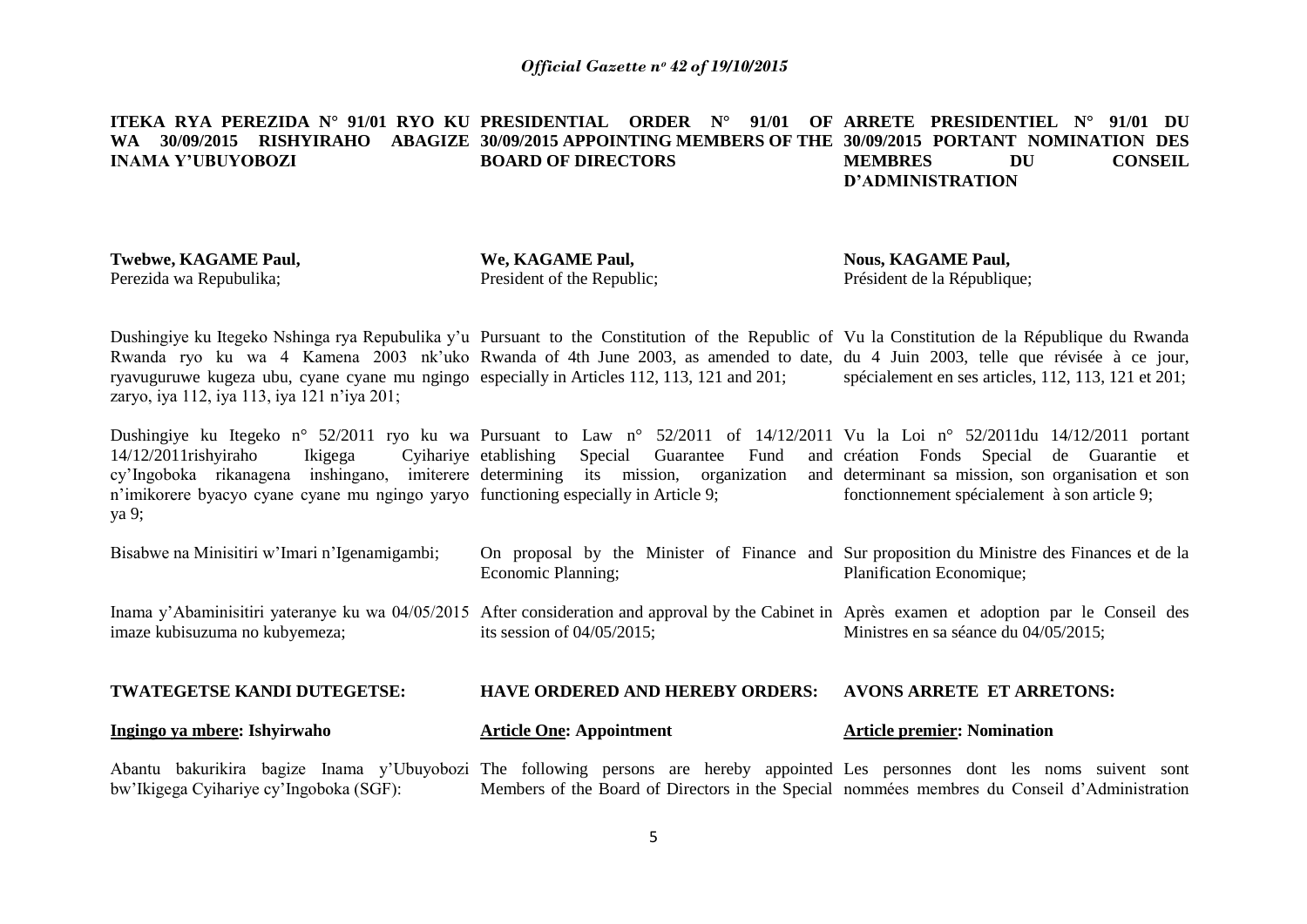|                                                                                             | Guarantee Fund (SGF):                                                                                                                                                                                                                                                                                                                                         | au Fonds Spécial de Garantie (SGF):                                          |
|---------------------------------------------------------------------------------------------|---------------------------------------------------------------------------------------------------------------------------------------------------------------------------------------------------------------------------------------------------------------------------------------------------------------------------------------------------------------|------------------------------------------------------------------------------|
| 1. Bwana DUSABE Theophile;<br>2. Madamu UWIMANA KAREMERA Claire.                            | 1. Mr. DUSABE Theophile;<br>2. Mrs. UWIMANA KAREMERA Claire.                                                                                                                                                                                                                                                                                                  | 1. Monsieur DUSABE Théophile;<br>UWIMANA KAREMERA<br>Madame<br>2.<br>Claire. |
| Ingingo ya 2: Abashinzwe gushyira mu bikorwa<br>iri teka                                    | <b>Article 2: Authorities responsible for</b><br>implementation of this Order                                                                                                                                                                                                                                                                                 | Article 2: Autorités chargées de l'exécution du<br>présent arrêté            |
| n'Ubucuruzi basabwe kubahiriza iri teka.                                                    | Minisitiri w'Intebe na Minisitiri w'Inganda The Prime Minister and the Minister of Trade Le Premier Ministre et le Ministre du Commerce<br>Public and Industry are entrusted with the et de l'Industrie sont chargés de l'exécution du<br>implementation of this Order.                                                                                       | présent arrêté.                                                              |
| Ingingo ya 3: Ivanwaho ry'ingingo zinyuranyije Article 3: Repealing provision<br>n'iri teka |                                                                                                                                                                                                                                                                                                                                                               | <b>Article 3: Disposition abrogatoire</b>                                    |
| na ryo zivanyweho.                                                                          | Ingingo z'amateka abanziriza iri kandi zinyuranyije All prior legal provisions contrary to this Order are Toutes les dispositions antérieures contraires au<br>hereby repealed.                                                                                                                                                                               | présent arrêté sont abrogées.                                                |
| Ingingo ya 4: Igihe iteka ritangira gukurikizwa                                             | <b>Article 4: Commencement</b>                                                                                                                                                                                                                                                                                                                                | Article 4: Entrée en vigueur                                                 |
| Agaciro karyo gahera ku wa 04/05/2015.                                                      | Iri teka ritangira gukurikizwa umunsi ritangarijweho This Order shall come into force on the day of its Le présent arrêté entre en vigueur le jour de sa<br>mu Igazeti ya Leta ya Repubulika y'u Rwanda. publication in the Official Gazette of the Republic publication au Journal Officiel de la République<br>of Rwanda. It takes effect as of 04/05/2015. | du Rwanda. Il sort ses effets à partir du<br>04/05/2015.                     |
| Kigali, ku wa 30/09/2015                                                                    | Kigali, on 30/09/2015                                                                                                                                                                                                                                                                                                                                         | Kigali, le 30/09/2015                                                        |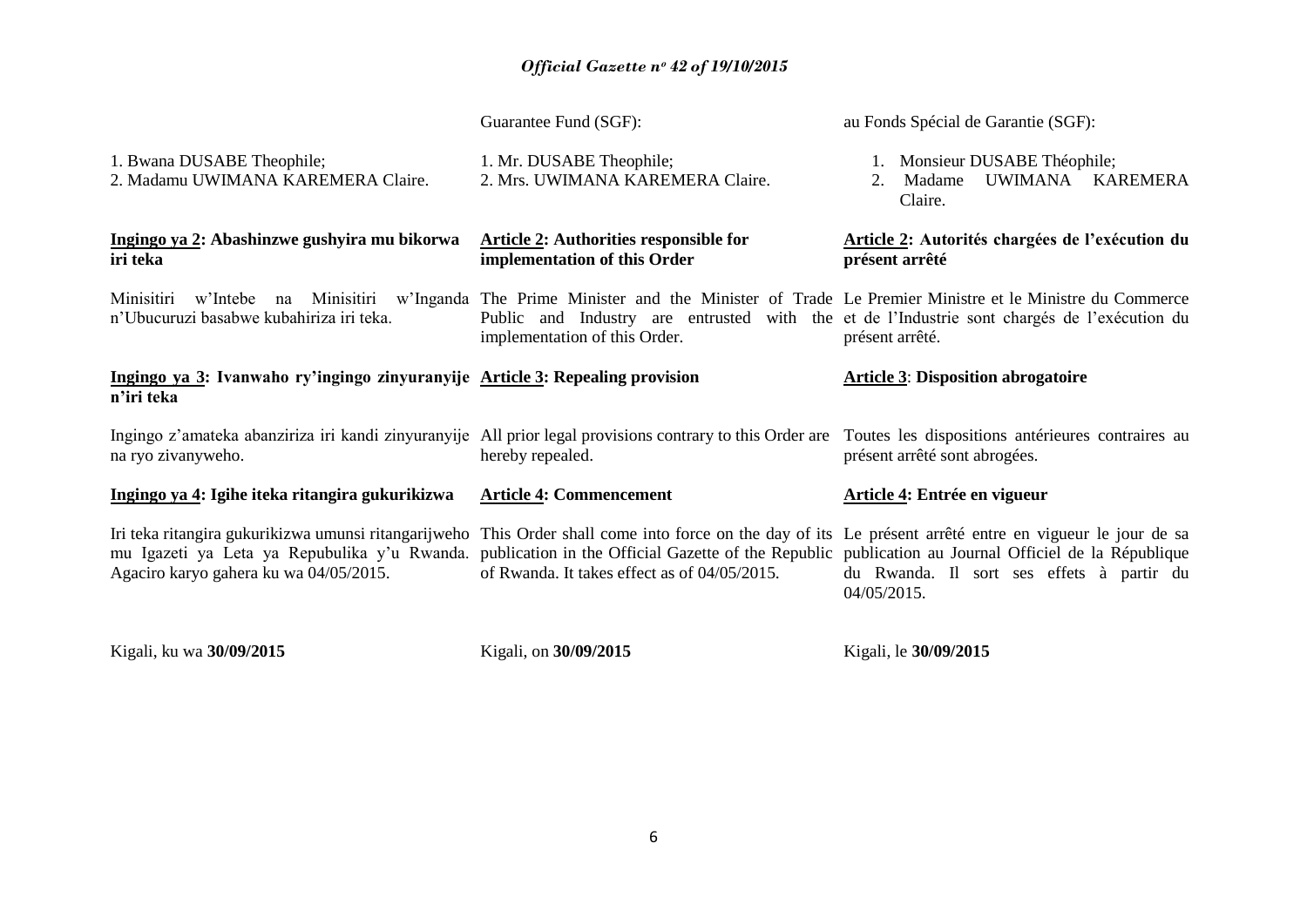**(sé) KAGAME Paul** Perezida wa Repubulika

**(sé) MUREKEZI Anastase** Minisitiri w"Intebe

**Bibonywe kandi bishyizweho Ikirango cya Repubulika:**

**(sé) KAGAME Paul** President of the Republic

**(sé) MUREKEZI Anastase** Prime Minister

**Seen and sealed with the Seal of the Republic:**

**(sé) KAGAME Paul** Président de la République

**(sé) MUREKEZI Anastase** Premier Ministre

**Vu et scellé du Sceau de la République :**

**(sé) BUSINGYE Johnston** Minisitiri w"Ubutabera / Intumwa Nkuru ya Leta

**(sé) BUSINGYE Johnston** Minister of Justice / Attorney General

**(sé) BUSINGYE Johnston** Ministre de la Justice / Garde des Sceaux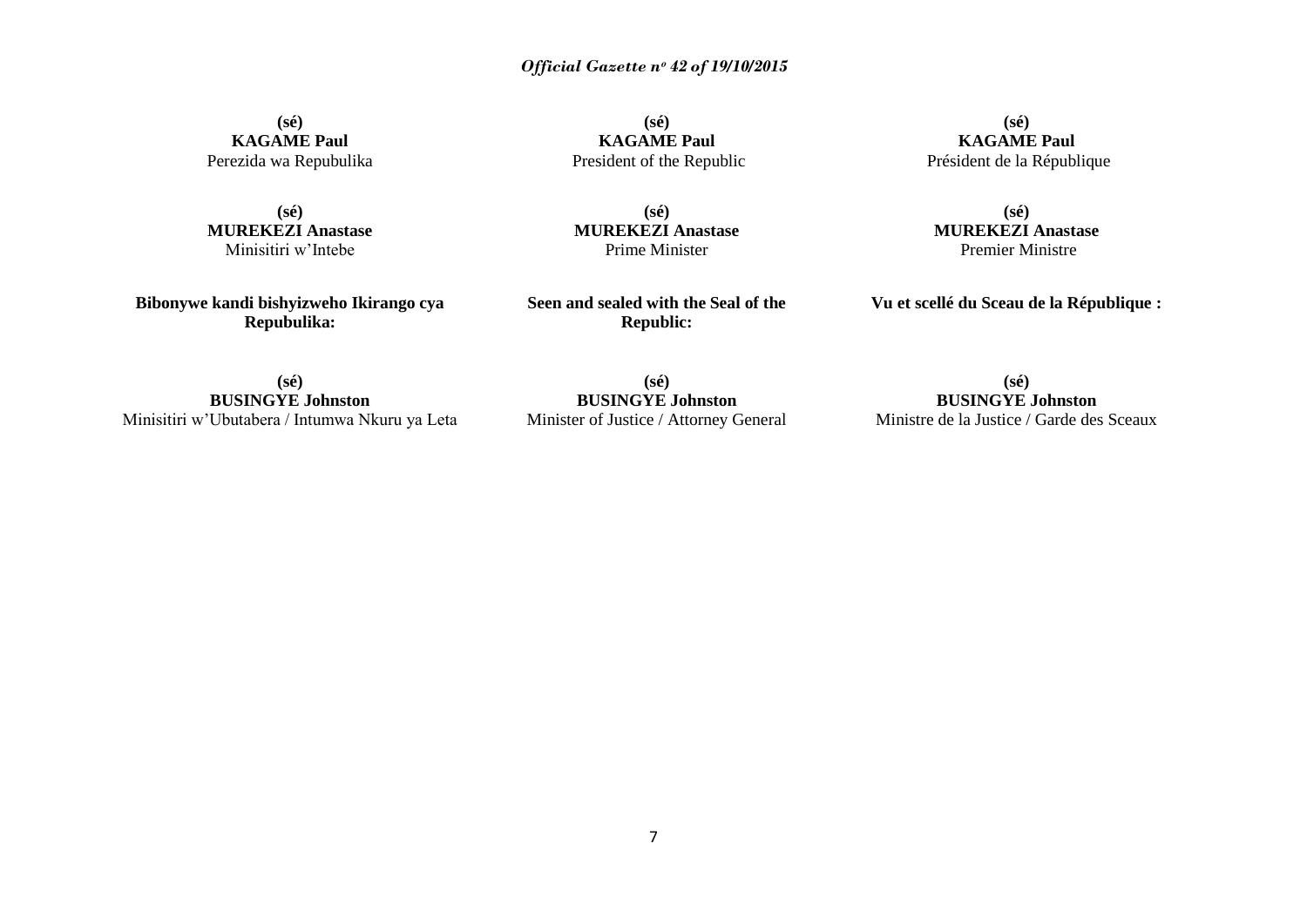| ITEKA RYA PEREZIDA N°92/01 RYO KU WA<br>30/9/2015 RISHYIRAHO ABAGIZE INAMA<br>Y'UBUYOBOZI | <b>PRESIDENTIAL</b><br><b>ORDER</b><br>$N^{\circ}92/01$<br>OF<br>30/9/2015 APPOINTING THE MEMBERS OF<br><b>BOARD OF DIRECTORS</b> | <b>PRESIDENTIEL</b><br>ARRETE<br>$N^{\circ}92/01$<br>- DU<br>30/9/2015 PORTANT NOMINATION DES<br><b>CONSEIL</b><br><b>MEMBRES</b><br>DU<br><b>ADMINISTRATION</b> |
|-------------------------------------------------------------------------------------------|-----------------------------------------------------------------------------------------------------------------------------------|------------------------------------------------------------------------------------------------------------------------------------------------------------------|
| <b>ISHAKIRO</b>                                                                           | <b>TABLE OF CONTENTS</b>                                                                                                          | <b>TABLE DES MATIERES</b>                                                                                                                                        |
| Ingingo ya mbere: Ishyirwaho                                                              | <b>Article One: Appointment</b>                                                                                                   | <b>Article premier: Nomination</b>                                                                                                                               |
| Ingingo ya 2: Abashinzwe kubahiriza iri teka                                              | Article 2: Authorities responsible for the<br>implementation of this Order                                                        | Article 2: Autorités chargées de<br>l'exécution du présent arrêté                                                                                                |
| Ingingo ya 3: Igihe iteka ritangira<br>gukurikizwa                                        | <b>Article 3: Commencement</b>                                                                                                    | Article 3: Entrée en vigueur                                                                                                                                     |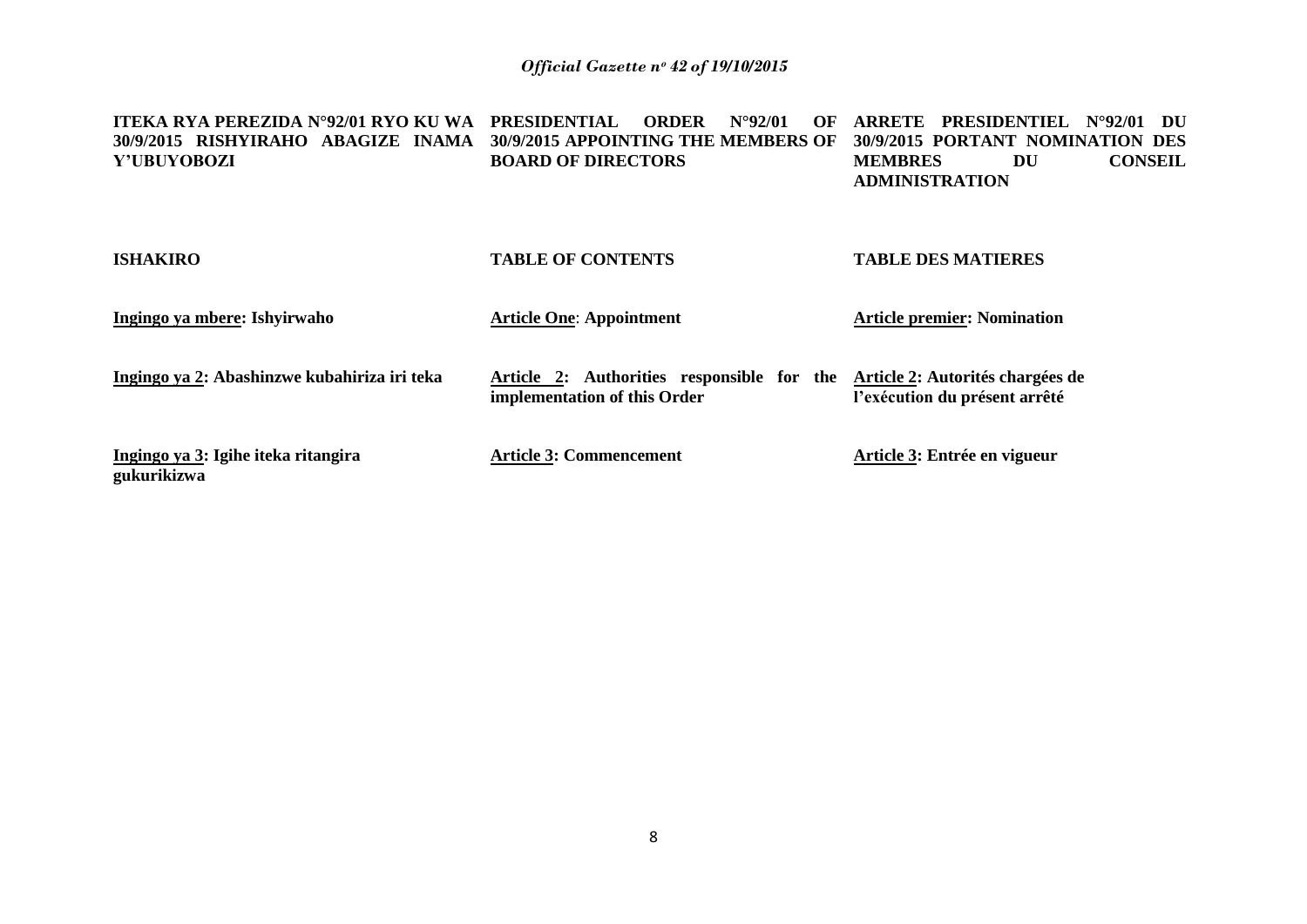**ITEKA RYA PEREZIDA N°92/01 RYO KU WA PRESIDENTIAL ORDER N°92/01 OF 30/9/2015 RISHYIRAHO ABAGIZE INAMA 30/9/2015 APPOINTING THE MEMBERS OF Y'UBUYOBOZI**

**BOARD OF DIRECTORS**

**ARRETE PRESIDENTIEL N°92/01 DU 30/9/2015 PORTANT NOMINATION DES MEMBRES DU CONSEIL ADMINISTRATION**

#### **Twebwe, KAGAME Paul,** Perezida wa Repubulika;

**We, KAGAME Paul,** President of the Republic; **Nous, KAGAME Paul,** Président de la République;

Dushingiye ku Itegeko Nshinga rya Repubulika y'u Pursuant to the Constitution of the Republic of Vu la Constitution de la République du Rwanda Rwanda ryo ku wa 04 Kamena 2003, nk"uko ryavuguruwe kugeza ubu, cyane cyane mu ngingo zaryo iya cyane cyane mu ngingo zaryo, iya112 n"iya 113;

11/09/2013 rishyiraho Sitati Rusange igenga establishing the General Statutes for Public Abakozi ba Leta, cyane cyane mu ngingo zaryo iya Service especially in Articles 4, 6 and 8; 4, iya 6 n"iya 8;

Dushingiye ku Itegeko n° 63/2013 ryo ku wa 27/08/2013 rigena inshingano, imiterere n"imikorere by"ikigo cy"igihugu cyo kubungabunga ibidukikije (REMA) mu ngingo yayo ya 7;

Bisabwe na Minisitiri w"Umutungo Kamere;

Inama y"Abaminisitiri yo ku wa 13/02/2015 imaze kubisuzuma no kubyemeza;

**TWATEGETSE KANDI DUTEGETSE :**

Rwanda of 04 June 2003 as amended to date, especially in Articles112 and 113;

du 04 juin 2003 telle que révisée à ce jour, spécialement en ses articles112 et 113;

Dushingiye ku Itegeko n° 86/2013 ryo ku wa Pursuant to Law n° 86/2013 of 11/09/2013

Pursuant to Law n° 63/2013 of 27/08/2013 determining the mission, organization and functioning of Rwanda Environment Management Authority (REMA) especially in Article 7;

On proposal by the Minister of Minister of Natural Resources;

After consideration and approval by the Cabinet, in its session of 13/02/2015;

**HAVE ORDERED AND HEREBY ORDER:**

Vu la Loi n° 86/2013 du 11/09/2013 portant Statut Général de la Fonction Publique, spécialement en ses articles 4, 6 et 8;

Vu la Loi n° 63/2013 du 27/08/2013 portant mission, organisation et fonctionnement de l"Office Rwandais de Protection de l"Environnement (REMA) en son article 7;

Sur proposition du Ministre des Ressources Naturelles ;

Après examen et adoption par le Conseil des Ministres en sa séance du 13/02/2015;

**AVONS ARRETE ET ARRETONS:**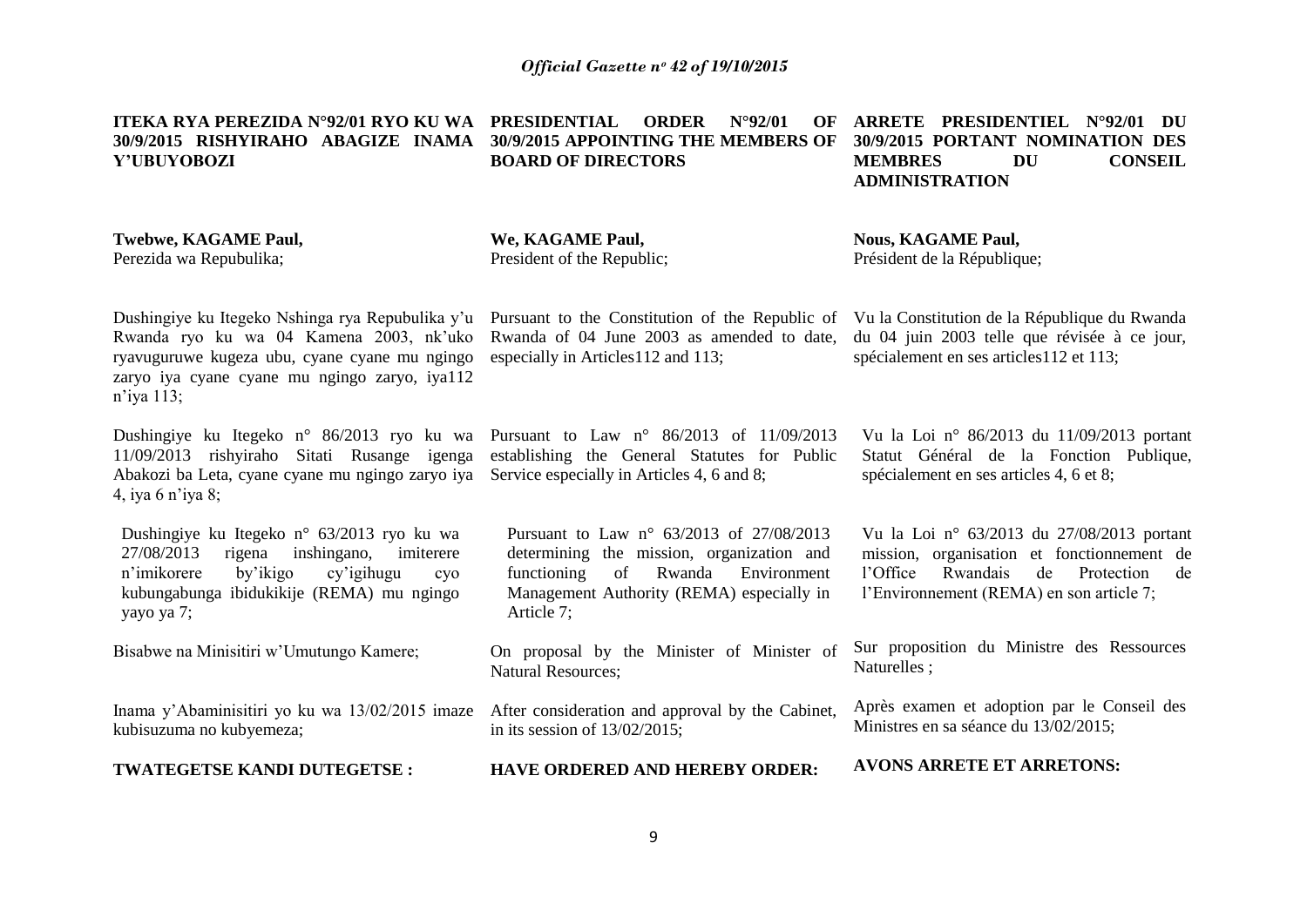| Ingingo ya mbere: Ishyirwaho                                                                                                 | <b>Article One: Appointment</b>                                                                                                                                   | <b>Article premier: Nomination</b>                                                                                                                                      |
|------------------------------------------------------------------------------------------------------------------------------|-------------------------------------------------------------------------------------------------------------------------------------------------------------------|-------------------------------------------------------------------------------------------------------------------------------------------------------------------------|
| bakurikira<br>bagizwe<br>abagize<br>Inama<br>Abantu<br>y'Ubuyoboziy'Ikigo cy'Igihugu cyo kubungabunga<br>Ibidukikije (REMA): | The following persons are hereby appointed<br>members of the Board in Rwanda Environment<br>Management Authority (REMA):                                          | Les personnes dont les noms suivent sont<br>nommées<br>membres<br>du<br>Conseil<br>d'Administration de l'Office Rwandais de<br>Protection de l'Environnement (REMA):    |
| 1° Dr. NDABAMENYE Telesphore, Perezida;                                                                                      | $1^{\circ}$ Dr.<br><b>NDABAMENYE</b><br>Telesphore<br>Chairperson;                                                                                                | <b>NDABAMENYE</b><br>$1^{\circ}$ Dr.<br>Telesphore,<br>Président;                                                                                                       |
| Madamu HABIYAMBERE<br>Immaculée,<br>Visi Perezida;                                                                           | 2° Mrs HABIYAMBERE Immaculée Vice<br>Chairperson;                                                                                                                 | 2° Madame HABIYAMBERE Immaculée,<br>Vice-Présidente;                                                                                                                    |
| Dr. TWARABAMENYE Emmanuel;<br>$3^\circ$                                                                                      | Dr. TWARABAMENYE Emmanuel;<br>$3^\circ$                                                                                                                           | 3° Dr. TWARABAMENYE Emmanuel;                                                                                                                                           |
| Madamu MUSHIMIYIMANA Françoise;<br>$4^{\circ}$                                                                               | 4° Mrs MUSHIMIYIMANA François;                                                                                                                                    | <b>MUSHIMIYIMANA</b><br>Madame<br>$4^\circ$<br>Françoise                                                                                                                |
| Dr. MUCYO Sylvie;<br>$5^{\circ}$                                                                                             | Dr. MUCYO Sylvie;<br>$5^{\circ}$                                                                                                                                  | 5° Dr. MUCYO Sylvie;                                                                                                                                                    |
| Bwana NSENGIYUMVA Barakabuye;<br>$6^\circ$                                                                                   | 6° Mr NSENGIYUMVA Barakabuye;                                                                                                                                     | <b>NSENGIYUMVA</b><br>$6^{\circ}$ Monsieur<br>Barakabuye;                                                                                                               |
| Bwana NIYONZIMA Steven.                                                                                                      | 7° Mr. NIYONZIMA Steven.                                                                                                                                          | Monsieur NIYONZIMA Steven.                                                                                                                                              |
| Ingingo ya 2: Abashinzwe kubahiriza iri teka                                                                                 | Article 2: Authorities responsible for the<br>implementation of this Order                                                                                        | Article 2: Autorités chargées de l'exécution<br>du présent arrêté                                                                                                       |
| Minisitiri w'Intebe, Minisitiri w'Umutungo Kamere<br>Minisitiri w'Abakozi ba Leta n'Umurimo<br>basabwe kubahiriza iri teka.  | The Prime Minister, the Minister of Natural<br>Resources and the Minister of Public Service and<br>Labour are entrusted with the implementation of<br>this Order. | Le Premier Ministre, le Ministre des Ressources<br>Naturelles et le Ministre de la Fonction Publique<br>et du Travail sont chargés de l'exécution du<br>présent arrêté. |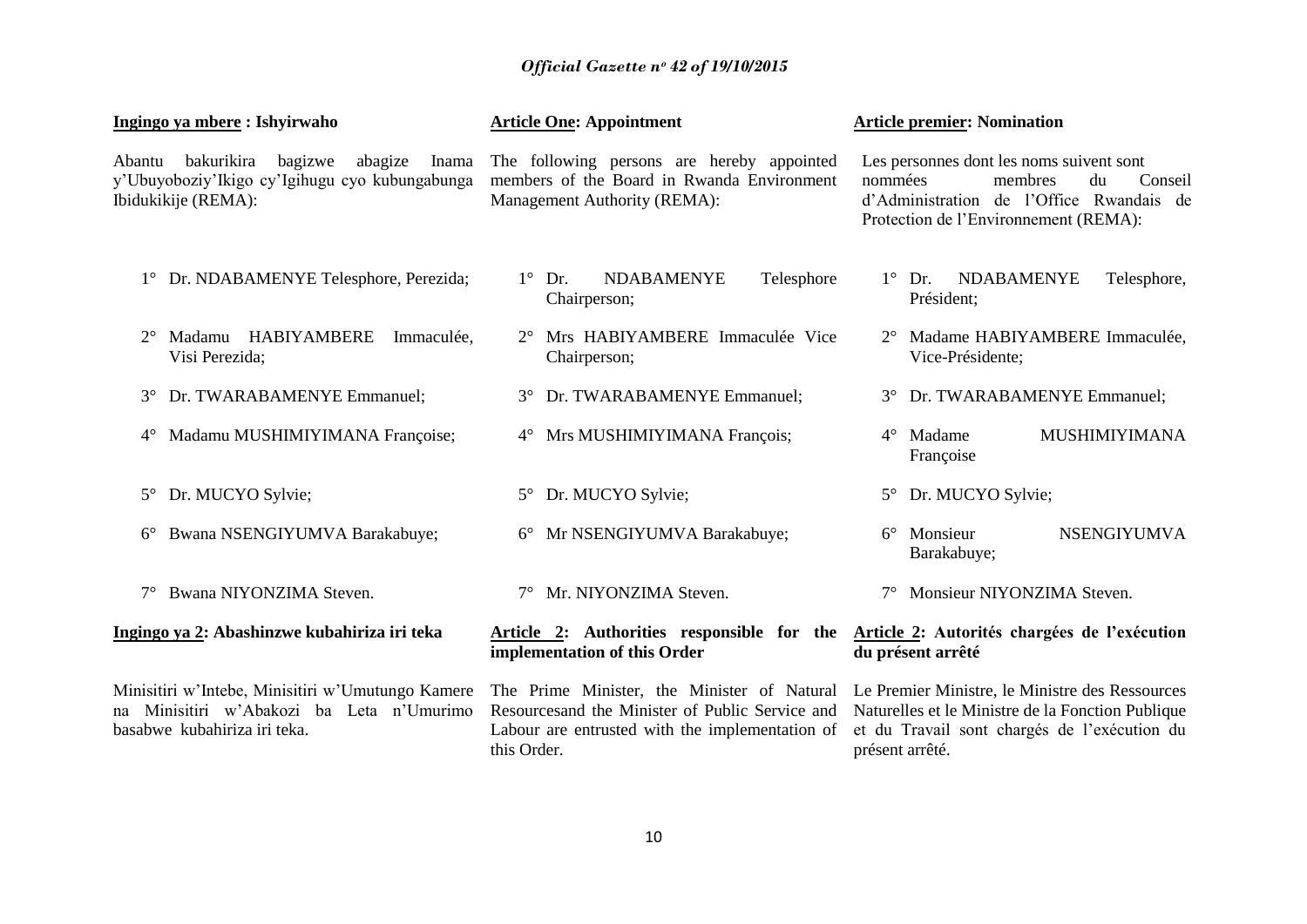| Ingingo ya 3 : Igihe iteka ritangira<br>gukurikizwa                                                     | <b>Article 3 : Commencement</b>                                                                      | Article 3 : Entrée en vigueur                                                                                |
|---------------------------------------------------------------------------------------------------------|------------------------------------------------------------------------------------------------------|--------------------------------------------------------------------------------------------------------------|
| Iri teka ritangira gukurikizwa ku munsi rishyiriweho<br>umukono. Agaciro karyo gahera ku wa 13/02/2015. | This Order shall come into force on the date of its<br>signature. It takes effects as of 13/02/2015. | Le présent arrêté entre en vigueur le jour de sa<br>signature. Il sort ses effets à partir du<br>13/02/2015. |
| Kigali, ku wa 30/09/2015                                                                                | Kigali, on 30/09/2015                                                                                | Kigali, le 30/09/2015                                                                                        |
| (sé)                                                                                                    | $(s\acute{e})$                                                                                       | (sé)                                                                                                         |

(sé) **KAGAME Paul** Perezida wa Repubulika

(sé) **MUREKEZI Anastase** Minisitiri w"Intebe

**Bibonywe kandi bishyizweho Ikirango cya Repubulika:**

(sé) **MUREKEZI Anastase** Prime Minister

**KAGAME Paul** President of the Republic

**Seen and sealed with the Seal of the Republic:**

**KAGAME Paul** Président de la République

(sé) **MUREKEZI Anastase** Premier Ministre

**Vu et scellé du Sceau de la République:**

(sé) **BUSINGYE Johnston** Minisitiri w"Ubutabera/Intumwa Nkuru ya Leta

(sé) **BUSINGYE Johnston** Minister of Justice**/**Attorney General

(sé) **BUSINGYE Johnston** Ministre de la Justice/ Garde des Sceaux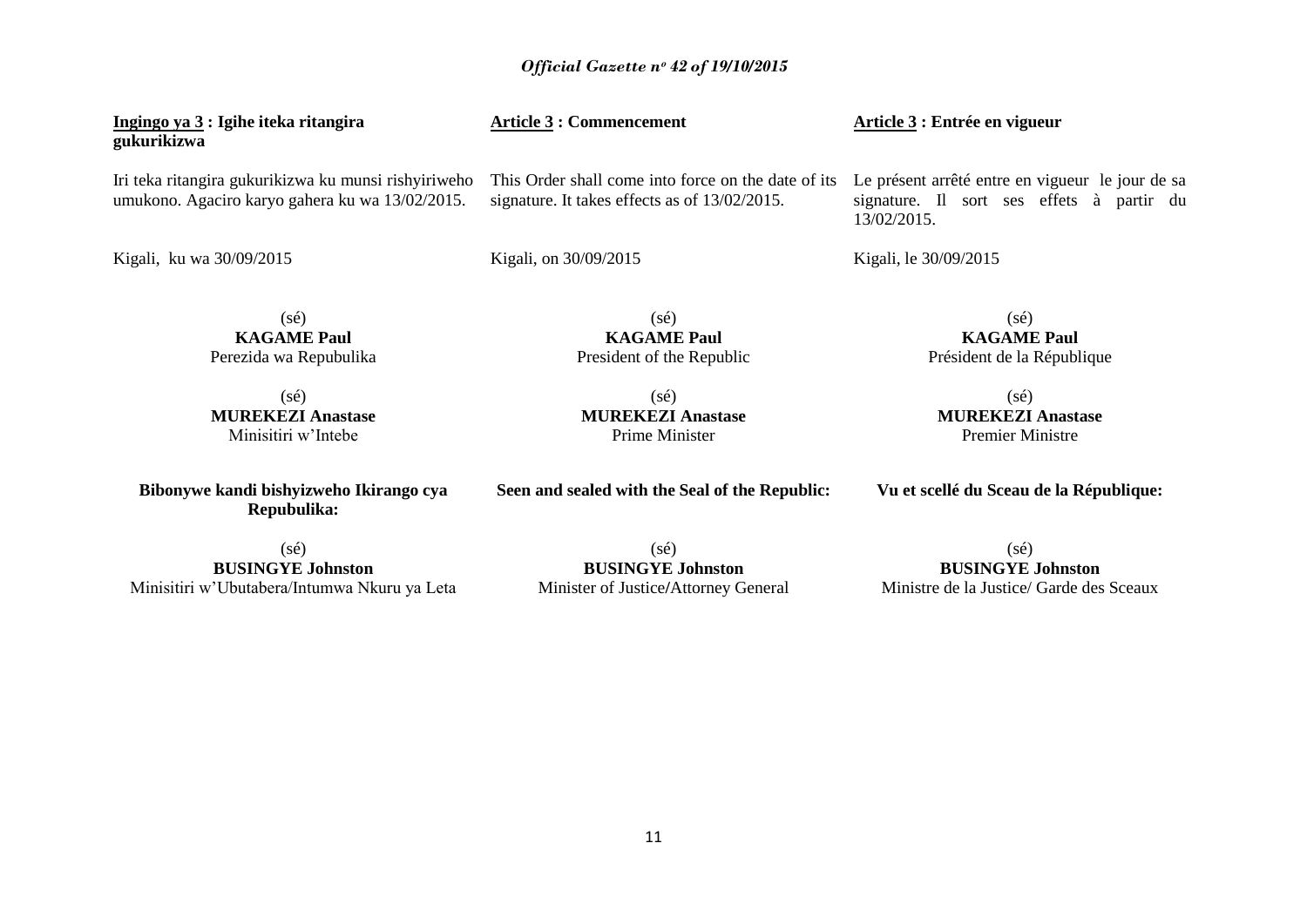**ITEKA RYA PEREZIDA N° 93/01 RYO KU WA PRESIDENTIAL ORDER N°93/01 OF ARRETE PRESIDENTIEL N°93/01 DU 30/09/2015 RISHYIRAHO ABAGIZE INAMA 30/09/2015 APPOINTING MEMBERS OF THE 30/09/2015 PORTANT NOMINATION DES Y'UBUYOBOZI MURI RWANDA PRINTING BOARD OF DIRECTORS IN RWANDA MEMBRES DU CONSEIL AND PUBLISHING CO. LTD PRINTING AND PUBLISHING CO. LTD D'ADMINISTRATION AU RWANDA PRINTING AND PUBLISHING CO. LTD**

| <b>ISHAKIRO</b>                                                                             | <b>TABLE OF CONTENTS</b>                                                                                                   | <b>TABLE DES MATIERES</b>                 |
|---------------------------------------------------------------------------------------------|----------------------------------------------------------------------------------------------------------------------------|-------------------------------------------|
| Ingingo ya mbere: Ishyirwaho                                                                | <b>Article One: Appointment</b>                                                                                            | <b>Article premier: Nomination</b>        |
| Ingingo ya 2: Abashinzwe kubahiriza iri teka                                                | Article 2: Authorities responsible for the Article 2: Autorités chargées de l'exécution du<br>implementation of this Order | présent arrêté                            |
| Ingingo ya 3: Ivanwaho ry'ingingo zinyuranyije Article 3: Repealing provision<br>n'iri teka |                                                                                                                            | <b>Article 3: Disposition abrogatoire</b> |
| Ingingo ya 4: Igihe iteka ritangira gukurikizwa                                             | <b>Article 4: Commencement</b>                                                                                             | Article 4: Entrée en vigueur              |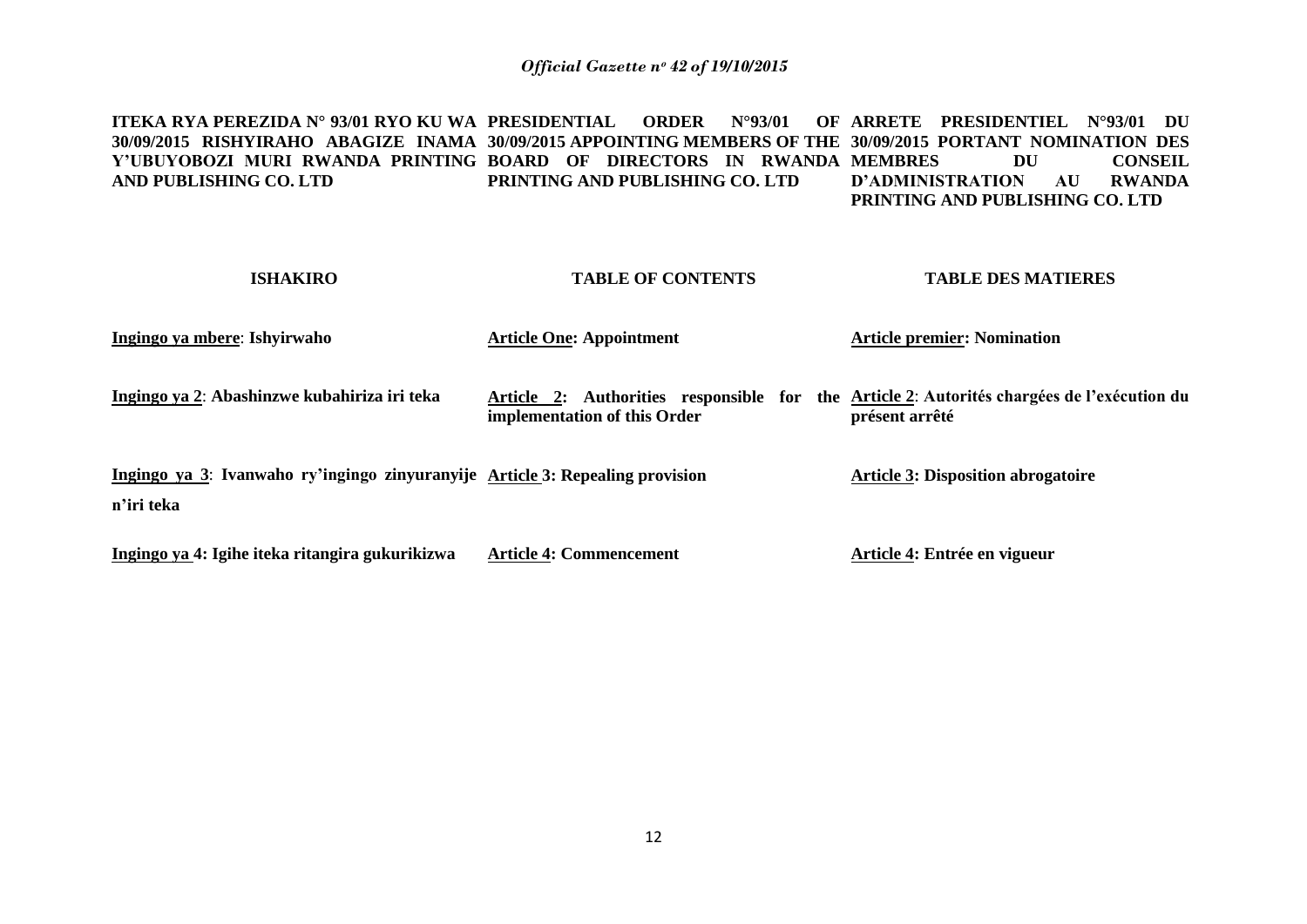**ITEKA RYA PEREZIDA N° 93/01 RYO KU WA PRESIDENTIAL ORDER N°93/01 OF 30/09/2015 RISHYIRAHO ABAGIZE INAMA 30/09/2015 APPOINTING MEMBERS OF THE 30/09/2015 PORTANT NOMINATION DES**  Y'UBUYOBOZI MURI RWANDA PRINTING BOARD OF DIRECTORS IN RWANDA MEMBRES DU CONSEIL **AND PUBLISHING CO. LTD PRINTING AND PUBLISHING CO. LTD ARRETE PRESIDENTIEL N°93/01 DU D'ADMINISTRATION AU RWANDA PRINTING AND PUBLISHING CO. LTD**

**Twebwe, KAGAME Paul,** Perezida wa Repubulika; Dushingiye ku Itegeko Nshinga rya Repubulika y'u Pursuant to the Constitution of the Republic of Vu la Constitution de la République du Rwanda Rwanda ryo ku wa 4 Kamena 2003 nk'uko Rwanda of 4th June 2003, as amended to date, du 4 Juin 2003, telle que révisée à ce jour, ryavuguruwe kugeza ubu, cyane cyane mu ngingo especially in Articles, 112, 113, 121 and 201; zaryo, iya 112, iya 113, iya 121 n"iya 201; Bisabwe na Minisitiri w"Ubutegetsi bw"Igihugu; Inama y"Abaminisitiri yateranye ku wa 04/05/2015 imaze kubisuzuma no kubyemeza; **TWATEGETSE KANDI DUTEGETSE: Ingingo ya mbere: Ishyirwaho** Abantu bakurikira bagize Inama y"Ubutegetsi muri Rwanda Printing and Publishing Co. Ltd : **We, KAGAME Paul,** President of the Republic; On proposal by the Minister of Local Government; After consideration and approval by the Cabinet in Après examen et adoption par le Conseil des its session of 04/05/2015; **HAVE ORDERED AND HEREBY ORDERS: Article One: Appointment**  The following persons are hereby appointed members of the board of directors in Rwanda **Nous, KAGAME Paul,** Président de la République; spécialement en ses articles 112, 113, 121 et 201; Sur proposition du Ministre de l"Administration Locale; Ministres en sa séance du 04/05/2015; **AVONS ARRETE ET ARRETONS: Article premier: Nomination** Les personnes dont les noms suivent sont nommées membres du Conseil d"administration

au Rwanda Printing and Publishing Co. Ltd :

Printing and Publishing Co. Ltd: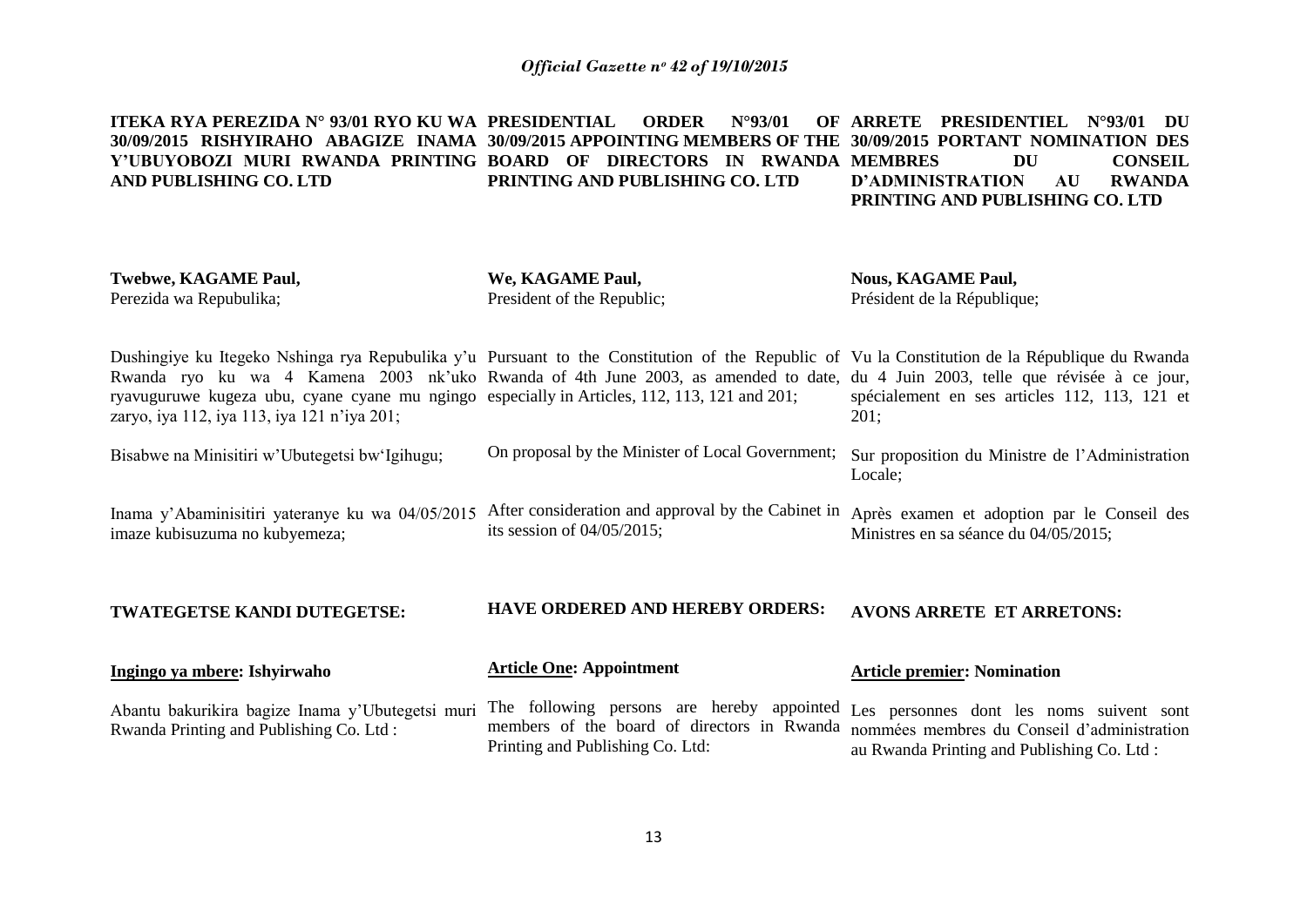| 1. Bwana ASIIMWE Arthur, membre;                                                                                                                                                                                                                                                                                                                        | 1. Mr. ASIIMWE Arthur, membre;                                                                  | 1. Mr. ASIIMWE Arthur, membre;                                        |
|---------------------------------------------------------------------------------------------------------------------------------------------------------------------------------------------------------------------------------------------------------------------------------------------------------------------------------------------------------|-------------------------------------------------------------------------------------------------|-----------------------------------------------------------------------|
| 2. Bwana KAMUHIRE Alexis, Représentant<br>du Gouvernement.                                                                                                                                                                                                                                                                                              | 2. Mr. KAMUHIRE Alexis, Représentant du<br>Gouvernement.                                        | 2. Mr. KAMUHIRE Alexis, Représentant<br>du Gouvernement.              |
| Ingingo ya 2: Abashinzwe gushyira mu bikorwa<br>iri teka                                                                                                                                                                                                                                                                                                | Article 2:<br><b>Authorities</b><br>responsible<br>implementation of this Order                 | for Article 2: Autorités chargées de l'exécution du<br>présent arrêté |
| Minisitiri w'Intebe na Minisitiri w'Ubutegetsi The Prime Minister and the Minister of Local Le Premier Ministre et le<br>bw'Igihugu basabwe kubahiriza iri teka.                                                                                                                                                                                        | Government are entrusted with the implementation l'Administration Locale sont<br>of this Order. | Ministre<br>de<br>chargés<br>de<br>l'exécution du présent arrêté.     |
| Ingingo ya 3: Ivanwaho ry'ingingo zinyuranyije Article 3: Repealing provision<br>n'iri teka                                                                                                                                                                                                                                                             |                                                                                                 | <b>Article 3: Disposition abrogatoire</b>                             |
| Ingingo z'amateka abanziriza iri kandi zinyuranyije All prior legal provisions contrary to this Order are Toutes les dispositions antérieures contraires au<br>na ryo zivanyweho.                                                                                                                                                                       | hereby repealed.                                                                                | présent arrêté sont abrogées.                                         |
| Ingingo ya 4: Igihe iteka ritangira gukurikizwa                                                                                                                                                                                                                                                                                                         | <b>Article 4: Commencement</b>                                                                  | Article 4 : Entrée en vigueur                                         |
| Iri teka ritangira gukurikizwa umunsi ritangarijweho This Order shall come into force on the day of its Le présent arrêté entre en vigueur le jour de sa<br>mu Igazeti ya Leta ya Repubulika y'u Rwanda. publication in the Official Gazette of the Republic publication au Journal Officiel de la République<br>Agaciro karyo gahera ku wa 04/05/2015. | of Rwanda. It takes effect as of 04/05/2015.                                                    | du Rwanda. Il sort ses effets à partir du<br>04/05/2015.              |
| Kigali, ku wa 30/09/2015                                                                                                                                                                                                                                                                                                                                | Kigali, on 30/09/2015                                                                           | Kigali, le 30/09/2015                                                 |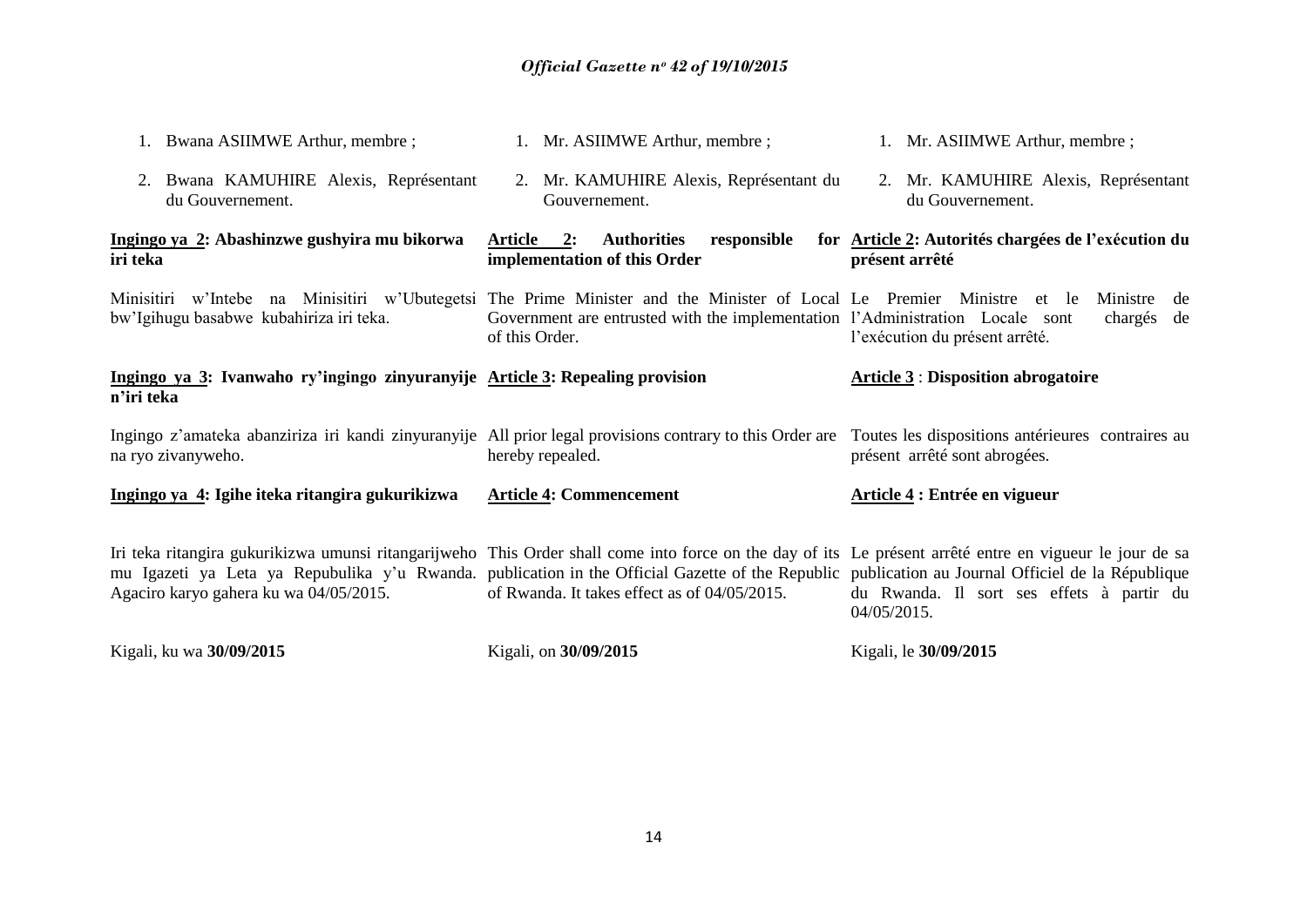(sé) **KAGAME Paul** Perezida wa Repubulika

(sé) **MUREKEZI Anastase** Minisitiri w"Intebe

**Bibonywe kandi bishyizweho Ikirango cya Repubulika:**

(sé) **BUSINGYE Johnston** Minisitiri w"Ubutabera/Intumwa Nkuru ya Leta

(sé) **KAGAME Paul** President of the Republic

(sé) **MUREKEZI Anastase** Prime Minister

**Seen and sealed with the Seal of the Republic:**

(sé) **BUSINGYE Johnston** Minister of Justice / Attorney General

(sé) **KAGAME Paul** Président de la République

(sé) **MUREKEZI Anastase** Premier Ministre

**Vu et scellé du Sceau de la République :**

(sé) **BUSINGYE Johnston**

Ministre de la Justice / Garde des Sceaux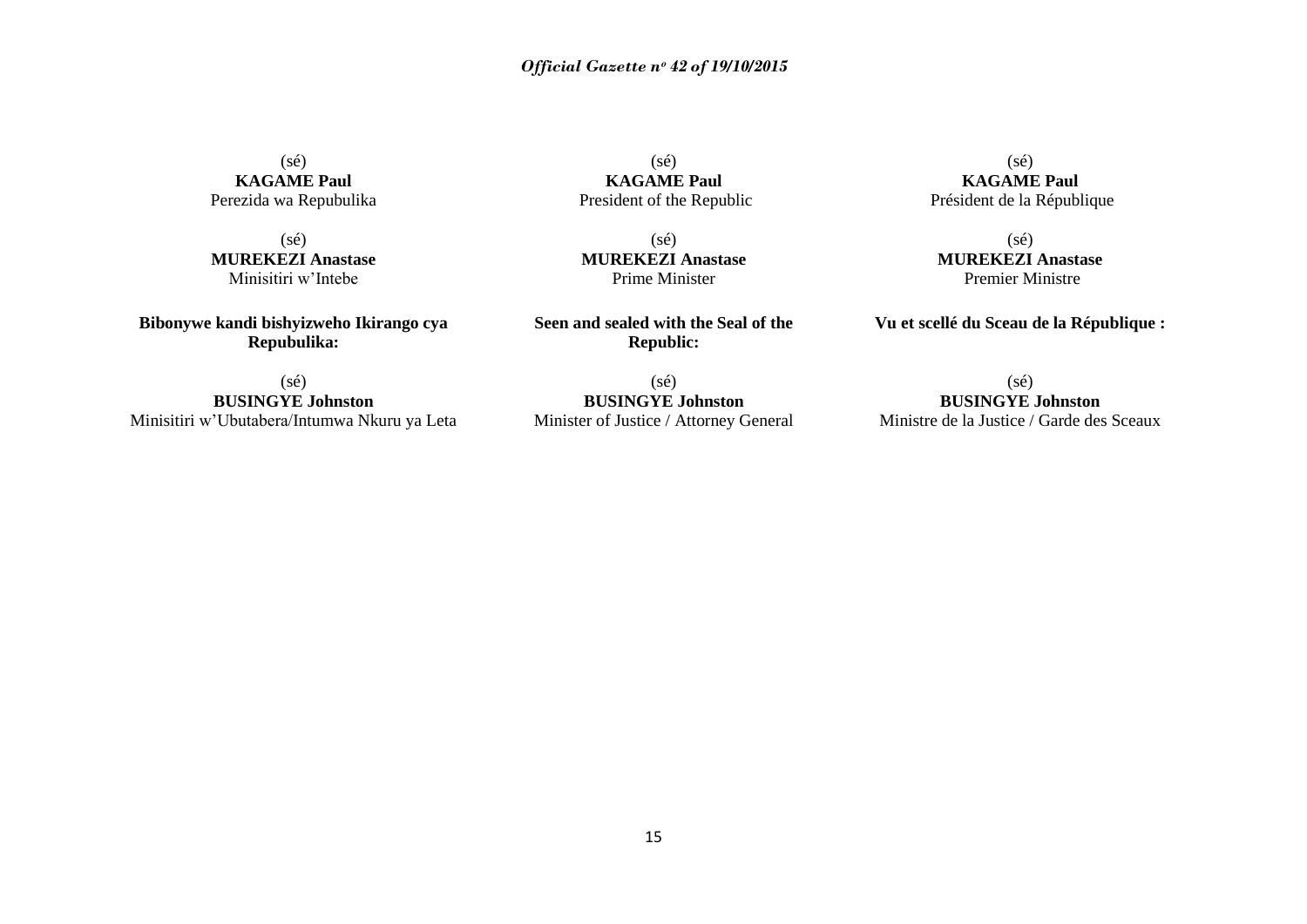| <b>ITEKA RYA PEREZIDA N°94/01 RYO KU WA</b><br>30/09/2015 RISHYIRAHO ABAGIZE INAMA<br>Y'UBUYOBOZI | <b>PRESIDENTIAL</b><br><b>ORDER</b><br>$N^{\circ}94/01$<br>OF<br>30/09/2015 APPOINTING THE MEMBERS<br>OF THE BOARD OF DIRECTORS | <b>PRESIDENTIEL</b><br><b>ARRETE</b><br>$N^{\circ}94/01$<br>- DU<br>30/09/2015 PORTANT NOMINATION DES<br><b>CONSEIL</b><br>DU<br><b>MEMBRES</b><br><b>D'ADMINISTRATION</b> |
|---------------------------------------------------------------------------------------------------|---------------------------------------------------------------------------------------------------------------------------------|----------------------------------------------------------------------------------------------------------------------------------------------------------------------------|
| <b>ISHAKIRO</b>                                                                                   | <b>TABLE OF CONTENTS</b>                                                                                                        | <b>TABLE DES MATIERES</b>                                                                                                                                                  |
| Ingingo ya mbere: Ishyirwaho                                                                      | <b>Article One: Appointment</b>                                                                                                 | <b>Article premier: Nomination</b>                                                                                                                                         |
| Ingingo ya 2: Abashinzwe kubahiriza iri teka                                                      | Article 2: Authorities responsible for the<br>implementation of this Order                                                      | Article 2: Autorités chargées de l'exécution<br>du présent arrêté                                                                                                          |
| Ingingo ya 3: Igihe iteka ritangira<br>gukurikizwa                                                | <b>Article 3: Commencement</b>                                                                                                  | Article 3: Entrée en vigueur                                                                                                                                               |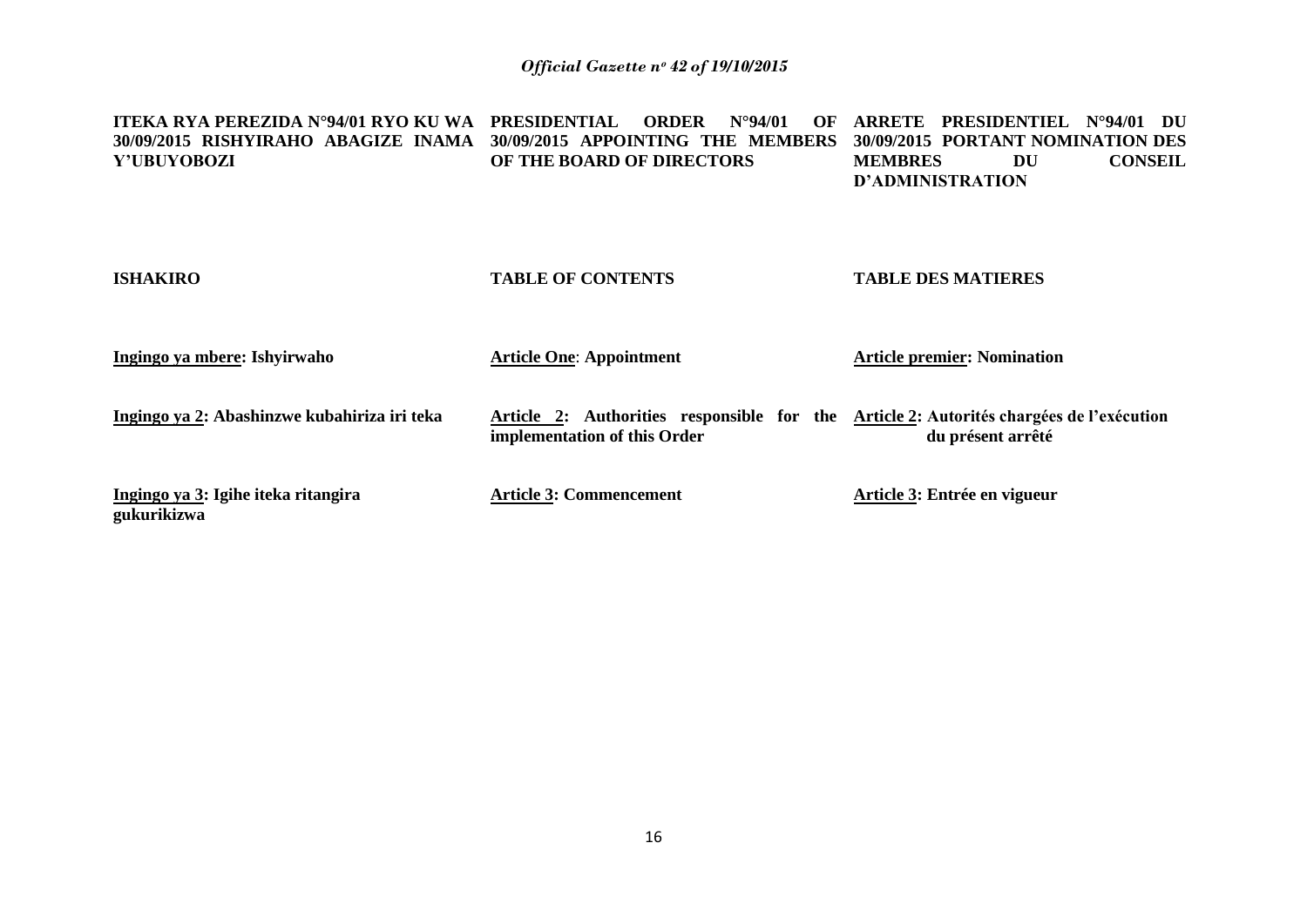| ITEKA RYA PEREZIDA N°94/01 RYO KU WA<br>30/09/2015 RISHYIRAHO ABAGIZE INAMA<br>Y'UBUYOBOZI                                                                                                                    | <b>PRESIDENTIAL</b><br>$N^{\circ}94/01$<br><b>ORDER</b><br>OF<br>30/09/2015 APPOINTING THE MEMBERS<br>OF THE BOARD OF DIRECTORS     | <b>ARRETE PRESIDENTIEL</b><br>$N^{\circ}94/01$ DU<br>30/09/2015 PORTANT NOMINATION DES<br><b>CONSEIL</b><br><b>MEMBRES</b><br><b>DU</b><br><b>D'ADMINISTRATION</b> |
|---------------------------------------------------------------------------------------------------------------------------------------------------------------------------------------------------------------|-------------------------------------------------------------------------------------------------------------------------------------|--------------------------------------------------------------------------------------------------------------------------------------------------------------------|
| Twebwe, KAGAME Paul,<br>Perezida wa Repubulika;                                                                                                                                                               | We, KAGAME Paul,<br>President of the Republic;                                                                                      | <b>Nous, KAGAME Paul,</b><br>Président de la République;                                                                                                           |
| Dushingiye ku Itegeko Nshinga rya Repubulika y'u<br>Rwanda ryo ku wa 04 Kamena 2003, nk'uko<br>ryavuguruwe kugeza ubu, cyane cyane mu ngingo<br>zaryo iya cyane cyane mu ngingo zaryo iya112<br>$n$ 'iya 113; | Pursuant to the Constitution of the Republic of<br>Rwanda of 04 June 2003 as amended to date,<br>especially in Articles112 and 113; | Vu la Constitution de la République du Rwanda<br>du 04 juin 2003 telle que révisée à ce jour,<br>spécialement en ses articles112 et 113;                           |
| Bisabwe na Minisitiri w'Imari n'Igenamigambi;                                                                                                                                                                 | On proposal by the Minister of Finance and<br>Economic Planning;                                                                    | Sur proposition du Ministre des Finances et de<br>la Planification Economique;                                                                                     |
| Inama y'Abaminisitiri yateranye ku wa13/02/2015<br>imaze kubisuzuma no kubyemeza;                                                                                                                             | After consideration and approval by the Cabinet<br>in its session of $13/02/2015$ ;                                                 | Après examen et adoption par le Conseil des<br>Ministres en sa séance du 13/02/2015;                                                                               |
| TWATEGETSE KANDI DUTEGETSE:                                                                                                                                                                                   | HAVE ORDERED AND HEREBY ORDER:                                                                                                      | <b>AVONS ARRETE ET ARRETONS</b>                                                                                                                                    |
| Ingingo ya mbere: Ishyirwaho                                                                                                                                                                                  | <b>Article One: Appointment</b>                                                                                                     | <b>Article premier: Nomination</b>                                                                                                                                 |
| bakurikira<br>bashyizwe<br>Abantu<br>mu<br>nama<br>y'Ubuyobozi muri Ngali Holdings:                                                                                                                           | The following persons are hereby appointed<br>members of the Board of Ngali Holdings:                                               | Les personnes ci-après sont nommés membres<br>du Conseil d'Adminitration de Ngali Holdings:                                                                        |
| <b>UWINEZA</b><br><b>KABERUKA</b><br>$1^\circ$ Madamu<br>Chantal, Perezida;                                                                                                                                   | 1° Ms UWINEZA<br><b>KABERUKA</b><br>Chantal,<br>Chaiperson;                                                                         | <b>UWINEZA</b><br><b>KABERUKA</b><br>$1^{\circ}$ Madame<br>Chantal, Présidente;                                                                                    |
| Bwana KARIMA David, Visi Perezida;                                                                                                                                                                            | 2° Mr. KARIMA David Deputy Chairperson;                                                                                             | <b>KARIMA</b><br>Monsieur<br>David,<br>Vice<br>Président;                                                                                                          |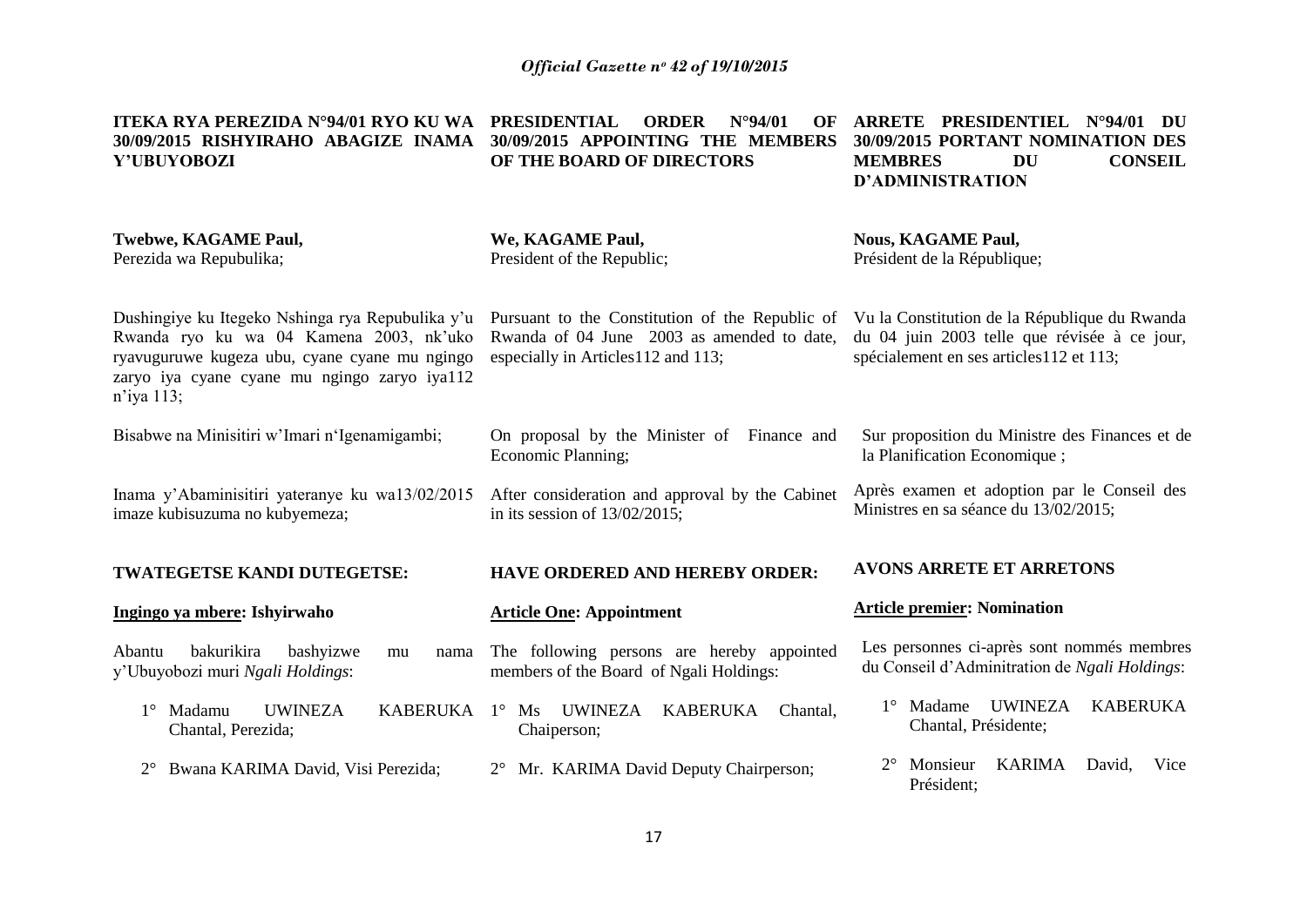| $3^\circ$   | Madamu MUKASHYAKA Carine;                                                                                                      | 3° Ms MUKASHYAKA Carine;                                                                                                                                                                                                   | Madame MUKASHYAKA Carine;                                                                                                                |
|-------------|--------------------------------------------------------------------------------------------------------------------------------|----------------------------------------------------------------------------------------------------------------------------------------------------------------------------------------------------------------------------|------------------------------------------------------------------------------------------------------------------------------------------|
| $4^{\circ}$ | Bwana RUGAMBA John;                                                                                                            | 4° Mr. RUGAMBA John;                                                                                                                                                                                                       | Mr. RUGAMBA John;<br>$4^\circ$                                                                                                           |
| $5^\circ$   | <b>KAREKEZI</b><br><b>SEBAKONDO</b><br>Bwana<br>Straton;                                                                       | 5° Mr. KAREKEZI SEBAKONDO Straton                                                                                                                                                                                          | Monsieur KAREKEZI SEBAKONDO<br>$5^\circ$<br>Straton:                                                                                     |
| $6^{\circ}$ | Madamu HAKUZIYAREMYE M. Soraya;                                                                                                | 6° Ms HAKUZIYAREMYE M.Soraya;                                                                                                                                                                                              | <b>HAKUZIYAREMYE</b><br>Madame<br>M.<br>$6^{\circ}$<br>Soraya;                                                                           |
|             | Bwana KABERA Olivier.                                                                                                          | Mr. KABERA Olivier.                                                                                                                                                                                                        | Monsieur KABERA Olivier.                                                                                                                 |
|             | Ingingo ya 2: Abashinzwe kubahiriza iri teka                                                                                   | Article 2: Authorities responsible for the<br>implementation of this Order                                                                                                                                                 | Article 2: Autorités chargées de l'exécution<br>du présent arrêté                                                                        |
|             |                                                                                                                                |                                                                                                                                                                                                                            |                                                                                                                                          |
| Minisitiri  | w'Intebe,<br>Minisitiri<br>w'Imari<br>n'Igenamigambi na Minisitiri w'Abakozi ba Leta<br>n'Umurimo basabwe kubahiriza iri teka. | The Prime Minister, Minister of Finance and Le Premier Ministre, le Ministre des Finances et<br>Economic Planning and the Minister of Public<br>Service and Labour are entrusted with the<br>implementation of this Order. | de la Planification Economique et le Ministre de<br>la Fonction Publique et du Travail sont chargés<br>de l'exécution du présent arrêté. |
|             | Ingingo ya 3: Igihe iteka ritangira gukurikizwa                                                                                | <b>Article 3: Commencement</b>                                                                                                                                                                                             | Article 3: Entrée en vigueur                                                                                                             |
|             | Iri teka ritangira gukurikizwa ku munsi rishyiriweho<br>umukono. Agaciro karyo gahera ku wa 13/02/2015.                        | This Order shall come into force on the date of its<br>signature. It takes effects as of 13/02/2015.                                                                                                                       | Le présent arrêté entre en vigueur le jour de sa<br>signature. Il sort ses effets à partir du<br>13/02/2015.                             |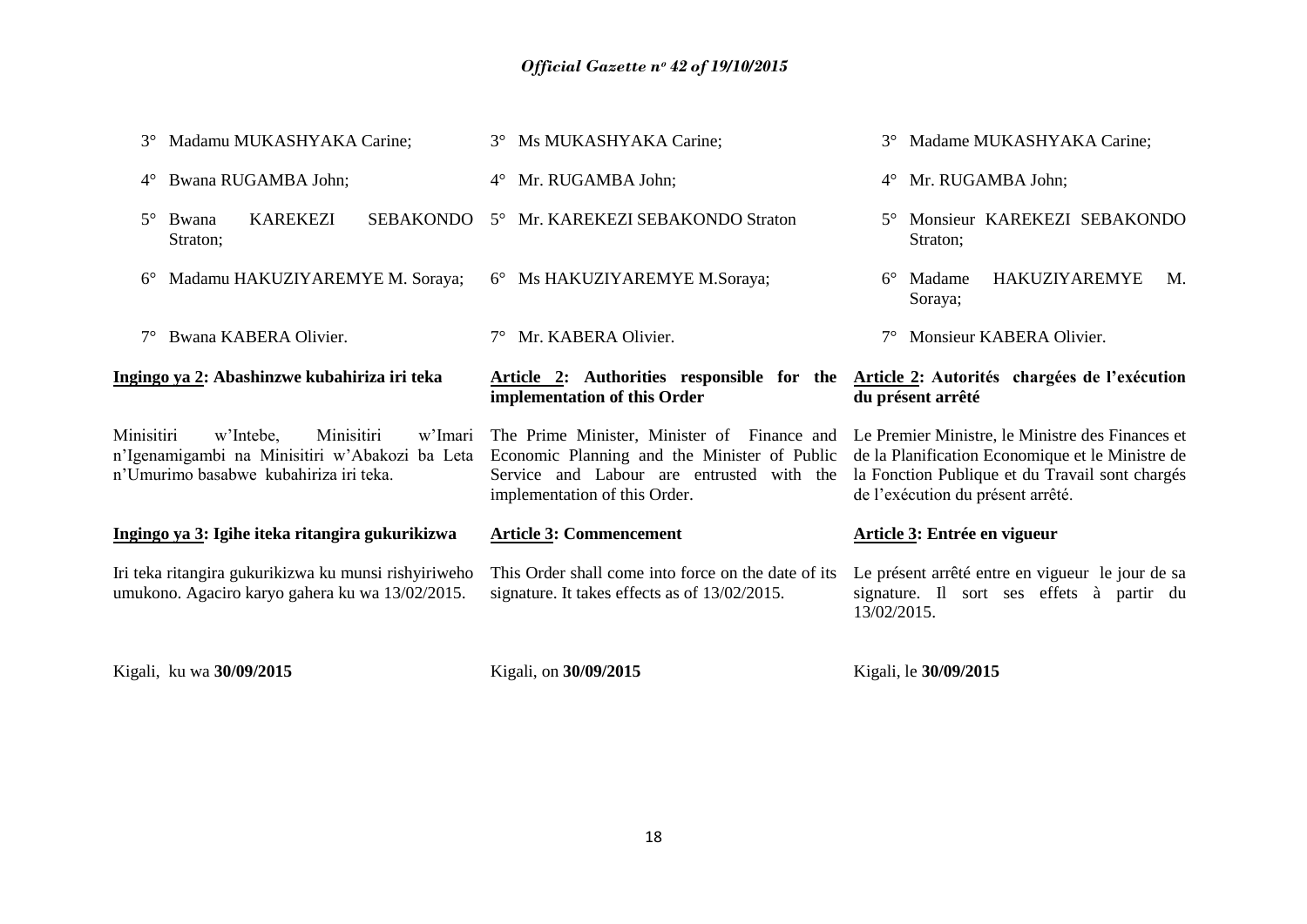(sé) **KAGAME Paul** Perezida wa Repubulika

(sé) **KAGAME Paul** President of the Republic

(sé) **KAGAME Paul** Président de la République

(sé) **MUREKEZI Anastase** Minisitiri w"Intebe

(sé) **MUREKEZI Anastase** Prime Minister

(sé) **MUREKEZI Anastase** Premier Ministre

**Bibonywe kandi bishyizweho Ikirango cya Repubulika:**

**Seen and sealed with the Seal of the Republic:**

**Vu et scellé du Sceau de la République:**

(sé)

**BUSINGYE Johnston** Minisitiri w"Ubutabera/Intumwa Nkuru ya Leta

(sé) **BUSINGYE Johnston** Minister of Justice**/**Attorney General

(sé) **BUSINGYE Johnston** Ministre de la Justice/ Garde des Sceaux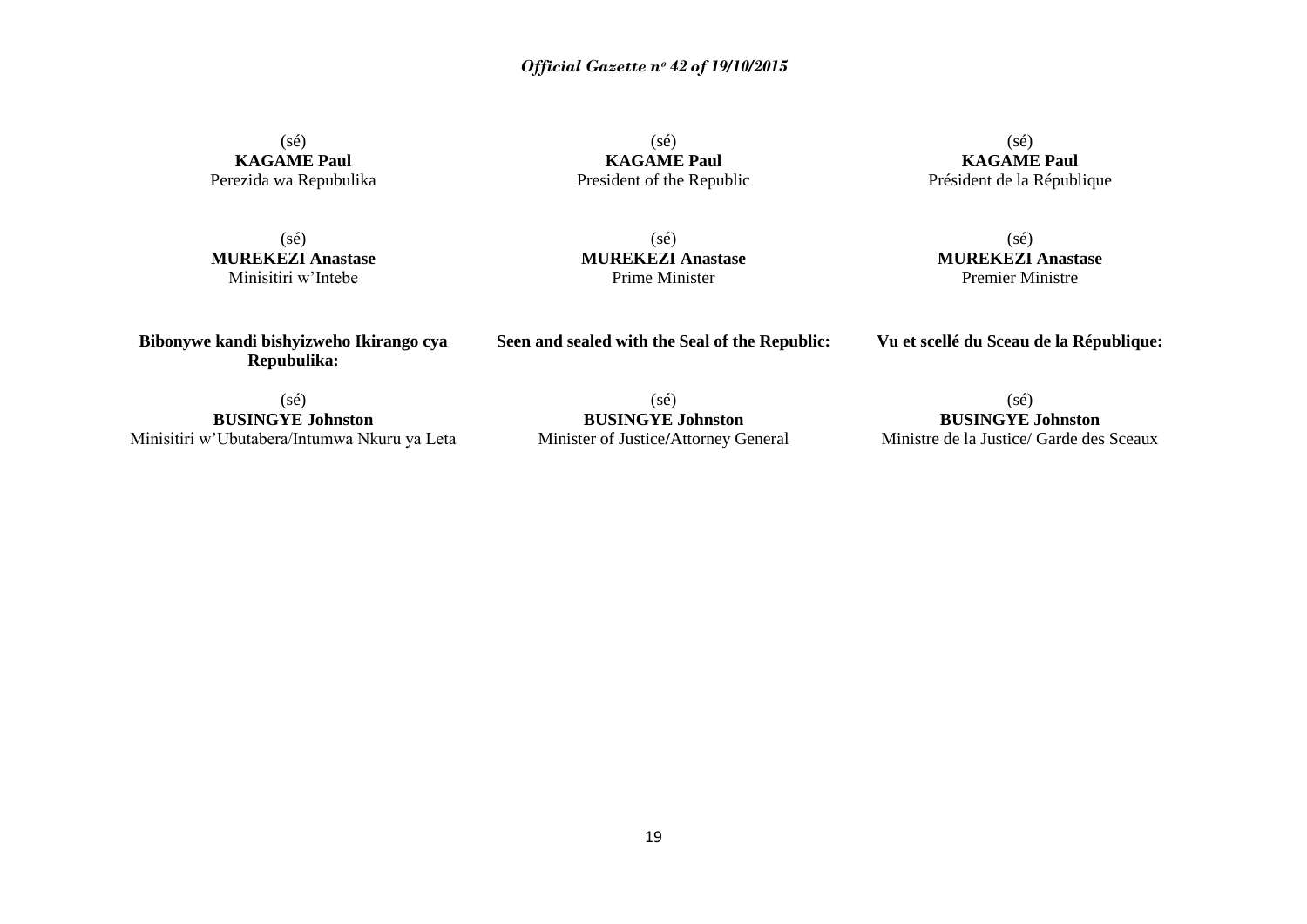**ITEKA RYA PEREZIDA N° 95/01 RYO KU PRESIDENTIAL ORDER N° 95/01 OF ARRETE PRESIDENTIEL N° 95/01 DU WA 30/09/2015 RISHYIRAHO UGIZE INAMA 30/09/2015 APPOINTING A MEMBER OF 30/09/2015 PORTANT NOMINATION D'UN Y'UBUYOBOZI BWA SONARWA GENERAL THE BOARD OF DIRECTORS IN SONARWA GENERAL DU CONSEIL D'ADMINISTRATION A LA SONARWA GENERAL**

| <b>ISHAKIRO</b>                                                                             | <b>TABLE OF CONTENTS</b>                                                                                                   | <b>TABLE DES MATIERES</b>                 |
|---------------------------------------------------------------------------------------------|----------------------------------------------------------------------------------------------------------------------------|-------------------------------------------|
| Ingingo ya mbere: Ishyirwaho                                                                | <b>Article One: Appointment</b>                                                                                            | <b>Article premier: Nomination</b>        |
| Ingingo ya 2: Abashinzwe kubahiriza iri teka                                                | Article 2: Authorities responsible for the Article 2: Autorités chargées de l'exécution du<br>implementation of this Order | présent arrêté                            |
| Ingingo ya 3: Ivanwaho ry'ingingo zinyuranyije Article 3: Repealing provision<br>n'iri teka |                                                                                                                            | <b>Article 3: Disposition abrogatoire</b> |
| Ingingo ya 4: Igihe iteka ritangira gukurikizwa                                             | <b>Article 4: Commencement</b>                                                                                             | Article 4: Entrée en vigueur              |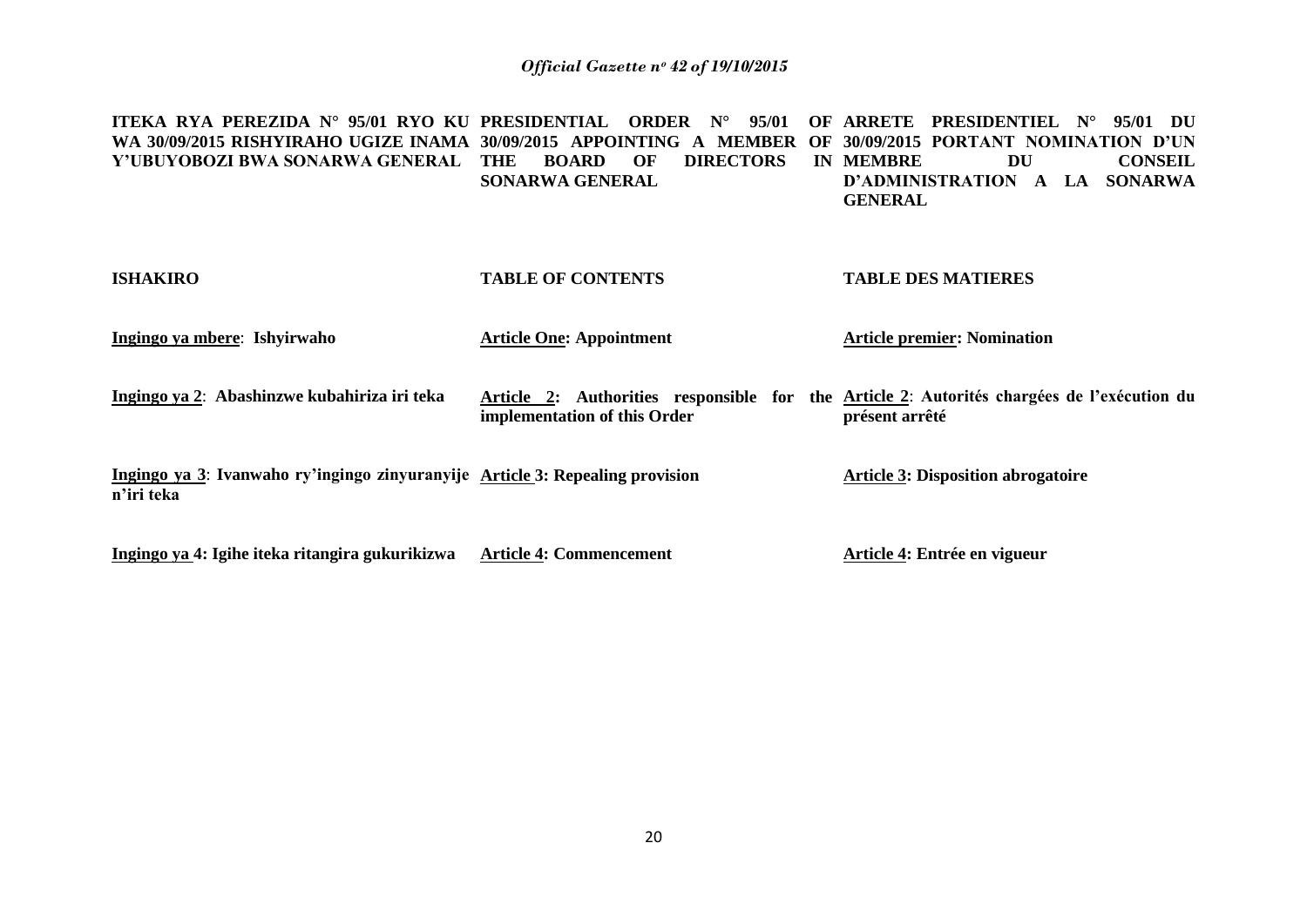**ITEKA RYA PEREZIDA N° 95/01 RYO KU PRESIDENTIAL ORDER N° 95/01 OF ARRETE PRESIDENTIEL N° 95/01 DU WA 30/09/2015 RISHYIRAHO UGIZE 30/09/2015 APPOINTING A MEMBER OF THE 30/09/2015 PORTANT NOMINATION D'UN INAMA Y'UBUYOBOZI BWA SONARWA BOARD OF DIRECTORS IN SONARWA MEMBRE DU CONSEIL GENERAL GENERAL D'ADMINISTRATION A LA SONARWA GENERAL**

| <b>Twebwe, KAGAME Paul,</b><br>Perezida wa Repubulika;                                                                                     | We, KAGAME Paul,<br>President of the Republic;                                                                                                                                                                                                                                    | <b>Nous, KAGAME Paul,</b><br>Président de la République; |
|--------------------------------------------------------------------------------------------------------------------------------------------|-----------------------------------------------------------------------------------------------------------------------------------------------------------------------------------------------------------------------------------------------------------------------------------|----------------------------------------------------------|
| ryavuguruwe kugeza ubu, cyane cyane mu ngingo especially in Articles 112, 113, 121 and 201;<br>zaryo, iya 112, iya 113, iya 121 n'iya 201; | Dushingiye ku Itegeko Nshinga rya Repubulika Pursuant to the Constitution of the Republic of Vu la Constitution de la République du Rwanda<br>y'u Rwanda ryo ku wa 4 Kamena 2003 nk'uko Rwanda of 4th June 2003, as amended to date, du 4 Juin 2003, telle que révisée à ce jour, | spécialement en ses articles, 112, 113, 121 et<br>201;   |
| Bisabwe na Minisitiri w'Imari n'Igenamigambi;                                                                                              | On proposal by the Minister of Finance and Sur proposition du Ministre des Finances et de la<br>Economic Planning;                                                                                                                                                                | Planification Economique;                                |
| y'Abaminisitiri<br>yateranye<br>ku<br>Inama<br>04/05/2015 imaze kubisuzuma no kubyemeza;                                                   | wa After consideration and approval by the Cabinet in Après examen et adoption par le Conseil des<br>its session of $04/05/2015$ ;                                                                                                                                                | Ministres en sa séance du 04/05/2015;                    |
| TWATEGETSE KANDI DUTEGETSE:                                                                                                                | <b>HAVE ORDERED AND HEREBY ORDERS:</b>                                                                                                                                                                                                                                            | <b>AVONS ARRETE ET ARRETONS:</b>                         |
| Ingingo ya mbere: Ishyirwaho                                                                                                               | <b>Article One: Appointment</b>                                                                                                                                                                                                                                                   | <b>Article premier: Nomination</b>                       |
| SONARWA GENERAL.                                                                                                                           | Madamu HAKIBA INGABIRE Marie Ange Mrs. HAKIBA INGABIRE Marie Ange is hereby Madame HAKIBA INGABIRE Marie Ange est<br>agizwe umwe mu bagize Inama y'Ubuyobozi ya appointed Member of the Board of Directors of nommée membre du Conseil d'Administration<br>SONARWA GENERAL.       | de SONARWA GENERAL.                                      |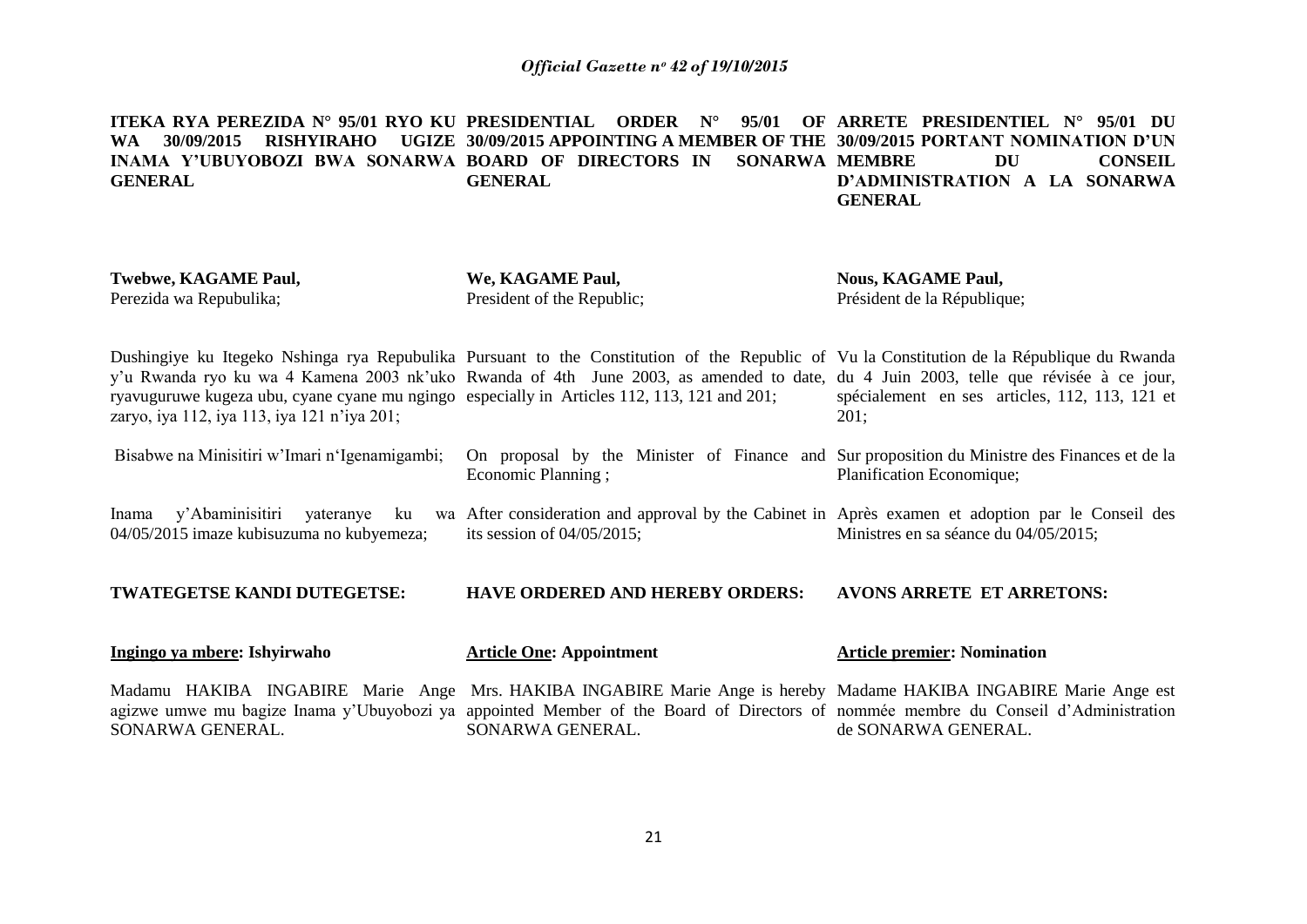| Ingingo ya 2: Abashinzwe gushyira mu<br>bikorwa iri teka                                                                      | <b>Article 2: Authorities responsible for</b><br>implementation of this Order                                                                                                                                                                                                  | Article 2: Autorités chargées de l'exécution du<br>présent arrêté                  |
|-------------------------------------------------------------------------------------------------------------------------------|--------------------------------------------------------------------------------------------------------------------------------------------------------------------------------------------------------------------------------------------------------------------------------|------------------------------------------------------------------------------------|
| basabwe kubahiriza iri teka.                                                                                                  | Minisitiri w'Intebe na w'Imari n'Igenamigambi The Prime Minister and the Minister of Finance and Le Premier Ministre et le Ministre des Finances<br>Economic Planning are entrusted with the et de la Planification Economique sont chargés<br>implementation of this Order.   | de l'exécution du présent arrêté.                                                  |
| Ingingo ya 3:<br>Ivanwaho<br>zinyuranyije n'iri teka                                                                          | ry'ingingo Article 3: Repealing provision                                                                                                                                                                                                                                      | <b>Article 3 : Disposition abrogatoire</b>                                         |
| z'amateka<br>abanziriza<br>Ingingo<br>1r1<br>zinyuranyije naryo zivanyweho.                                                   | kandi All prior legal provisions contrary to this Order are<br>hereby repealed.                                                                                                                                                                                                | Toutes les dispositions antérieures contraires au<br>présent arrêté sont abrogées. |
| Ingingo ya 4: Igihe iteka ritangira gukurikizwa Article 4: Commencement                                                       |                                                                                                                                                                                                                                                                                | Article 4 : Entrée en vigueur                                                      |
| Iri<br>teka<br>ritangira<br>y'u Rwanda. Agaciro karyo gahera kuwa of Rwanda. It takes effect as of 04/05/2015.<br>04/05/2015. | gukurikizwa umunsi This Order shall come into force on the day of its Le présent arrêté entre en vigueur le jour de sa<br>ritangarijweho mu Igazeti ya Leta ya Repubulika publication in the Official Gazette of the Republic publication au Journal Officiel de la République | du Rwanda. Il sort ses effets à partir du<br>04/05/2015.                           |
|                                                                                                                               |                                                                                                                                                                                                                                                                                |                                                                                    |

Kigali, ku wa **30/09/2015**

Kigali, on **30/09/2015**

Kigali, le **30/09/2015**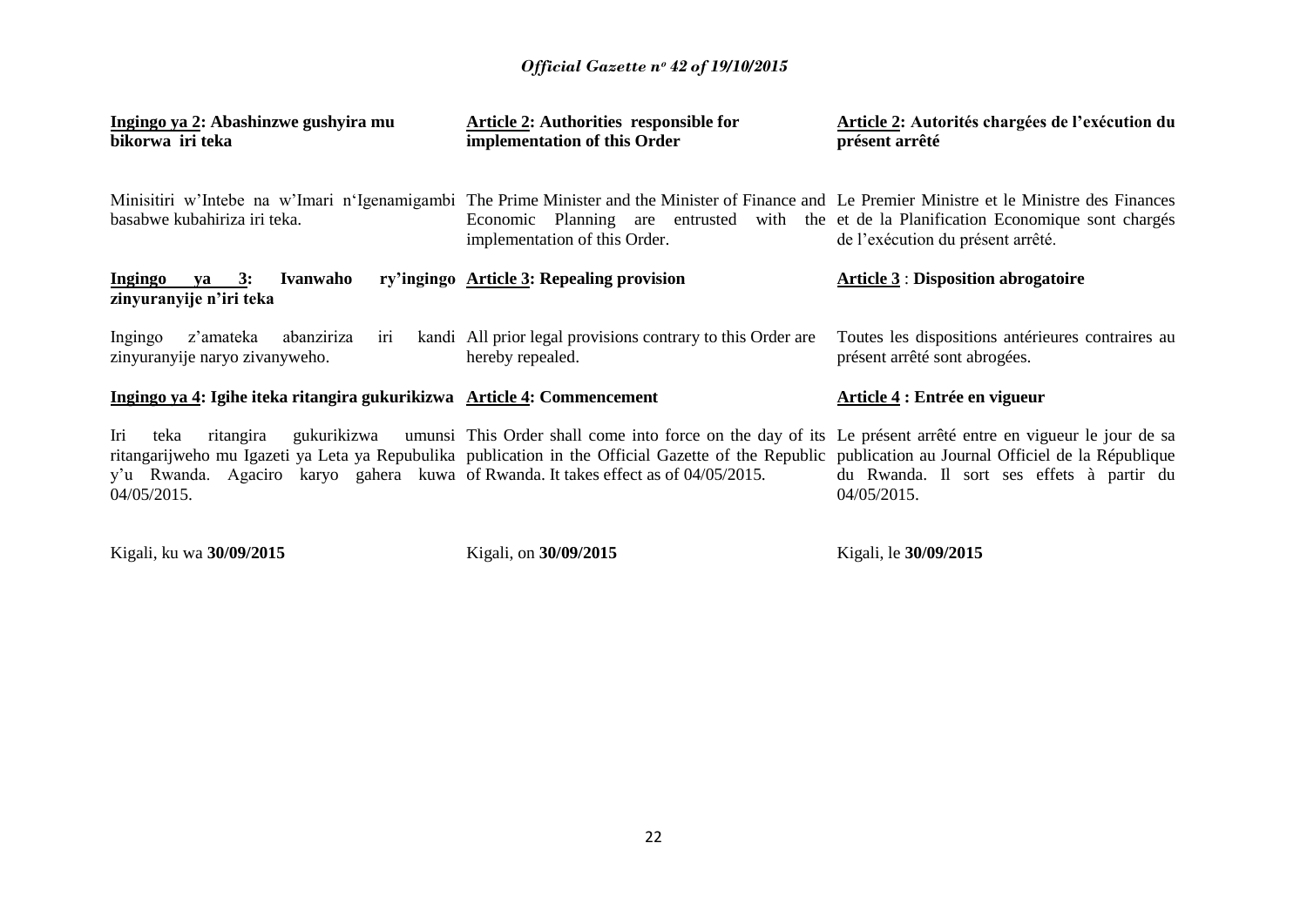(sé)

(sé) **KAGAME Paul** Perezida wa Repubulika

**KAGAME Paul** President of the Republic

(sé) **MUREKEZI Anastase** Minisitiri w"Intebe

(sé) **MUREKEZI Anastase** Prime Minister

(sé) **KAGAME Paul** Président de la République

(sé) **MUREKEZI Anastase** Premier Ministre

**Vu et scellé du Sceau de la République :**

**Bibonywe kandi bishyizweho Ikirango cya Repubulika:**

**Seen and sealed with the Seal of the Republic:**

(sé) **BUSINGYE Johnston** Minister of Justice / Attorney General

**BUSINGYE Johnston** Ministre de la Justice / Garde des Sceaux

(sé) **BUSINGYE Johnston** Minisitiri w"Ubutabera / Intumwa Nkuru ya Leta (sé)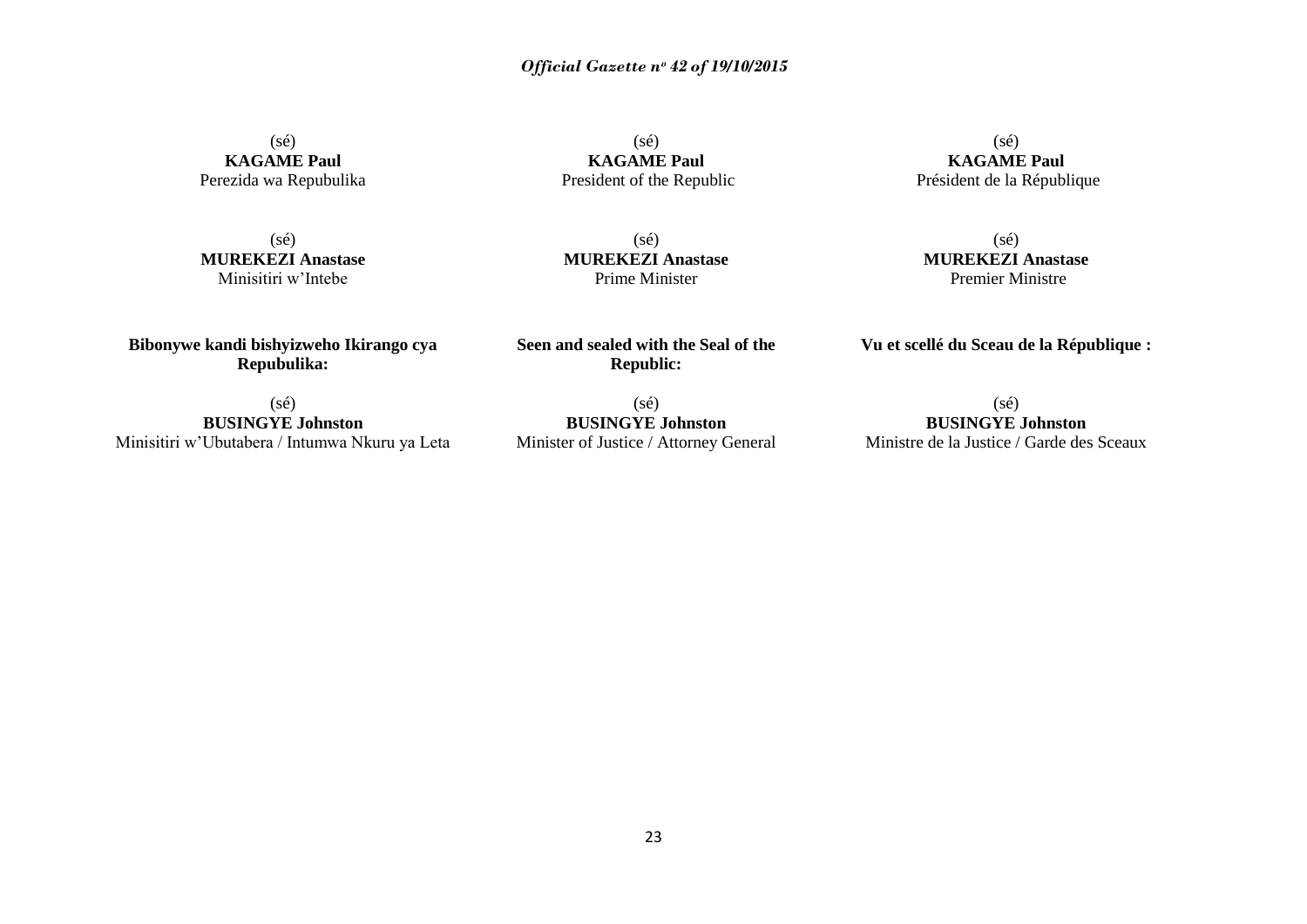| <b>ITEKA RYA PEREZIDA Nº 96/01 RYO KU</b><br>WA 30/09/2015 RISHYIRAHO ABAGIZE<br><b>INAMA Y'UBUYOBOZI</b> | PRESIDENTIAL ORDER<br>$N^{\circ}$<br>96/01<br>OF<br>30/09/2015 APPOINTING THE MEMBERS<br>OF THE BOARD OF DIRECTORS | ARRETE PRESIDENTIEL N°<br>96/01 DU<br>30/09/2015 PORTANT NOMINATION DES<br><b>CONSEIL</b><br>DU<br><b>MEMBRES</b><br><b>ADMINISTRATION</b> |
|-----------------------------------------------------------------------------------------------------------|--------------------------------------------------------------------------------------------------------------------|--------------------------------------------------------------------------------------------------------------------------------------------|
| <b>ISHAKIRO</b>                                                                                           | <b>TABLE OF CONTENTS</b>                                                                                           | <b>TABLE DES MATIERES</b>                                                                                                                  |
| Ingingo ya mbere : Ishyirwaho                                                                             | <b>Article One: Appointment</b>                                                                                    | <b>Article premier : Nomination</b>                                                                                                        |
| Ingingo ya 2: Abashinzwe kubahiriza iri teka                                                              | Article 2: Authorities responsible for the<br>implementation of this Order                                         | Article 2: Autorités chargées de l'exécution<br>du présent arrêté                                                                          |
| Ingingo ya 3: Igihe iteka ritangira<br>gukurikizwa                                                        | <b>Article 3: Commencement</b>                                                                                     | Article 3: Entrée en vigueur                                                                                                               |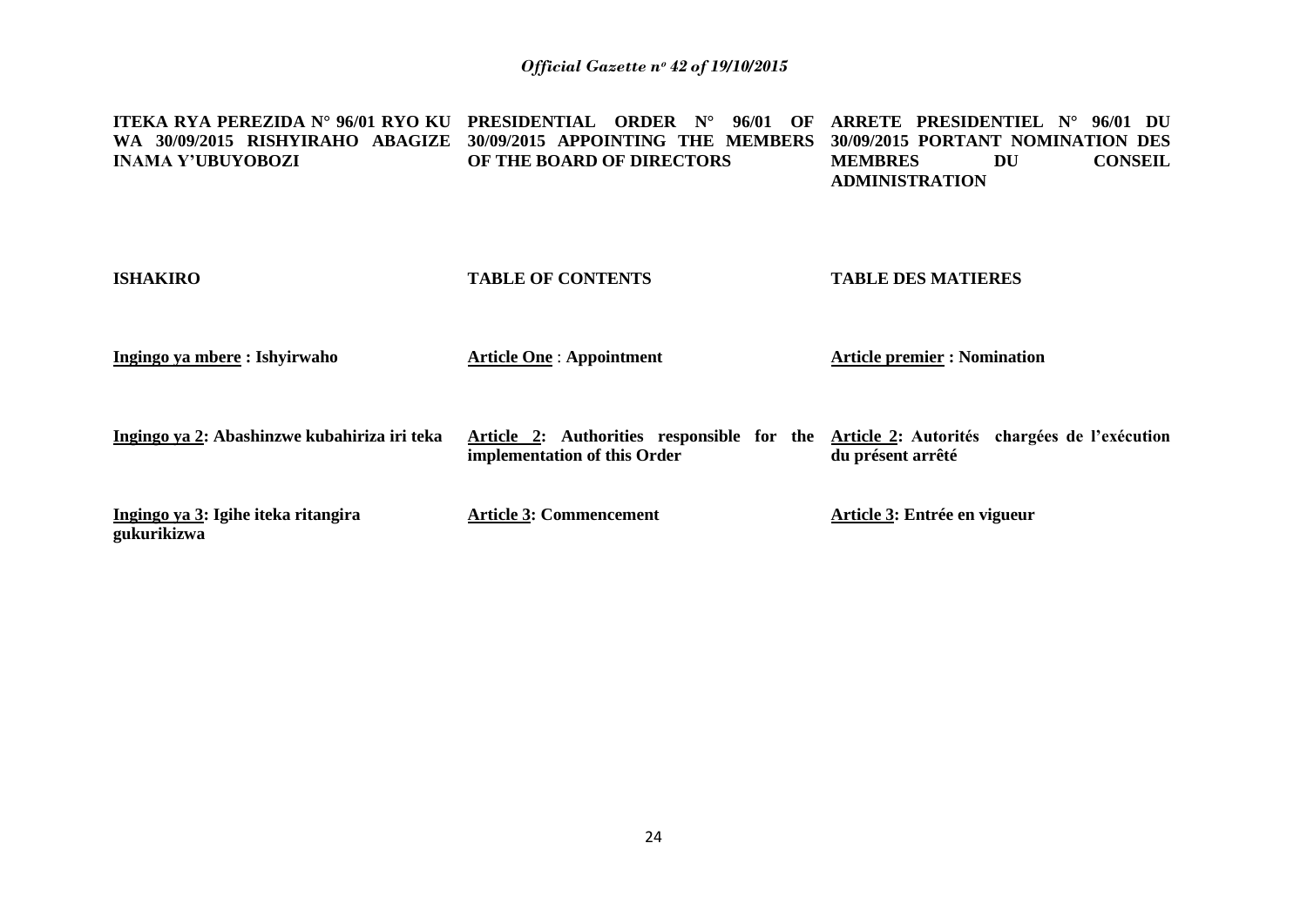**ITEKA RYA PEREZIDA N°96/01 RYO KU WA 30/09/2015 RISHYIRAHO ABAGIZE INAMA Y'UBUYOBOZI**

**Twebwe, KAGAME Paul,**

Perezida wa Repubulika;

**We, KAGAME Paul,** President of the Republic;

**OF THE BOARD OF DIRECTORS**

**Nous, KAGAME Paul,** Président de la République;

Dushingiye ku Itegeko Nshinga rya Repubulika y"u Rwanda ryo ku wa 04 Kamena 2003, nk"uko ryavuguruwe kugeza ubu, cyane cyane mu ngingo zaryo iya cyane cyane mu ngingo zaryo iya112 n"iya 113;

Dushingiye ku Itegeko n° 86/2013 ryo ku wa 11/09/2013 rishyiraho Sitati Rusange igenga Abakozi ba Leta, cyane cyane mu ngingo zaryo Service especially in Articles 4, 6 and 8; iya 4, iya 6 n"iya 8;

Dushingiye ku Itegeko n° 53/2011 ryo ku wa 14/12/2011 rishyiraho Ikigo cy"Igihugu gishinzwe iby"Indege za Gisiviri (RCAA), rikanagena inshingano, imiterere n"imikorere byacyo nk"uko ryahinduwe kandi ryujujwe kugeza ubu, cyane cyane mu ngingo yaryo ya 10;

Bisabwe na Minisitiri w"Ibikorwa Remezo;

Inama y"Abaminisitiri yo ku wa13/02/2015 imaze kubisuzuma no kubyemeza;

**TWATEGETSE KANDI DUTEGETSE :**

Pursuant to the Constitution of the Republic of Rwanda of 04 June 2003 as amended to date, especially in Articles112 and 113;

Pursuant to Law n° 86/2013 of 11/09/2013 establishing the General Statutes for Public

Pursuant to Law n° 53/2011 of 14/12/2011 establishing Rwanda Civil Aviation Authority (RCAA), and determining its mission, organization and functioning as modified and complemented to date, especially in Article 10;

On proposal by the Minister of Infrastructure;

After consideration and approval by the Cabinet, in its session of 13/02/2015;

**HAVE ORDERED AND HEREBY ORDER:**

Vu la Loi n° 86/2013 du 11/09/2013 portant

Vu la Constitution de la République du Rwanda du 04 juin 2003 telle que révisée à ce jour,

spécialement en ses articles112 et 113;

Statut Général de la Fonction Publique, spécialement en ses articles 4, 6 et 8;

Vu la Loi n°53/2011 du 14/12/2011 portant création de l"Office Rwandais de l"Aviation Civile (RCAA) et déterminant sa mission, son organisation et son fonctionnement telle que modifiée et complétée à ce jour, spécialement en son article 10;

Sur proposition du Ministre des Infrastructures;

Après examen et adoption par le Conseil des Ministres en sa séance du 13/02/2015;

**AVONS ARRETE ET ARRETONS:**

**PRDER N°96/01 30/09/2015 APPOINTING THE MEMBERS ARRETE PRESIDENTIEL N°96/01 DU 30/09/2015 PORTANT NOMINATION DES MEMBRES DU CONSEIL ADMINISTRATION**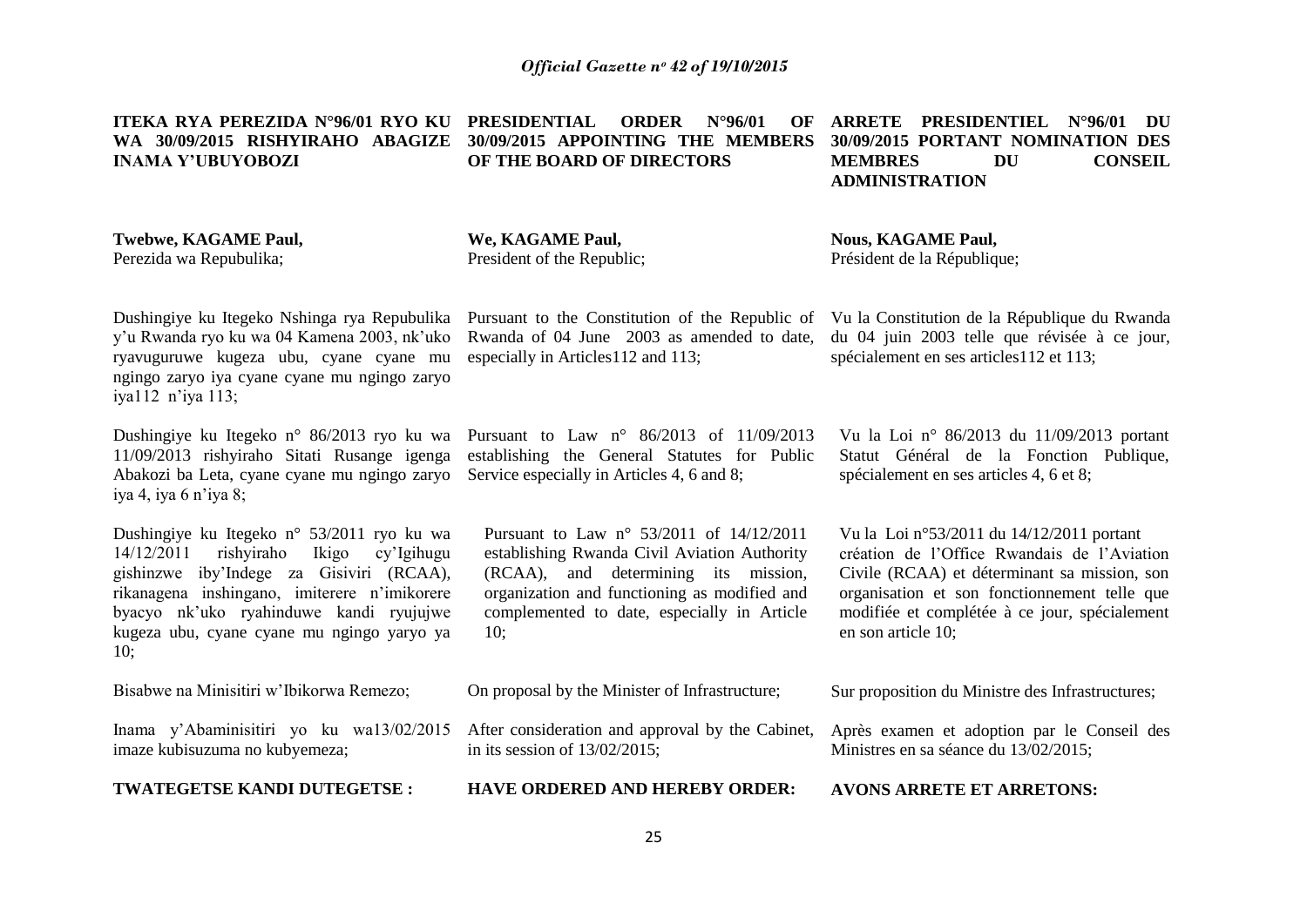| Ingingo ya mbere: Ishyirwaho                                                                                                         | <b>Article One: Appointment</b>                                                                                                                                         | <b>Article premier: Nomination</b>                                                                                                                                               |
|--------------------------------------------------------------------------------------------------------------------------------------|-------------------------------------------------------------------------------------------------------------------------------------------------------------------------|----------------------------------------------------------------------------------------------------------------------------------------------------------------------------------|
| Abantu bakurikira bagizwe abagize Inama<br>y'Ubuyobozi y'Ikigo cy'Igihugu gishinzwe<br>iby'Indege za Gisiviri (RCAA):                | The following persons are hereby appointed<br>members of the Board in Rwanda Civil Aviation<br>Authority (RCAA):                                                        | Les personnes dont les noms suivent sont<br>membres<br>du<br>nommées<br>Conseil<br>d'Administration de l'Office Rwandais de<br>l'Aviation Civile (RCAA):                         |
| 1º Bwana NKURIKIYIMFURA Didier,<br>Perezida;                                                                                         | $1^{\circ}$ Mr.<br><b>NKURIKIYIMFURA</b><br>Didier,<br>Chairperson;                                                                                                     | 1° Monsieur NKURIKIYIMFURA Didier,<br>Perezida;                                                                                                                                  |
| 2º Lt.Col. NDAGANO Chance, Visi<br>Perezida;                                                                                         | 2° Lt.Col. NDAGANO Chance, Deputy<br>Chairperson;                                                                                                                       | 2° Lt.Col. NDAGANO<br>Chance,<br>Visi<br>Perezida;                                                                                                                               |
| 3º Maj.Dr.MUNYENGABE Emmanuel;                                                                                                       | 3° Maj.Dr.MUNYENGABE Emmanuel;                                                                                                                                          | 3° Maj.Dr.MUNYENGABE Emmanuel;                                                                                                                                                   |
| 4º Bwana MBONERA Theophile;                                                                                                          | 4° Mr.MBONERA Theophile;                                                                                                                                                | Monsieur MBONERA Theophile;<br>$4^{\circ}$                                                                                                                                       |
| 5º Madamu IRERE Jean Marie Claire;                                                                                                   | 5° Ms. IRERE Jean Marie Claire;                                                                                                                                         | Madame IRERE Jean Marie Claire;<br>$5^\circ$                                                                                                                                     |
| 6° Madamu NIYIBIZI Thérése;                                                                                                          | 6° Ms. NIYIBIZI Thérése;                                                                                                                                                | Madame NIYIBIZI Thérése;<br>$6^{\circ}$                                                                                                                                          |
| 7º Madamu UWITONZE Diane.                                                                                                            | 7° Ms. UWITONZE Diane.                                                                                                                                                  | Madame UWITONZE Diane.                                                                                                                                                           |
| Ingingo ya 2: Abashinzwe kubahiriza iri iteka                                                                                        | Article 2: Authorities responsible for the<br>implementation of this Order                                                                                              | Article 2: Autorités chargées de l'exécution<br>du présent arrêté                                                                                                                |
| w'Ibikorwa<br>Minisitiri<br>w'Intebe, Minisitiri<br>Remezo na Minisitiri w'Abakozi ba Leta<br>n'Umurimo basabwe kubahiriza iri teka. | The<br>Prime<br>Minister,<br>Minister<br>the<br>Infrastructure and the Minister of Public Service<br>and Labour are entrusted with the implementation<br>of this Order. | of Le Premier<br>Ministre,<br>le<br>Ministre<br>des<br>Infrastructures et le Ministre de la Fonction<br>Publique et du Travail sont chargés de<br>l'exécution du présent arrêté. |
| Ingingo ya 3: Igihe iteka ritangira<br>gukurikizwa                                                                                   | <b>Article 3: Commencement</b>                                                                                                                                          | Article 3: Entrée en vigueur                                                                                                                                                     |

Iri teka ritangira gukurikizwa ku munsi This Order shall come into force on the date of its Le présent arrêté entre en vigueur le jour de sa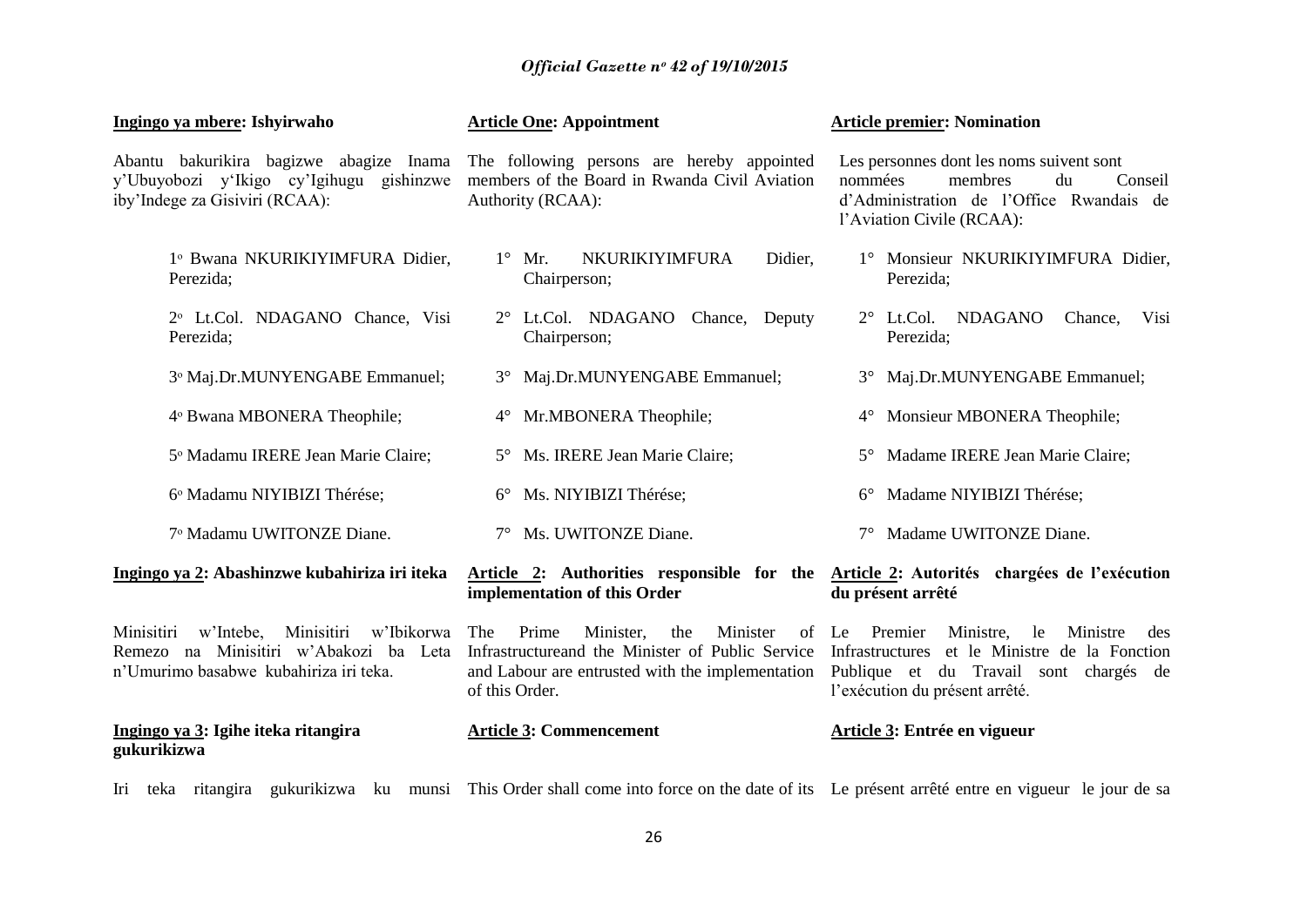rishyiriweho umukono. Agaciro karyo gahera ku signature. It takes effects as of 13/02/2015. wa 13/02/2015.

Kigali, ku wa 30/09/2015

Kigali, on 30/09/2015

(sé) **KAGAME Paul** Perezida wa Repubulika

(sé) **MUREKEZI Anastase** Minisitiri w"Intebe

**Bibonywe kandi bishyizweho Ikirango cya Repubulika:** (sé) **BUSINGYE Johnston**

Minisitiri w"Ubutabera/Intumwa Nkuru ya Leta

**Seen and sealed with the Seal of the Republic:**

(sé) **MUREKEZI Anastase** Prime Minister

 $(sé)$ **KAGAME Paul** President of the Republic

(sé) **BUSINGYE Johnston** Minister of Justice**/**Attorney General signature. Il sort ses effets à partir du 13/02/2015.

Kigali, le 30/09/2015

(sé) **KAGAME Paul** Président de la République

(sé) **MUREKEZI Anastase** Premier Ministre

**Vu et scellé du Sceau de la République:**

(sé)

**BUSINGYE Johnston** Ministre de la Justice/ Garde des Sceaux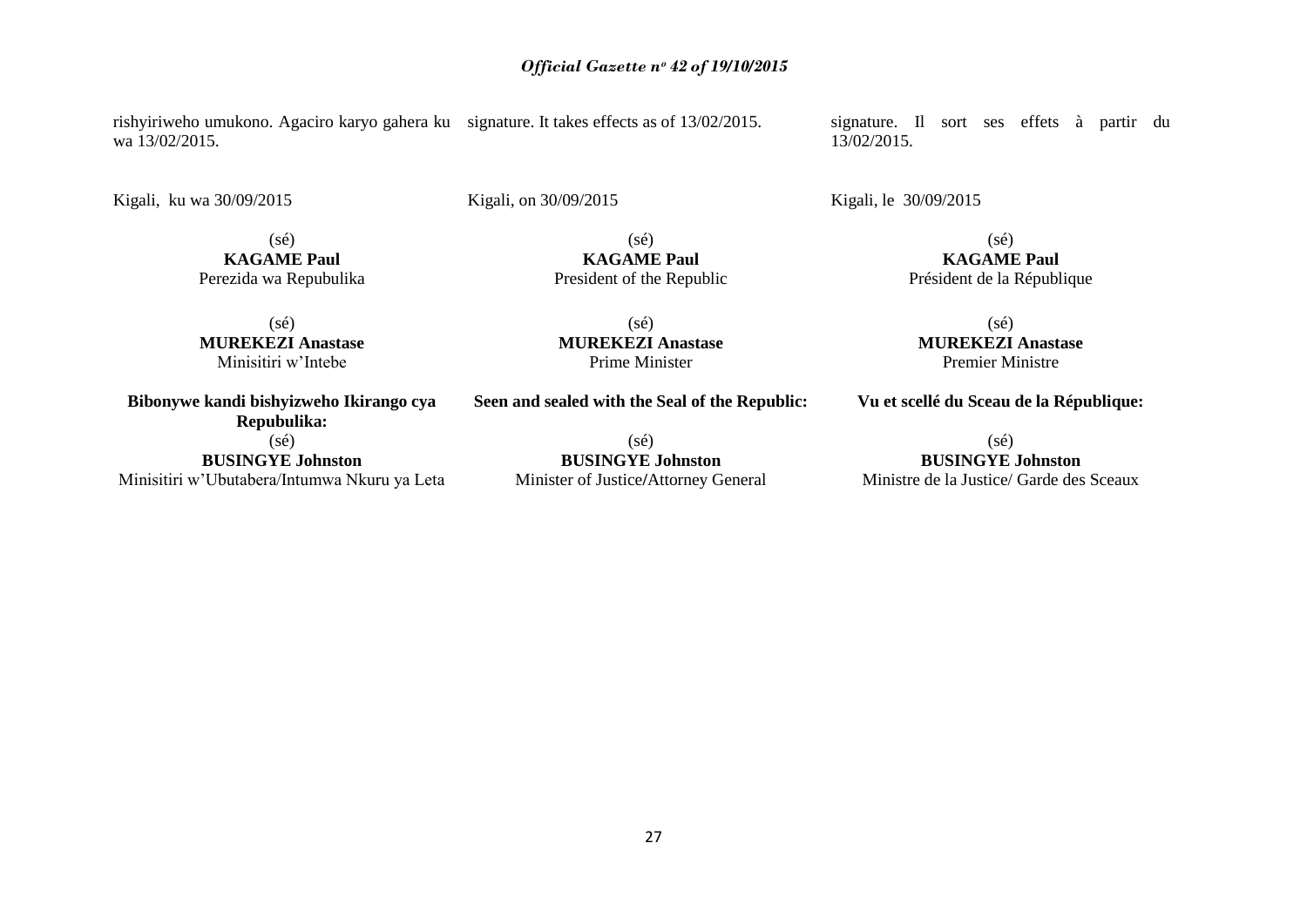**ITEKA RYA PEREZIDA N° 97/01 RYO KU PRESIDENTIAL ORDER N° 97/01 OF ARRETE PRESIDENTIEL N° 97/01 DU WA 30/09/2015 RISHYIRAHO ABAGIZE 30/09/2015 APPOINTING MEMBERS OF THE 30/09/2015 PORTANT NOMINATION DES INAMA Y'UBUYOBOZI MU KIGO BOARD OF DIRECTORS IN RWANDA MEMBRES DU CONSEIL CY'IGIHUGU CY'AMAHUGURWA MU MANAGEMENT INSTITUTE (RMI) BY'IMICUNGIRE Y'ABAKOZI N'UMUTUNGO (RMI) D'ADMINISTRATION A L'INSTITUT RWANDAIS DE MANAGEMENT (RMI)**

| <b>ISHAKIRO</b>                                                          | <b>TABLE OF CONTENTS</b>                                                                                                    | <b>TABLE DES MATIERES</b>                  |
|--------------------------------------------------------------------------|-----------------------------------------------------------------------------------------------------------------------------|--------------------------------------------|
| Ingingo ya mbere : Ishyirwaho                                            | <b>Article One: Appointment</b>                                                                                             | <b>Article premier : Nomination</b>        |
| Ingingo ya 2: Abashinzwe kubahiriza iri teka                             | Article 2: Authorities responsible for the Article 2 : Autorités chargées de l'exécution du<br>implementation of this Order | présent arrêté                             |
| Ingingo ya 3:<br>Ivanwaho<br>zinyuranyije n'iri teka                     | ry'ingingo Article 3: Repealing provision                                                                                   | <b>Article 3 : Disposition abrogatoire</b> |
| Ingingo ya 4: Igihe iteka ritangira gukurikizwa Article 4 : Commencement |                                                                                                                             | Article 4 : Entrée en vigueur              |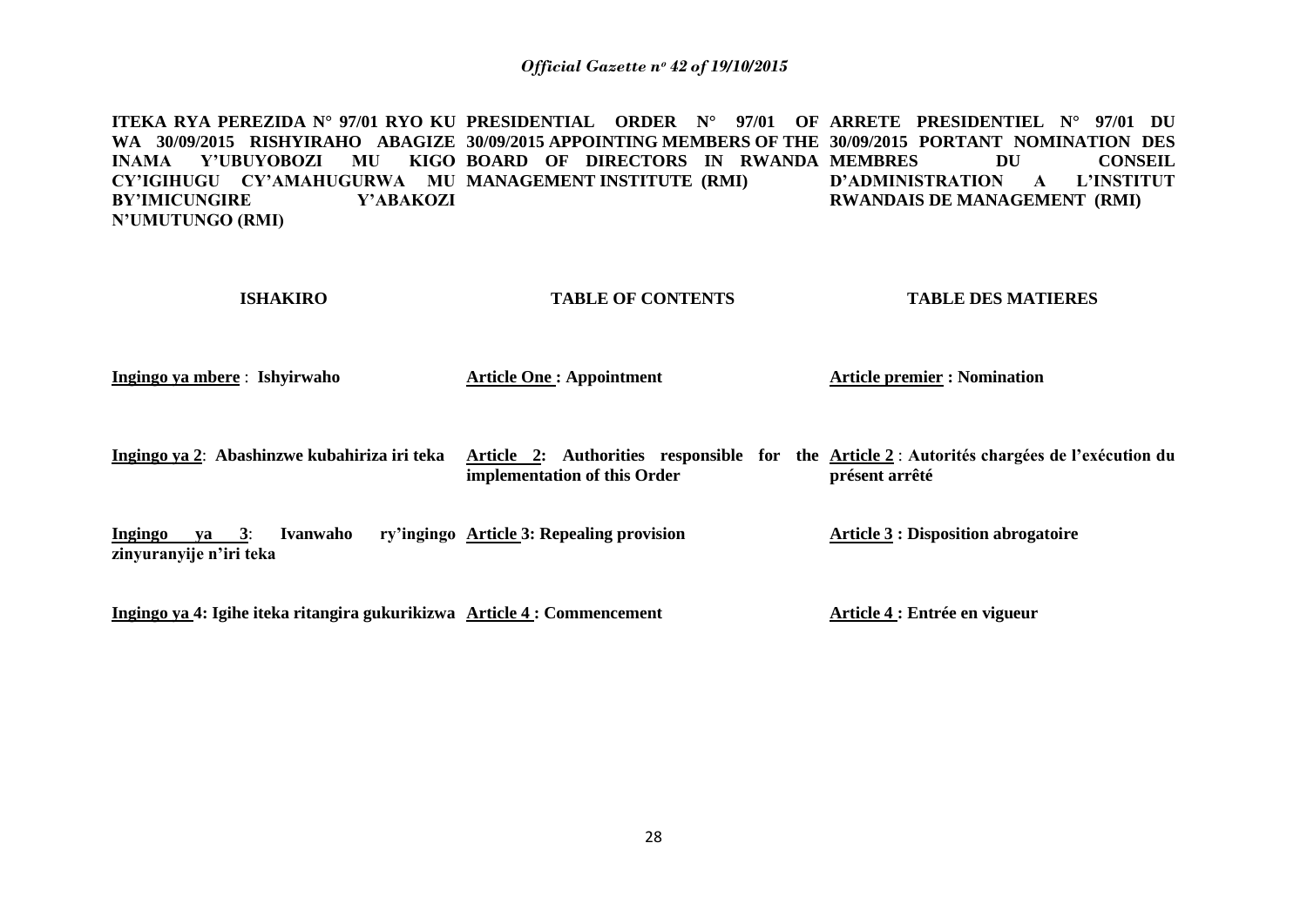**ITEKA RYA PEREZIDA N° 97/01 RYO KU PRESIDENTIAL ORDER N° 97/01 OF ARRETE PRESIDENTIEL N° 97/01 DU WA 30/09/2015 RISHYIRAHO ABAGIZE 30/09/2015 APPOINTING MEMBERS OF THE 30/09/2015 PORTANT NOMINATION DES INAMA Y'UBUYOBOZI MU CY'IGIHUGU CY'AMAHUGURWA BY'IMICUNGIRE Y'ABAKOZI N'UMUTUNGO (RMI)**  BOARD OF DIRECTORS IN RWANDA MEMBRES DU CONSEIL **MU MANAGEMENT INSTITUTE (RMI) D'ADMINISTRATION A L'INSTITUT RWANDAIS DE MANAGEMENT (RMI)**

**Twebwe, KAGAME Paul** Perezida wa Repubulika,

**We, KAGAME Paul** President of the Republic,

**Nous, KAGAME Paul** Président de la République,

Dushingiye ku Itegeko Nshinga rya Repubulika y'u Pursuant to the Constitution of the Republic of Vu la Constitution de la République du Rwanda du Rwanda ryo ku wa 4 Kamena 2003 nk'uko Rwanda of 4th June 2003, as amended to date, 4 Juin 2003, telle que révisée à ce jour, ryavuguruwe kugeza ubu, cyane cyane mu ngingo especially in Articles 112, 113, 121 and 201; zaryo, iya 112, iya 113, iya 121 n"iya 201; spécialement en ses articles, 112, 113, 121 et 201;

Dushingiye ku Itegeko n° 52/2013 ryo ku wa Pursuant to Law n° 52/2013 of 28/06/2013 Vu la Loi n° 52/2013 du 28/06/2013 portant 28/06/2013 rishyiraho Ikigo cy'Igihugu etablishing Rwanda Management Institute and création de l'Institut Rwandais de Management et cy'Amahugurwa mu by'Imicungire y'Abakozi determining its mission, organization and déterminant sa mission, son organisation et son n"Umutungo rikanagena ishingano, imiterere functioning especially in Article 6; n"imikorere byacyo cyane cyane mu ngingo ya 6; fonctionnement spécialement en son article 6;

Bisabwe na Minisitiri w'Abakozi ba Leta On-proposal-by-the-Minister-of-Public-Service-and-Sur-proposition du Ministre de la Fonction n"Umurimo; Labour; Publique et du Travail ;

Inama y'Abaminisitiri yateranye ku wa 04/05/2015 After consideration and approval by the Cabinet in Après examen et adoption par le Conseil des imaze kubisuzuma no kubyemeza; its session of 04/05/2015; Ministres en sa séance du 04/05/2015;

**TWATEGETSE KANDI DUTEGETSE:**

**HAVE ORDERED AND HEREBY ORDERS: AVONS ARRETE ET ARRETONS:**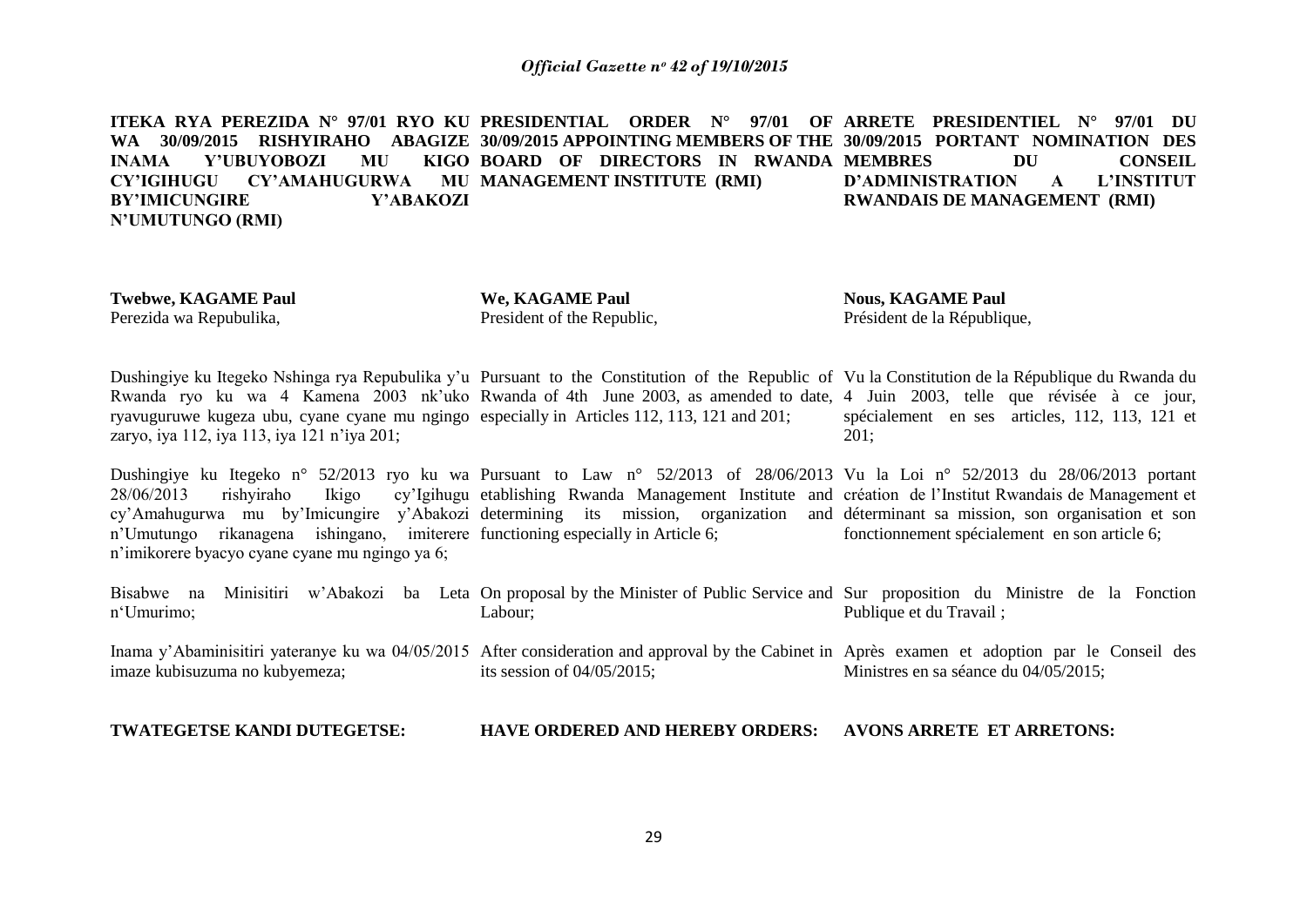| Ingingo ya mbere: Ishyirwaho                                                                                                                                                                                    | <b>Article One: Appointment</b>                                                                                           | <b>Article premier: Nomination</b>                                                                                 |
|-----------------------------------------------------------------------------------------------------------------------------------------------------------------------------------------------------------------|---------------------------------------------------------------------------------------------------------------------------|--------------------------------------------------------------------------------------------------------------------|
| Abantu bakurikira bagize Inama y'Ubuyobozi mu The following persons are hereby appointed Les personnes dont les noms suivent sont<br>cy'Igihugu<br>cy'Amahugurwa<br>Kigo<br>by'Imicungire y'Abakozi n'Umutungo: | mu Members of the Board of Directors in the Rwanda nommées membres du Conseil d'Administration à<br>Management Institute: | l'Institut Rwandais de Management:                                                                                 |
| 1° Bwana MALINGA Peter, Perezida;                                                                                                                                                                               | 1 <sup>°</sup> Mr. MALINGA Peter, Chairperson;                                                                            | 1 <sup>°</sup> Monsieur MALINGA Peter, Président;                                                                  |
| RWIGAMBA Molly,<br>2 <sup>°</sup> Madamu<br>Visi<br>Perezida;                                                                                                                                                   | RWIGAMBA<br>$2^{\circ}$ Mrs.<br>Molly,<br>Vice-<br>Chairperson;                                                           | 2° Madame RWIGAMBA Molly, Vice-<br>Présidente;                                                                     |
| 3° Bwana MANZI RUTAYISIRE Antoine;                                                                                                                                                                              | 3° Mr. MANZI RUTAYISIRE Antoine;                                                                                          | 3 <sup>°</sup> Monsieur MANZI RUTAYISIRE Antoine;                                                                  |
| 4° Bwana ABIMANA Fidèle;                                                                                                                                                                                        | 4° Mr. ABIMANA Fidèle;                                                                                                    | 4° Monsieur ABIMANA Fidèle;                                                                                        |
| 5° Madamu MUTABAZI Aline;                                                                                                                                                                                       | 5° Mrs. MUTABAZI Aline;                                                                                                   | 5° Madame MUTABAZI Aline;                                                                                          |
| 6° Madamu MUTABAZI Innocente;                                                                                                                                                                                   | 6° Mrs. MUTABAZI Innocente;                                                                                               | 6° Madame MUTABAZI Innocente;                                                                                      |
| 7° Bwana KABERA Godefrey.                                                                                                                                                                                       | 7° Mr. KABERA Godefrey.                                                                                                   | 7° Monsieur KABERA Godefrey.                                                                                       |
| Ingingo ya 2: Abashinzwe gushyira mu bikorwa<br>iri teka                                                                                                                                                        | <b>Article 2: Authorities responsible for</b><br>implementation of this Order                                             | Article 2: Autorités chargées de l'exécution du<br>présent arrêté                                                  |
| Minisitiri w'Intebe na Minisitiri w'Abakozi ba Leta The Prime Minister and the Minister of Public Le Premier Ministre et le Ministre de la Fonction<br>n'Umurimo basabwe kubahiriza iri teka.                   | implementation of this Order.                                                                                             | Service and Labour are entrusted with the Publique et du Travail sont chargés de l'exécution<br>du présent arrêté. |
| Ingingo ya 3: Ivanwaho ry'ingingo zinyuranyije Article 3: Repealing provision<br>n'iri teka                                                                                                                     |                                                                                                                           | <b>Article 3 : Disposition abrogatoire</b>                                                                         |
| Ingingo z'amateka abanziriza iri kandi zinyuranyije All prior legal provisions contrary to this Order are Toutes les dispositions antérieures contraires au<br>naryo zivanyweho.                                | hereby repealed.                                                                                                          | présent arrêté sont abrogées.                                                                                      |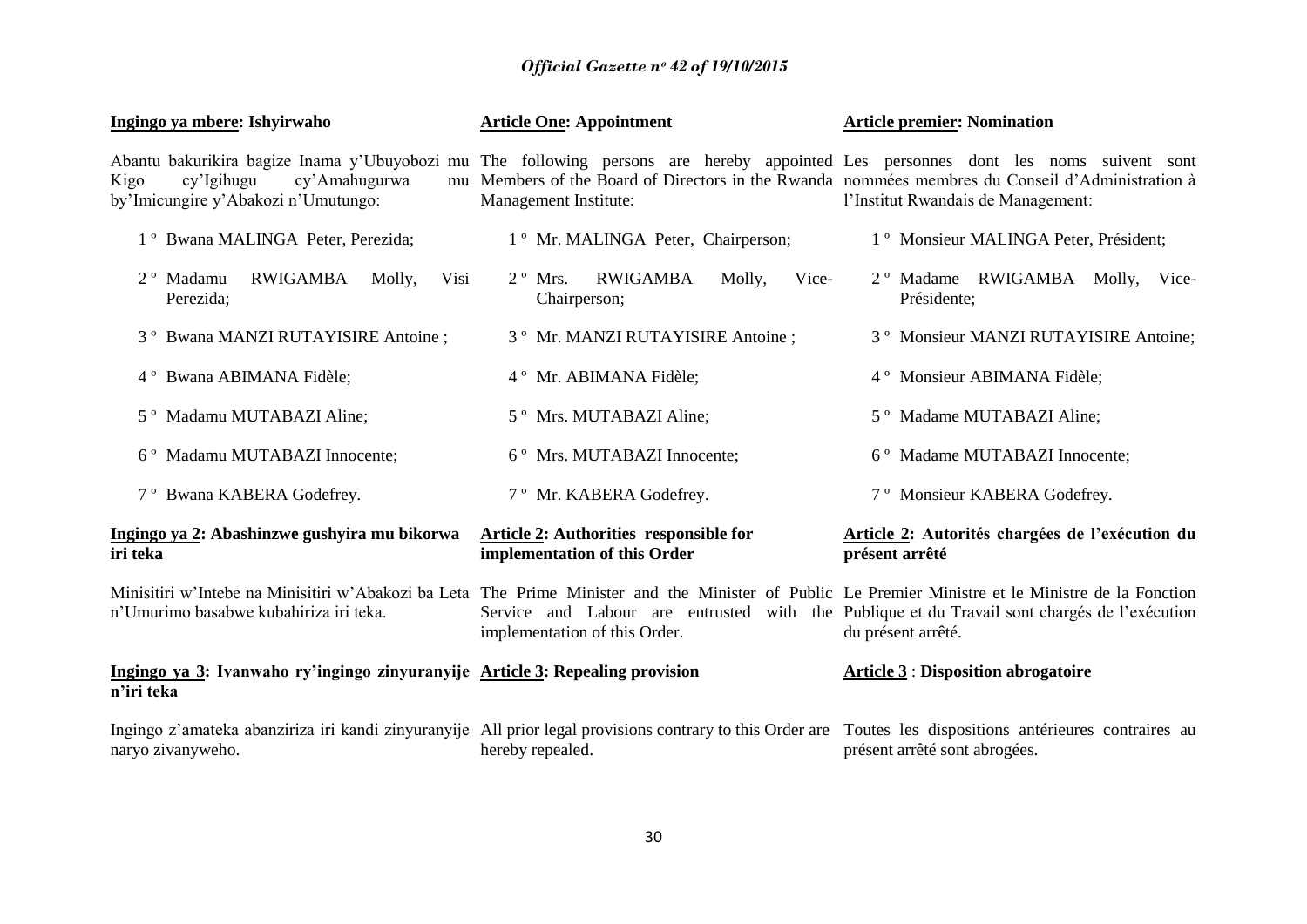## **Ingingo ya 4: Igihe iteka ritangira gukurikizwa**

Iri teka ritangira gukurikizwa umunsi ritangarijweho This Order shall come into force on the day of its Le présent arrêté entre en vigueur le jour de sa mu Igazeti ya Leta ya Repubulika y"u Rwanda. publication in the Official Gazette of the Republic publication au Journal Officiel de la République du Agaciro karyo gahera ku wa 04/05/2015. of Rwanda. It takes effect as of 04/05/2015.

Kigali, ku wa 30/09/2015

Kigali, on 30/09/2015

Kigali, le 30/09/2015

**Article 4 : Entrée en vigueur**

(sé) **KAGAME Paul** President of the Republic

(sé) **KAGAME Paul**

(sé) **MUREKEZI Anastase** Minisitiri w"Intebe

(sé) **KAGAME Paul** Perezida wa Repubulika

**Bibonywe kandi bishyizweho Ikirango cya Repubulika:**

(sé) **BUSINGYE Johnston** Minisitiri w"Ubutabera / Intumwa Nkuru ya Leta **MUREKEZI Anastase** Prime Minister

(sé)

**Seen and sealed with the Seal of the Republic:**

(sé) **BUSINGYE Johnston** Minister of Justice / Attorney General (sé)

**Vu et scellé du Sceau de la République :**

**BUSINGYE Johnston** Ministre de la Justice / Garde des Sceaux

Président de la République

(sé) **MUREKEZI Anastase** Premier Ministre

Rwanda. Il sort ses effets à partir du 04/05/2015.

**Article 4: Commencement**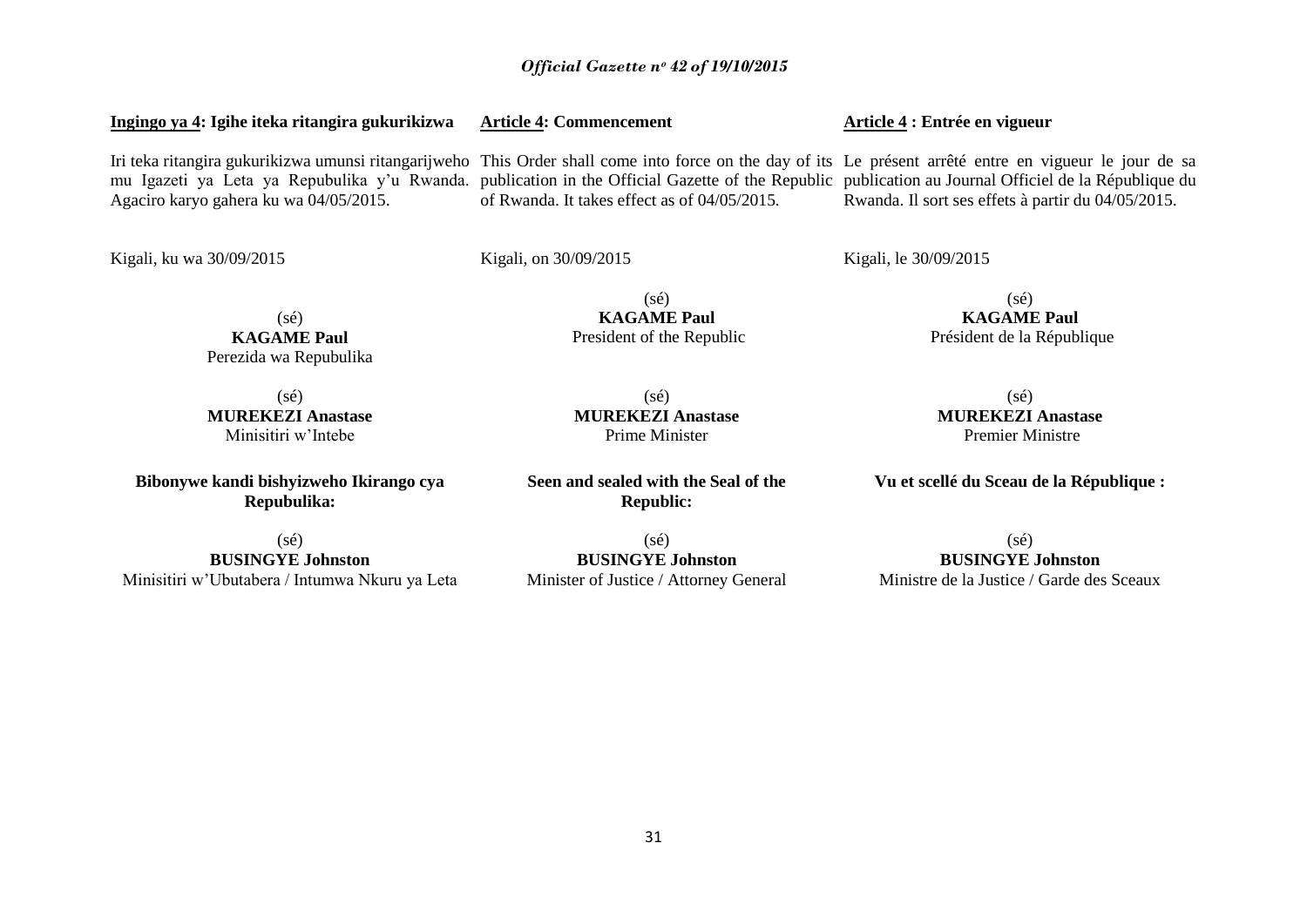#### **ITEKA RYA PEREZIDA N° 98/01 RYO KU PRESIDENTIAL ORDER N° 98/01 OF ARRETE PRESIDENTIEL N° 98/01 DU WA 30/9/2015 RISHYIRAHO ABAGIZE 30/9/2015 APPOINTING THE MEMBERS OF 30/9/2015 PORTANT NOMINATION DES INAMA Y'UBUYOBOZI THE BOARD OF DIRECTORS MEMBRES DU CONSEIL D'ADMINISTRATION**

| <b>ISHAKIRO</b>                                    | <b>TABLE OF CONTENTS</b>                                                                                                 | <b>TABLE DES MATIERES</b>           |
|----------------------------------------------------|--------------------------------------------------------------------------------------------------------------------------|-------------------------------------|
| Ingingo ya mbere: Ishyirwaho                       | <b>Article One: Appointment</b>                                                                                          | <b>Article premier : Nomination</b> |
| Ingingo ya 2: Abashinzwe kubahiriza iri teka       | Article 2: Authorities responsible for the Article 2 : Autorités chargées de l'exécution<br>implementation of this Order | du présent arrêté                   |
| Ingingo ya 3: Igihe iteka ritangira<br>gukurikizwa | <b>Article 3: Commencement</b>                                                                                           | Article 3: Entrée en vigueur        |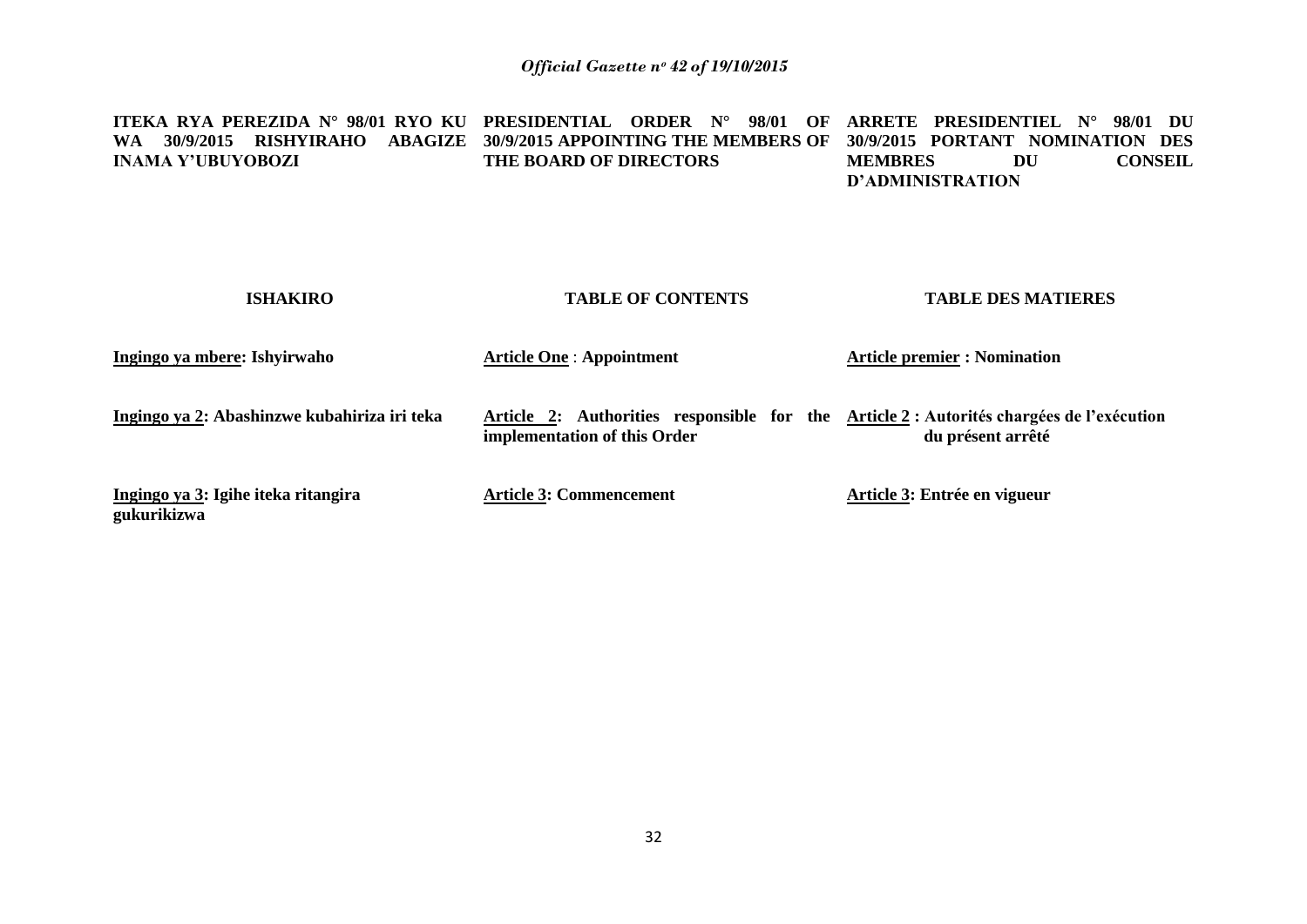**ITEKA RYA PEREZIDA N° 98/01 RYO KU PRESIDENTIAL ORDER N° 98/01 OF WA 30/9/2015 RISHYIRAHO ABAGIZE 30/9/2015 APPOINTING THE MEMBERS OF INAMA Y'UBUYOBOZI Twebwe, KAGAME Paul, THE BOARD OF DIRECTORS ARRETE PRESIDENTIEL N° 98/01 DU 30/9/2015 PORTANT NOMINATION DES MEMBRES DU CONSEIL D'ADMINISTRATION**

Perezida wa Repubulika;

**We, KAGAME Paul,** President of the Republic;

especially in Articles112 and 113;

**Nous, KAGAME Paul,** Président de la République;

Dushingiye ku Itegeko Nshinga rya Repubulika y"u Rwanda ryo kuwa 04 Kamena 2003, nk"uko ryavuguruwe kugeza ubu, cyane cyane mu ngingo zaryo iya cyane cyane mu ngingo zaryo iya iya 112 n"iya 113;

Dushingiye ku Itegeko n° 86/2013 ryo kuwa 11/09/2013 rishyiraho Sitati Rusange igenga Abakozi ba Leta, cyane cyane mu ngingo zaryo iya 4, iya 6 n"iya 8;

Dushingiye ku Itegeko nº91bis/2013 ryo ku wa 22/01/2014rishyiraho Ikigo cy"Ubuvuzi cyigisha cya Kaminuza (CHU), rikanagena inshingano, imiterere n"imikorere byacyo,cyane cyane mu ngingo zaryo iya 4, iya 6 n"iya 8;

Bisabwe na Minisitiri w"Ubuzima;

imaze kubisuzuma no kubyemeza;

**TWATEGETSE KANDI DUTEGETSE :**

Pursuant to Law n° 86/2013 of 11/09/2013

establishing the General Statutes for Public Service especially in Articles 4, 6, and 8;

Pursuant to Law nº91bis/2013 of 22/01/201414establishing the University Teaching Hospital (CHU) and determining its mission, organisation and functioning in especially in Articles 4, 6, and 8;

On proposal by the Minister of Health ;

Inama y"Abaminisitiri yateranye ku wa 13/02/2015 After consideration and approval by the Cabinet in its session of 13/02/2015;

33

**HAVE ORDERED AND HEREBY ORDER:**

**AVONS ARRETE ET ARRETONS:**

Ministres en sa séance du 13/02/2015;

Vu la Constitution de la République du Rwanda du 04 juin 2003 telle que révisée à ce jour, spécialement en ses articles112 et 113;

Vu la Loi n° 86/2013 du 11/09/2013 portant Statut Général de la Fonction Publique, spécialement en ses articles 4, 6, et 8;

Vu la Loi nº 91bis/2013 du 22/01/2014 portant création du Centre Hospitalier d"Enseignement Universitaire (CHU) et déterminant ses missions, son organisation et son fonctionnement, spécialement en son article 4,6 and 8;

Après examen et adoption par le Conseil des

Sur proposition du Ministre de la Santé;

Pursuant to the Constitution of the Republic of Rwanda of 04 June 2003 as amended to date,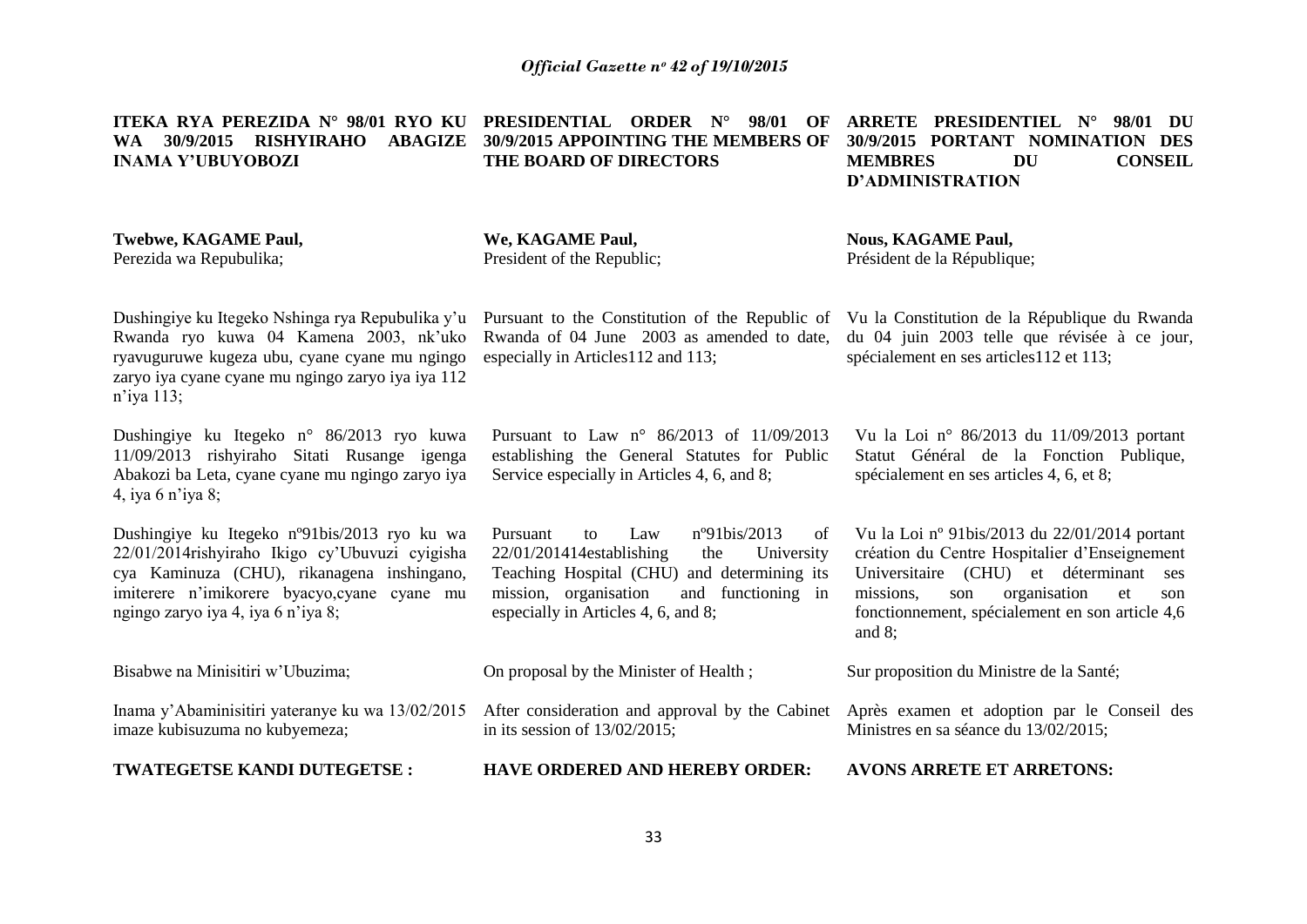| Ingingo ya mbere: Ishyirwaho                                                                                           | <b>Article One: Appointment</b>                                                                                                                    | <b>Article premier: Nomination</b>                                                                                                                        |
|------------------------------------------------------------------------------------------------------------------------|----------------------------------------------------------------------------------------------------------------------------------------------------|-----------------------------------------------------------------------------------------------------------------------------------------------------------|
| bakurikira<br>bashyizwe<br>Abantu<br>Nama<br>mu<br>cy'Ubuvuzi cyigisha cya<br>y'Ubuyobozi y'Ikigo<br>Kaminuza (CHU):   | The following persons are hereby appointed<br>members of the Board in the University Teaching<br>Hospitals (CHU):                                  | Les personnes ci-après sont nommées membres<br>du Conseil<br>d'Administration<br>au Centre<br>Hospitalier<br>d'Enseignement<br>Universitaire<br>$(CHU)$ : |
| Dr. Musa TUGIRIMANA, Perezida;                                                                                         | 1° Dr. Musa TUGIRIMANA, Chairperson;                                                                                                               | 1° Dr. Musa TUGIRIMANA, Président;                                                                                                                        |
| <b>UWAYEZU</b><br>$2^{\circ}$<br>Madamu<br>Visi<br>Agnes,<br>Perezida;                                                 | <b>UWAYEZU</b><br>Madamu<br>Vice<br>Agnes,<br>Chairperson;                                                                                         | $2^{\circ}$<br>Madame<br><b>UWAYEZU</b><br>Vice-<br>Agnes,<br>Président;                                                                                  |
| Dr. UWALIRAYE Parfait;<br>$3^\circ$                                                                                    | Dr. UWALIRAYE Parfait;<br>$3^{\circ}$                                                                                                              | Dr. UWALIRAYE Parfait;<br>$3^\circ$                                                                                                                       |
| Bwana RUZIBIZA Hubert;<br>$4^\circ$                                                                                    | Bwana RUZIBIZA Hubert;<br>$4^{\circ}$                                                                                                              | Monsieur RUZIBIZA Hubert;<br>$4^{\circ}$                                                                                                                  |
| Madamu MATEVOSYAN Narine;<br>$5^\circ$                                                                                 | Ms MATEVOSYAN Narine;<br>$5^{\circ}$                                                                                                               | Monsieur MATEVOSYAN Narine;<br>$5^\circ$                                                                                                                  |
| Madamu IRAME Iza;<br>$6^{\circ}$                                                                                       | Ms IRAME Iza;<br>$6^{\circ}$                                                                                                                       | Madame IRAME Iza;<br>$6^{\circ}$                                                                                                                          |
| Madamu SAYINZOGA Diane.                                                                                                | 7° Ms SAYINZOGA Diane.                                                                                                                             | Madame SAYINZOGA Diane.                                                                                                                                   |
| Ingingo ya 2 : Abashinzwe kubahiriza iri teka                                                                          | Article 2: Authorities responsible for the<br>implementation of this Order                                                                         | Article 2: Autorités chargées de l'exécution du<br>présent arrêté                                                                                         |
| Minisitiri w'Intebe, Minisitiri w'Ubuzima na<br>Minisitiri w'Abakozi ba Leta n'Umurimo basabwe<br>kubahiriza iri teka. | The Prime Minister, the Minister of Healthand the<br>Minister of Public Service and Labour are<br>entrusted with the implementation of this Order. | Le Premier Ministre, le Ministre de la Santé et le<br>Ministre de la Fonction Publique et du Travail<br>sont chargés de l'exécution du présent arrêté.    |
| Ingingo ya 3: Igihe iteka ritangira gukurikizwa                                                                        | <b>Article 3: Commencement</b>                                                                                                                     | Article 3: Entrée en vigueur                                                                                                                              |
| teka ritangira gukurikizwa ku munsi<br>Iri<br>rishyiriweho umukono. Agaciro karyo gahera kuwa<br>13/02/2015.           | This Order shall come into force on the date of its<br>signature. It takes effects as of 13/02/2015.                                               | Le présent arrêté entre en vigueur le jour de sa<br>signature. Il sort ses effets à partir du 13/02/2015.                                                 |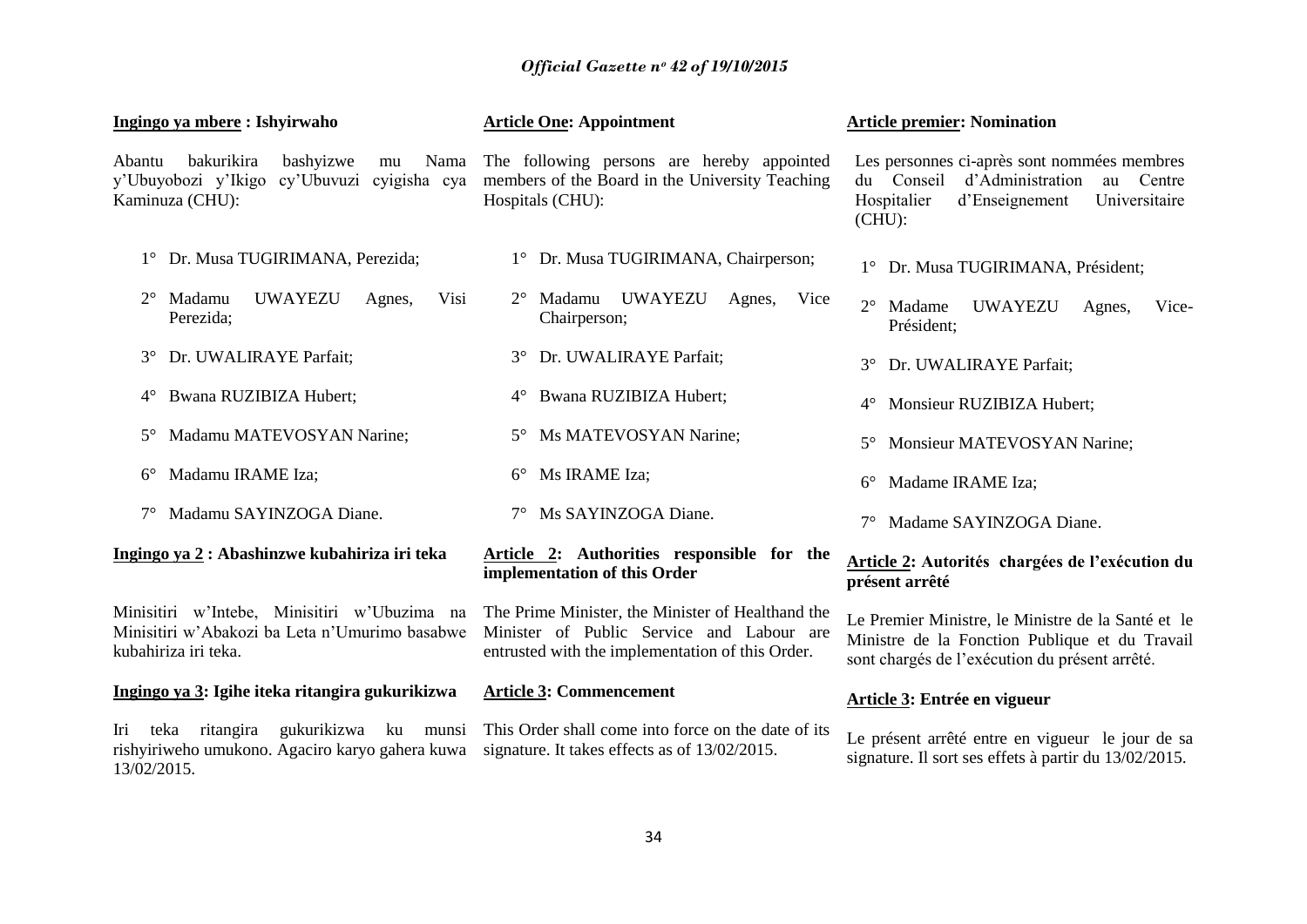Kigali, ku wa 30/09/2015

Kigali, on 30/09/2015

Kigali, le 30/09/2015

 $(sé)$ **KAGAME Paul** Perezida wa Repubulika

(sé) **MUREKEZI Anastase** Minisitiri w"Intebe

**Bibonywe kandi bishyizweho Ikirango cya Repubulika:**

(sé) **MUREKEZI Anastase** Prime Minister

**Seen and sealed with the Seal of the Republic:**

(sé) **KAGAME Paul** President of the Republic

> (sé) **MUREKEZI Anastase** Premier Ministre

(sé) **KAGAME Paul** Président de la République

**Vu et scellé du Sceau de la République:**

(sé) **BUSINGYE Johnston** Minisitiri w"Ubutabera/Intumwa Nkuru ya Leta

(sé) **BUSINGYE Johnston** Minister of Justice**/**Attorney General

(sé) **BUSINGYE Johnston** Ministre de la Justice/ Garde des Sceaux

35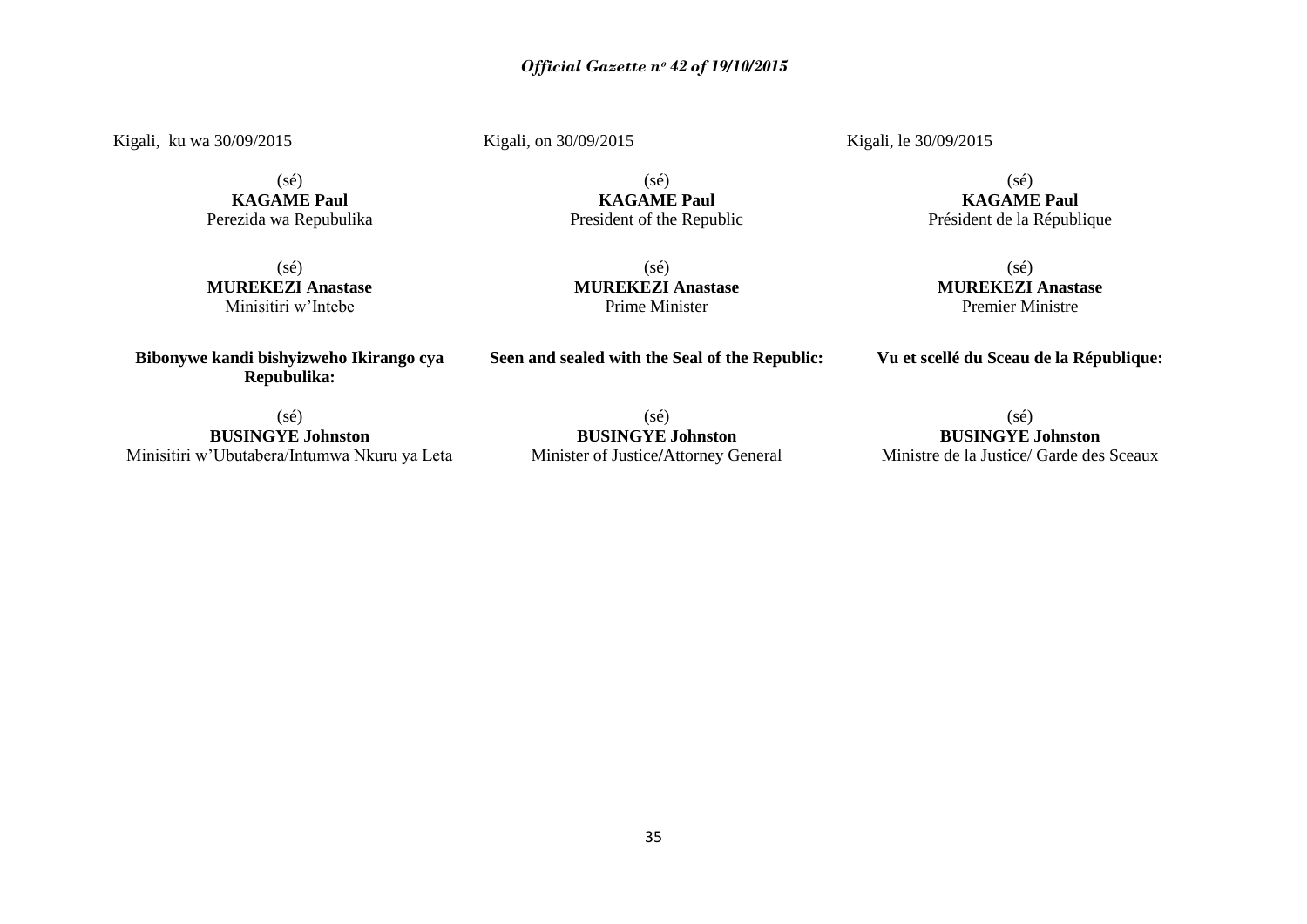**ITEKA RYA PEREZIDA N° 99/01 RYO KU PRESIDENTIAL ORDER N° 99/01 OF ARRETE PRESIDENTIEL N° 99/01 DU WA 30/9/2015 RISHYIRAHO UGIZE INAMA 30/9/2015 APPOINTING A MEMBER OF THE 30/9/2015 PORTANT NOMINATION D'UN Y'UBUYOBOZI MU RUGANDA RW'ICYAYI BOARD OF DIRECTORS OF MULINDI TEA RWA MULINDI COMPANY DU CONSEIL D'ADMINISTRATION DE L'USINE DU THE DE MULINDI**

| <b>ISHAKIRO</b>                                                                             | <b>TABLE OF CONTENTS</b>        | <b>TABLE DES MATIERES</b>                                                                                    |
|---------------------------------------------------------------------------------------------|---------------------------------|--------------------------------------------------------------------------------------------------------------|
| Ingingo ya mbere: Ishyirwaho                                                                | <b>Article One: Appointment</b> | <b>Article premier : Nomination</b>                                                                          |
| Ingingo ya 2: Abashinzwe kubahiriza iri teka                                                | implementation of this Order    | Article 2: Authorities responsible for the Article 2: Autorités chargées de l'exécution du<br>présent arrêté |
| Ingingo ya 3: Ivanwaho ry'ingingo zinyuranyije Article 3: Repealing provision<br>n'iri teka |                                 | <b>Article 3: Disposition abrogatoire</b>                                                                    |
| Ingingo ya 4: Igihe iteka ritangira gukurikizwa                                             | <b>Article 4 : Commencement</b> | Article 4 : Entrée en vigueur                                                                                |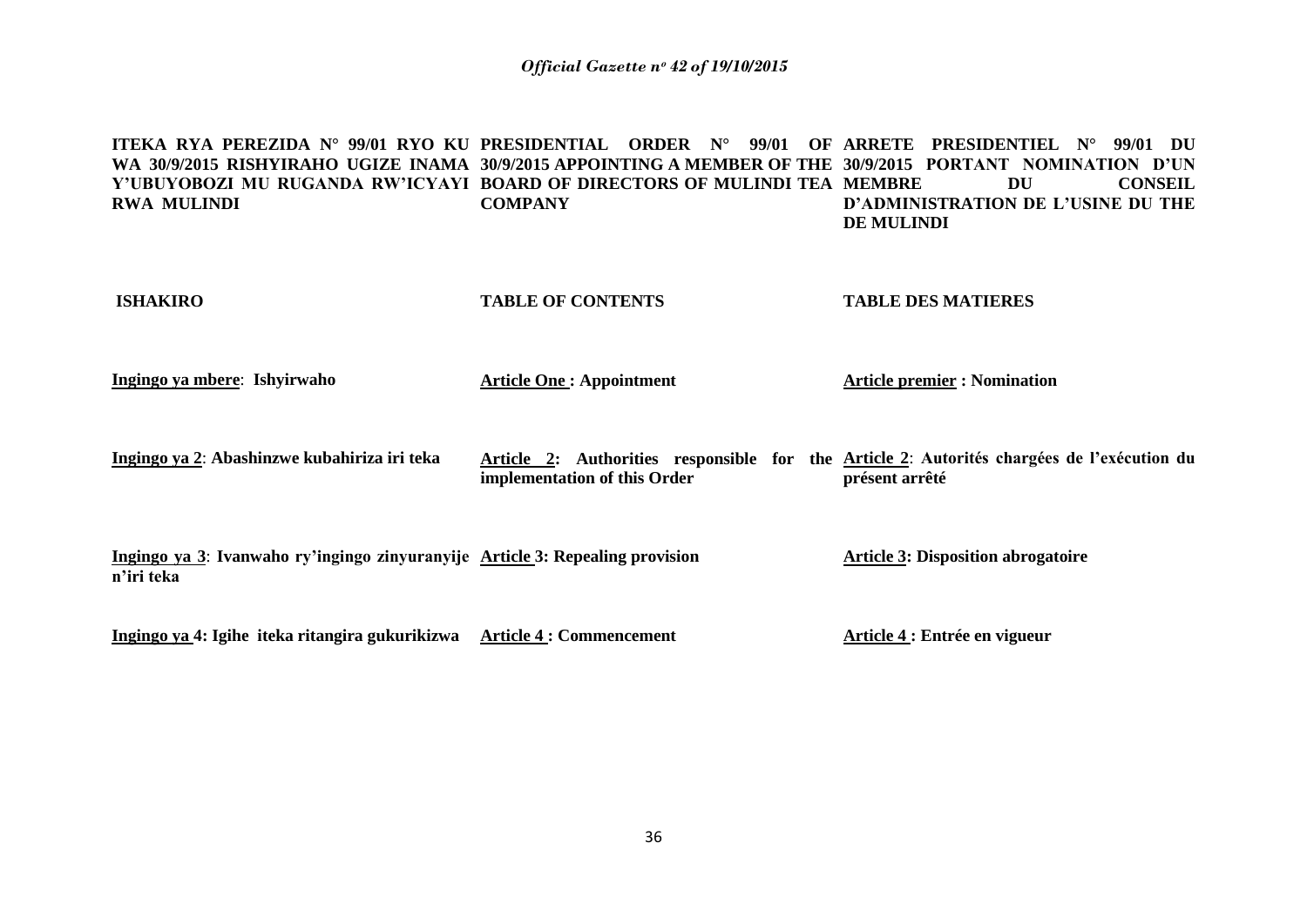#### **ITEKA RYA PEREZIDA N° 99/01 RYO KU PRESIDENTIAL ORDER N° 99/01 OF ARRETE PRESIDENTIEL N° 99/01 DU WA 30/9/2015 RISHYIRAHO UGIZE INAMA 30/9/2015 APPOINTING A MEMBER OF THE 30/9/2015 PORTANT NOMINATION D'UN Y'UBUYOBOZI MU RUGANDA RW'ICYAYI BOARD OF DIRECTORS OF MULINDI TEA RWA MULINDI COMPANY DU CONSEIL D'ADMINISTRATION DE L'USINE DU THE DE MULINDI**

| Twebwe, KAGAME Paul,<br>Perezida wa Repubulika;                                                                                                                                                                                                                                                                                                                                                                                 | We, KAGAME Paul,<br>President of the Republic;                                | <b>Nous, KAGAME Paul,</b><br>Président de la République;                                                         |
|---------------------------------------------------------------------------------------------------------------------------------------------------------------------------------------------------------------------------------------------------------------------------------------------------------------------------------------------------------------------------------------------------------------------------------|-------------------------------------------------------------------------------|------------------------------------------------------------------------------------------------------------------|
| Dushingiye ku Itegeko Nshinga rya Repubulika y'u Pursuant to the Constitution of the Republic of Vu la Constitution de la République du Rwanda du<br>Rwanda ryo ku wa 4 Kamena 2003 nk'uko Rwanda of 4th June 2003, as amended to date, 4 Juin 2003, telle que révisée à ce jour,<br>ryavuguruwe kugeza ubu, cyane cyane mu ngingo especially in Articles 112, 113, 121 and 201;<br>zaryo, iya 112, iya 113, iya 121 n'iya 201; |                                                                               | spécialement en ses articles, 112, 113, 121 et<br>201;                                                           |
| Bisabwe na Minisitiri w'Ubucuruzi n'Inganda;                                                                                                                                                                                                                                                                                                                                                                                    |                                                                               | On proposal by the Minister of Trade and Industry; Sur proposition du Ministre du Commerce et de<br>l'Industrie; |
| Inama y'Abaminisitiri yateranye ku wa 04/05/2015 After consideration and approval by the Cabinet in Après examen et adoption par le Conseil des<br>imaze kubisuzuma no kubyemeza;                                                                                                                                                                                                                                               | its session of $04/05/2015$ ;                                                 | Ministres en sa séance du 04/05/2015;                                                                            |
| TWATEGETSE KANDI DUTEGETSE:                                                                                                                                                                                                                                                                                                                                                                                                     | <b>HAVE ORDERED AND HEREBY ORDERS:</b>                                        | <b>AVONS ARRETE ET ARRETONS:</b>                                                                                 |
| Ingingo ya mbere: Ishyirwaho                                                                                                                                                                                                                                                                                                                                                                                                    | <b>Article One: Appointment</b>                                               | <b>Article premier: Nomination</b>                                                                               |
| Dr. NDAMBE NZARAMBA Magnifique agizwe Dr. NDAMBE NZARAMBA Magnifique is Dr. NDAMBE NZARAMBA Magnifique est<br>Uhagarariye Guverinoma mu nama y'Ubutegetsi hereby appointed Government Representative in nommé Représentant du Gouvernement au Conseil<br>mu Ruganda rw'Icyayi rwa Mulindi.                                                                                                                                      | the Board of Directors of Mulindi Tea Company.                                | d'Administration de l'Usine du Thé de Mulindi.                                                                   |
| Ingingo ya 2: Abashinzwe gushyira mu bikorwa<br>iri teka                                                                                                                                                                                                                                                                                                                                                                        | <b>Article 2: Authorities responsible for</b><br>implementation of this Order | Article 2: Autorités chargées de l'exécution du<br>présent arrêté                                                |

Minisitiri w'Intebe na Minisitiri w'Ubucuruzi The Prime Minister and the Minister of Trade and Le Premier Ministre et le Ministre du Commerce et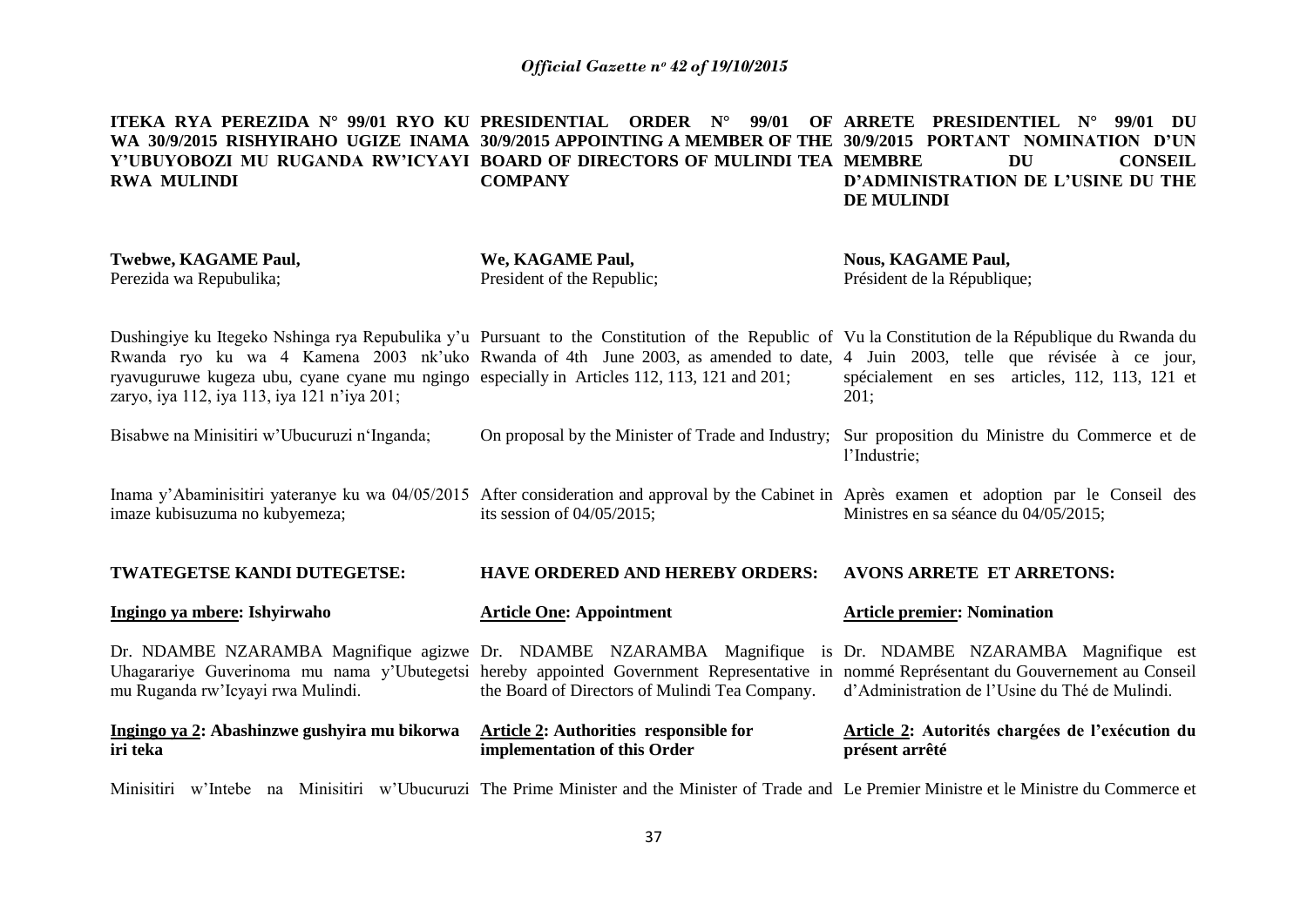| n'Inganda basabwe kubahiriza iri teka.                                                                                                                                                                                                                                                                                                                     | this Order.                                                                          | Industry are entrusted with the implementation of de l'Industrie sont chargés de l'exécution du<br>présent arrêté. |
|------------------------------------------------------------------------------------------------------------------------------------------------------------------------------------------------------------------------------------------------------------------------------------------------------------------------------------------------------------|--------------------------------------------------------------------------------------|--------------------------------------------------------------------------------------------------------------------|
| Ingingo ya 3: Ivanwaho ry'ingingo zinyuranyije Article 3: Repealing provision<br>n'iri teka                                                                                                                                                                                                                                                                |                                                                                      | <b>Article 3: Disposition abrogatoire</b>                                                                          |
| Ingingo z'amateka abanziriza iri kandi zinyuranyije All prior legal provisions contrary to this Order are Toutes les dispositions antérieures contraires au<br>na ryo zivanyweho.                                                                                                                                                                          | hereby repealed.                                                                     | présent arrêté sont abrogées.                                                                                      |
| Ingingo ya 4: Igihe iteka ritangira gukurikizwa                                                                                                                                                                                                                                                                                                            | <b>Article 4: Commencement</b>                                                       | Article 4 : Entrée en vigueur                                                                                      |
| Iri teka ritangira gukurikizwa umunsi ritangarijweho This Order shall come into force on the day of its Le présent arrêté entre en vigueur le jour de sa<br>mu Igazeti ya Leta ya Repubulika y'u Rwanda. publication in the Official Gazette of the Republic publication au Journal Officiel de la République du<br>Agaciro karyo gahera ku wa 04/05/2015. | of Rwanda. It takes effect as of 04/05/2015.                                         | Rwanda. Il sort ses effets à partir du 04/05/2015.                                                                 |
| Kigali, ku wa 30/09/2015                                                                                                                                                                                                                                                                                                                                   | Kigali, on 30/09/2015                                                                | Kigali, le 30/09/2015                                                                                              |
| $(s\acute{e})$<br><b>KAGAME Paul</b><br>Perezida wa Repubulika                                                                                                                                                                                                                                                                                             | $(s\acute{e})$<br><b>KAGAME Paul</b><br>President of the Republic                    | $(s\acute{e})$<br><b>KAGAME Paul</b><br>Président de la République                                                 |
| $(s\acute{e})$<br><b>MUREKEZI Anastase</b><br>Minisitiri w'Intebe                                                                                                                                                                                                                                                                                          | $(s\acute{e})$<br><b>MUREKEZI Anastase</b><br>Prime Minister                         | $(s\acute{e})$<br><b>MUREKEZI Anastase</b><br><b>Premier Ministre</b>                                              |
| Bibonywe kandi bishyizweho Ikirango cya<br>Repubulika:                                                                                                                                                                                                                                                                                                     | Seen and sealed with the Seal of the<br><b>Republic:</b>                             | Vu et scellé du Sceau de la République :                                                                           |
| $(s\acute{e})$<br><b>BUSINGYE Johnston</b><br>Minisitiri w'Ubutabera / Intumwa Nkuru ya Leta                                                                                                                                                                                                                                                               | $(s\acute{e})$<br><b>BUSINGYE Johnston</b><br>Minister of Justice / Attorney General | $(s\acute{e})$<br><b>BUSINGYE Johnston</b><br>Ministre de la Justice / Garde des Sceaux                            |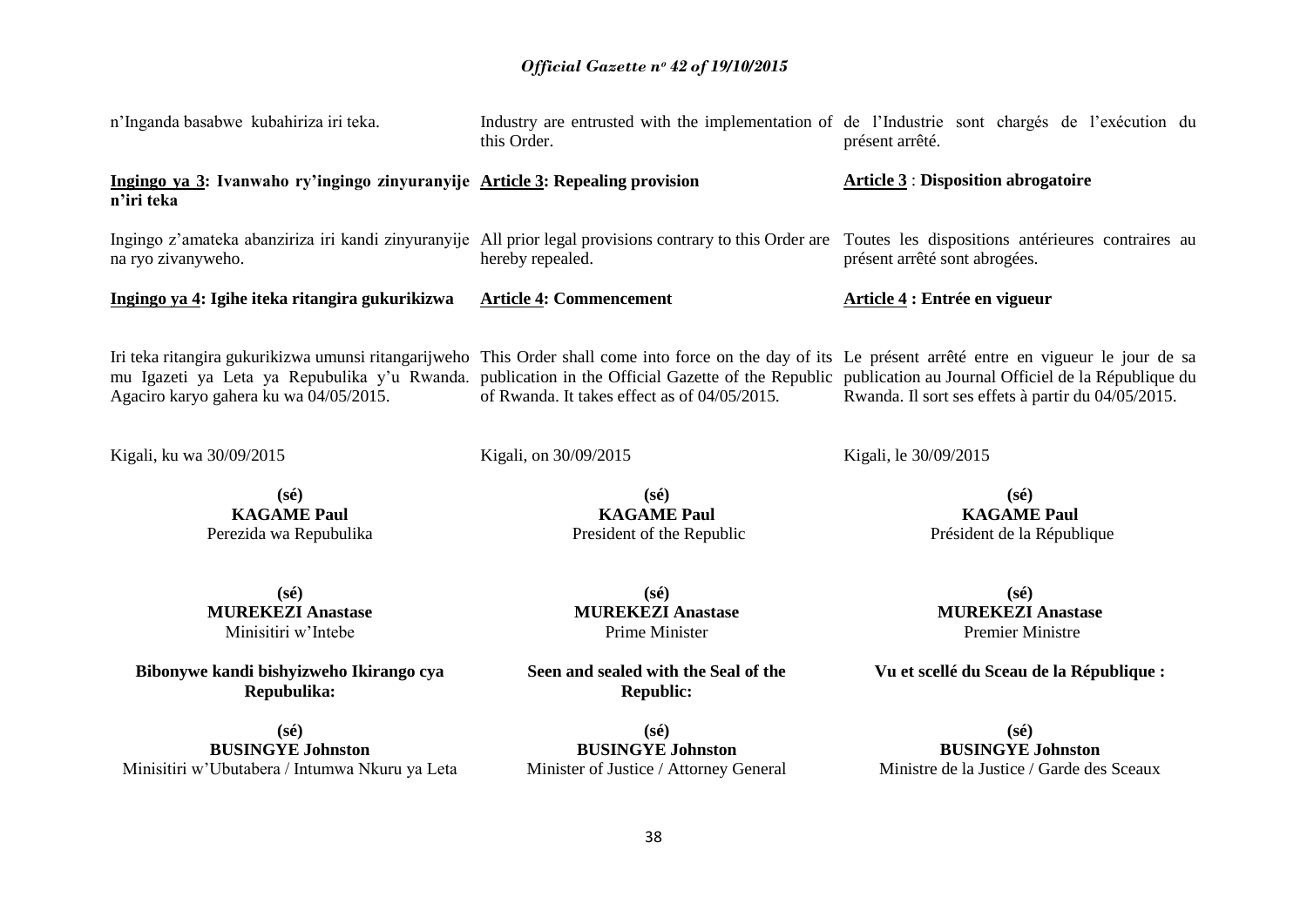**ITEKA RYA PEREZIDA N° 100/01 RYO KU PRESIDENTIAL ORDER N° 100/01 OF ARRETE PRESIDENTIEL N° 100/01 DU WA 30/9/2015 RISHYIRAHO ABAGIZE 30/9/2015 APPOINTING MEMBERS OF THE 30/9/2015 PORTANT NOMINATION DES INAMA NKURU Y'URWEGO RW'IGIHUGU RUSHINZWE IMFUNGWA CORRECTIONAL SERVICE (RCS) N'ABAGORORWA (RCS) COUNCIL OF MEMBRES DU HAUT CONSEIL DU SERVICE CORRECTIONNEL DU RWANDA (RCS)** 

| <b>ISHAKIRO</b>                                                                             | <b>TABLE OF CONTENTS</b>                                                                | <b>TABLE DES MATIERES</b>                 |
|---------------------------------------------------------------------------------------------|-----------------------------------------------------------------------------------------|-------------------------------------------|
| Ingingo ya mbere: Icyo iri teka rigamije                                                    | <b>Article One: Purpose of this order</b>                                               | Article premier: Objet du présent arrêté  |
| Ingingo ya 2: Abagize Inama Nkuru ya RCS                                                    | Article 2: Members of the High Council of RCS Article 2: Membres du Haut Conseil de RCS |                                           |
| Ingingo ya 3: Ivanwaho ry'ingingo zinyuranyije Article 3: Repealing provision<br>n'iri teka |                                                                                         | <b>Article 3: Disposition abrogatoire</b> |
| Ingingo ya 4: Igihe iteka ritangira gukurikizwa                                             | <b>Article 4: Commencement</b>                                                          | Article 4: Entrée en vigueur              |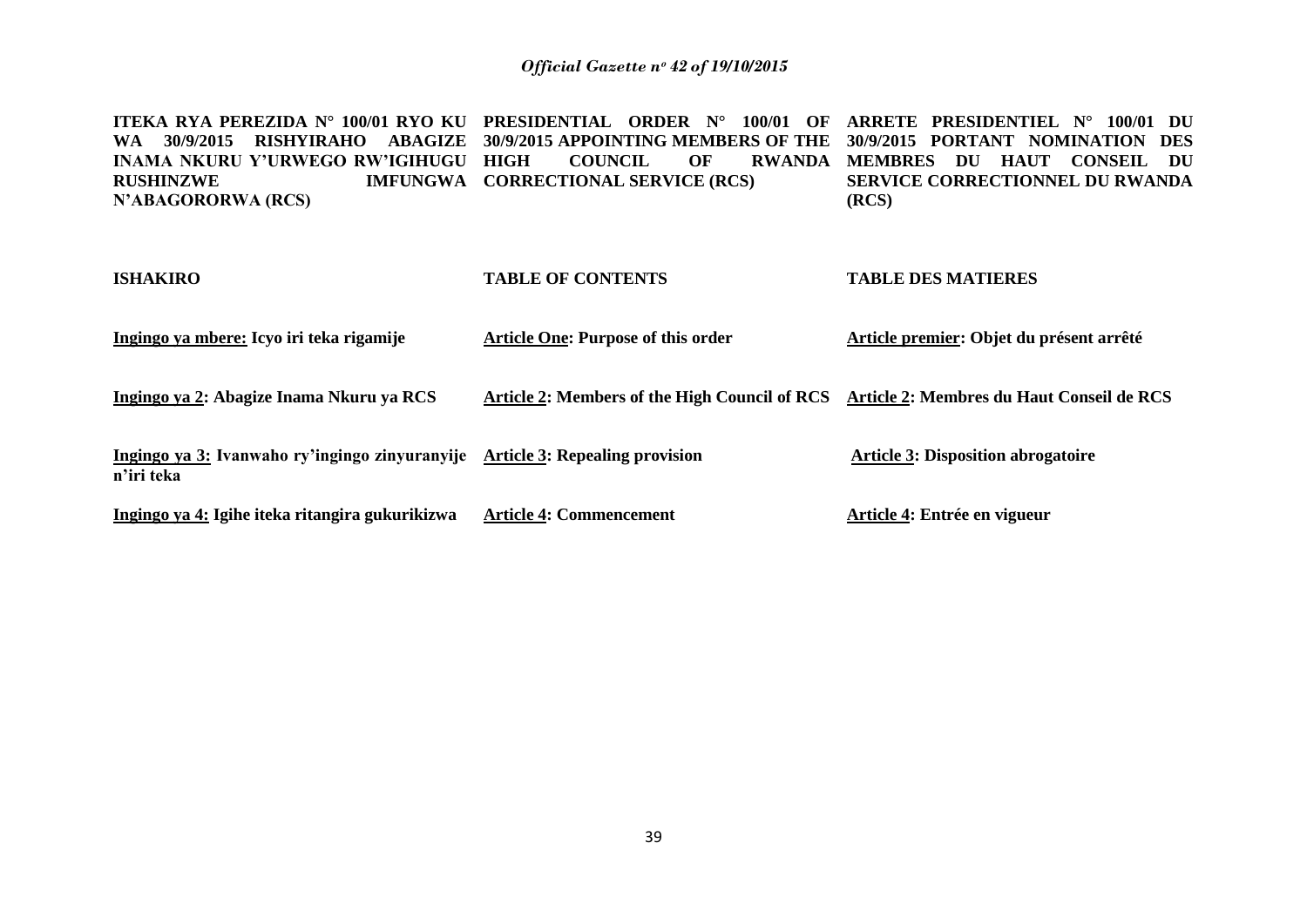| ITEKA RYA PEREZIDA Nº 100/01 RYO KU<br>30/9/2015<br><b>ABAGIZE</b><br><b>RISHYIRAHO</b><br><b>WA</b><br><b>INAMA NKURU Y'URWEGO RW'IGIHUGU</b><br><b>RUSHINZWE</b><br><b>IMFUNGWA</b><br>N'ABAGORORWA (RCS) | <b>PRESIDENTIAL</b><br><b>ORDER</b><br>$N^{\circ}100/01$<br>OF<br>30/9/2015 APPOINTING MEMBERS OF THE<br><b>HIGH</b><br><b>COUNCIL</b><br>OF<br><b>RWANDA</b><br><b>CORRECTIONAL SERVICE (RCS)</b> | ARRETE PRESIDENTIEL N° 100/01 DU<br>30/9/2015 PORTANT NOMINATION<br><b>DES</b><br><b>MEMBRES</b><br>DU HAUT<br><b>CONSEIL</b><br><b>DU</b><br>SERVICE CORRECTIONNEL DU RWANDA<br>(RCS) |
|-------------------------------------------------------------------------------------------------------------------------------------------------------------------------------------------------------------|----------------------------------------------------------------------------------------------------------------------------------------------------------------------------------------------------|----------------------------------------------------------------------------------------------------------------------------------------------------------------------------------------|
| Twebwe, KAGAME Paul,<br>Perezida wa Repubulika;                                                                                                                                                             | We, KAGAME Paul,<br>President of the Republic;                                                                                                                                                     | <b>Nous, KAGAME Paul,</b><br>Président de la République;                                                                                                                               |
| Dushingiye ku Itegeko Nshinga rya Repubulika y'u<br>Rwanda ryo ku wa 04 Kamena 2003 nk'uko<br>ryavuguruwe kugeza ubu, cyane cyane mu ngingo<br>zaryo, iya 112, iya113, iya 121 n'iya 201;                   | Pursuant to the Constitution of the Republic of<br>Rwanda of 04 June 2003 as amended to date,<br>especially in Articles 112, 113, 121 and 201;                                                     | Vu la Constitution de la République du Rwanda<br>du 04 juin 2003 telle que révisée à ce jour,<br>spécialement en ses articles 112, 113, 121 et 201;                                    |
| Dushingiye ku Itegeko n° 34/2010 ryo ku wa<br>rishyiraho<br>12/11/2010<br>rushinzwe<br>urwego<br>imfungwa n'abagororwa rikagena imitunganyirize<br>n'imikorere byarwo, cyane cyane mu ngingo yaryo<br>ya 7; | Pursuant to Law $n^{\circ}$ 34/2010 of 12/11/2010 on<br>establishment, functioning and organization of<br>Rwanda Correctional Service,<br>especially<br>in<br>Article 7;                           | Vu la Loi nº 34/2010 du $12/11/2010$ portant<br>création, fonctionnement et organisation du<br>Service Correctionnel du Rwanda, spécialement<br>en son article 7;                      |
| Dusubiye ku Iteka rya Perezida n° 126/01 ryo ku<br>wa 05/12/2012 rishyiraho abagize Inama Nkuru<br>y'Urwego rw'Igihugu rushinzwe<br>imfungwa<br>n'abagororwa;                                               | Having reviewed Presidential Order n° 126/01 of<br>05/12/2012 appointing members of High Council<br>of Rwanda Correctional Service;                                                                | Revu l'Arrêté Présidentiel n°<br>126/01<br>du<br>05/12/2012 portant nomination des membres du<br>Haut Conseil du Service Correctionnel du<br>Rwanda;                                   |
| Bisabwe na Minisitiri w'Umutekano mu Gihugu;                                                                                                                                                                | On proposal by the Minister of Internal Security;                                                                                                                                                  | Sur proposition du Ministre de la Sécurité<br>Intérieure;                                                                                                                              |
| Inama y'Abaminisitiri yateranye ku wa 14/04/2015<br>imaze kubisuzuma no kubyemeza;                                                                                                                          | After consideration and approval by the Cabinet<br>in its session of $14/04/2015$ ;                                                                                                                | Après examen et adoption par le Conseil des<br>Ministres en sa séance du 14/04/2015;                                                                                                   |
| TWATEGETSE KANDI DUTEGETSE:                                                                                                                                                                                 | <b>HAVE ORDERED AND HEREBY ORDER:</b>                                                                                                                                                              | <b>AVONS ARRETE ET ARRETONS:</b>                                                                                                                                                       |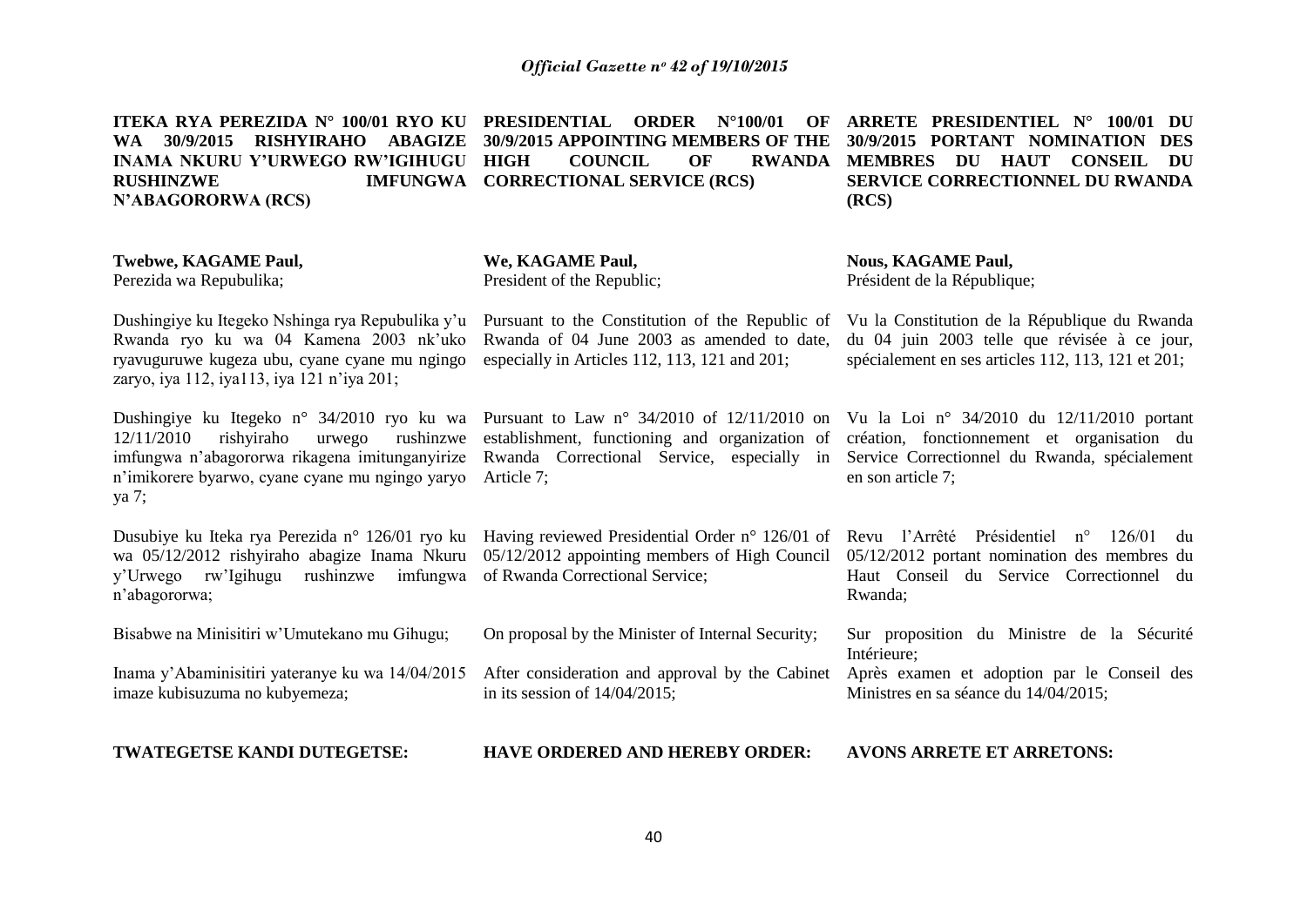| <u>Ingingo ya mbere: Icyo iri teka rigamije</u>                                                                                                                                                                                                                                                                                                                                         | <b>Article One: Purpose of this Order</b>                                                                                                                                                                                                                                                                                                          | Article premier: Objet du présent arrêté                                                                                                                                                                                                                                                                                                                                                     |  |
|-----------------------------------------------------------------------------------------------------------------------------------------------------------------------------------------------------------------------------------------------------------------------------------------------------------------------------------------------------------------------------------------|----------------------------------------------------------------------------------------------------------------------------------------------------------------------------------------------------------------------------------------------------------------------------------------------------------------------------------------------------|----------------------------------------------------------------------------------------------------------------------------------------------------------------------------------------------------------------------------------------------------------------------------------------------------------------------------------------------------------------------------------------------|--|
| Iri teka rishyiraho abagize Inama Nkuru y'Urwego<br>rw'Igihugu rushinzwe imfungwa n'abagororwa<br>(RCS).                                                                                                                                                                                                                                                                                | This Order appoints members of the High Council<br>Of Rwanda Correctional Service (RCS).                                                                                                                                                                                                                                                           | présent arrêté porte nomination des<br>Le<br>du Haut Conseil<br>Service<br>membres<br>du<br>Correctionnel du Rwanda (RCS).                                                                                                                                                                                                                                                                   |  |
| Ingingo ya 2: Abagize Inama Nkuru ya RCS                                                                                                                                                                                                                                                                                                                                                | <b>Article 2: Members of the RCS High Council</b>                                                                                                                                                                                                                                                                                                  | Article 2: Membres du Haut Conseil de RCS                                                                                                                                                                                                                                                                                                                                                    |  |
| Inama Nkuru ya RCS igizwe na:                                                                                                                                                                                                                                                                                                                                                           | The RCS High Council shall be composed of:                                                                                                                                                                                                                                                                                                         | Le Haut Conseil de RCS est composé:                                                                                                                                                                                                                                                                                                                                                          |  |
| $1^{\circ}$<br>Komiseri Mukuru wa RCS:<br>Perezida;<br>$2^{\circ}$<br>Komiseri Mukuru Wungirije<br>Perezida;<br>$3^{\circ}$<br>Ba Komiseri bose;<br>$4^{\circ}$<br>Abayobozi ba Diviziyo;<br>$5^{\circ}$<br>Abayobozi b'Amashami;<br>$6^{\circ}$<br>Abayobozi ba za Gereza;<br>$7^{\circ}$<br>Umunyamategeko wa RCS:<br>Umwanditsi;<br>$8^{\circ}$<br>Abakozi bashinzwe guhuza ibikorwa | the Commissioner General of RCS: Chair<br>Person;<br>the Deputy Commissioner General: Vice-<br>Visi<br>President;<br>$3^{\circ}$<br>all Commissioners;<br>Division Managers;<br>$4^{\circ}$<br>the Heads of Units;<br>$5^{\circ}$<br>the Prisons Directors;<br>$6^{\circ}$<br>Legal Officer of RCS: Secretary;<br>TIG Coordinators.<br>$8^{\circ}$ | du Commissaire<br>Général<br>RCS:<br>de<br>Président;<br>du Commissaire Général Adjoint: Vice-<br>$2^{\circ}$<br>Président;<br>$3^{\circ}$<br>de tous les Commissaires;<br>des Chefs de Division;<br>$4^{\circ}$<br>des Directeurs d'Unités;<br>$5^{\circ}$<br>des Directeurs de Prisons;<br>$6^{\circ}$<br>du Conseiller Juridique: Secrétaire;<br>des Coordinateurs de TIG.<br>$8^{\circ}$ |  |
| bya TIG.<br>Ingingo ya 3: Ivanwaho ry'ingingo zinyuranyije Article 3: Repealing provision                                                                                                                                                                                                                                                                                               |                                                                                                                                                                                                                                                                                                                                                    | <b>Article 3: Disposition abrogatoire</b>                                                                                                                                                                                                                                                                                                                                                    |  |

#### **Ingingo ya 3: Ivanwaho ry'ingingo zinyuranyije Article 3: Repealing provision n'iri teka**

Iteka rya Perezida n° 126/01 ryo ku wa 05/12/2012 The Presidential Order n° 126/01 of 05/12/2012 L'Arrêté Présidentiel n° 126/01 du 05/12/2012 rishyiraho abagize Inama Nkuru y"Urwego appointing members of High Council of Rwanda rw"Igihugu rushinzwe imfungwa n"abagororwa Correctional Service and all prior provisions n"ingingo zose z"amateka abanziriza iri kandi contrary to this Order are repealed. zinyuranyije na ryo bivanyweho.

portant nomination des membres du Haut Conseil du Service Correctionnel du Rwanda et toutes les dispositions antérieures contraires au présent arrêté sont abrogées.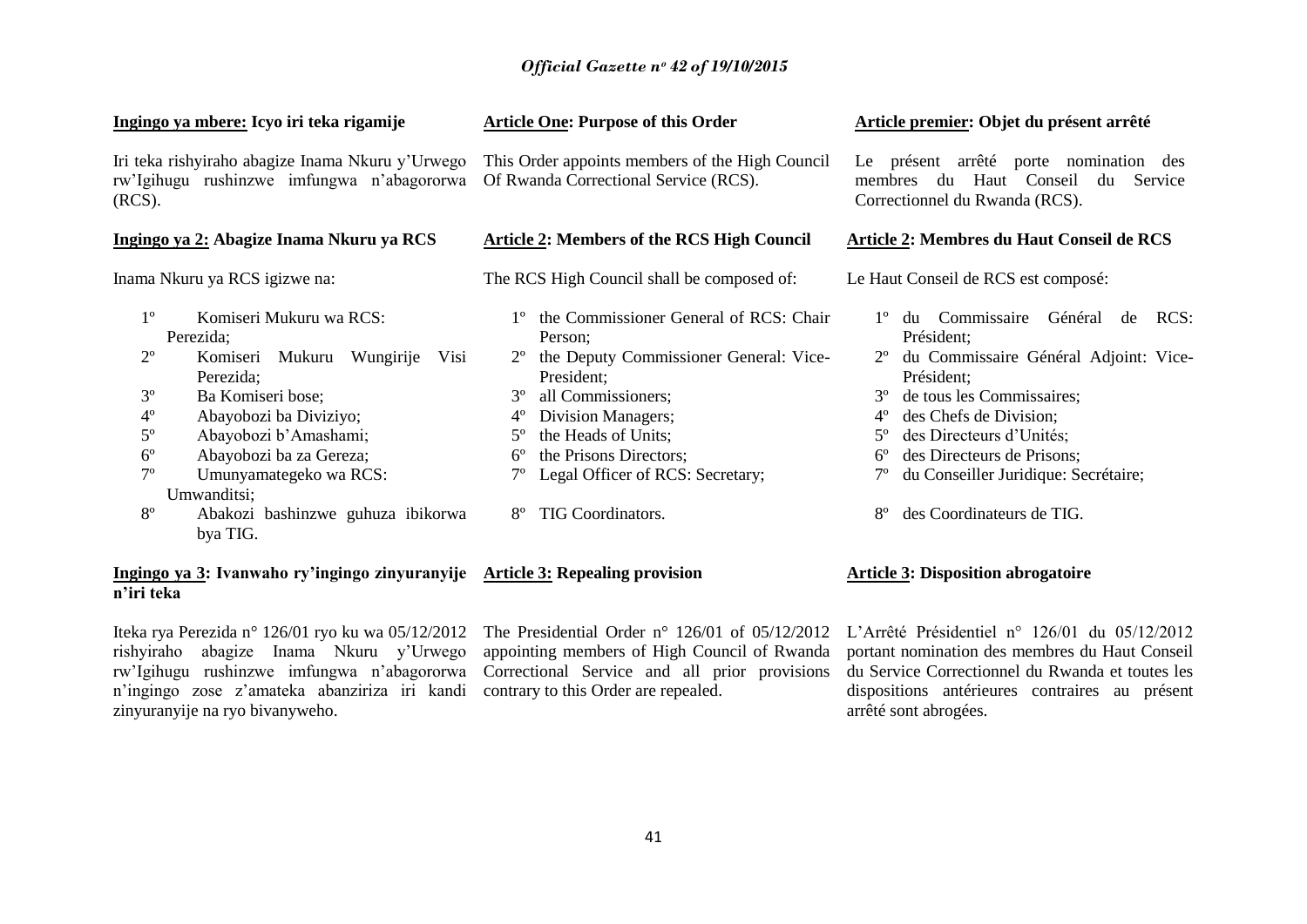**Ingingo ya 4: Igihe iri iteka ritangira Article 4: Commencement gukurikizwa**

Iri teka ritangira gukurikizwa ku munsi This Order shall come into force on date of its Le présent arrêté entre en vigueur le jour de sa ritangarijweho mu Igazeti ya Leta ya Repubulika publication in the Official Gazette of the Republic y"u Rwanda. Agaciro karyo gahera ku wa of Rwanda. It shall take effects as of 14/04/2015. 14/04/2015.

publication au Journal Officiel de la République du Rwanda. Il sort ses effets à partir du 14/04/2015.

Kigali, ku wa 30/09/2015

Kigali, on 30/09/2015

Kigali, le 30/09/2015

**Article 4: Entrée en vigueur**

(sé) **KAGAME Paul** Perezida wa Repubulika

(sé) **MUREKEZI Anastase** Minisitiri w" Intebe

**Bibonywe kandi bishyizweho Ikirango cya Repubulika:**

(sé) **KAGAME Paul** President of the Republic

(sé) **MUREKEZI Anastase** Prime Minister

**Seen and sealed with the Seal of the Republic:**

(sé) **KAGAME Paul** Président de la République

 $(sé)$ **MUREKEZI Anastase** Premier Ministre

**Vu et scellé du Sceau de la République:**

(sé) **BUSINGYE Johnston** Minisitiri w"Ubutabera/ Intumwa Nkuru ya Leta

(sé) **BUSINGYE Johnston** Minister of Justice/Attorney General

(sé) **BUSINGYE Johnston** Ministre de la Justice/Garde des Sceaux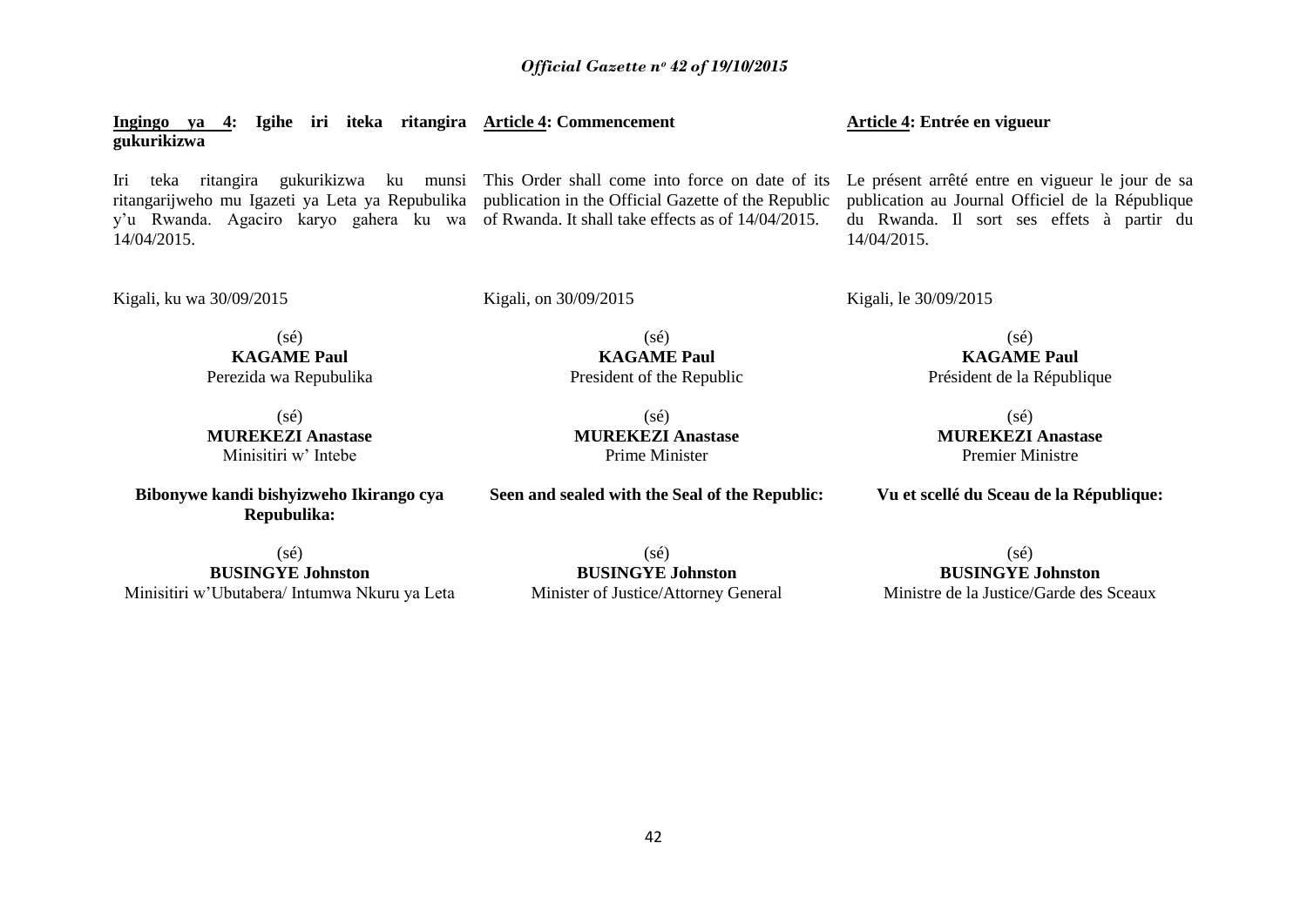# **ICYEMEZO N° 124/2014 GIHA UBUZIMAGATOZI UMURYANGO ″GILUGARI CHRISTIAN CHURCH***˝*

Twebwe, **Prof.SHYAKA Anastase**, Umuyobozi Mukuru w"Ikigo cy"Igihugu Gishinzwe Imiyoborere;

Dushingiye ku itegeko n° 06/2012 ryo kuwa 17/02/2012 rigena imitunganyirize n'imikorere by"imiryango ishingiye ku idini, cyane cyane mu ngingo zaryo za 21 na 22;

Dushingiye kandi ku ibaruwa twandikiwe kuwa 18/06/2014 n"umuyobozi w"umuryango **GILUGARI CHRISTIAN CHURCH***˝* asaba ubuzimagatozi;

Tumaze kubona ko uyu muryango wujuje ibisabwa byose kugira ngo umuryango ushingiye ku idini uhabwe ubuzimagatozi nk"uko biteganywa n"ingingo ya 21 y"itegeko ryavuzwe hejuru;

Duhaye ubuzimagatozi umuryango **GILUGARI CHRISTIAN CHURCH***˝* iki cyemezo kikazatangazwa mu Igazeti ya Repubulika y"u Rwanda.

Bikorewe i Kigali, ku wa 26/11/2014

**(sé) Prof. SHYAKA Anastase** Umuyobozi Mukuru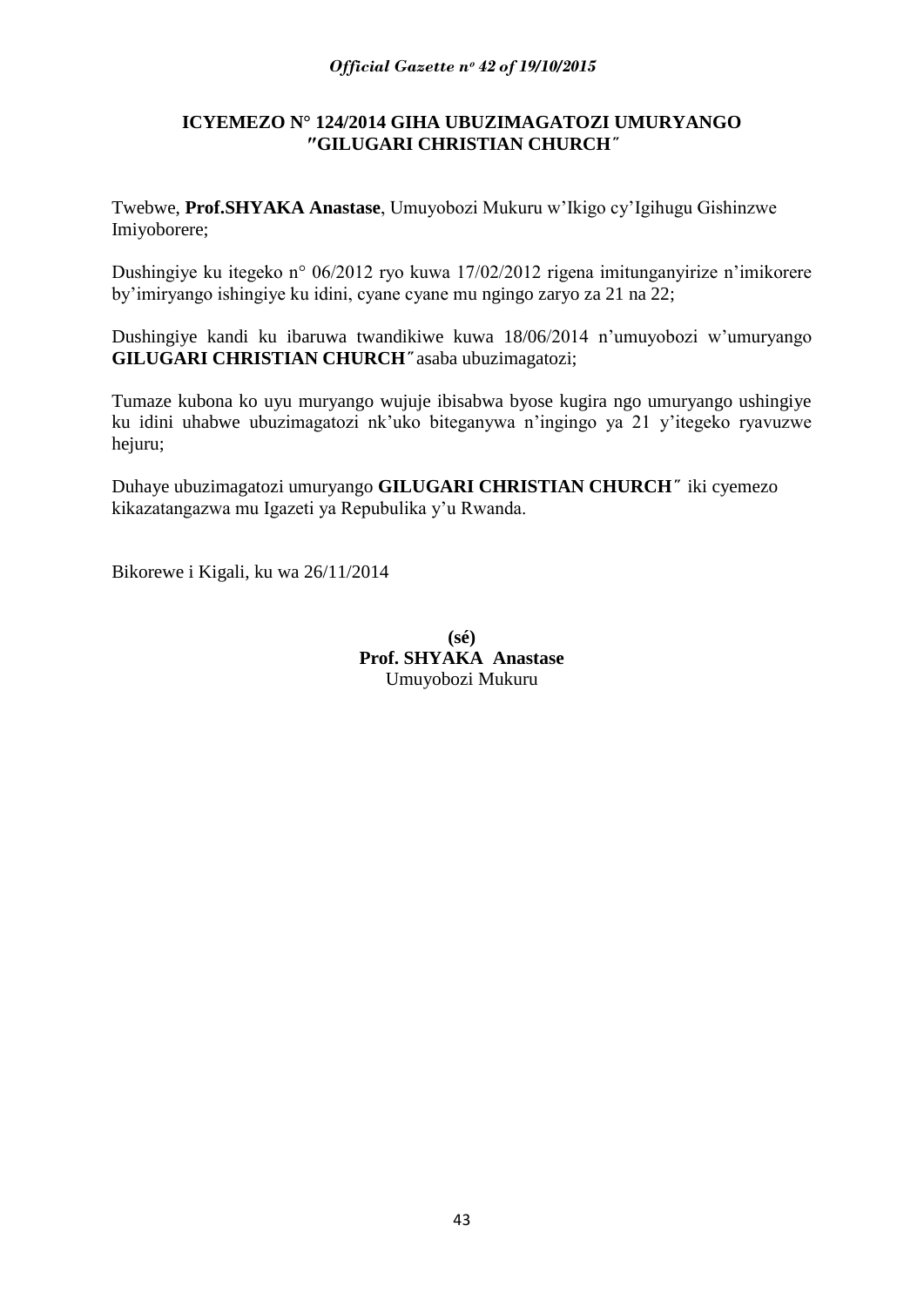**GILUGALI CHRISTIAN CHURCH IN GILUGALI CHRISTIAN CHURCH IN GILUGALI CHRISTIAN CHURCH IN RWANDA (GCCR) RWANDA (GCCR) RWANDA (GCCR)**

#### **AMATEGEKO SHINGIRO**

#### **UMUTWE WA MBERE IZINA, ICYICARO, IGIHE, INTEGO, ABAGENERWABIKORWA**

#### **Ingingo ya mbere:**

**Rwanda(GCCR)** mu magambo y"icyongereza, ugengwa n"itegeko n° 06/2012 ryo kuwa 17/02/2012 rigena imitunganirize 17/02/2012, determining organisation and n'imikorere by'imiryango ishingiye ku Idini functioning of Religious –Based organizations fondées sur la Religion et par les présents statuts. hamwe n"aya mategeko shingiro.

#### **Ingingo ya 2:**

Gasabo mu mujyi wa Kigali, gishobora ariko kwimurirwa ahandi mu Rwanda byemejwe n"Inteko Rusange.

#### **Ingingo ya 3:**

Gilugali Christian Church in Rwanda rikorera imirimo varyo muturere twose tw'u Rwanda. Itorero rizamara igihe kitagira iherezo .Ushobora kandi gukorana n"indi miryango bihuje intego cyangwa kwifatanya nayo.

#### **STATUTS**

### **CHAPTER ONE NAME, HEAD, OFFICE, DURATION, MISSION AND BENEFICIARIES**

#### **Article one:**

**in Rwanda (GCCR)** in short in English abbreviation, governed by the Law n° 06/2012 of and by the present constitution.

#### **Article 2:**

Gasabo District; It may however be shifted to any Gasabo Il peut néanmoins être transféré ailleurs other place upon decision of the General au Rwanda sur décision de l"Assemblée Générale. Assembly.

#### **Article 3:**

theirs activities in every Districts of Republic of Rwanda. It is created for non duration. It may cooperate with other organizations pursuing the same missions.

#### **STATUTS**

### **CHAPITRE PREMIER DENOMINATION, SIEGE, DUREE, MISSION, ET BENEFICIAIRES**

#### **Article premier :**

Abashyize umukono kuri iyi nyandiko bashinze The undersigned people convene to create a Il est constitué entre les soussignés, une umuryango **Gilugali Christian Church in**  organization named **Gilugali Christian Church**  organisation dénommée **Gilugali Christian Church in Rwanda(GCCR)** en sigle en Anglais régie par la loi n° 06/2012 du 17/02/2012 portant organisations et fonctionnement des organisations

#### **Article 2:**

Icyicaro cy"Itorero gishyizwe mu karere ka The registered office of the Church is located in Le siège de l"Eglise est établi dans le District de

#### **Article 3:**

Gilugali Christian Church in Rwanda works Gilugali Christian Church in Rwanda Exerce ses activités sur toute l"étendue de la Republique Rwandaise. Elle est créée pour une durée indeterminée. Elle peut en outre collaborer avec d"autres organisations poursuivant des missions similaires.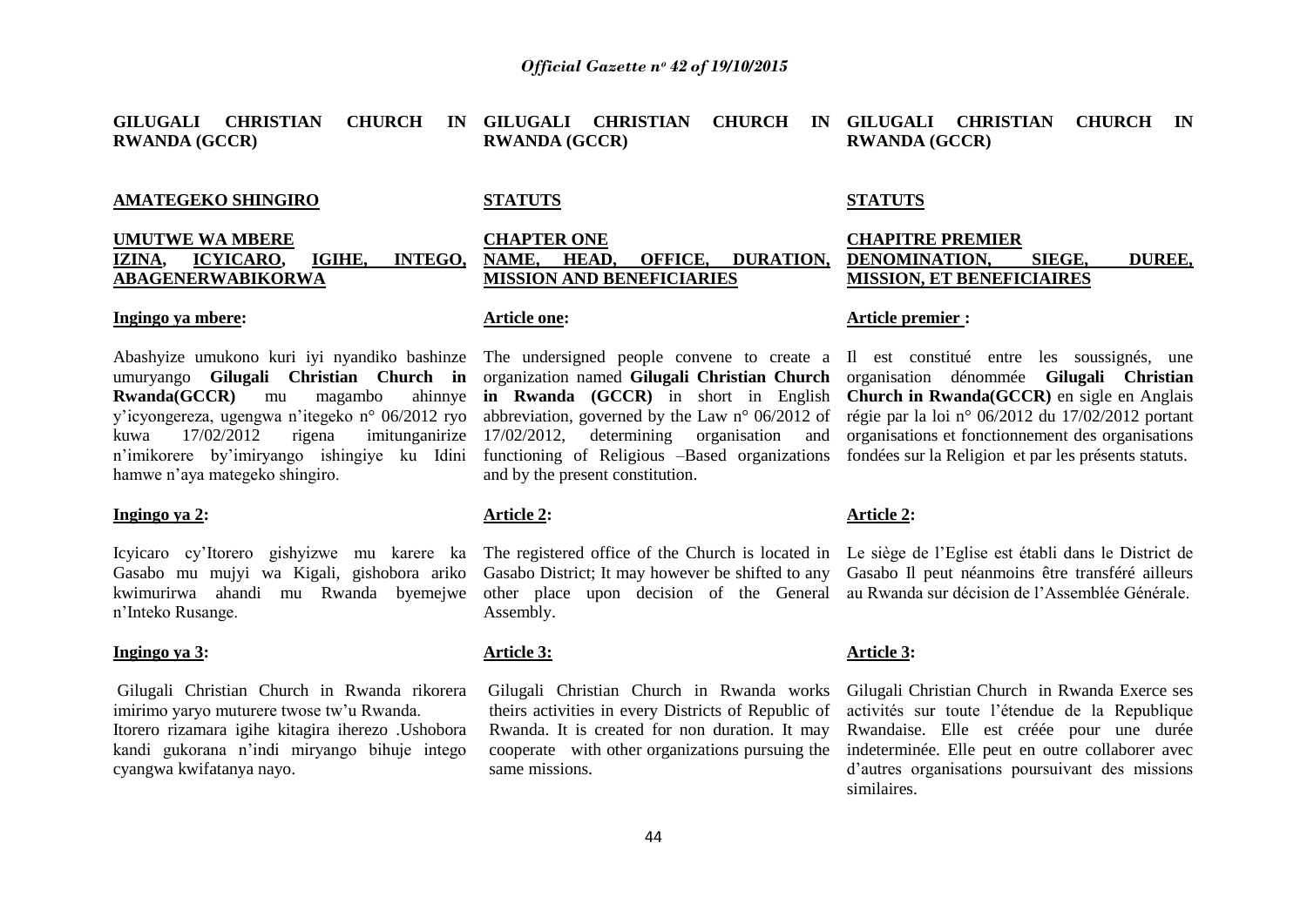| Ingingo ya 4: Intego Nkuru                                                                                                                                                                            | <b>Article 4: Mission</b>                                                                                                                                                                                                                                         | <b>Article 4: Mission</b>                                                                                                                                                                                                               |
|-------------------------------------------------------------------------------------------------------------------------------------------------------------------------------------------------------|-------------------------------------------------------------------------------------------------------------------------------------------------------------------------------------------------------------------------------------------------------------------|-----------------------------------------------------------------------------------------------------------------------------------------------------------------------------------------------------------------------------------------|
| ijambo<br>ry'Imana<br>Kwigisha<br>ni<br>byiterambere.                                                                                                                                                 | ibikorwa To Proclaim the Gospel and run activities of Proclamer l'Evangile et faire les activités du<br>development                                                                                                                                               | développement.                                                                                                                                                                                                                          |
| Itorero rifite intego zikurikira:<br>1) Kwamamaza Ijambo ry'Agakiza nk'uko Yesu<br>Kristu yabitegetse;<br>2) Kwita ku bikorwa bizamura<br>abaturage,<br>iby'uburezi n'iby'ubuvuzi.                    | Objectifs:<br>1) To Proclaim the Gospel of Salvation,<br>accordingy to the order given by Jesus;<br>2) To Develop the Social activities, Schoolary<br>activities, and Medical activities.                                                                         | Objectif :<br>1) Proclamer l'Evangile du Salut conformément à<br>l'ordre donné par Jésus-Christ;<br>2) S'occuper des œuvres sociales, (Scolaires, et<br>Médicales).                                                                     |
| Ingingo ya 5:<br>Abagenerwabikorwa<br>b'Itorero<br>aba<br>ni<br>bakurikira:                                                                                                                           | <b>Article 5:</b><br>The Beneficiaries of GCCR are:                                                                                                                                                                                                               | Article 5 :<br>Les Bénéficiaires de GCCR sont:                                                                                                                                                                                          |
| Abanyamuryango ba GCCR ni Abanyarwanda The members of GCCR and People of Rwanda in Les membres de GCCR et les Rwandais en<br>muri Rusange.                                                            | General.                                                                                                                                                                                                                                                          | Général.                                                                                                                                                                                                                                |
|                                                                                                                                                                                                       | <b>CHAPTER II: MEMBERSHIP</b>                                                                                                                                                                                                                                     |                                                                                                                                                                                                                                         |
| UMU TWE WA II: ABANYAMURYANGO                                                                                                                                                                         |                                                                                                                                                                                                                                                                   | <b>CHAPITRE II: DES MEMBRES</b>                                                                                                                                                                                                         |
| Ingingo ya 6:<br>Umuryango ugizwe na:                                                                                                                                                                 | <b>Article 6:</b><br>The organizations composed of:                                                                                                                                                                                                               | <u>Article ya 6:</u><br>L'Association est composée de :                                                                                                                                                                                 |
| a) Abanyamuryango bawushinze;<br>b) Abanyamuryango bazawinjiramo;<br>c) Abanyamuryango b'icyubahiro.                                                                                                  | a) The Founder Members;<br>b) The Adherents Members;<br>c) The Honorary Members.                                                                                                                                                                                  | a) Les Membres Fondateurs;<br>b) Les Membres Adhérents;<br>c) Les Membres d'Honneur.                                                                                                                                                    |
| a) Abashinze umuryango ni abashyize umukono<br>kuri aya mategeko shingiro.<br>b) Abawinjiramo ni abantu babisaba bamaze<br>kwiyemeza gukurikiza aya mategeko shingiro,<br>bakemerwa n'Inteko Rusange. | a) Founder members are the signatories of this<br>constitution.<br>b) Adherent members are physical persons who,<br>upon request and after subscription to this<br>constitution, are agreed by the General Assembly.<br>c) Honorary members are physical or moral | a) Sont membres fondateurs les signataires de<br>présent statut.<br>b) Sont membres adhérents des personnes<br>qui, sur demande et après avoir<br>physiques<br>souscrit aux présents statuts, sont agréées par<br>l'Assemblée Générale. |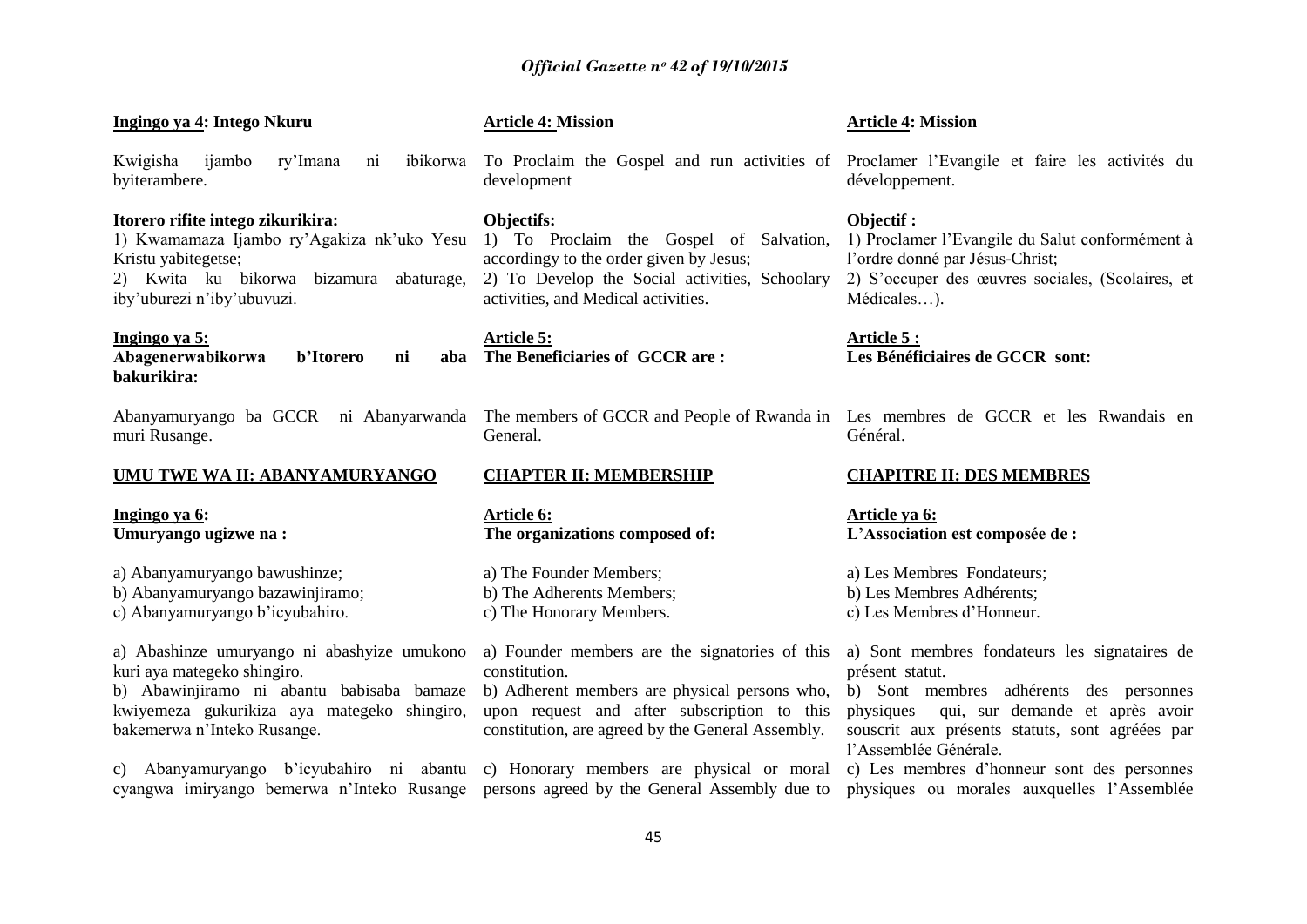kubera inkunga ishimishije batera umuryango. Bagishwa inama gusa.

Abashinze umuryango n'abawinjiramo abanyamuryango nyakuri. Biyemeza kugira uruhare mu bikorwa byose by"umuryango.

Uburenganzira bwabo bugenwa n"amategeko y"Umuryango hamwe n"amabwiriza mbonezamikorere.

#### **Ingingo ya 7:**

Inzandiko zisaba kwinjira mu muryango zohererezwa Perezida w"Inama y"Ubutegetsi, bikemezwa n"Inteko Rusange.

#### **Ingingo ya 8:**

Gutakaza ubunyamuryango biterwa n"urupfu, gusezera ku bushake, kwirukanwa cyangwa iseswa ry"umuryango.

Usezeye ku bushake yandikira Perezida w"Inama y"Ubutegetsi, agahabwa icyemezo cy"uko urwo rwandiko rwakiriwe ,ukwegura kuba impamo umunsi n"Inteko Rusange ibyemeje.

Icyemezo cyo kwirukana umunyamuryango gifatwa n"Inteko Rusange ku bwiganze bwa 2/3 by"abanyamuryango nyakuri Iyo atacyubahiriza aya mategeko shingiro n"amabwiriza mbonezamikorere y"umuryango.ishingiye kuri raporo y"umuvugizi uwirukanwe amaze kwiregura.

special support rendered to the organisation They play a consultative role.

Founder members and adherent members Les membres fondateurs et les membres adhérents constitute the effective membership of the organisation.

statuts and in the constitution.

#### **Article 7:**

Applications for membership are addressed to the President of the Board of Directors and agreed by the General Assembly.

#### **Article 8:**

Loss of membership is caused by death, voluntary organization.

the Chairperson of the Board of Directors with sign of reception letter; this approuved by a General Assembly.

Exclusion is adopted by the General Assembly upon majority of 2/3 of effective members against any member who no longer conforms to this constitution and the internal regulations of the organisation.On based by repport of Legal Representative and after his defense.

Générale décerne cette qualité pour leur soutien appréciable apporté à l"organisation. Ils jouent un rôle consultatif.

constituent les membres effectifs de l'organisation.

Theirs rights and privileges are definite in the Ceux-ci jouissent des mêmes droits et privilegès définis dans le statut et dans le règlement d"ordre intérieur.

#### **Article 7:**

Les demandes d"adhésion sont adressées par écrit au Président du Conseil d"Administration et soumises à l"approbation de l"Assemblée Générale.

#### **Article 8:**

resignation, exclusion or dissolution of the retrait volontaire, l'exclusion ou la dissolution de La qualité de membre se perd par le décès, le l'organisation.

Voluntary resignation is written and addressed to Le retrait volontaire est adressé par écrit au Président du Conseil d"Administration avec accusé réception de ce dernier et prend effet le jour de son approbation par l"Assemblée Générale.

> L"exclusion est prononcée par l"Assemblée Générale à la majorité de 2/3 des membres effectifs ; s"il ne se conformait plus au présent statut et au règlement d"ordre intérieur de l"organisation.Sur base du rapport du Représentant Légal et après défense de l"intéressé.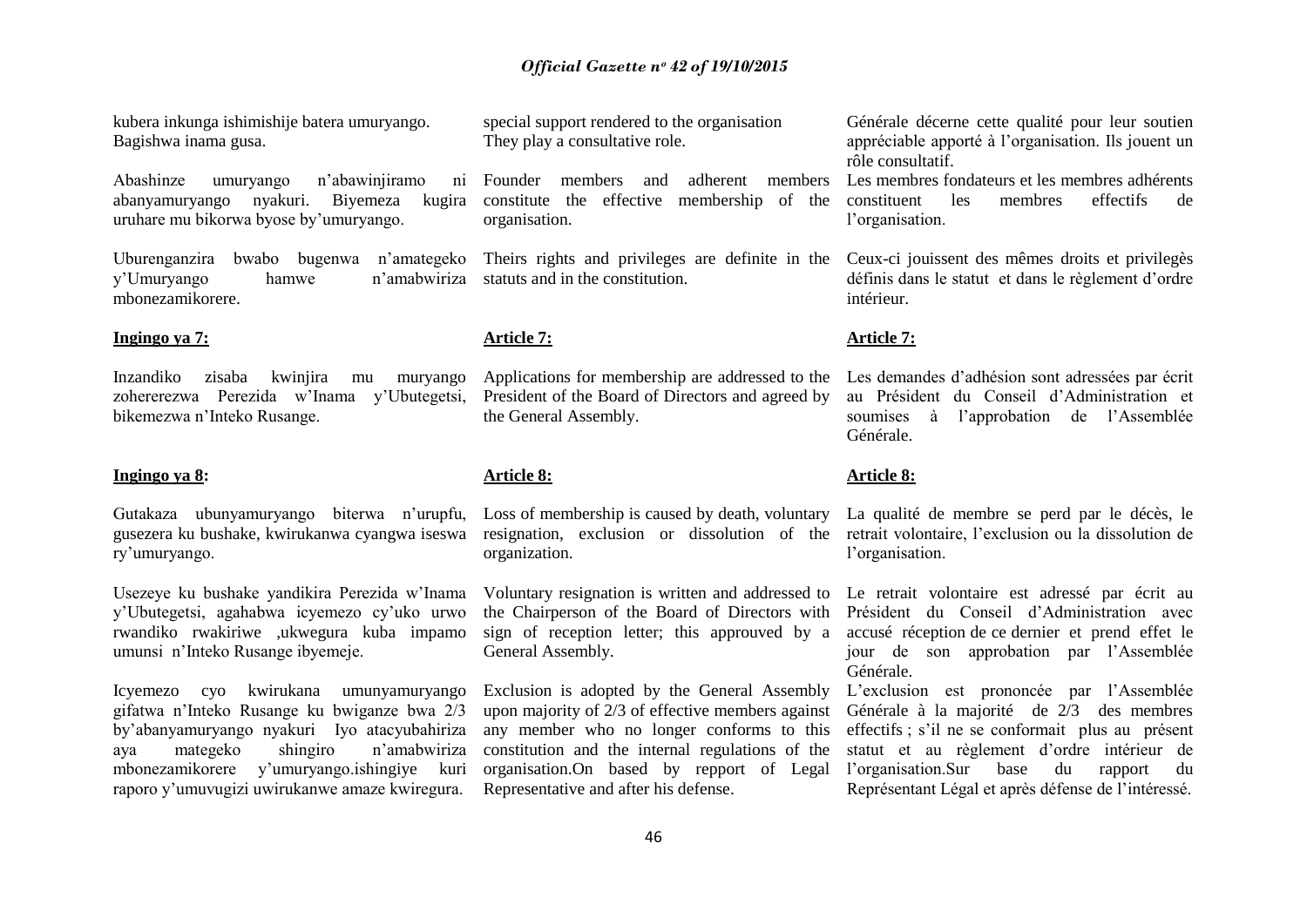#### **Ingingo ya 9:**

Buri munyamuryango nyirizina agomba gutanga umusanzu wemezwa n"inteko rusange buri mwaka.

### **UMUTWE WA III: IBYEREKEYE UMUTUNGO**

#### **Ingingo ya 10:**

Umuryango ushobora gutunga ibintu byimukanwa n"ibitimukanwa ukeneye kugirango ugere ku ntego zawo.

#### **Ingingo ya 11:**

Umutungo w"umuryango ukomoka ahanini ku misanzu y"abanyamuryango, impano, imirage, imfashanyo zinyuranye n"umusaruro ukomoka ku bikorwa byawo, bitanyuranije n"intego zawo.

#### **Ingingo ya 12:**

Umuryango ugenera umutungo wawo ibikorwa byose byatuma ugera ku ntego zawo ku buryo buziguye cyangwa butaziguye.

Nta munyamuryango ushobora kuwiyitirira cyangwa ngo agire icyo asaba igihe asezeye ku bushake, iyo yirukanywe cyangwa iyo umuryango or dissolution of the organisation. usheshwe.

### **Article 9:**

All effective Members must give annuel contrubution adopted by General Assembly.

#### **CHAPTER III: THE ASSETS OF THE ORGANISATION CHAPITRE III: DU PATRIMOINE**

#### **Article 10:**

missions.

#### **Article 11:**

mainly by the contributions of the members, donations, legacies, various subsidies and revenues generated activities of the organization not contrary to its missions.

#### **Article 12:**

The organization designs its assets to all that can directly or indirectly contribute to the realization of its missions.

No member has the right to own it or claim any share in case of voluntary resignation, exclusion

#### **Article 10:**

The organization may hire or own movable and L"organisation peut posséder, soit en jouissance, immovable properties needed to realize its soit en propriété, les biens meubles et immeubles nécessaires à la réalisation de ses missions.

Tout Membre effectif doit verser une cotisation annuelle dont le montant est fixé par l"Assemblée

#### **Article 11:**

The assets of the organization shall be provided Le patrimoine de l"organisation provient des contributions des membres, des dons, des legs, des subventions diverses et des revenus générés par les activités de l"organisation non contraire à ses missions.

#### **Article 12:**

L"organisation affecte ses ressources à tout ce qui concourt directement ou indirectement à la réalisation de ses missions.

Aucun membre ne peut s"en arroger le droit de possession ni en exiger une part quelconque en cas de démission, d"exclusion ou de dissolution de l'organisation.

#### **Article 9:**

Générale.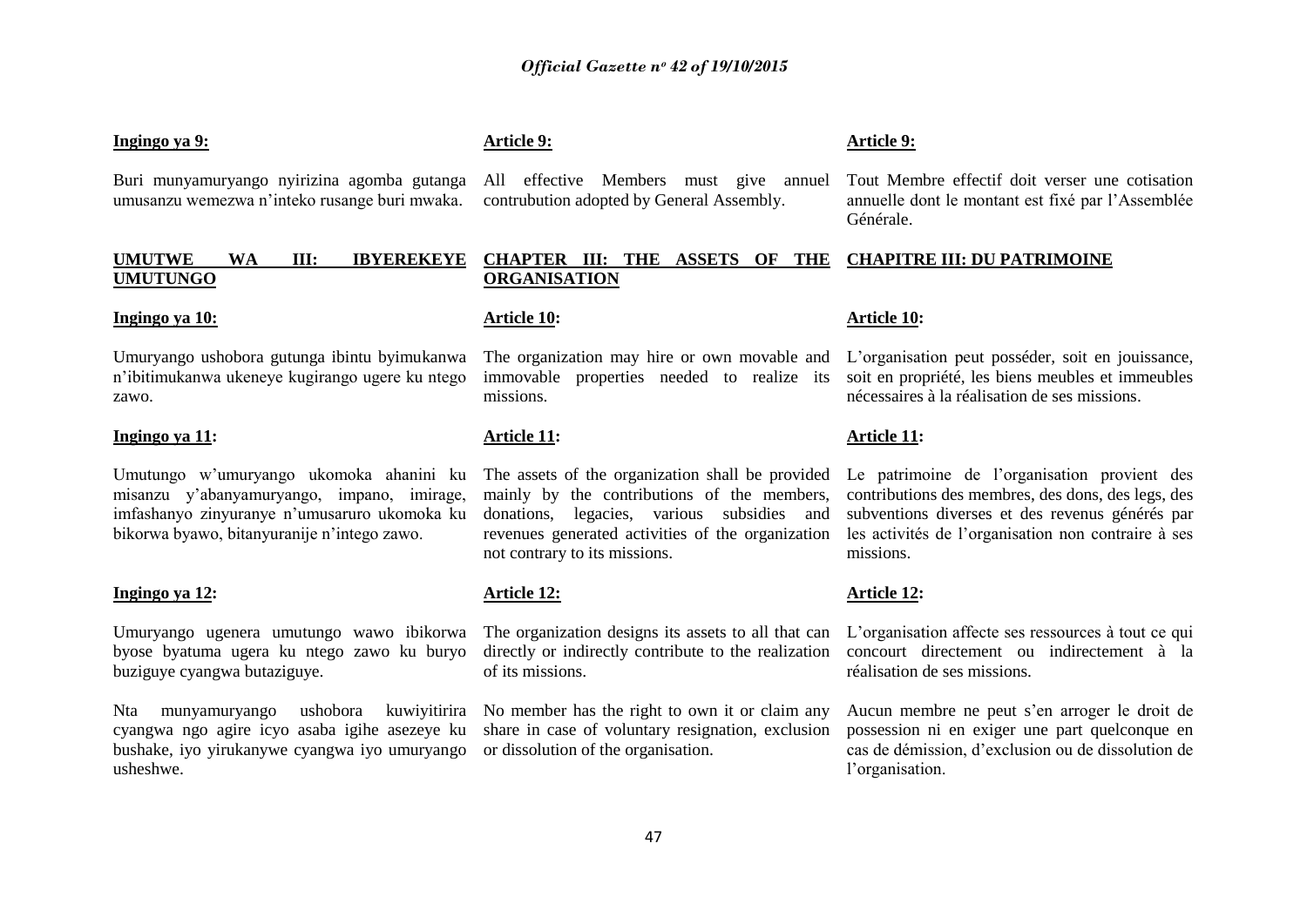#### **UMUTWE WA IV: IBYEREKEYE INZEGO**

#### **Ingingo ya 13:**

Inzego z"umuryango ni Inteko Rusange, Komite Nyobozi Inama y"Ubutegetsi, Komisiyo y"amategeko no gukemura makimbirane Ubugenzuzi bw"imari , na za komite za Misiyoni ari nazo nzego zibanze z "umuryango.

#### **Igice cya mbere: Ibyerekeye Inteko Rusange**

#### **Ingingo ya 14:**

Inteko Rusange nirwo rwego rw"ikirenga rw"umuryango. Igizwe n"abanyamuryango bose.

#### **Ingingo ya 15:**

Inteko Rusange ihamagazwa kandi ikayoborwa na Perezida w" Inama y"Ubutegetsi; yaba adahari cyangwa atabonetse, bigakorwa na Visi-Perezida. Igihe Perezida na Visi-Perezida badahari, batabonetse cyangwa banze, Inteko Rusange ihamagazwa na bibiri bya gatatu (2/3) byabanyamuryango nyakuri. Icyo gihe, abanyamuryango bitoramo Perezida w"inama.

#### **Ingingo ya 16:**

#### **CHAPTER IV: THE ORGANS**

#### **Article 13:**

The organs of the organization are the General Assembly, the Executif committee, Board of Directors, Commission of laws and conflicts resolution the Auditing Committee and Missions executives as grass roots for the organisation.

#### **Section One: The General Assembly**

#### **Article 14:**

The General Assembly is the supreme body of the membership.

#### **Article 15:**

by the President of the Board of Directors or in case of absence, by the Vice-President

are absent or fail to convene it, the General effective membership.

session.

#### **Article 16:**

#### Inteko Rusange iterana rimwe mu mwaka mu nama The General Assembly gathers one by a year in L'Assemblée Générale se réunit une fois par an en

#### **CHAPITRE IV: DES ORGANES**

#### **Article 13:**

Les organes de l'organisation sont l'Assemblée Générale, le Comité Exécutif, le Conseil d"Administration, Commission d"Arbitrage et résolution de conflicts, le Commissariat aux comptes, et les comités des Missions qui sont les comités locales de lorganisation.

#### **Section première: De l'Assemblée Générale**

#### **Article 14:**

organization. It is composed of all the effective l'organisation. Elle est composée de tous les L"Assemblée Générale est l"organe suprême de membres effectifs de l"organisation.

#### **Article 15:**

The General Assembly is convened and chaired L"Assemblée Générale est convoquée et dirigée In case both the President and the Vice-President Président.En cas d"absence, d"empêchement ou de Assembly is convened by the two third (2/3) of Président, l"Assemblée Générale est convoquée In that case, the members elect a President for the cas, les membres élisent un Président de la par le Président du Conseil d"Administration ou en cas d"absence ou d"empêchement, par le Vicedéfaillance simultanés du Président et du Vicepar les deux tiers des membres effectifs. Dans ce session.

#### **Article 16:**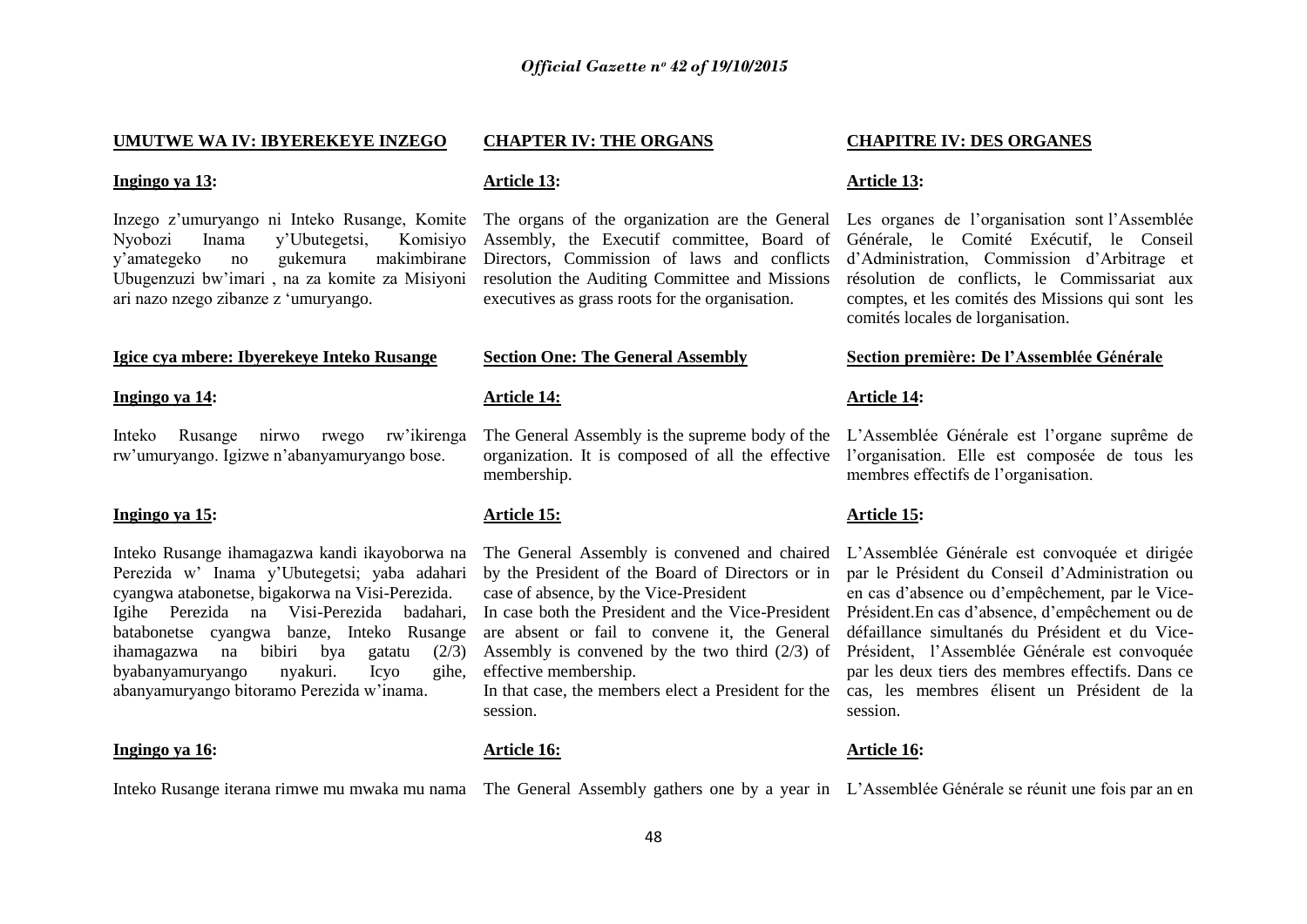zisanzwe. Inyandiko z"ubutumire zikubiyemo ibizigwa zihamagara abanyamuryango nibura mbere y'iminsi cumi nitanu (15).

#### **Ingingo ya 17:**

Inteko Rusange iterana kandi igafata ibyemezo iyo bibiri bya gatatu by"abanyamuryango nyakuri bahari. Iyo uwo mubare utuzuye, indi nama itumizwa mu minsi irindwi. Icyo gihe, Inteko Rusange iraterana kandi igafata ibyemezo bifite agaciro ititaye ku mubare w"abaje.

#### **Ingingo ya 18:**

Inteko Rusange idasanzwe iterana buri gihe bibaye ngombwa. Ihamagazwa kandi ikayoborwa mu buryo bumwe nk"ubw"Inteko Rusange isanzwe. Igihe cyo kuyitumiza gishingira ku bwihutirwe bw"ikigamijwe.

Impaka zigibwa gusa ku kibazo cyateganyijwe mu butumire.

#### **Ingingo ya 19:**

Uretse ibiteganywa ukundi n"itegeko ryerekeye Save for cases willingly provided for by the law imiryango ishingiye ku Idini kimwe n"aya governing the Religion-Based organizations and mategeko shingiro, ibyemezo by"Inteko Rusange the present constitution, the resolutions of the bifatwa hakurikijwe ubwiganze bw"amajwi. Iyo amajwi angana, irya Perezida the absolute majority votes. In case of equal votes, rigira uburemere bw"abiri.

(15) days before the meeting.

#### **Article 17:**

convened within seven days. On that occasion, the General Assembly gathers and takes valuable participants.

#### **Article 18:**

The extraordinary General Assembly is convened as often as it deems necessary. The modalities in which it is convened and chaired are the same as for the ordinary one.

The deadline to convene the General Assembly depends upon the emergency of the matter.

Debates shall deal only with the matter on the agenda.

#### **Article 19:**

busesuve General Assembly are valuable when adopted by the President has the casting vote.

ordinary sessions. Invitation letters containing the sessions ordinaires. Les invitations contenant agenda are addressed to members at least fiften l"ordre du jour est adressé aux membres au moins quinze (15) jours avant la réunion.

#### **Article 17:**

The General Assembly legally meets when it L"Assemblée Générale siège et délibère gathers the 2/3 effective memberships. In case the valablement lorsque 2/3 des membres effectifs quorum is not attained, a second meeting is sont présents. Si ce quorum n"est pas atteint, une resolutions irrespectively of the number of Générale siège et délibère valablement quel que nouvelle convocation est lancée dans un délai de sept jours. A cette occasion, l"Assemblée soit le nombre de participants.

#### **Article 18:**

L"Assemblée Générale extraordinaire se tient autant de fois que de besoin. Les modalités de sa convocation et de sa présidence sont les mêmes que celles de l"Assemblée Générale ordinaire.

Les délais de sa convocation dépendent de l"urgence de la question à traiter. Les débats portent uniquement sur la question inscrite à l"ordre du jour.

#### **Article 19:**

Sauf pour les cas expressément prévus par la loi relative aux organisation fondée sur la religion et par le présent statut, les décisions de l"Assemblée Générale sont prises à la majorité absolue des voix. En cas de parité de voix, celle du Président compte double.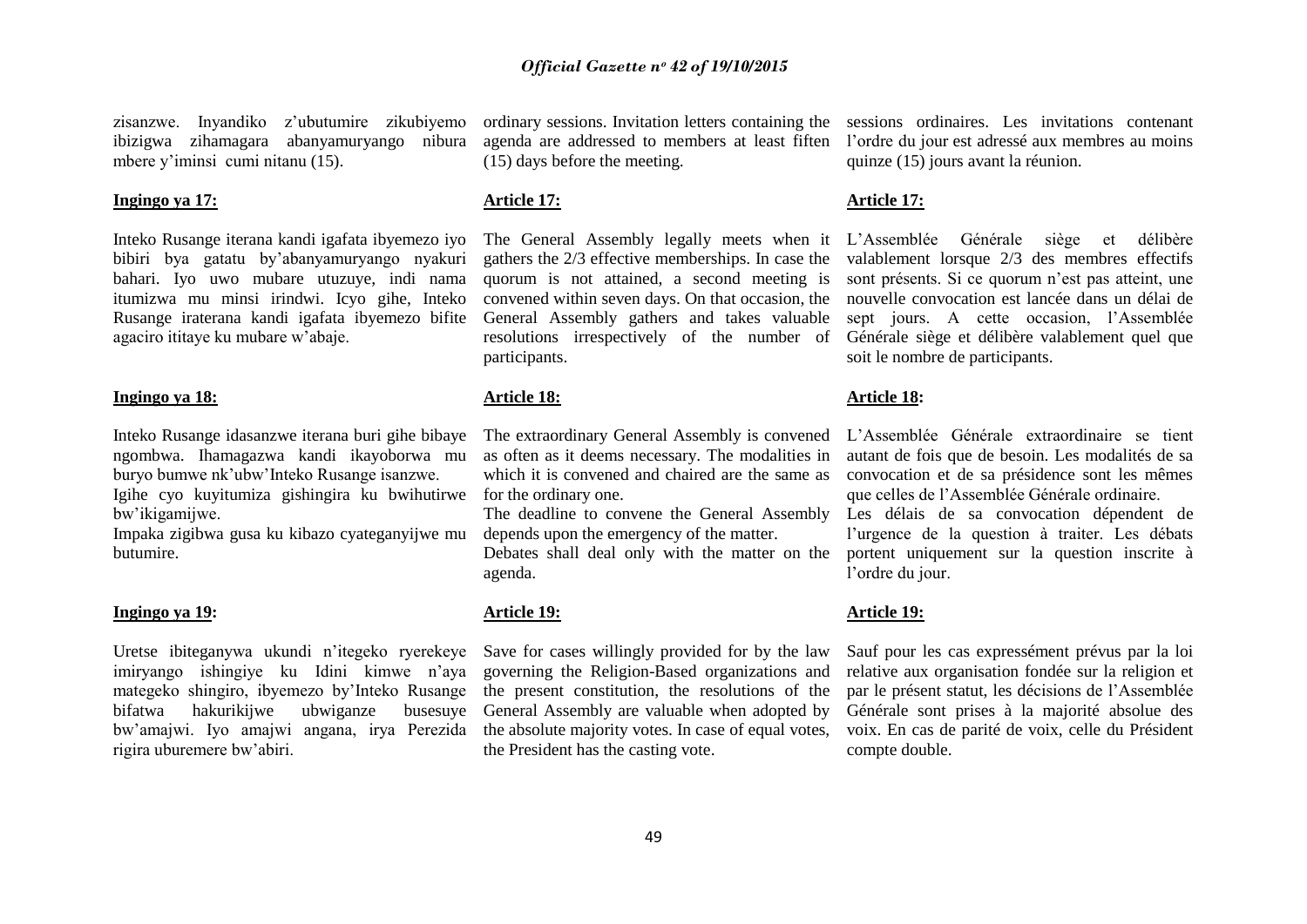| Ingingo ya 20:<br>Inteko Rusange ifite ububasha bukurikira:                                                                                                                     | <b>Article 20:</b><br>The General Assembly has the following<br>powers:                                                                                                                       | <b>Article 20:</b><br>L'Assemblée Générale est dotée des pouvoirs<br>ci-après:                                                                                                                             |  |
|---------------------------------------------------------------------------------------------------------------------------------------------------------------------------------|-----------------------------------------------------------------------------------------------------------------------------------------------------------------------------------------------|------------------------------------------------------------------------------------------------------------------------------------------------------------------------------------------------------------|--|
| -Kwemeza no guhindura amategeko shingiro<br>n'amabwiriza ngengamikorere;<br>-Kwemeza umwepesikopi akaba n'umuvugizi;                                                            | -To adopt and to modify the constitution and<br>internal regulations of the organisation;<br>-To Approuve the Bishop who is Legal<br>Representative;                                          | -Adopter et modifier le statut et le règlement<br>d'ordre intérieur; de l'organisation;<br>-Approuver l'Evêque qui est le<br>Repésentant<br>Légal;                                                         |  |
| -Kwemeza abagize komite nyobozi, bashirwaho<br>n'Umwepesikopi;                                                                                                                  | -To approve the members of Executive committee<br>elected by Bishop;                                                                                                                          | -Approuver les membres du comité exécutif émis<br>par l'Evêque;                                                                                                                                            |  |
| -Gukuraho Umwepesikopi byemejwe na 2/3<br>by'inteko Rusange;                                                                                                                    | -To dismiss the Bishop on decion of 2/3 of - Relever de ses fonctions de l'Evêque sur décion<br>members of general Assemly;                                                                   | du 2/3 des membres effectifs del'Assemblée<br>Générele ;                                                                                                                                                   |  |
| ikavanaho<br>kandi<br>abagize<br>Inama<br>-Yemeza<br>y'Ubutegetsi n'abagenzuzi b'imari;                                                                                         | -To Approuve and To dismiss members of the<br>Board of Directors and the auditors;                                                                                                            | - Approuver et déstituer les membres du Conseil<br>d'Administration et les commissaires<br>aux<br>comptes;                                                                                                 |  |
| -Kwemeza ibyo umuryango uzakora;<br>-Kwemerera,<br>guhagarika<br>kwirukana<br>no<br>umunyamuryango;                                                                             | -To state on the organisation's activities;<br>-To admit, to suspend and to exclude member;                                                                                                   | -Déterminer les activités de l'organisation;<br>-Admettre, suspendre ou exclure un membre;                                                                                                                 |  |
| -Kwemeza buri mwaka imicungire y'imari;<br>-Kwemera impano n'indagano;<br>-Gusesa umuryango;<br>-Kwemeza abagize komisiyo<br>gukemura<br><b>VO</b><br>amakimbirane n'Amategeko. | -To approve the yearly accounts;<br>-To accept grants and inheritances;<br>-To decide upon the dissolution;<br>-To approve the Leaders of the laws and the<br>charge of conflicts resolution. | -Approuver les comptes annuels;<br>-Accepter les dons et legs;<br>-Décider de la dissolution de l'organisation;<br>-Approuver les leaders de la Commission de<br>l'Arbitrage et la résolution de conflits. |  |
| Igice cya kabiri: Ibyerekeye Inama y'Ubutegetsi                                                                                                                                 | <b>Section two: The Board of Directors</b>                                                                                                                                                    | deuxième:<br>Du<br><b>Section</b><br>Conseil<br>d'Administration                                                                                                                                           |  |
| Ingingo ya 21:                                                                                                                                                                  | <b>Article 21:</b>                                                                                                                                                                            | <b>Article 21:</b>                                                                                                                                                                                         |  |
| Inama y'Ubutegetsi igizwe na:<br>Umwepesikopi akaba Perezida n'Umuvugizi;                                                                                                       | The Board of Directors is composed of:<br>- The Bishop who is President and Legal<br>Representative;                                                                                          | Le Conseil d'Administration est composé:<br>- L'Evêque qui est le Président et Représentant<br>Légal;                                                                                                      |  |
| Visi-Perezida akaba n'Umuvugizi wungirije;<br>$\blacksquare$                                                                                                                    | -Vice<br>President<br>deputy<br>Legal<br>who<br>$\overline{1}S$                                                                                                                               | -Vice président qui est le Représentant Légal                                                                                                                                                              |  |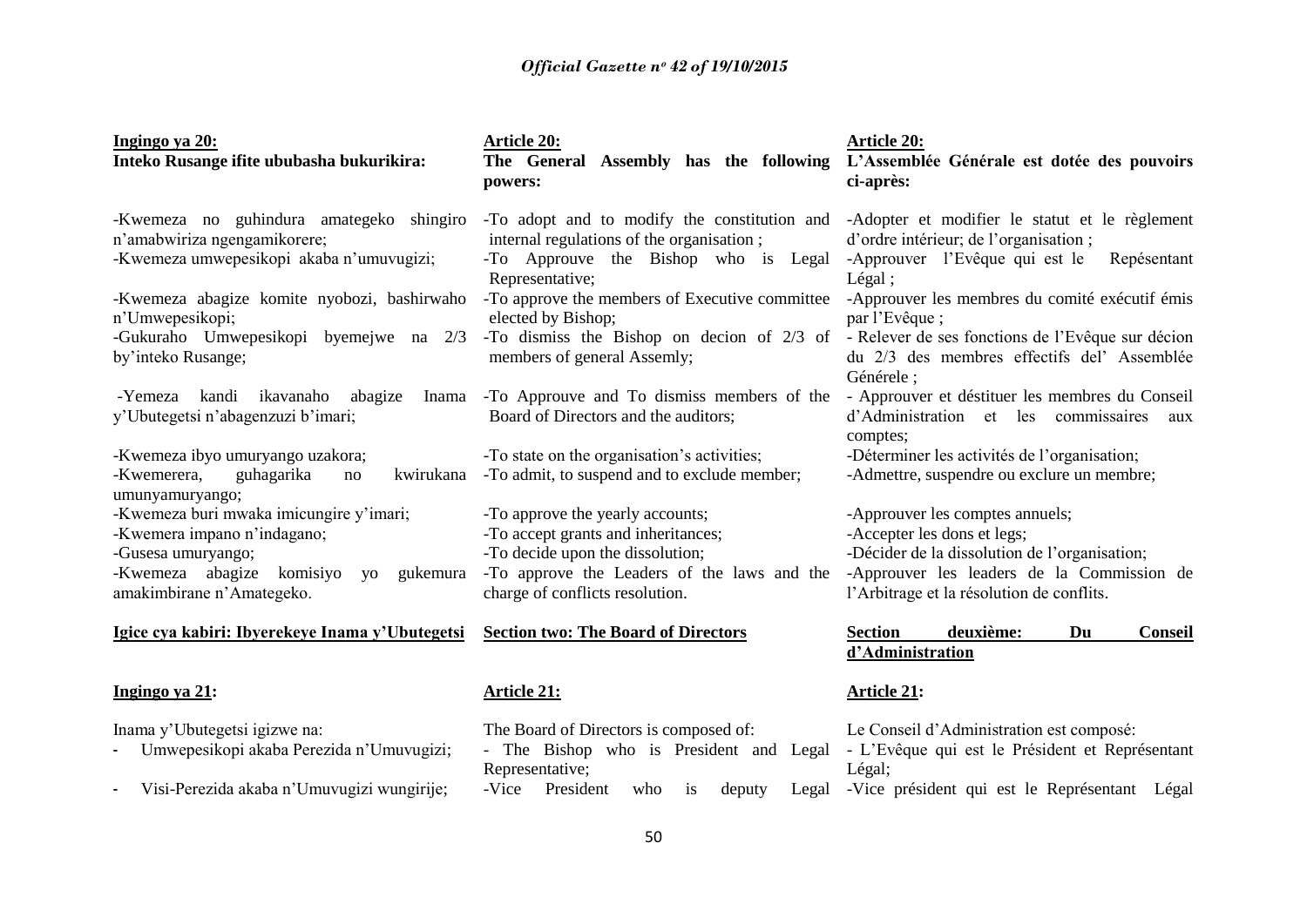- Umunyamabanga;
- Umubitsi.

#### **Ingingo ya 22:**

Abagize Inama y'Ubutegetsi bashirwaho<br>n'umwepesikopi, abakuve mubanyamuryango abakuye mubanyamuryango nyakuri bakora imirimo yabo umunsi kuwundi y"umuryango.

#### **Igice cya gatatu: Ibyerekeye Komite Nyobozi**

#### **Ingingo ya 23:**

Inama ya Komite Nyobozi igizwe na:

- Perezida akaba n"Umuvugizi ;
- Visi-Perezida akaba n"Umuvugizi wungirije ;
- Umunyamabanga Mukuru ;
- Umubitsi:
- Abayobozi ba Misiyoni.

#### **Ingingo ya 24:**

Abagize Inama ya Komite Nyobozi bashirwa ho The Executive Committee are chosen among the Les membres du Comité Exécutif sont choisis n"Umwepesikopi akaba n"uwashinze umuryango batoranwa mu banyamuryango Batoranirizwa igihe cy"imyaka itanu, ishobora renewable once. kwongerwa rimwe gusa.

Bishop akaba n"umuvugizi w"umurya ngo akurwaho n"izabukuru byibura imyaka mirongo irindwi n"itanu cyangwa uburwayi n"urupfu.

### Representative;

- General secretary;
- **Treasurer**

### **Article 22:**

The members of Board of directors are coisen by Bishop among the effective membership of organisation they exerces theirs activities day by day of organisation.

#### **Section two: The Executive of Committee**

#### **Article 23:**

The Executive Committee is composed of:

-The President who is Legal Representative; -Vice President who is deputy Legal

- Represntative;
- General secretary;
- Treasurer:
- -Missions Leaders.

#### **Article 24:**

Bishop who is Legal Representative. can be or sickness and death.

### Suppléant; - Secrétaire General; - Trésorier.

#### **Article 22:**

Les membres du Conseil d"Administration sont nommés par l"Evêque, il les choisi t parmi les membres effectifs de l"organisation il faut ses acitivités du jour au jour del"organisation.

#### **Section deuxième: Du Comité Exécutif**

#### **Article 23:**

Le Comité Exécutif est composé :

- Président qui est Représentant Légal ;
- Vice président qui est Représentant Légal Suppléant ;
- Secrétaire Général ;
- Trésorier ;
- Les dirigeants des Missions.

#### **Article 24:**

effective members by Bishop founder of parmi les membres effectifs, élus par l"Evêque. organisation.Their mandate is five years Fondateur de l"organisation. pour un mandant de cinq ans renouvelable une fois.

dismissed by retirement for seventh five years old le retraite en soixante quinze ans ou maladie, et le Evêque qui est Représentant Légal est déstitué par décès.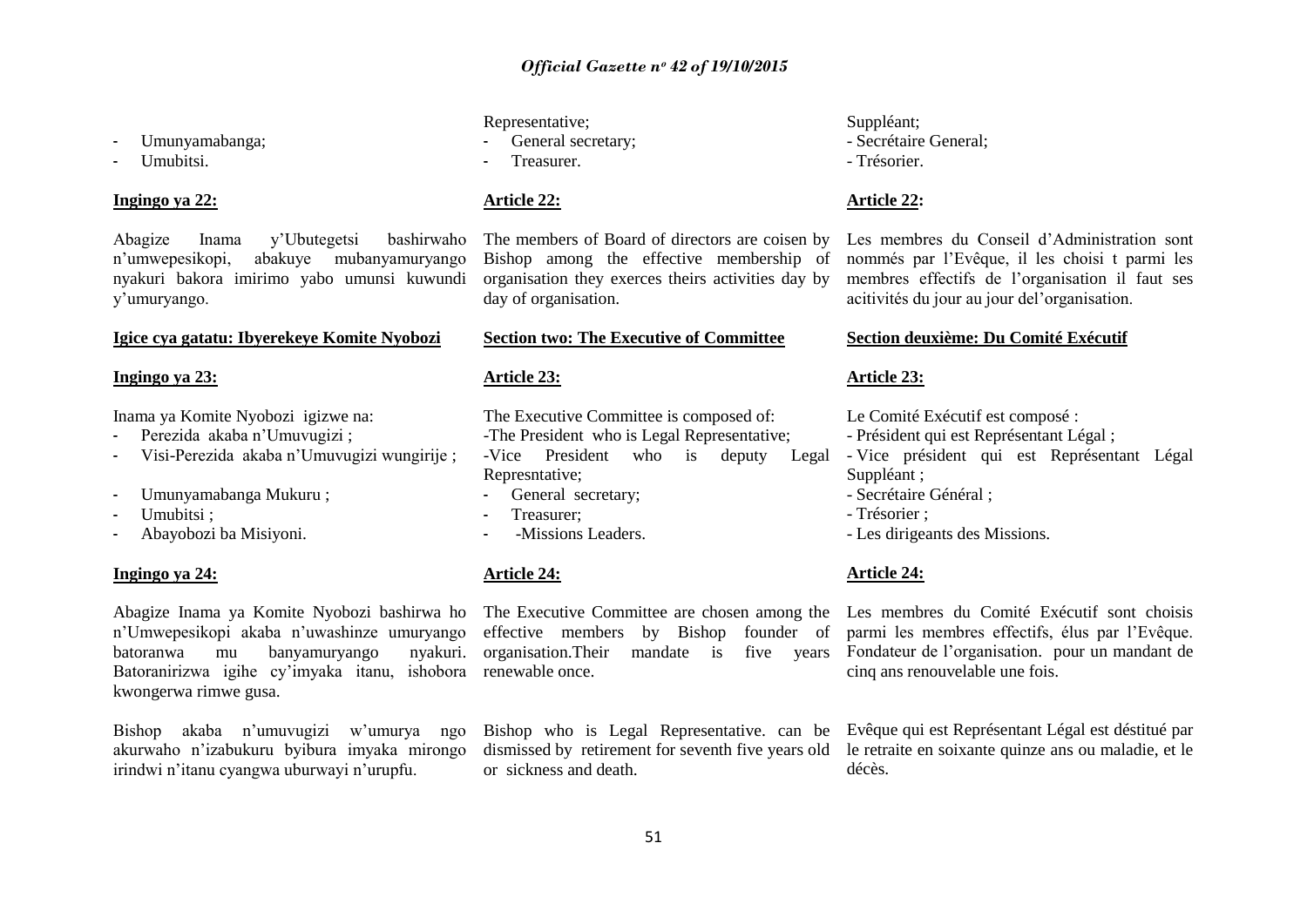Iyo umwepesikopi yeguye kumiri mo ye, cyangwa If the Bishop is retiring or leave voluntary his agiye muzabukuru akomeza kuba umujyanama mukuru w"Itorero, kandi Itorero rikomeza kumwitaho, nkuko biteganijwe mu mategeko y"umwihariko, y"umuryango.

#### **Ingingo ya 25:**

**Uko abayobozi bakuru ba GCCR baba bameze nibyo bagomba kubabujuje n'inshingano zabo:**

**a) Umwepsikopi akaba Perezida n'Umuvugizi wa GCCR:**

**-**Kuba yarerejwe ubushumba burundu muri GCCR -Kuba afite formation mu ishuri ryaTewologi -Kuba afite byibura imyaka 40 y"amavuko -Kuba afite uburambe mukazi byibura imyaka 10 muri GCCR;

**b**) Umwepesikopi akaba n'umuvugizi niwe wenyine wemerewe kuwuhagararira no gukora ibikorwa biteganijwe n"amategeko mu izina ryawo **c)** Atumiza inteko rusange na komite nyobozi kandi akaziyobora iyo adahari asimburwa n"umwungirije.

#### **d) Vice Perezida akaba n'Umuvugizi wungirije**

**-**Kuba afite formation mu ishuri ryaTewologi -Kubindi bisabwa agomba kubayujuje ibisabwa umuvugizi.

functions, he is still ultimate adviser of the church, continues to take care about him, us preparing in internals regulations of organisation.

# **Article 25:**

**and theirs attributions :**

**a) Bishop who is the President and Legal Representative of GCCR:**

**-**Must be ordnaid Bishop in the church a head **-**Must have Master"s in theology -To have at least 40 years old -To have an Experience of 10 years in GCCR as Leader;

**b)** The Bishop who is Legal Representative is only one who has responsabilities to representer the church and asking for juridical actives.

**c)** He convokes the general assembly and executive committee and supervise .In prevision case he is remplaced by vice Legal Representative

# **Representative:**

-Must have some skills in Theology Bishop.

Si, l"Evêque est en retraite ou démissionne de ses fonctions volontairement .Il reste conseiller suprême de l"Eglise et cette dernière assure ses besoins, comme prévu dans le règlement de l"ordre intérieur de l"organisation.

#### **Article 25:**

**The Criteria needed to be Leaders in GCCR Les critères à remplir pour être dirigeants Leader de GCCR et leurs attributions:**

> **a) Evêque qui est le Président et Le Representant Légal de GCCR :**

**-**Doit être consacré pasteur au sein de GCCR -Avoir la formation de base en Théologie -Avoir aumoin 40 ans de naissance -Avoir l"Expérience de 10 ans aumoins dans GCCR;

**b)** L"Evêque qui est le Représentant Légal est le seul habilité pour repésenter l"Eglise et poser les actes juridiques au nom de del"organisation. **c)** Il convoque l"Assembée Générale et le comité Exécutif et les dirige.En cas d"empêchement, il est remplacé par le Représentant Légal suppléant.

#### **d) Vice President who is deputy Legal d) Vice Président qui est Représentant Légal Suppléant:**

-others conditions he must have those of like **-**Pour d**'**autres conditions il doit remplir celles de **-**Doit avoir la formation de base en Théologie l"Evêque.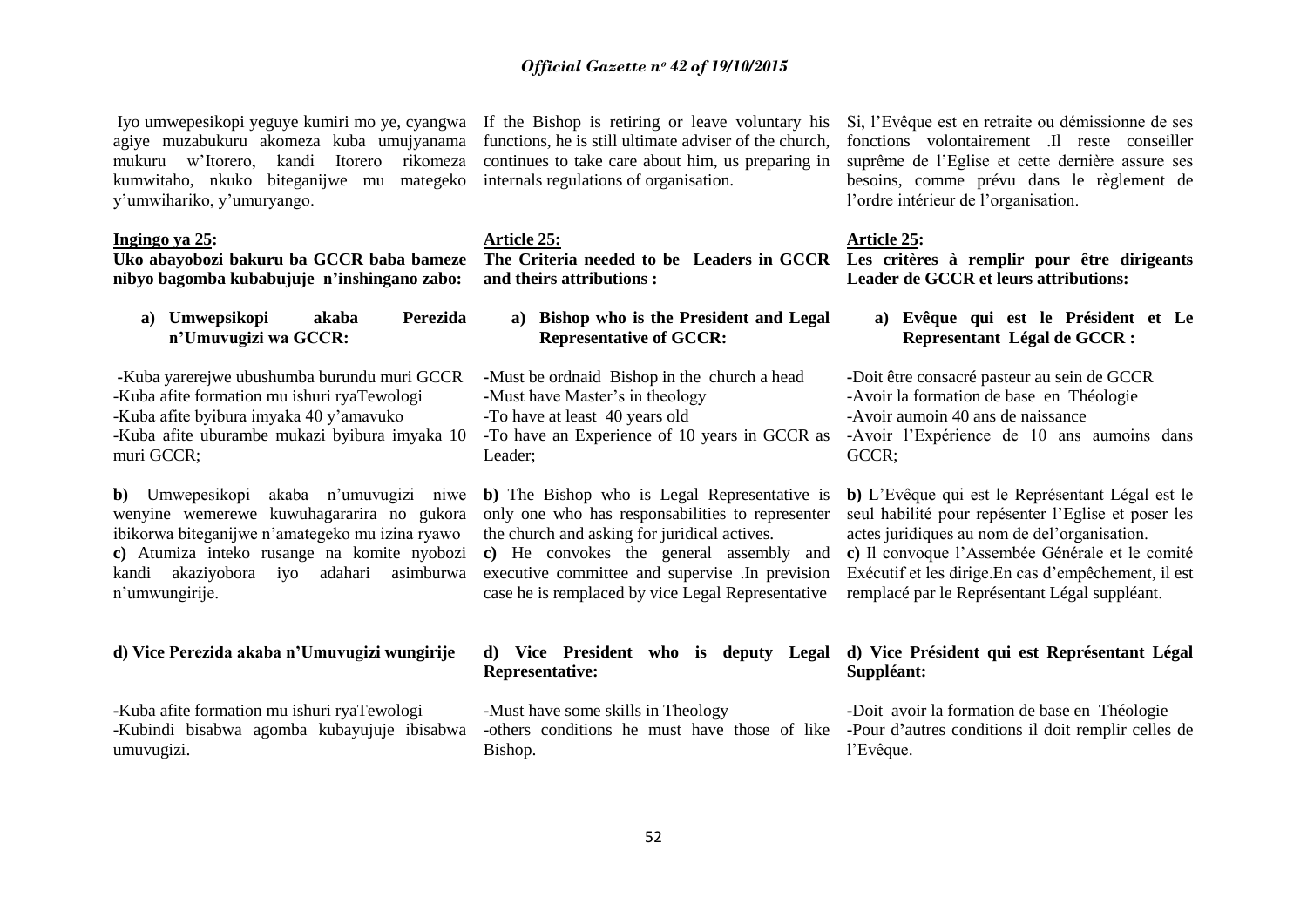| e) Umunyamabanga Mukuru wa GCCR:                                                                                                                                                                                                                                                                                                                                         | e) General Secretary of GCCR:                                                                                                                                                                                                                                                                                                                | e) Secrétaire Général de GCCR :                                                                                                                                                                                                                                                                                                                                                                  |  |
|--------------------------------------------------------------------------------------------------------------------------------------------------------------------------------------------------------------------------------------------------------------------------------------------------------------------------------------------------------------------------|----------------------------------------------------------------------------------------------------------------------------------------------------------------------------------------------------------------------------------------------------------------------------------------------------------------------------------------------|--------------------------------------------------------------------------------------------------------------------------------------------------------------------------------------------------------------------------------------------------------------------------------------------------------------------------------------------------------------------------------------------------|--|
| -Kuba afite formationmu ishuri ryaThéologie<br>Kubindi bisabwa agomba kuba yujuje ibisabwa<br>umuvugizi;                                                                                                                                                                                                                                                                 | -Must have some skills in theology<br>-Others conditions he must have those of like<br>Bishop;                                                                                                                                                                                                                                               | -Doit avoir la formation de base en Théologie<br>-Pour d'autres conditions il doit remplir celles de<br>l'Evêque;                                                                                                                                                                                                                                                                                |  |
| f) Umunyamabanga akora inyandiko mvugo ya f) The general secretary put up verbal-processes<br>n'iz'inteko<br>Rusangekandi<br>akabika<br>Komite<br>inyandiko z'umuryango;                                                                                                                                                                                                 | meetings of Executif committee and General<br>Assembly and keeps arichives ot the church;                                                                                                                                                                                                                                                    | f) Le secrétaire dress les procès-Vérbaux des<br>réunions du comité exécutif et de l'Assembée<br>générale et concerve les archives de l'Eglise;                                                                                                                                                                                                                                                  |  |
| g) Umubitsi Mukuru:                                                                                                                                                                                                                                                                                                                                                      | g) General Treasurer :                                                                                                                                                                                                                                                                                                                       | g) Trésorier Général :                                                                                                                                                                                                                                                                                                                                                                           |  |
| -Kuba afite impamyabumenyi mu icungamutungo;<br>-Kuba ari umwizerwa, ashobora no kuba ari<br>umushumba;                                                                                                                                                                                                                                                                  | -Must have Diploma in accout skills;<br>-To be faithful and can be pastors ordnaid;                                                                                                                                                                                                                                                          | -Avoir le Diplôme d'humanité en comptabilité;<br>-Doit être fidèle et peut être aussi Pasteur;                                                                                                                                                                                                                                                                                                   |  |
| -Kuba afite formation mu ishuri ryaTewologi;<br>h) Umubitsi acunga umutungo w'umuryango kandi<br>agasobanurira Inteko Rusange uko akoreshwa.                                                                                                                                                                                                                             | -To have some skills in Theology;<br>h) The treasurer manages the finance of the<br>organisation and account up to the General<br>Assembly.                                                                                                                                                                                                  | -Avoir une la formation de base en Theologie;<br>h) Le trésorier gère les finances de l'organisation<br>et rend compte à l'Assemblée Générale.                                                                                                                                                                                                                                                   |  |
| Abahagarariye umuryango, Umunyamabanga<br>Mukuru, Umubitsi Mukuru bagomba kuba<br>bujuje Kandi ibibikurikira:                                                                                                                                                                                                                                                            | The Legals Representative , General Secretary,<br>General treasurer of Organistion must filfull<br>also the following Criteria:                                                                                                                                                                                                              | Les Représentant Légaux, Secrétaire Général<br>et Trésorier Général de l'Organisation doivent<br>remplir encore les critères ci-après:                                                                                                                                                                                                                                                           |  |
| -Kuba ari inyangamugayo;<br>-Kuba afite imyaka y'Ubukure;<br>-Kuba atarahamwe n'icyaha cya jenoside,<br>icy'ingengabitekerezo ya jenoside, icy'ivangura<br>n'icyo gukurura amacakubiri;<br>-Atarakatiwe ku buryo budasubirwaho igihano<br>cy'iremezo cy'igifungo kingana cyangwa kirenze<br>amezi atandatu (6), kitarahanagurwa n'imbabazi<br>cyangwa ihanagurwabusebwa. | -Be a person of integrity;<br>-Be of a majority age;<br>-Have not been sentenced for the crime of<br>genocide , genocide ideology, discrimination and<br>sectarianism;<br>-Have not been definitively sentenced to a main<br>penalt of imprisonment of not less than six (6)<br>months which is not crossed by amnesty or<br>rehabilitation. | -Etre une personne intègre;<br>-Avoir atteint l'age de la majorité;<br>-N'avoir pas été condamné pour crime de<br>génocide, d'idéologie<br>du<br>génocide,<br>de<br>discrimination et de divisionnisme;<br>-N'avoir pas été définitivement condamné à une<br>peine principale d'emprisonement supérieure ou<br>égale à six (6) mois qui n'a pas été rayée par<br>l'humnité ou la rehabilitation. |  |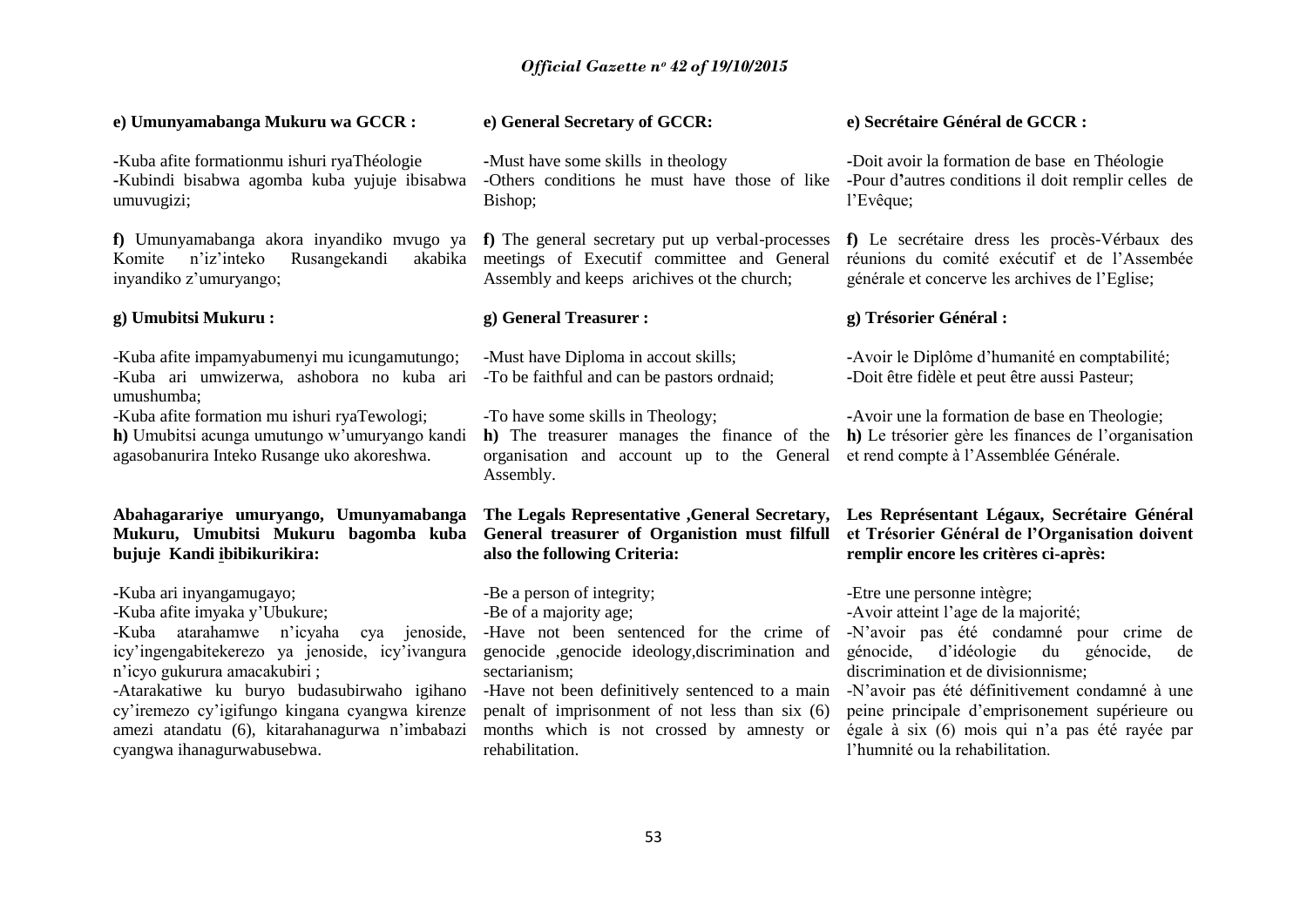**Abandi bayobozi bagomba kuba bujuje ibi Others leaders must have the followings Les autres Leaders doivent remplir aussi les bikurikira:**

**-**Kuba ari inyangamugayo; -Kuba ari umwizerwa; -Kuba afite imyaka y"Ubukure; -Kuba atarahamwe n"icyaha cya jenoside, icy"ingengabitekerezo ya jenoside, icy"ivangura n"icyo gukurura amacakubiri.

#### **Uko Umuyobozi atakaza ubuyobozi**

-Kuba afite ivangura; -kuba asuzugura abamuyobora; -Kuba yakoze ibyaha by"urukozasoni.

#### **Ingingo ya 26:**

ngombwa, ariko byanze bikunze rimwe mu gihembwe, ihamagawe kandi iyobowe na Perezida, yaba adahari cyangwa atabonetse, bigakorwa na Visi-Perezida. Iterana kandi igafata ibyemezo bifite agaciro hakurikijwe ubwiganze busesuye by"abayigize. Ibyemezo bifatwa ku bwiganze busanzwe bw"amajwi. Iyo angana, irya Perezida rigira uburemere bw"abiri.

#### **Ingingo ya 27: Inama ya Komite Nyobozi ishinzwe :**

-Gushyira mu bikorwa ibyemezo n"ibyifuzo by"Inteko Rusange;

-Kwita ku micungire ya buri munsi y"umuryango;

**criteria:** -Be a person of integrity; - Be faithful;

-Be of a majority age;

-Have not been sentenced for the crime of genocide, genocide ideology, discrimination and sectarianism.

**A leader can lose the quality of leadership:** 

-His ideology of divisionism ; -His pride to the leaders; -Do the crimes of vile (infamy).

#### **Article 26:**

by the Vice-President.

It legally meets and takes valuable resolutions Il siège et délibère valablement à la majorité when it gathers the absolute majority of the by the simple majority. In case of equal votes, the voix, celle du Président compte double. President has the casting vote.

#### **Article 27:**

**The Executive committee has the following Le Comite Exécutif est chargé de : duties:**

of the General Assembly;

# **critères suivant:**

-Etre une personne intègre ; -Etre fidèle; -Avoir atteint l"age de la majorité; -N"avoir pas été condamné pour crime de génocide, d"idéologie du génocide, de discrimination et de divisionnisme.

#### **Un leader peut perdre la qualité de dirigeant**

-Avoir l"esprit divisionnisme ;

-L"orgueil à ses leadeurs ;

- Faire les crimes de l"ignominie.

#### **Article 26:**

Komite nyobozi iterana igihe cyose bibaye The Executive Committee gathers as often as Le Comité Exécutif se réunit autant de fois que de necessary but obligatorily once in three months. It besoin, mais obligatoirement une fois par is convened by the President or in case of absence, trimestre, sur convocation et sous la direction de son Président, ou à défaut, du Vice-Président.

> members. Its resolutions are valuable when voted la majorité simple de voix. En cas de parité de absolue des membres. Ses décisions sont prises à

# **Article 27:**

-To execute the decisions and recommendations -Exécuter les décisions et les recommandations de l"Assemblée Générale;

-To deal with the day to day management of the -S"occuper de la gestion quotidienne de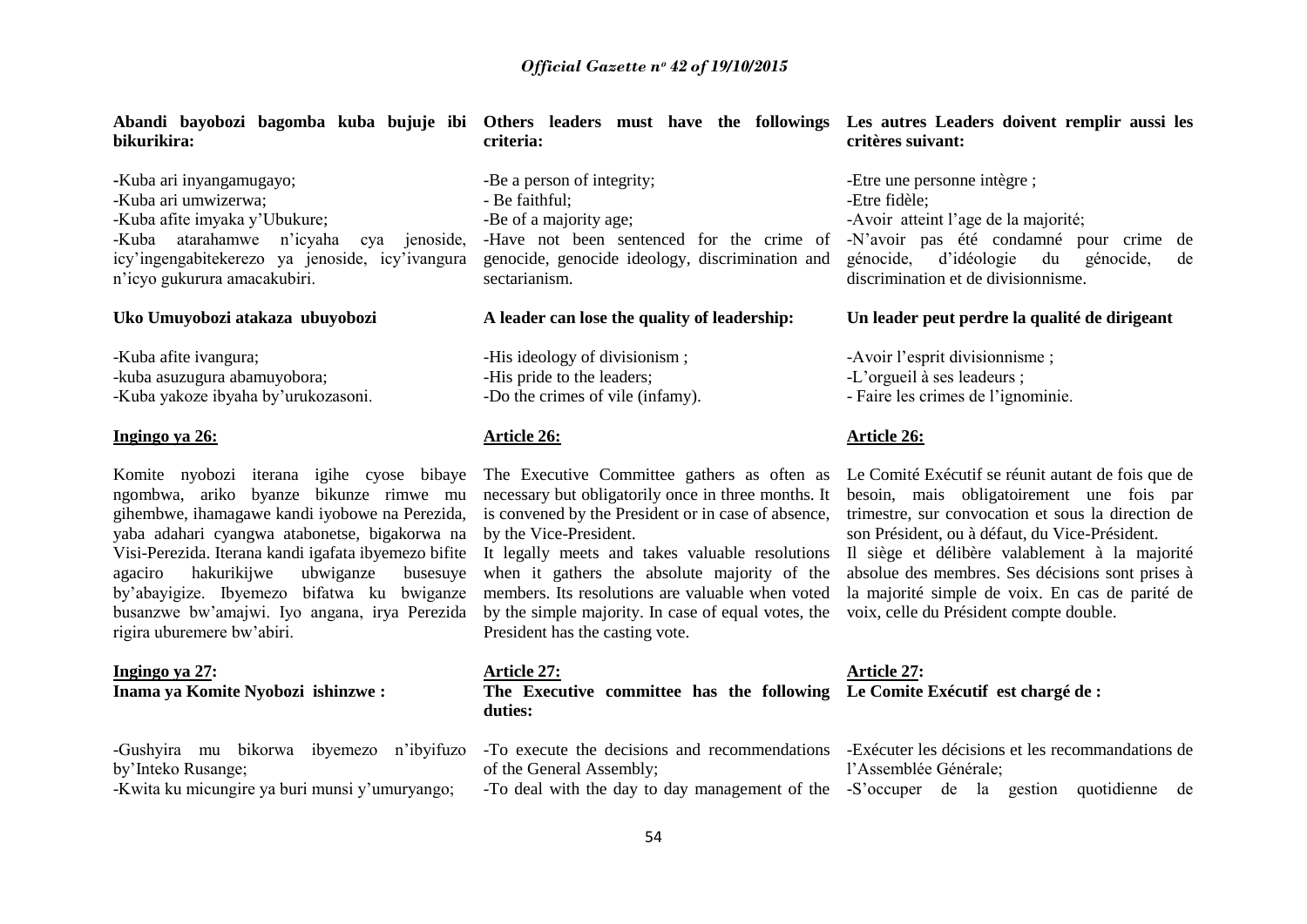| -Gukora raporo y'ibyakozwe mu mwaka urangiye;<br>-Gutegura ingengo y'imari igomba gushyikirizwa<br>Inteko Rusange;                                                                                                                                                                                                                                                                                              | organisation;<br>-To elaborate annual reports of activities;<br>-To elaborate budget provisions to submit to the<br>approval of the General Assembly;                                                                                                                                                                                           | l'organisation<br>-Rédiger le rapport<br>annuel d'activités de<br>l'exercice écoulé;<br>-Elaborer les prévisions budgétaires à soumettre à<br>l'Assemblée Générale;                                                                                                                                                                                                                                                   |  |
|-----------------------------------------------------------------------------------------------------------------------------------------------------------------------------------------------------------------------------------------------------------------------------------------------------------------------------------------------------------------------------------------------------------------|-------------------------------------------------------------------------------------------------------------------------------------------------------------------------------------------------------------------------------------------------------------------------------------------------------------------------------------------------|-----------------------------------------------------------------------------------------------------------------------------------------------------------------------------------------------------------------------------------------------------------------------------------------------------------------------------------------------------------------------------------------------------------------------|--|
| -Gushyikiriza Inteko Rusange ingingo z'amategeko<br>ngengamikorere<br>n'amabwiriza<br>zigomba<br>guhindurwa;<br>-Gutegura no kuyobora inama z'Inteko Rusange;<br>-Gushakisha inkunga mu bagiraneza;<br>-Gushaka, gushyiraho no gusezerera<br>abakozi<br>bahembwa.                                                                                                                                               | -To propose to the General Assembly all the<br>amendments to the constitution and the internal<br>regulations;<br>-To prepare and chair the sessions of the General<br>Assembly;<br>-To negotiate funding with partners;<br>-To recruit, appoint and dismiss the personnel.                                                                     | à<br>l'Assemblée Générale<br>-Proposer<br>les<br>modifications aux statuts et au règlement d'ordre<br>intérieur;<br>-Préparer et diriger les sessions de l'Assemblée<br>Générale;<br>-Négocier les financements avec des partenaires;<br>-Recruter, nommer et révoquer le personnel<br>salarié.                                                                                                                       |  |
| <b>Ibyerekeye</b><br>Komisiyo<br>Igice cya gatatu:<br>y'Amategeko no gukemura amakimbirane                                                                                                                                                                                                                                                                                                                      | Section Three: Commission of laws and<br><b>Conflict resolution</b>                                                                                                                                                                                                                                                                             | De<br>Troisième Section:<br>la<br><b>Commission</b><br>d'Arbitrage et résolution des conflits                                                                                                                                                                                                                                                                                                                         |  |
| Ingingo ya 28:<br><b>INAMA NKEMURAMPAKA</b>                                                                                                                                                                                                                                                                                                                                                                     | <b>Article 28:</b><br><b>COMMISSION</b><br>OF<br><b>CONFLICTS</b><br><b>RESOLUTION</b>                                                                                                                                                                                                                                                          | <b>Article 28:</b><br>LA COMMISSION DE L'ARBITRAGE ET<br>LA RESOLUTION DES CONFLITS                                                                                                                                                                                                                                                                                                                                   |  |
| Akanama Kagizwe na: Perezida visi Perezida<br>n'Umwanditsi.<br>- Akanama gashinzwe gukemura impaka ni urwego<br>rushinzwe<br>gukemura<br>ibibazo<br>cyangwa<br>amakimbirane<br>yose<br>avutse<br>muryango<br>mu<br>mubwumvikane,<br>Iyo<br>zitishimiye<br>ibyemezo<br>hari<br>impande<br>gashinzwe<br>by'akanama<br>gukemura<br>impaka<br>abafitanye ibibazo bashobora kuregera urukiko<br>rubifitiye ububasha. | The Commission is composed of: President,<br>Vice President and Secretary.<br>-The conciliation Commission shall settle any<br>conflict within the organization when members<br>fail to handle it amicably, of the decisions of<br>commission of conflict resolution;<br>The concerned parties may file the case before the<br>competent court. | - La Commission est composée de: Président,<br>Vice Président et le Secrétaire.<br>- Le Comission de conciliation est chargé de<br>résoudre tous les différents et conflits nés au sein<br>de l'organisation lorsque le règlement à l'amiable<br>fait défaut, des décsions de la commission de la<br>résolution des conflits;<br>Les parties concernées peuvent porter le litige<br>devant la juridiction compétente. |  |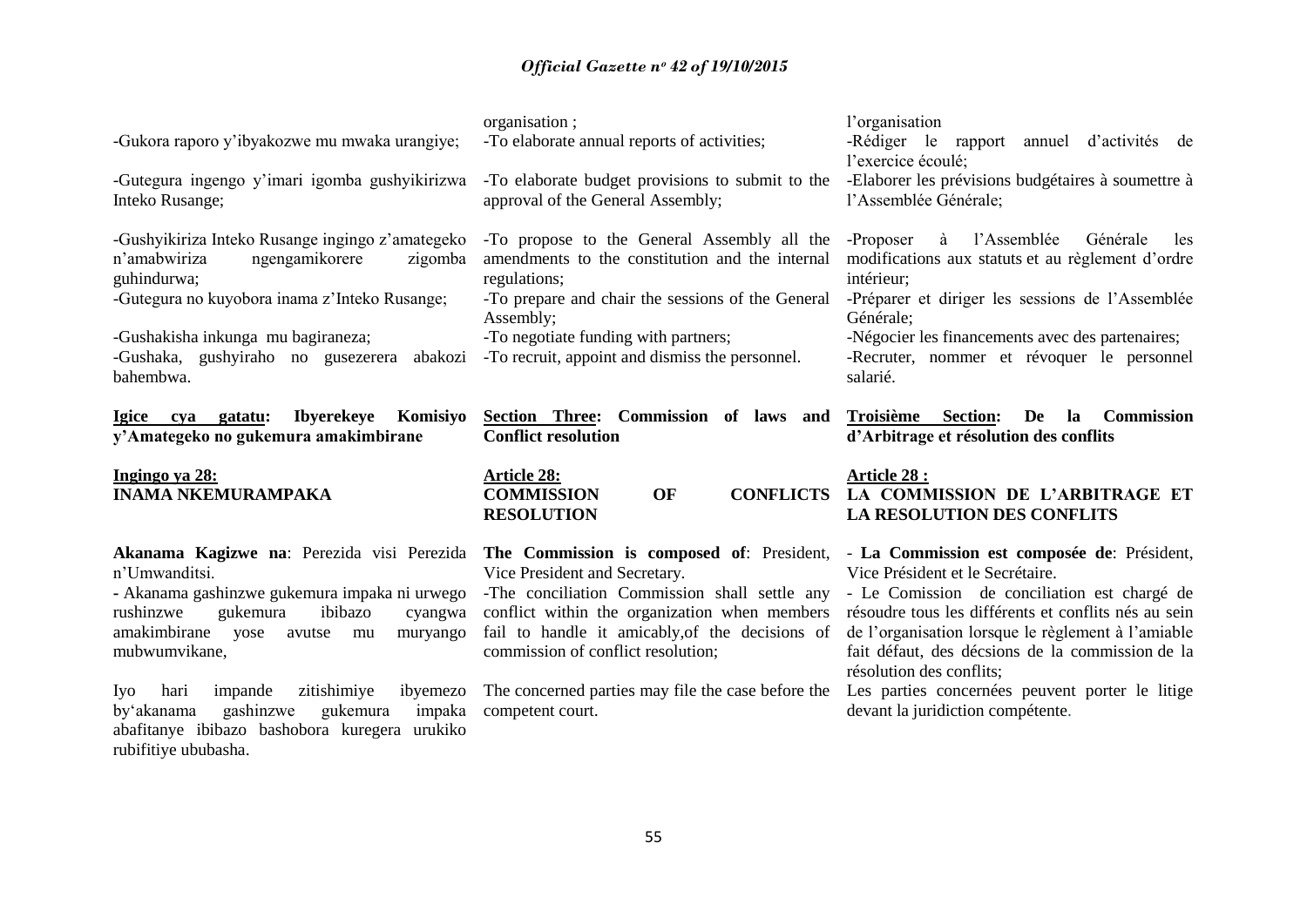**Igice cya kane: Ibyerekeye Ubugenzuzi Section fouth : The Auditing Committee bw'imari**

#### **Ingingo ya 29:**

Inteko Rusange ishyiraho buri mwaka Abagenzuzi b"imari babiri bafite inshingano yo kugenzura imicungire y"imari n"indi mitungo by"umuryango no kuyikorera raporo. Berekwa ibitabo n"izindi nyandiko by"ibaruramari by"umuryango batabijyanye hanze y"ububiko.

### **UMUTWE WA V: IHINDURWA RY'AMATEGEKO N'ISESWA RY'UMURYANGO**

#### **Ingingo ya 30:**

Aya mategeko ashobora guhindurwa byemejwe The present constitution may be amended by the n"Inteko Rusange ku bwiganze busesuye General Assembly upon absolute majority votes, bw"amajwi, bisabwe n"Inama y"Ubutegetsi cyangwa na 2/3 cy"abanyamuryango nyakuri.

#### **Ingingo ya 31:**

Byemejwe ku bwiganze bwa 2/3 by"amajwi, Inteko Rusange ishobora gusesa umuryango.

Igihe umuryango usheshwe, hamaze gukorwa ibarura ry"ibintu byimukanwa n"ibitimukanwa by"umuryango no kwishyura imyenda. Ibisigaye bihabwa undi muryango bihuje intego.

### **Article 29:**

The General Assembly appoints annually two Auditors committed to control at any time the management of financial accounts and other properties of the organisation and give report. They have access, without carrying them outside, to the books and accounting documents of the organisation.

### **CHAPTER V: AMENDMENTS OF THE CONSTITUTION AND DISSOLUTION OF THE ORGANISATION**

#### **Article 30:**

on proposal from the Board of Directors or upon request from 2/3 of the effective membership.

#### **Article 31:**

Upon decision of 2/3 majority votes, the General L'Assemblée Générale, sur décision de la majorité Assembly may dissolve the organisation.

In case of dissolution, after inventory of movable and immovable properties and payment of debts. The rest will be given to other organisations per sued the same missions.

#### **Quatrième section: Du Commissariat aux comptes**

#### **Article 29:**

L"Assemblée Générale nomme annuellement deux Commissaires aux comptes ayant pour mission de contrôler la gestion des finances et autre patrimoine de l"organisation et lui en faire rapport. Ils ont l"accès, sans les déplacer, aux livres et aux écritures comptables de l"organisation.

### **CHAPITRE V: DES MODIFICATIONS AUX STATUTS ET DE LA DISSOLUTION DE L'ORGANISATION**

#### **Article 30:**

Le présent statut peut faire objet de modifications sur décision de l"Assemblée Générale prise à la majorité absolue des voix, soit sur proposition du Conseil d"Administration, soit à la demande de 2/3 des membres effectifs.

#### **Article 31:**

2/3 de voix, peut prononcer la dissolution de l'organisation.

En cas de dissolution, après inventaire des biens meubles et immeubles de l"organisation. et apurement du passif, l"actif du patrimoine, le reste doit etre confié a une autres organisation ayant memes missions.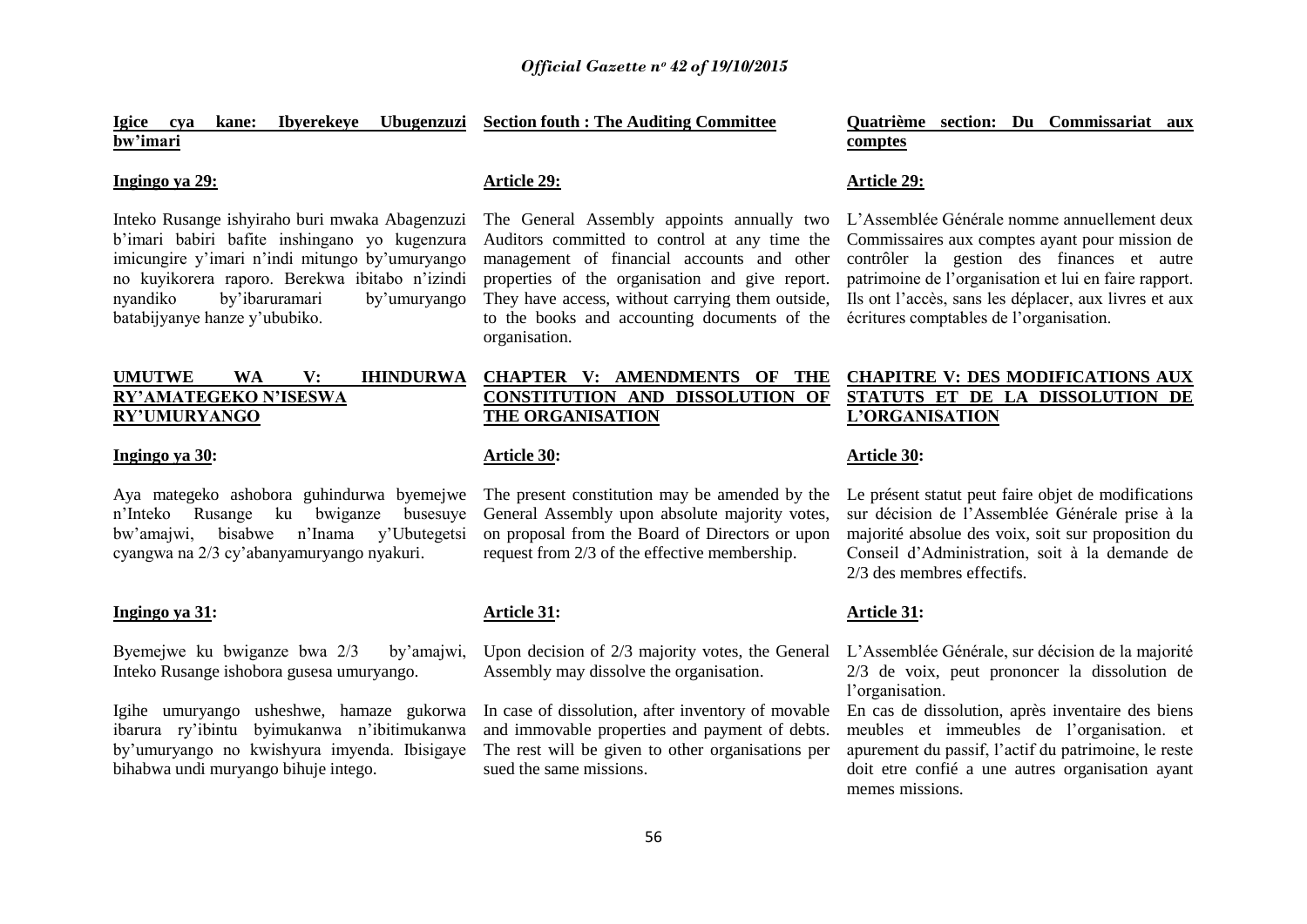#### **UMUTWE WA VI: IBYEREKEYE INGINGO CHAPTER VI: FINAL PROVISIONS ZISOZA**

#### **Ingingo ya 32:**

-Uburyo aya mategeko shingiro azubahirizwa kimwe n"ibindi bidateganyijwe nayo bizasobanurwa ku buryo burambuye mu mabwiriza ngengamikorere y"umuryango yemejwe n"Inteko Rusange.

-Ingingo zose z"amategeko abanziriza iritegeko kandi zinyuranye naryo zivanyweho.

#### **Ingingo ya 33:**

Aya mategeko yemejwe kandi ashyizweho umukono n"abashinze umuryango bari ku ilisiti iyometseho.

**Bikorewe i Kayonza, ku wa 19/05/2012**

#### **Article 32:**

constitution and any lacking provision shall be determined in the internal regulations of the organisation adopted by the General Assembly.

law are herby repealed

#### **Article 33:**

The present constitution is hereby approved and adopted by the founder members of the campany whose list is hereafter attached.

**(sé) Bishop Gertrude Kagoyire Bishop, President and Legal Representative**

**Done at Kayonza, on 19th May 2012**

#### **CHAPITRE VI: DES DISPOSITIONS FINALES**

#### **Article 32:**

-The modalities of implementing the present -Les modalités d'exécution de présent statut et -All prior legal provision inconsistent with this -Toutes les dispositions légales antérieures tout ce qui n"y est pas prévu seront déterminés dans un règlement d"ordre intérieur de l"organisation adopté par l"Assemblée Générale. contraires à la présente loi sont abrogées

#### **Article 33:**

Le présent statut est approuvé et adopté par les membres fondateurs de l"oganisme dont la liste est en annexe.

**Fait à Kayonza, le 19/05/2012**

**(sé) Bishop Kagoyire Gertrude Umwepesikopi akaba Perezida n'Umuvugizi wa GCCR**

**(sé) Pasitori MURINDABIGWI Emmanuel Visi Perezida akaba n'Umuvugizi wungirije**

**(sé) Pastor Emmanuel MURINDABIGWI Vice President and deputy Legal Representative**

**(sé) Bishop Kagoyire Gertrude Evêque, Président et Représentant Légal de GCCR**

**(sé) Pasteur MURINDABIGWI Emmanuel Vice Président et Représentant Legal Suppléant**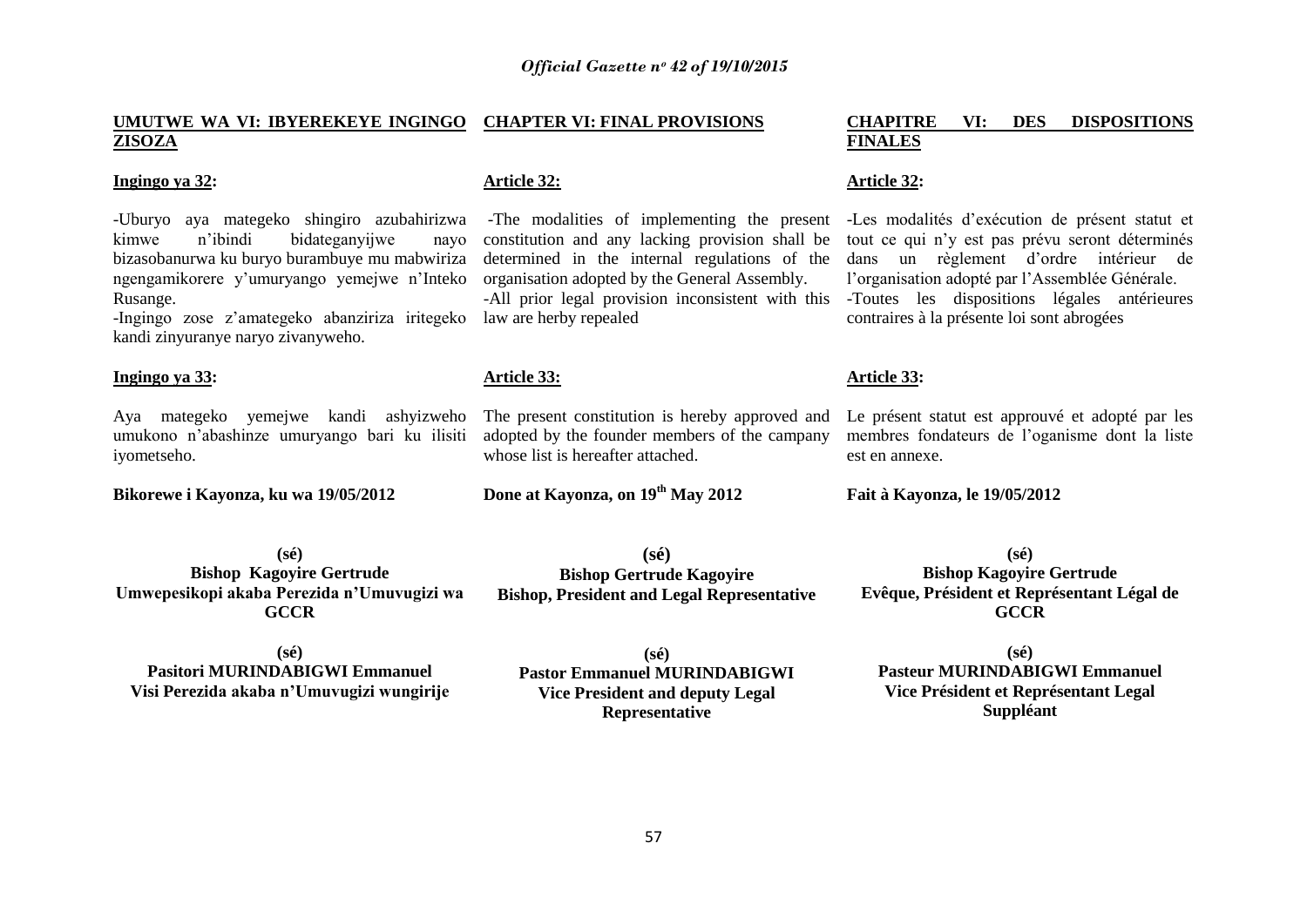### **INYANDIKO MVUGO Y'INTEKO RUSANGE YA GCCR YO KUWA 19/05/2012**

Inama yatangiye saa 10h00" iyobowe n"umuvugizi wa GCCR n"indirimbo ya 23 mu gakiza, asenga, asoma, n"ijambo ry"Imana riri muri Umubgiriza 9:10 "Umurimo wawe wose uwerekejeho amaboko uwukorane umwete", Umuvugizi wa GCCR yatanze umwanya wo kwibwirana.

### **IBIRI KU MURONGO W'IBYIGWA**

- 1. Kwemeza amategeko mashya n"amahame bya GCCR
- 2. Kwemeza abayobozi hakurikijwe amategeko
- 3. Divers

### **IMYANZURO Y'INAMA**

Umuvugizi yibukije abari mu nama gahunda y"Inama, kuvuga uhawe ijambo, gufunga telefone, hemejwe ko itangira saa yine ikagera saa saba.

### **1. Kwemeza amategeko mashya n'Amahame bya GCCR**

Umuvugizi yasobanuriye abari mu nama ko itegeko rishya rigenga amadini ryasohotse rifite n<sup>o</sup> 06/2012 ryo kuwa 07/02/2012 rikuraho iryo twagenderagaho no 20/2000 ryo kuwa 26/7/2000 ry"imiryango idaharanira inyungu. Muri ryo hari amategeko agomba guhuzwa nayo twagenderagaho akaba ariyo ntego y"iyi nteko rusange idasanzwe.

Inteko rusange imaze kumva amategeko mashya n"amahame bya GCCR iyashyikirijwe n"inama ya Komite Nyobozi imaze kuyiga ingingo kuyindi inama yarayemeje maze isabako yashikirizwa ikigo gishinzwe imikorere y"amadini.kugirango cyemeze amategeko ya GCCR.

### **2. Kwemeza abayobozi hakurikijwe amategeko**

Perezida w"Inama akaba n"umuvugizi wa GCCR yasabye abari mu nama kwemeza abayobozi ba GCCR, Inama yemejeko GCCR igira umwepesikopi umwe akaba n"umuvugizi w"Umuryango, ariwe **Bishop. Kagoyire Gerturde** 

| Umuvugizi wungirije:   | Pasitori Murindabirwi Emmanuel                                     |
|------------------------|--------------------------------------------------------------------|
| Umunyamabanga :        | Habineza Clément                                                   |
|                        | Ushinzwe Amategeko no Gukemura amakimbirane : Twagirayezu Emmanuel |
| Umubitsi:              | Mukansanseli Marie .Laurence                                       |
| Umujyanama:            | Twagirayezu Emmanuel                                               |
| Ushinzwe abagore :     | Umuhoza Deliphine                                                  |
| Umukuru wabadiyakoni:  | <b>Bamurange Domina</b>                                            |
| Ushinzwe ivugabutumwa: | Nyiransabimana Odette                                              |

### **3. Divers :**

Inama yasabye ko Imyanzuro y"inama yashyikirizwa RGB.Umuyobozi w"Inama yashoje ashimira abaje mu nama.

| $(s\acute{e})$                              | $(s\acute{e})$    |       |
|---------------------------------------------|-------------------|-------|
| <b>Bishop. Kagoyire Gerturde</b>            | Habineza Clément  |       |
| Umuyobozi w'Inama akaba n'Umuvugizi wa GCCR | <b>Umwanditsi</b> | akaba |
| n'Umunyamabanga wa GCCR                     |                   |       |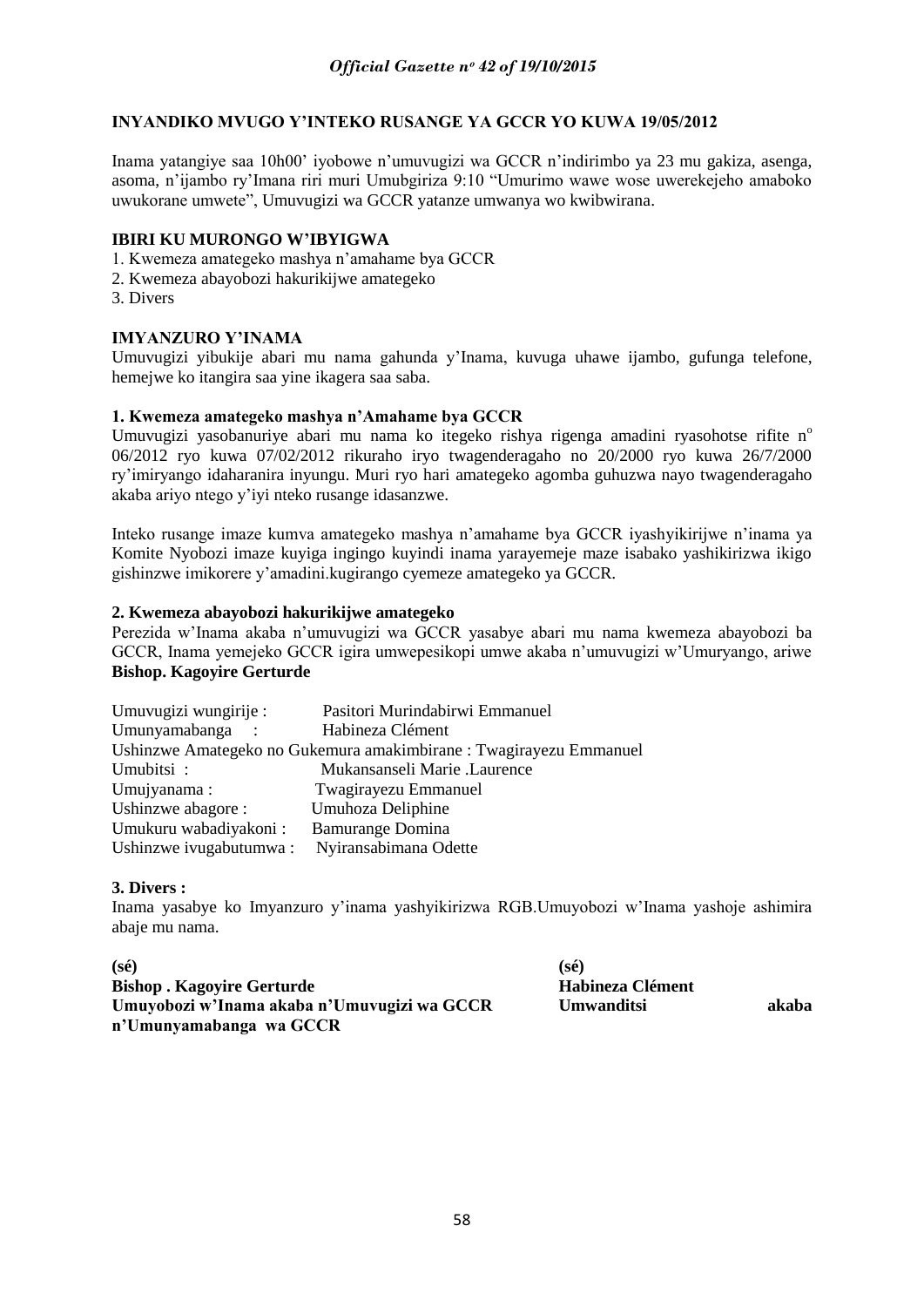### **GILUGALI CHRISTIAN CHURCH IN RWANDA (GCCR) Email : dedekabanda @yahoo.fr Tel : 0788591281**

# **DECLARATION DES REPRESENTANTS LEGAUX**

Les soussignés, members effectifs de l"Organisation fondée sur la Religion dénommée " **GILUGALI CHRISTIAN CHURCH IN RWANDA** " en sigle GCCR,

Nous déclarons par la présente avoir été élus par la majorité de notre Assemblée Générale réunie en sa séance du 19/05/2012 en qualité respective de Représentant Légal **Bishop.Kagoyire Gerturde** de la Nationalité Rwandaise, résident en Secteur Kacyiru, District de Gasabo, Ville de Kigali, du Représentant Légal Suppléant **Pasitori Murindabigwi Emmanuel** de la nationalité Rwandaise résident à Kimisagara, District de Nyarugenge en Ville de Kigali.

**Fait à Kayonza, le 19/05/2012**

**(sé) (sé)**

**Bishop Kagoyire Gerturde Pasitori Murindabigwi Emmanuel Représentante Légale Représentant Légal Suppléant**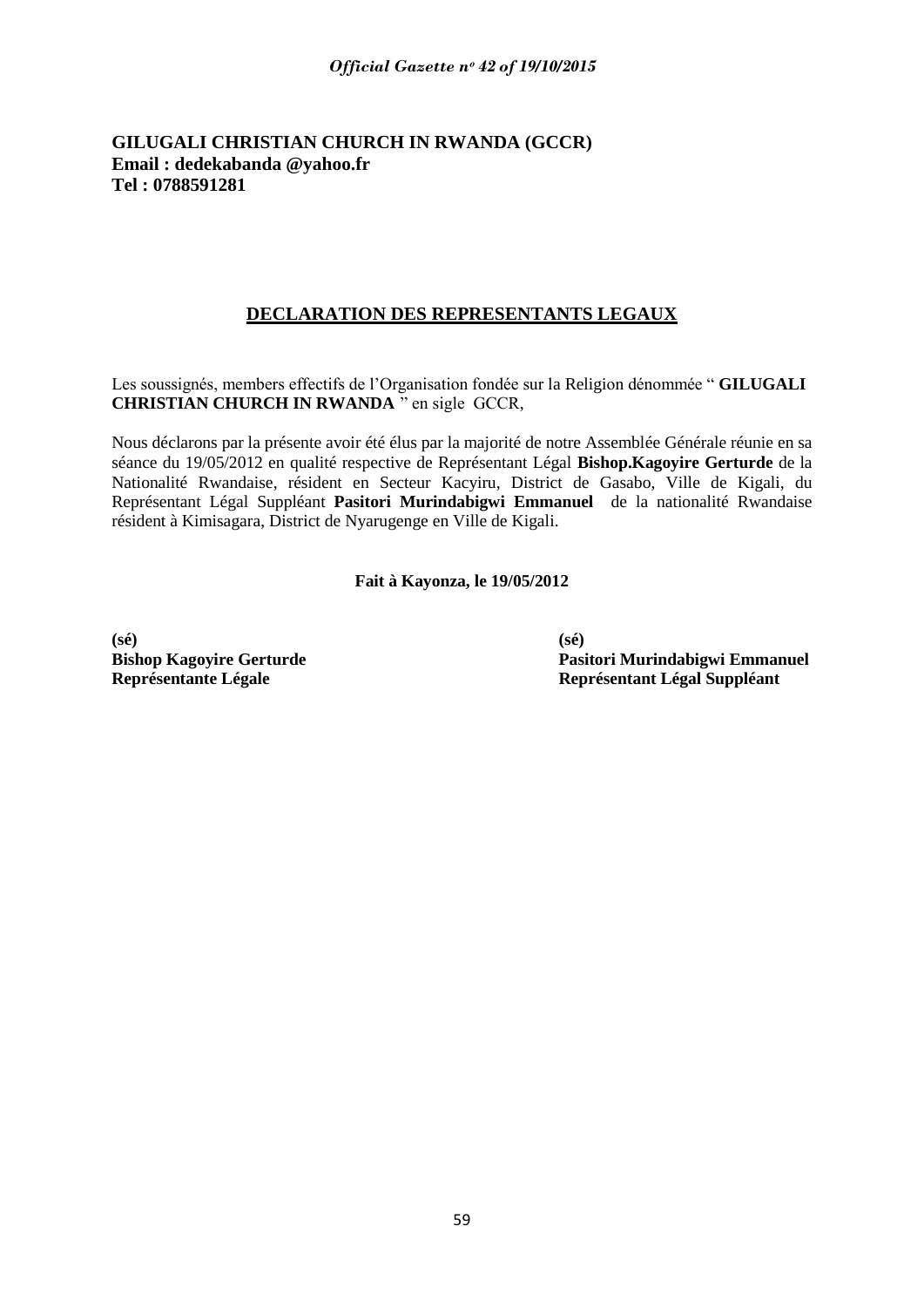# **ABITABIRIYE INTEKO RUSANGE YA GILUGALI CHRISTIAN CHURCH IN RWANDA (GCCR) YO KUWA 19/05/2012**

| $N^{\rm o}$ | <b>AMAZINA YOMBI</b>           | <b>AHO AKORA</b> | $\overline{N^0}$ CI | <b>UMUKONO</b> |
|-------------|--------------------------------|------------------|---------------------|----------------|
| 01          | Kagoyire Geretride             | Kigali           | 119720004899037     | $(s\acute{e})$ |
| 02          | Pasitori Murindabigwi Emmanuel | Kigali           | 1197380009559057    | $(s\acute{e})$ |
| 03          | Habineza Clément               | Kigali           | 1198280022255080    | $(s\acute{e})$ |
| 04          | Habiyambere Manassé            | Kigali           | 1196180001693070    | $(s\acute{e})$ |
| 05          | Mukansanseli Marie .Laurence   | Kigali           | 1197870012288009    | $(s\acute{e})$ |
| 06          | Twagirayezu Emmanuel           | Kigali           | 1197080002952089    | $(s\acute{e})$ |
| 07          | Umuhoza Deliphine              | Kigali           | 1198170018382047    | $(s\acute{e})$ |
| 08          | <b>Bamurange Domina</b>        | Kigali           | 1197170074236056    | $(s\acute{e})$ |
| 09          | Nyiransabimana.Odette          | Kigali           | 1197370003433036    | $(s\acute{e})$ |

# **LISITI Y'ABAYOBOZI BEMEJWE N'INTEKO RUSANGE YO KUWA 19/05/2012**

| $N^{\rm o}$ | <b>AMAZINA YOMBI</b>                 | <b>ICYO BAKORA</b>                    | $N^0$ CI         | <b>UMUKONO</b> |
|-------------|--------------------------------------|---------------------------------------|------------------|----------------|
| 01          | Kagoyire Gerturde                    | Umuvugizi                             | 119720004899037  | $(s\acute{e})$ |
| 02          | Murindabigwi<br>Pasitori<br>Emmanuel | Umuvugizi wungirije                   | 1197380009559057 | $(s\acute{e})$ |
| 03          | Habineza Clément                     | Umunyamabanga                         | 1198280022255080 | $(s\acute{e})$ |
| 04          | Twagirayezu Emmanuel                 | Amategeko no Gukemura<br>amakimbirane | 1196180001693070 | $(s\acute{e})$ |
| 05          | Marie<br>Mukansanseri<br>Laurence    | Umubitsi                              | 1197870012288009 | $(s\acute{e})$ |
| 06          | Habiyambere Manassé                  | Umujyanama                            | 1197080002952089 | $(s\acute{e})$ |
| 07          | Umuhoza Deliphine                    | <b>Ushinzwe Abagore</b>               | 1198170018382047 | $(s\acute{e})$ |
| 08          | <b>Bamurange Domina</b>              | Ushinzwe abadiyakoni                  | 1197170074236056 | $(s\acute{e})$ |
| 09          | Nyiransabimana Odette                | Ushinzwe ivugabutumwa                 | 1197370003433036 | $(s\acute{e})$ |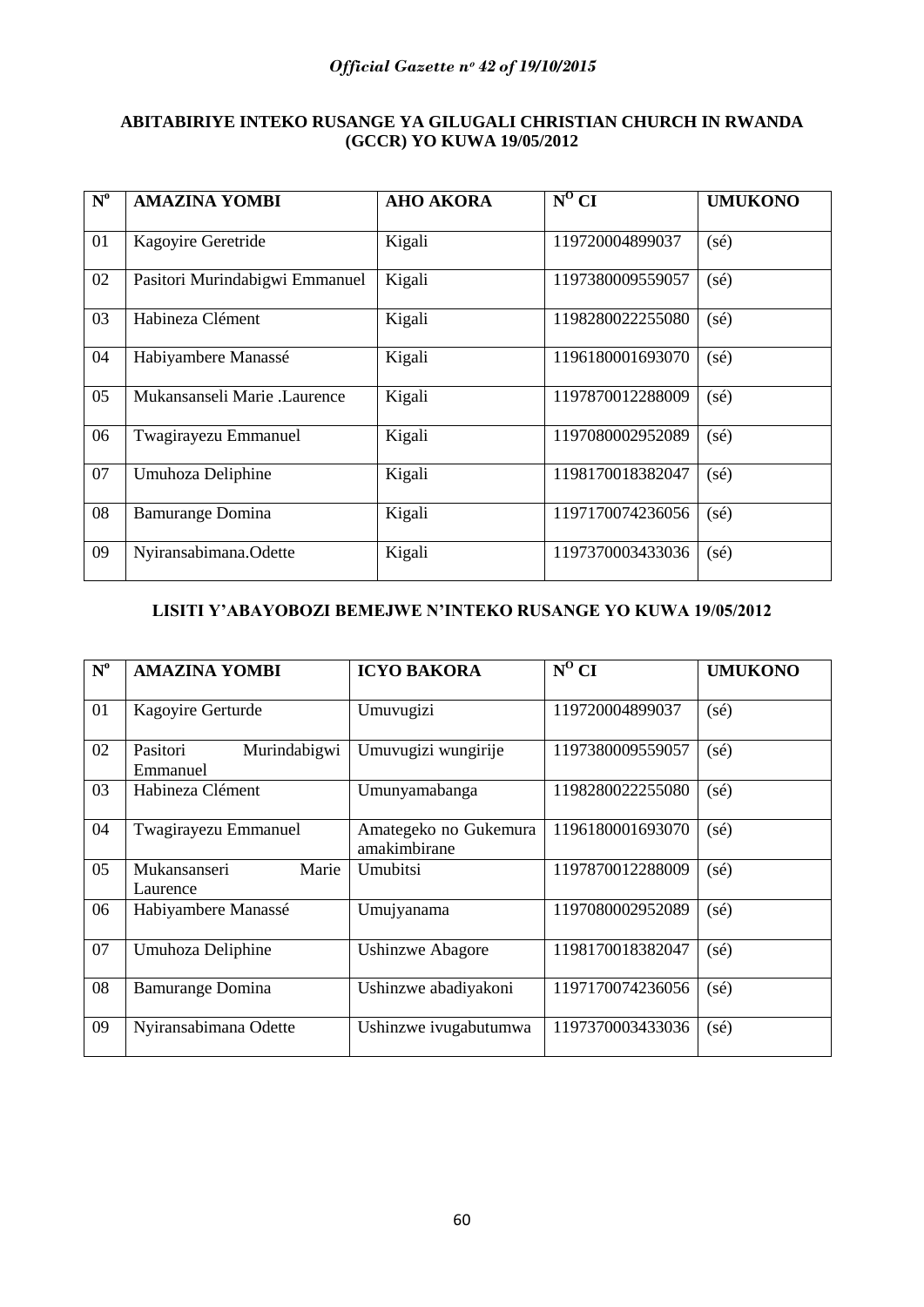# **INGINGO Z'INGENZI Z'URWANDIKO RWA INGABIRE TRACY RUSABA GUHINDURA AMAZINA**

Uwitwa **INGABIRE Tracy** ubarizwa mu Gihugu cy"Ubudage, Muehlweg 7, 69118 Heidelberg, telefone + 491 777 910 626; mu Rwanda akaba abarizwa mu Mudugudu w"Amahoro, Akagari k"Amahoro, Umurenge wa Muhima, Akarere ka Nyarugenge mu Mujyi wa Kigali; yasabye guhindura izina rye bwite INGABIRE, akarisimbuza izina HANSEN bityo akitwa **HANSEN Tracy** mu irangamimerere ye.

Impamvu atanga ni uko ari Umunyarwandakazi washyingiranywe mu buryo bwemewe n"amategeko n"umugabo ufite ubwenegihugu bw"Ubudage, akaba yifuza kwitwa izina ry"umuryango w"umugabo we HANSEN nk"uko biteganywa n"amategeko y"Igihugu cy"Ubudage.

Akaba asaba kwemererwa binyuze mu nzira zemewe n"amategeko, guhindura izina rye bwite **INGABIRE** akarisimbuza HANSEN maze akitwa **HANSEN Tracy** mu gitabo cy"irangamimerere kirimo inyandiko ye y"ivuka.

# **INGINGO Z'INGENZI Z'URWANDIKO RWA HABANABAKIZE JIMMY RUSABA GUHINDURA AMAZINA**

Uwitwa **HABANABAKIZE Jimmy** ubarizwa mu Mudugudu wa Kabeza, Akagari ka Kanzenze, Umurenge wa Ntarama, Akarere ka Bugesera, mu Ntara y"Iburasirazuba; yasabye kwemererwa guhindura amazina ye **HABANABAKIZE Jimmy**, akitwa MUGABO Jimmy mu irangamimerere ye.

Icyo yasabye ni ugusimbuza izina rye bwite, HABANABAKIZE, izina MUGABO bityo akitwa MUGABO Jimmy.

Impamvu atanga ni uko ubuzima yabayemo mbere ya jenoside yakorew abatutsi mu mwaka wa 1994 butandukanye n"ubwo abayemo nyuma yayo ku buryo yumva atagikwiye kwitwa iryo zina muri iki gihe.

Akaba asaba kwemererwa binyuze mu nzira zemewe n"amategeko, guhindura amazina ye **HABANABAKIZE Jimmy** akayasimbuza MUGABO Jimmy bityo akitwa **MUGABO Jimmy** mu gitabo cy'irangamimerere kirimo inyandiko ye y'ivuka.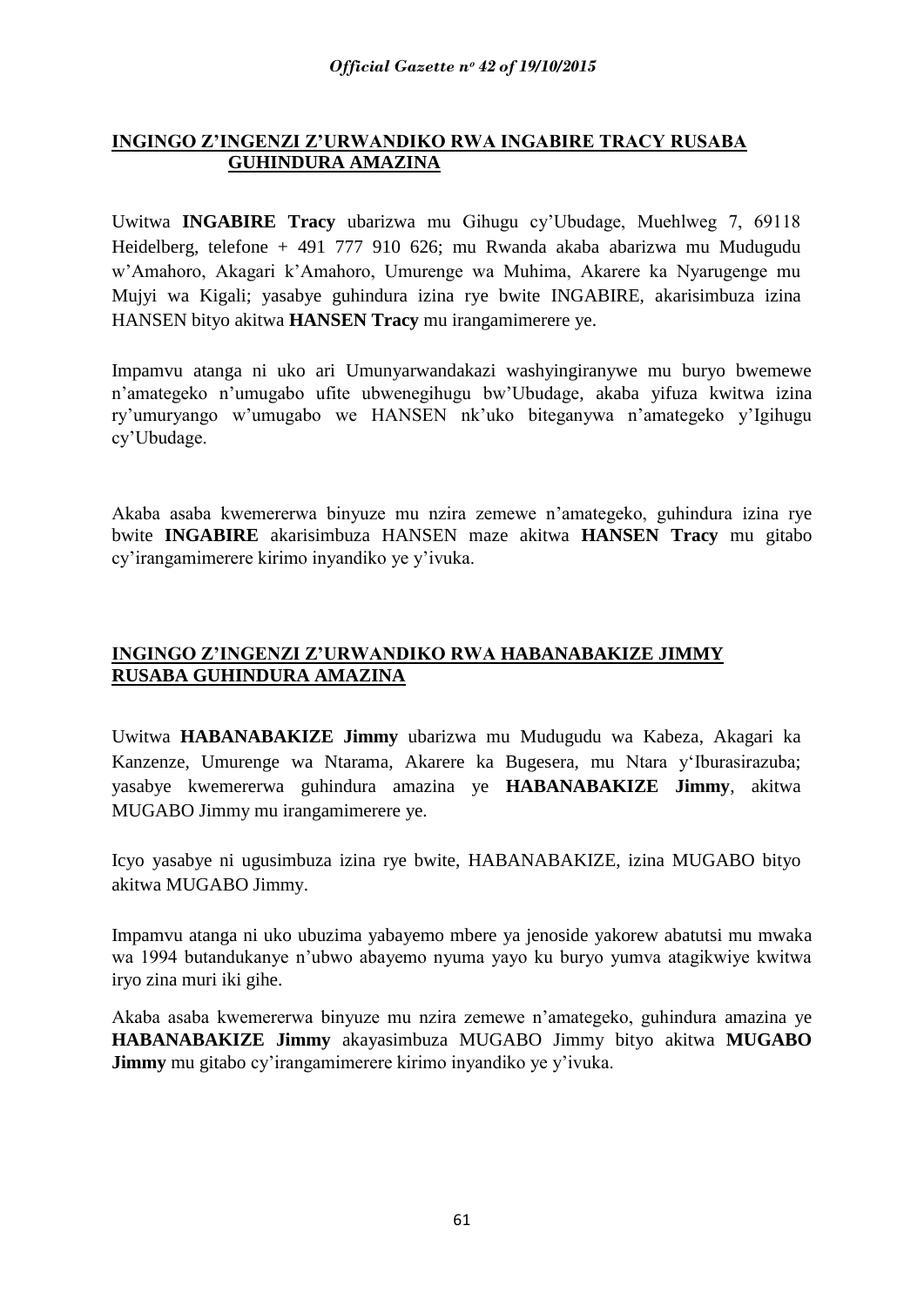# **INGINGO Z'INGENZI Z'URWANDIKO RWA DUSENGE Patrick RUSABA GUHINDURA AMAZINA**

Uwitwa **DUSENGE Patrick** ubarizwa mu Mudugudu wa Ruganwa, mu Kagari ka Kamutwa, mu Murenge wa Kacyiru, Akarere ka Gasabo, mu Mujyi wa Kigali; yasabye uburenganzira bwo kongera izina BAHATI mu mazina ye bityo akitwa **DUSENGE BAHATI Patrick** mu irangamimerere ye.

Impamvu atanga ni uko yagiye kwigira mu Gihugu cya Repubulika Iharanira Demokarasi ya Congo (DRC) agasabwa kugira izina rya gatatu kugira ngo abashe gukora ikizamini gisoza amashuri yisumbuye "Examem d"Etat" nk"uko amategeko yo muri icyo gihugu abiteganya bityo yongera izina rya BAHATI muyo yari asanganywe yitwa DUSENGE BAHATI Patrick.

Arifuza kwemererwa iryo zina mu buryo bukurikije amategekokugira amazina afite ku ndangamuntu ahure nari kuri dipolomi bityo abashe gukomeza kwiga Kaminuza. Bityo amazina ye **DUSENGE Patrick** akayasimbuza **DUSENGE BAHATI Patrick** maze **DUSENGE BAHATI Patrick** mu gitabo cy"irangamimerere kirimo inyandiko ye y"ivuka.

# **INGINGO Z'INGENZI Z'URWANDIKO RWA KARIGANWA GLORIOSE RUSABA GUHINDURA AMAZINA**

Uwitwa **KARIGANWA Gloriose** ubarizwa mu Mudugudu w"Amahoro, Akagari ka Rukiri II, mu Murenge wa Remera, Akarere ka Gasabo mu Mujyi wa Kigali; yasabye uburenganzira bwo guhindura izina rye bwite KARIGANWA, akarisimbuza izina BIGAGAZA bityo akitwa **BIGAGAZA Gloriose** mu irangamimerere ye.

Impamvu atanga ni uko izina KARIGANWA yariretse nyuma yo gushyingiranwa mu buryo bwemewe n"amategeko na Bwana BIGAGAZA Jean mu mwaka wa 1995 mu Mujyi wa Butare, kuko yahise asubira mu Gihugu cy"Ubusuwisi aho yari atuye kandi yiga; Ubuyobozi bw"icyo Gihugu bukamuhindurira izina KARIGANWA, burisimbuza izina bwite ry"umugabo we, BIGAGAZA, nk"uko biteganywa n"amategeko yo muri icyo Gihugu ku bashakanye, ko umugore yitwa izina ry"umugabo rikaba izina ry"umugabo, bityo ahera ubwo yitwa **BIGAGAZA Gloriose** mu byangombwa byose yahawe mu Gihugu cy"Ubuswisi byaba ibyo mu Butegetsi, byaba Impamyabumenyi zose yahawe na Kaminuza yo muri icyo Gihugu.

Aho atahiye mu Rwanda, Igihugu cy"ibisekuru bye, yahafatiye ibyangombwa ku mazina **BIGAGAZA Gloriose,** akaba yarandikishije ayo mazina atabihawe mu buryo bwemewe n"amategeko kubera ko icyo gihe atari asobanukiwe n"amategeko y"u Rwanda ku bijyanye n"ibyoguhindura amazina.

Arasaba kwemererwa binyuze mu nzira zemewe n"amategeko, guhindura amazina ye KARIGANWA Gloriose akayasimbuza BIGAGAZA Gloriose maze akitwa **BIGAGAZA Gloriose** mu gitabo cy"irangamimerere kirimo inyandiko ye y"ivuka.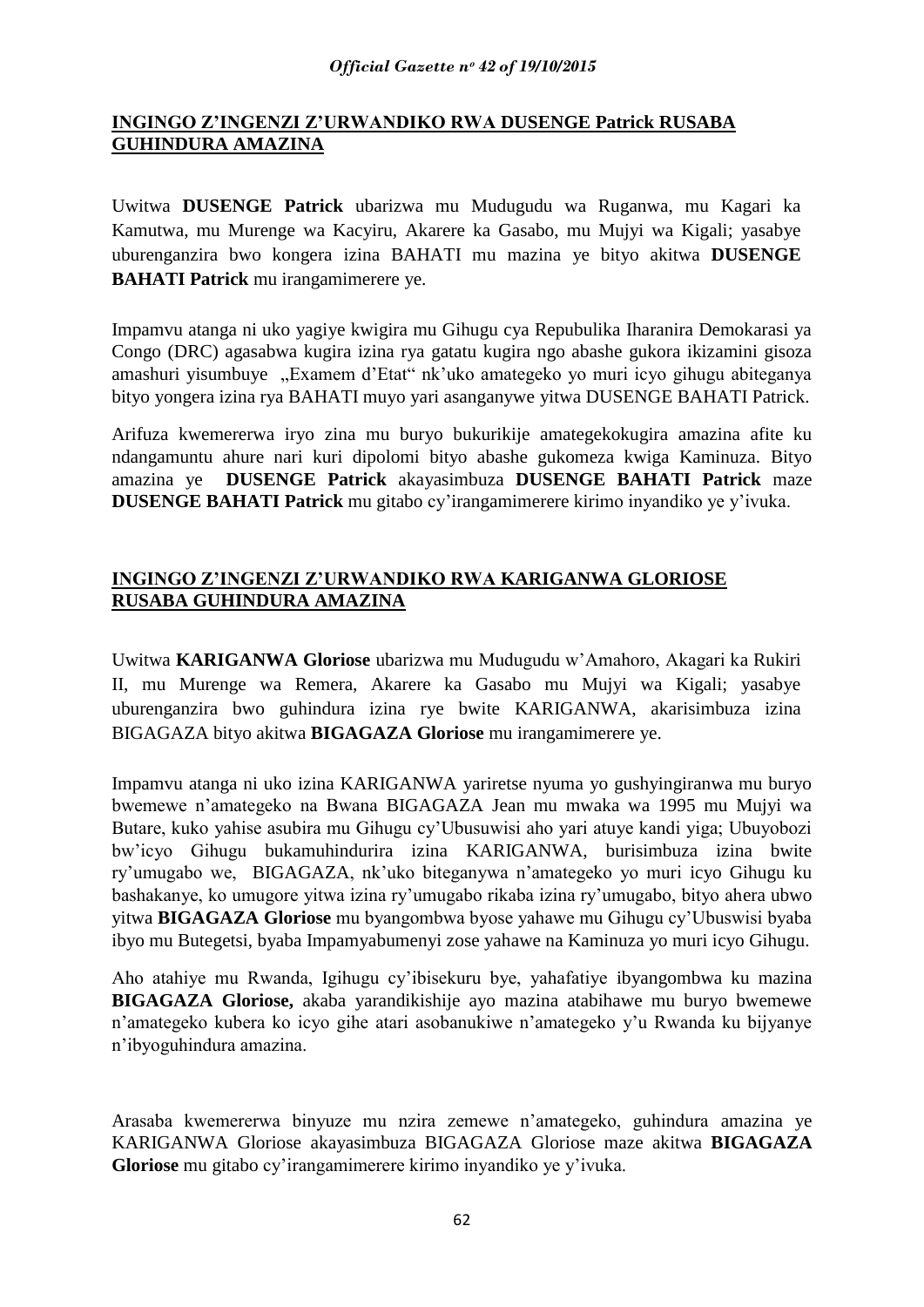# ICYEMEZO *N<sup>O</sup>RCA/0630/2011* CYO KUWA 11/07/2011 GIHA UBUZIMAGATOZI **KOPERATIVE «Y'ABAHINZI B'IMYUMBATI BA NYANKORA» (KOAIMN)**

# **Umuyobozi w'Ikigo cy'Igihugu gishinzwe guteza imbere Amakoperative;**

Ashingiye ku Itegeko nº 50/2007 ryo kuwa 18 Nzeri 2007 rigena ishyirwaho, imiterere n"imikorere y"Amakoperative mu Rwanda, nk"uko ryahinduwe kandi ryujujwe kugeza ubu, cyane cyane mu ngingo yaryo ya 23, igika cya 3;

Ashingiye ku Itegeko n<sup>o</sup> 16/2008 ryo kuwa 11/06/2008 rishyiraho Ikigo cy'Igihugu gishinzwe guteza Imbere Amakoperative, cyane cyane mu ngingo yaryo ya 3, igika cya 2;

Abisabwe na Perezida wa Koperative **« KOAIMN»** ifite icyicaro i Nyankora, Umurenge wa Rwinkwavu, Akarere ka Kayonga, Intara y"Iburasirazuba, mu rwandiko rwe rwakiriwe ku wa 08 Nyakanga 2011;

# **YEMEJE:**

# **Ingingo ya mbere:**

Koperative **«KOAIMN»** ifite icyicaro i Nyankora, Umurenge wa Rwinkwavu, Akarere ka Kayonga, Intara y"Iburasirazuba, ihawe ubuzimagatozi.

# **Ingingo ya 2:**

Koperative **«KOAIMN»** igamije guteza imbere ubuhinzi bw"imyumbati. Ntiyemerewe gukora indi mirimo inyuranye n"iyo iherewe ubuzimagatozi keretse ibanje kubisaba ikanabiherwa uburenganzira.

# **Ingingo ya 3:**

Koperative **«KOAIMN»** itegetswe gutangaza iki Cyemezo mu Igazeti ya Leta ya Repubulika y"u Rwanda mu gihe kitarenze iminsi mirongo itatu (30) ikimara kugihabwa.

**Kigali, kuwa 11/07/2011**

# **(Sé)**

# **MUGABO Damien Umuyobozi w'Ikigo cy'Igihugu gishinzwe guteza imbere Amakoperative**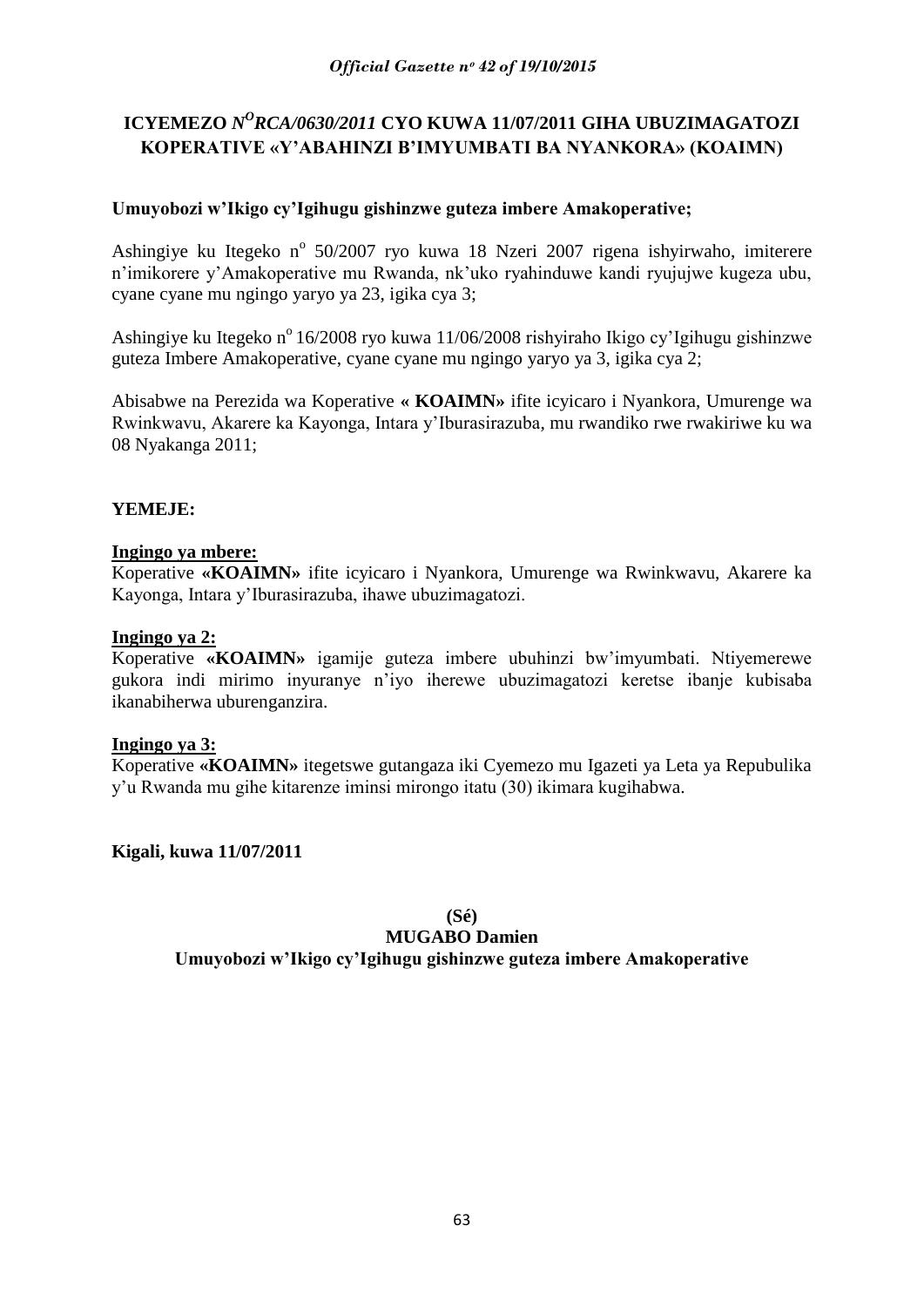# ICYEMEZO *N<sup>O</sup>RCA/0371/2015* CYO KUWA 14/05/2015 GIHA UBUZIMAGATOZI **KOPERATIVE «COOPERATIVE DES ARTISANS ET DES TECHNICIENS DU BATIMENT DE KAGARAMA» (COATB KAGARAMA)**

# **Umuyobozi w'Ikigo cy'Igihugu gishinzwe guteza imbere Amakoperative;**

Ashingiye ku Itegeko nº 50/2007 ryo kuwa 18 Nzeri 2007 rigena ishyirwaho, imiterere n"imikorere y"Amakoperative mu Rwanda, nk"uko ryahinduwe kandi ryujujwe kugeza ubu, cyane cyane mu ngingo yaryo ya 23, igika cya 3;

Ashingiye ku Itegeko n<sup>o</sup> 48/2013 ryo kuwa 28/06/2013 rishyiraho Ikigo cy'Igihugu gishinzwe guteza Imbere Amakoperative, cyane cyane mu ngingo yaryo ya 3, igika cya 2;

Abisabwe na Perezida wa Koperative **« COATB KAGARAMA»** ifite icyicaro i Muyange, Umurenge wa Kagarama, Akarere ka Kicukiro, Umujyi wa Kigali;

# **YEMEJE:**

# **Ingingo ya mbere:**

Koperative **«COATB KAGARAMA»** ifite icyicaro i Muyange, Umurenge wa Kagarama, Akarere ka Kicukiro, Umujyi wa Kigali, ihawe ubuzimagatozi.

# **Ingingo ya 2:**

Koperative **«COATB KAGARAMA»** igamije gutanga serivisi zijyanye n"ubwubatsi bw"inzu (abafundi). Ntiyemerewe gukora indi mirimo inyuranye n"iyo iherewe ubuzimagatozi keretse ibanje kubisaba ikanabiherwa uburenganzira.

# **Ingingo ya 3:**

Koperative **«COATB KAGARAMA»** itegetswe gutangaza iki Cyemezo mu Igazeti ya Leta ya Repubulika y"u Rwanda mu gihe kitarenze iminsi mirongo itatu (30) ikimara kugihabwa.

**Kigali, ku wa 14/05/2015**

**(Sé)**

# **MUGABO Damien**

**Umuyobozi w'Ikigo cy'Igihugu gishinzwe guteza imbere Amakoperative**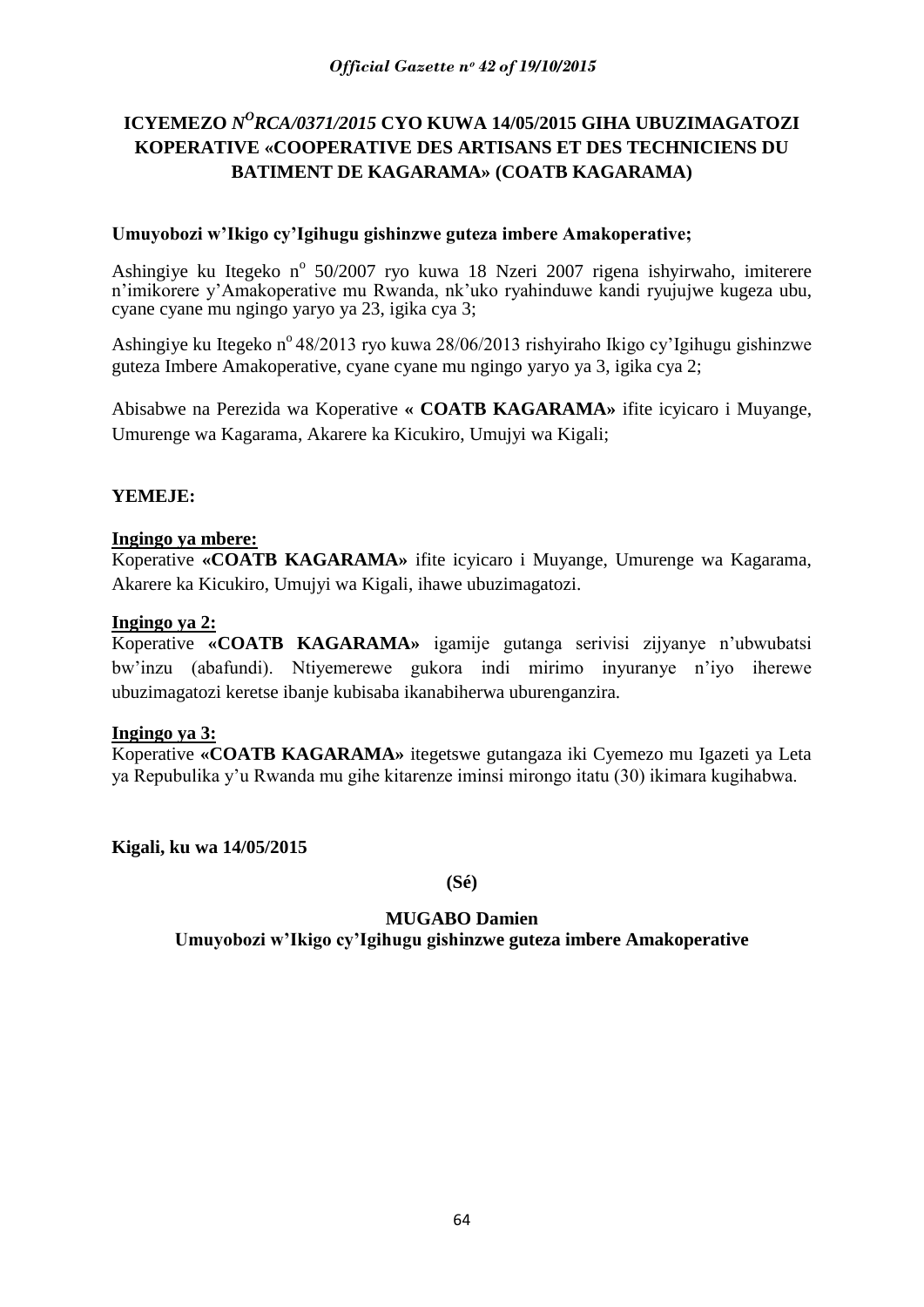# ICYEMEZO *N<sup>O</sup>RCA/0536/2012*CYO KUWA 21/08/2012 GIHA UBUZIMAGATOZI **KOPERATIVE «TUZAMURANE GIKONDO»**

# **Umuyobozi w'Ikigo cy'Igihugu gishinzwe guteza imbere Amakoperative;**

Ashingiye ku Itegeko nº 50/2007 ryo kuwa 18 Nzeri 2007 rigena ishyirwaho, imiterere n'imikorere y'Amakoperative mu Rwanda, nk'uko ryahinduwe kandi ryujujwe kugeza ubu, cyane cyane mu ngingo yaryo ya 23, igika cya 3;

Ashingiye ku Itegeko n<sup>o</sup> 16/2008 ryo kuwa 11/06/2008 rishyiraho Ikigo cy'Igihugu gishinzwe guteza Imbere Amakoperative, cyane cyane mu ngingo yaryo ya 3, igika cya 2;

Abisabwe na Perezida wa Koperative **« TUZAMURANE GIKONDO»** ifite icyicaro i Rwampara, Umurenge wa Kigarama, Akarere ka Kicukiro, Umujyi wa Kigali ;

# **YEMEJE:**

# **Ingingo ya mbere:**

Koperative **«TUZAMURANE GIKONDO»** ifite icyicaro i Rwampara, Umurenge wa Kigarama, Akarere ka Kicukiro, Umujyi wa Kigali, ihawe ubuzimagatozi.

### **Ingingo ya 2:**

Koperative **«TUZAMURANE GIKONDO»** igamije guteza imbere umwuga w"ubucuzi bw"imbabura na malle. Ntiyemerewe gukora indi mirimo inyuranye n"iyo iherewe ubuzimagatozi keretse ibanje kubisaba ikanabiherwa uburenganzira.

# **Ingingo ya 3:**

Koperative **«TUZAMURANE GIKONDO»** itegetswe gutangaza iki Cyemezo mu Igazeti ya Leta ya Repubulika y"u Rwanda mu gihe kitarenze iminsi mirongo itatu (30) ikimara kugihabwa.

**Kigali, ku wa 21/08/2012**

**(Sé)**

# **MUGABO Damien Umuyobozi w'Ikigo cy'Igihugu gishinzwe guteza imbere Amakoperative**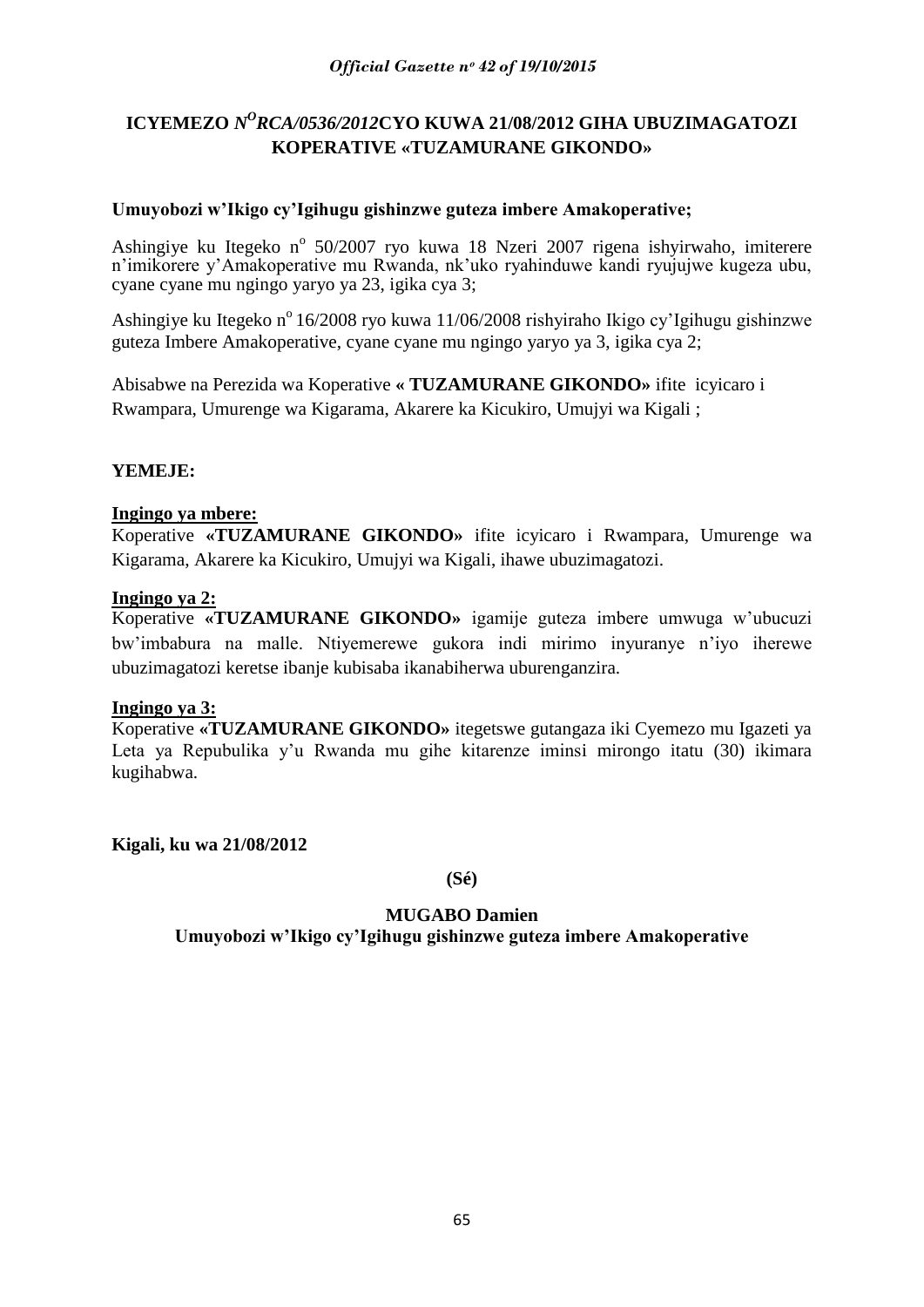# ICYEMEZO *N<sup>O</sup>RCA/1049/2014* CYO KUWA 11/12/2014 GIHA UBUZIMAGATOZI **KOPERATIVE «IMBUGA ITOSHYE»**

# **Umuyobozi w'Ikigo cy'Igihugu gishinzwe guteza imbere Amakoperative;**

Ashingiye ku Itegeko nº 50/2007 ryo kuwa 18 Nzeri 2007 rigena ishyirwaho, imiterere n'imikorere y'Amakoperative mu Rwanda, nk'uko ryahinduwe kandi ryujujwe kugeza ubu, cyane cyane mu ngingo yaryo ya 23, igika cya 3;

Ashingiye ku Itegeko n° 48/2013 ryo ku wa 28/06/2013 rishyiraho Ikigo cy'Igihugu gishinzwe guteza Imbere Amakoperative, cyane cyane mu ngingo yaryo ya 3, igika cya 2;

Abisabwe na Perezida wa Koperative **« IMBUGA ITOSHYE»** ifite icyicaro mu Murenge wa Muhima, Akarere ka Nyarugenge, Umujyi wa Kigali ;

# **YEMEJE:**

# **Ingingo ya mbere:**

Koperative **«IMBUGA ITOSHYE»** ifite icyicaro mu Murenge wa Muhima, Akarere ka Nyarugenge, Umujyi wa Kigali, ihawe ubuzimagatozi.

# **Ingingo ya 2:**

Koperative **«IMBUGA ITOSHYE»** ifite intego yo gutubura indabo, ibiti by"imbuto ziribwa, iby"ishyamba n"iby"umutako mu rwego rwo kurengera ibidukikije. Ntiyemerewe gukora indi mirimo inyuranye n"iyo iherewe ubuzimagatozi keretse ibanje kubisaba ikanabiherwa uburenganzira.

# **Ingingo ya 3:**

Koperative **«IMBUGA ITOSHYE»** itegetswe gutangaza iki Cyemezo mu Igazeti ya Leta ya Repubulika y"u Rwanda mu gihe kitarenze iminsi mirongo itatu (30) ikimara kugihabwa.

**Kigali, ku wa 11/12/2014**

**(Sé)**

# **MUGABO Damien**

**Umuyobozi w'Ikigo cy'Igihugu gishinzwe guteza imbere Amakoperative**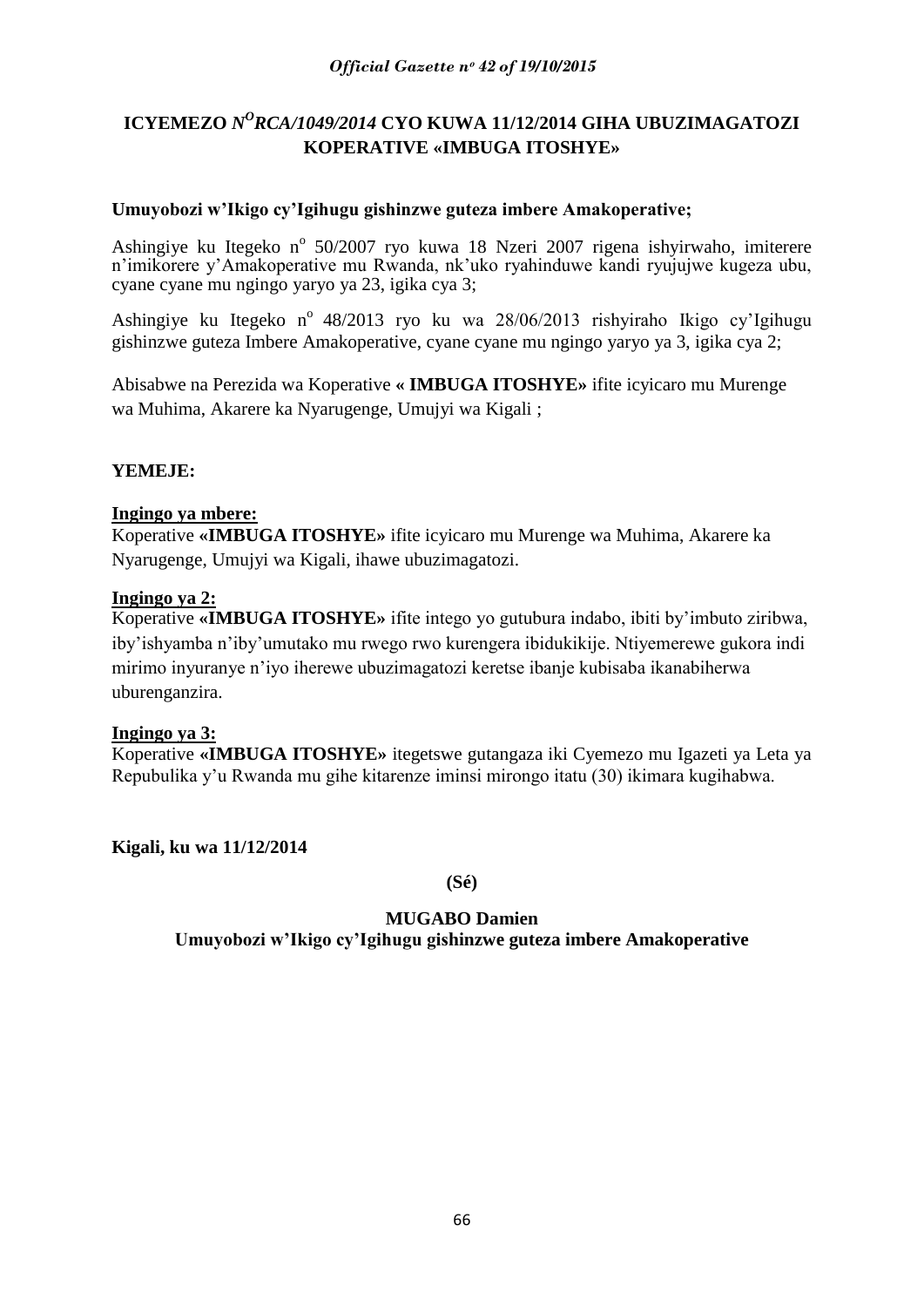# ICYEMEZO *N<sup>O</sup>RCA/0455/2015* CYO KUWA 25/06/2015 GIHA UBUZIMAGATOZI **«AGACIRO COFFEE GISAGARA COOPERATIVE» (ACOGICOO)**

# **Umuyobozi w'Ikigo cy'Igihugu gishinzwe guteza imbere Amakoperative;**

Ashingiye ku Itegeko nº 50/2007 ryo kuwa 18 Nzeri 2007 rigena ishyirwaho, imiterere n'imikorere y'Amakoperative mu Rwanda, nk'uko ryahinduwe kandi ryujujwe kugeza ubu, cyane cyane mu ngingo yaryo ya 23, igika cya 3;

Ashingiye ku Itegeko n<sup>o</sup> 48/2013 ryo kuwa 28/06/2013 rishyiraho Ikigo cy'lgihugu gishinzwe guteza Imbere Amakoperative, cyane cyane mu ngingo yaryo ya 3, igika cya 2;

Abisabwe na Perezida wa Koperative **« ACOGICOO»** ifite icyicaro i Higiro, Umurenge wa Nyanza, Akarere ka Gisagara, Intara y"Amajyepfo;

# **YEMEJE:**

# **Ingingo ya mbere:**

Koperative **«ACOGICOO»** ifite icyicaro i Higiro, Umurenge wa Nyanza, Akarere ka Gisagara, Intara y"Amajyepfo, ihawe ubuzimagatozi.

### **Ingingo ya 2:**

Koperative **«ACOGICOO»** igamije guteza imbere ubuhinzi bwa kawa no kongera umusaruro mu bwiza no mu bwinshi. Ntiyemerewe gukora indi mirimo inyuranye n"iyo iherewe ubuzimagatozi keretse ibanje kubisaba ikanabiherwa uburenganzira.

### **Ingingo ya 3:**

Koperative **«ACOGICOO»** itegetswe gutangaza iki Cyemezo mu Igazeti ya Leta ya Repubulika y"u Rwanda mu gihe kitarenze iminsi mirongo itatu (30) ikimara kugihabwa.

**Kigali, kuwa 25/06/2015**

**(Sé)**

# **MUGABO Damien Umuyobozi w'Ikigo cy'Igihugu gishinzwe guteza imbere Amakoperative**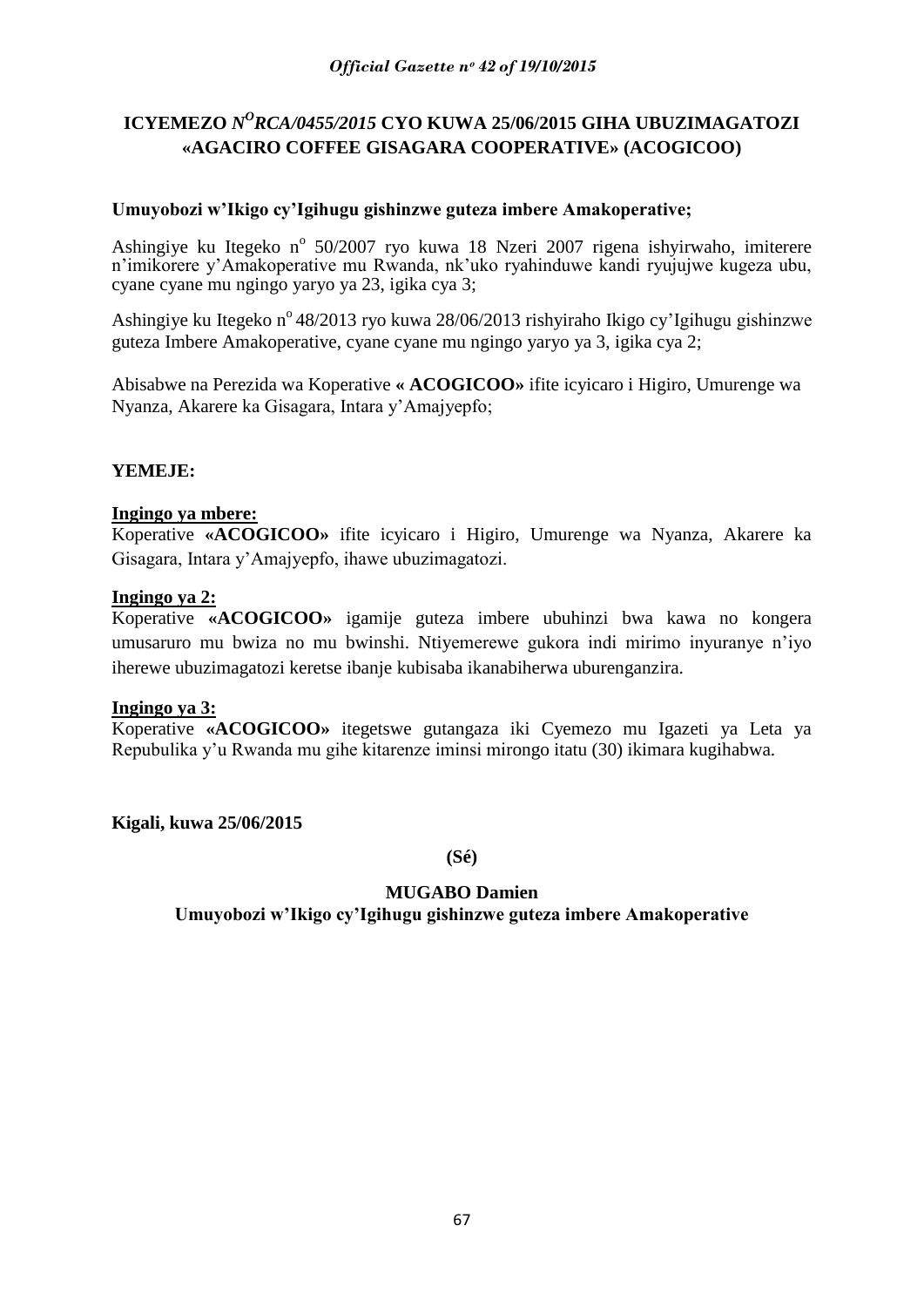# ICYEMEZO *N<sup>O</sup>RCA/0449/2015* CYO KUWA 24/06/2015 GIHA UBUZIMAGATOZI **«COOPERATIVE DE MENUISERIE DE QUALITE» (COOMEQ)**

# **Umuyobozi w'Ikigo cy'Igihugu gishinzwe guteza imbere Amakoperative;**

Ashingiye ku Itegeko nº 50/2007 ryo ku wa 18 Nzeri 2007 rigena ishyirwaho, imiterere n'imikorere y'Amakoperative mu Rwanda, nk'uko ryahinduwe kandi ryujujwe kugeza ubu, cyane cyane mu ngingo yaryo ya 23, igika cya 3;

Ashingiye ku Itegeko n° 48/2013 ryo ku wa 28/06/2013 rishyiraho Ikigo cy'Igihugu gishinzwe guteza Imbere Amakoperative, cyane cyane mu ngingo yaryo ya 3, igika cya 2;

Abisabwe na Perezida wa Koperative **« COOMEQ»** ifite icyicaro i Nyabimata, Umurenge wa Nyabimata, Akarere ka Nyaruguru, Intara y"Amajyepfo ;

# **YEMEJE:**

# **Ingingo ya mbere:**

Koperative **«COOMEQ»** ifite icyicaro i Nyabimata, Umurenge wa Nyabimata, Akarere ka Nyaruguru, Intara y"Amajyepfo, ihawe ubuzimagatozi.

# **Ingingo ya 2:**

Koperative **«COOMEQ»** igamije guteza imbere ububaji bw"ibikoresho bitandukanye. Ntiyemerewe gukora indi mirimo inyuranye n"iyo iherewe ubuzimagatozi keretse ibanje kubisaba ikanabiherwa uburenganzira.

# **Ingingo ya 3:**

Koperative **«COOMEQ»** itegetswe gutangaza iki Cyemezo mu Igazeti ya Leta ya Repubulika y"u Rwanda mu gihe kitarenze iminsi mirongo itatu (30) ikimara kugihabwa.

**Kigali, kuwa 24/06/2015**

**(Sé)**

# **MUGABO Damien**

**Umuyobozi w'Ikigo cy'Igihugu gishinzwe guteza imbere Amakoperative**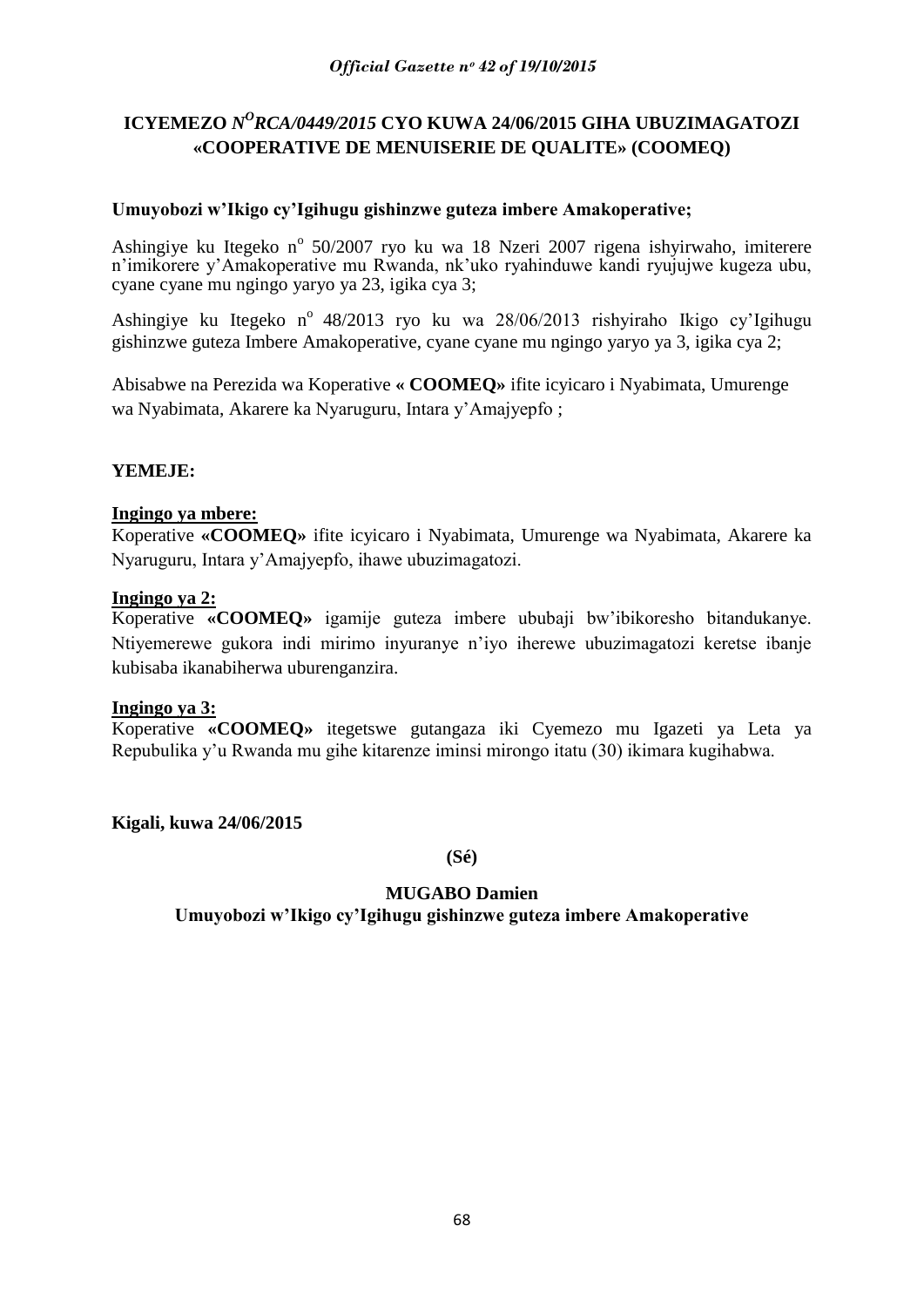# ICYEMEZO *N<sup>O</sup>RCA/0400/2015* CYO KUWA 09/06/2015 GIHA UBUZIMAGATOZI **KOPERATIVE «KARANINGUFU UBUMWE GISENYI»**

# **Umuyobozi w'Ikigo cy'Igihugu gishinzwe guteza imbere Amakoperative;**

Ashingiye ku Itegeko nº 50/2007 ryo kuwa 18 Nzeri 2007 rigena ishyirwaho, imiterere n'imikorere y'Amakoperative mu Rwanda, nk'uko ryahinduwe kandi ryujujwe kugeza ubu, cyane cyane mu ngingo yaryo ya 23, igika cya 3;

Ashingiye ku Itegeko n<sup>o</sup> 48/2013 ryo kuwa 28/06/2013 rishyiraho Ikigo cy'Igihugu gishinzwe guteza Imbere Amakoperative, cyane cyane mu ngingo yaryo ya 3, igika cya 2;

Abisabwe na Perezida wa Koperative **« KARANINGUFU UBUMWE GISENYI»** ifite icyicaro mu Kagari ka Bugoyi, Umurenge wa Gisenyi, Akarere ka Rubavu, Intara y"Iburengerazuba ;

# **YEMEJE:**

# **Ingingo ya mbere:**

Koperative **«KARANINGUFU UBUMWE GISENYI»** ifite icyicaro mu Kagari ka Bugoyi, Umurenge wa Gisenyi, Akarere ka Rubavu, Intara y"Iburengerazuba, ihawe ubuzimagatozi.

# **Ingingo ya 2:**

Koperative **«KARANINGUFU UBUMWE GISENYI»** igamije gutanga serivisi zijyanye no gupakira no gupakurura imizigo. Ntiyemerewe gukora indi mirimo inyuranye n"iyo iherewe ubuzimagatozi keretse ibanje kubisaba ikanabiherwa uburenganzira.

# **Ingingo ya 3:**

Koperative **«KARANINGUFU UBUMWE GISENYI»** itegetswe gutangaza iki Cyemezo mu Igazeti ya Leta ya Repubulika y"u Rwanda mu gihe kitarenze iminsi mirongo itatu (30) ikimara kugihabwa.

**Kigali, kuwa 09/06/2015**

**(Sé)**

**MUGABO Damien Umuyobozi w'Ikigo cy'Igihugu gishinzwe guteza imbere Amakoperative**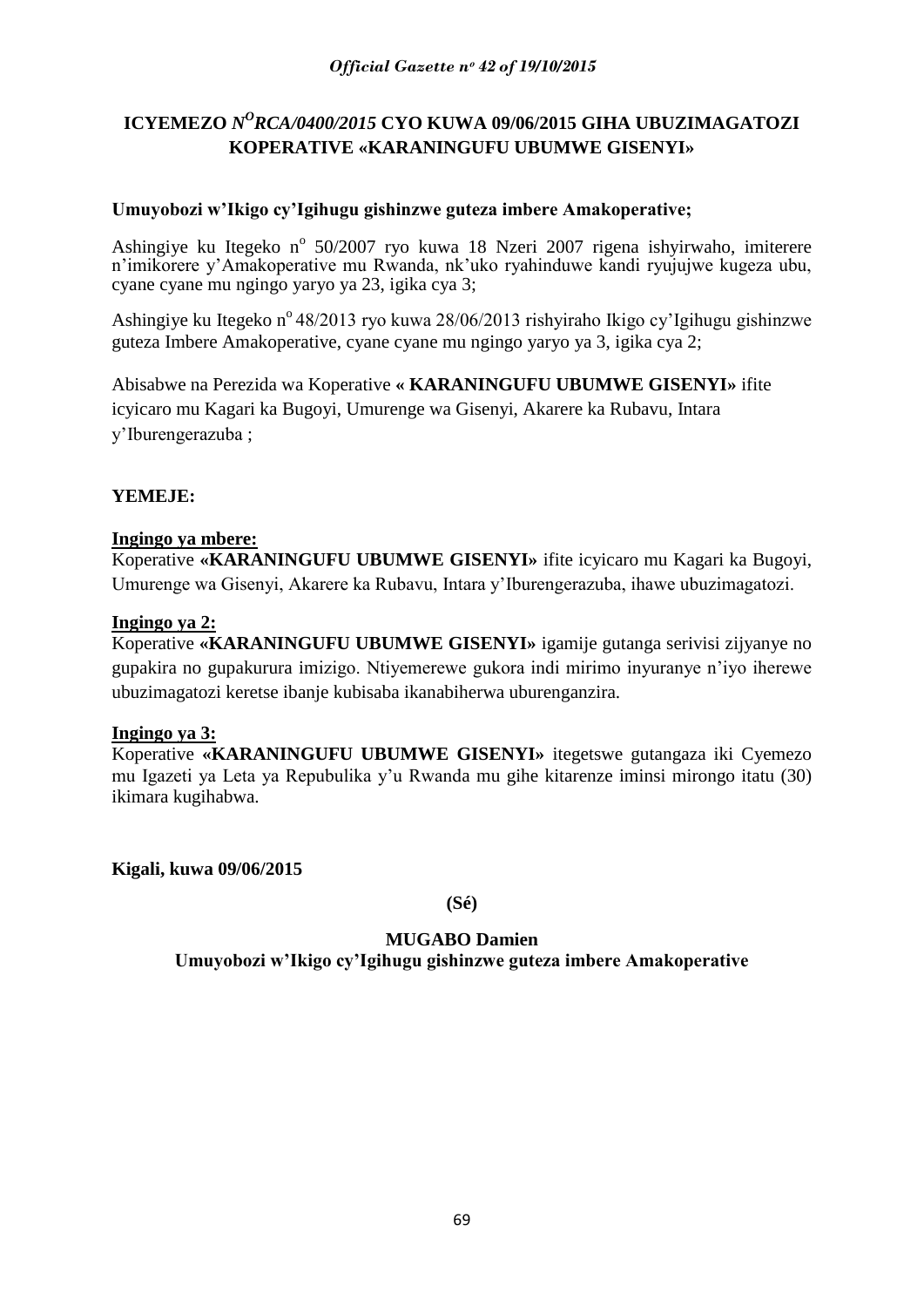# ICYEMEZO *N<sup>O</sup>RCA/0445/2015* CYO KUWA 24/06/2015 GIHA UBUZIMAGATOZI **KOPERATIVE «GIRA UBUZIMA BWIZA MUHINZI» (GUBM)**

# **Umuyobozi w'Ikigo cy'Igihugu gishinzwe guteza imbere Amakoperative;**

Ashingiye ku Itegeko nº 50/2007 ryo kuwa 18 Nzeri 2007 rigena ishyirwaho, imiterere n'imikorere y'Amakoperative mu Rwanda, nk'uko ryahinduwe kandi ryujujwe kugeza ubu, cyane cyane mu ngingo yaryo ya 23, igika cya 3;

Ashingiye ku Itegeko n<sup>o</sup> 48/2013 ryo kuwa 28/06/2013 rishyiraho Ikigo cy'Igihugu gishinzwe guteza Imbere Amakoperative, cyane cyane mu ngingo yaryo ya 3, igika cya 2;

Abisabwe na Perezida wa Koperative **« GUBM»** ifite icyicaro i Kampanga, Umurenge wa Kinigi, Akarere ka Musanze, Intara y"Amajyaruguru ;

# **YEMEJE:**

# **Ingingo ya mbere:**

Koperative **«GUBM»** ifite icyicaro i Kampanga, Umurenge wa Kinigi, Akarere ka Musanze, Intara y"Amajyaruguru, ihawe ubuzimagatozi.

# **Ingingo ya 2:**

Koperative **«GUBM»** igamije guteza imbere ubucuruzi bw"inyongeramusaruro z"ubuhinzi. Ntiyemerewe gukora indi mirimo inyuranye n"iyo iherewe ubuzimagatozi keretse ibanje kubisaba ikanabiherwa uburenganzira.

# **Ingingo ya 3:**

Koperative **«GUBM»** itegetswe gutangaza iki Cyemezo mu Igazeti ya Leta ya Repubulika y"u Rwanda mu gihe kitarenze iminsi mirongo itatu (30) ikimara kugihabwa.

**Kigali, ku wa 24/06/2015**

**(Sé)**

# **MUGABO Damien**

**Umuyobozi w'Ikigo cy'Igihugu gishinzwe guteza imbere Amakoperative**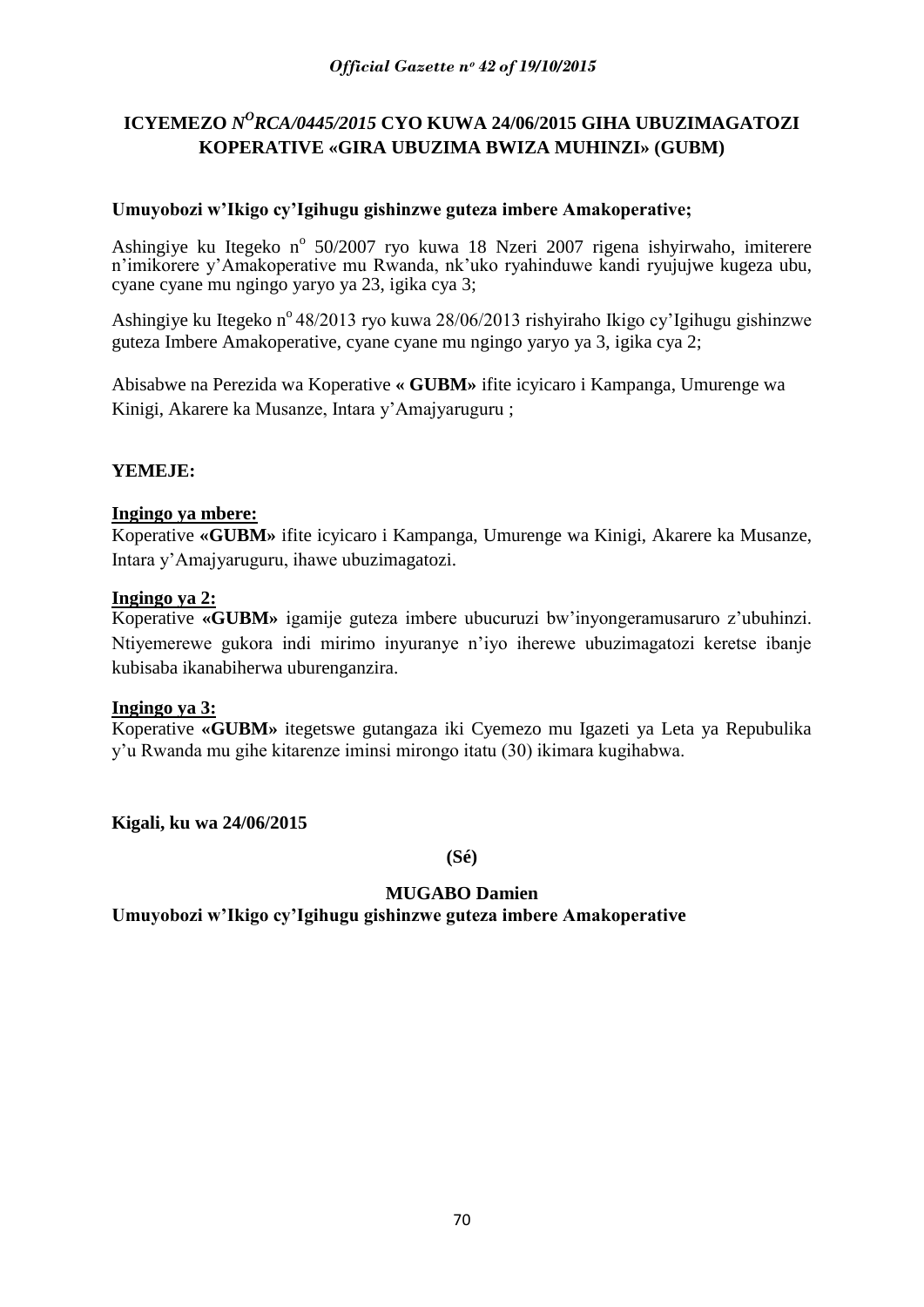# ICYEMEZO *N<sup>O</sup>RCA/0403/2015* CYO KUWA 09/06/2015 GIHA UBUZIMAGATOZI **KOPERATIVE «INGANZO CYEZA»**

# **Umuyobozi w'Ikigo cy'Igihugu gishinzwe guteza imbere Amakoperative;**

Ashingiye ku Itegeko nº 50/2007 ryo kuwa 18 Nzeri 2007 rigena ishyirwaho, imiterere n'imikorere y'Amakoperative mu Rwanda, nk'uko ryahinduwe kandi ryujujwe kugeza ubu, cyane cyane mu ngingo yaryo ya 23, igika cya 3;

Ashingiye ku Itegeko n<sup>o</sup> 48/2013 ryo kuwa 28/06/2013 rishyiraho Ikigo cy'Igihugu gishinzwe guteza Imbere Amakoperative, cyane cyane mu ngingo yaryo ya 3, igika cya 2;

Abisabwe na Perezida wa Koperative **« INGANZO CYEZA»** ifite icyicaro i Nyarunyinya, Umurenge wa Cyeza, Akarere ka Muhanga, Intara y"Amajyepfo ;

# **YEMEJE:**

# **Ingingo ya mbere:**

Koperative **«INGANZO CYEZA»** ifite icyicaro i Nyarunyinya, Umurenge wa Cyeza, Akarere ka Muhanga, Intara y"Amajyepfo, ihawe ubuzimagatozi.

# **Ingingo ya 2:**

Koperative **«INGANZO CYEZA»** igamije guteza imbere ubuhinzi bw"imboga n"imbuto. Ntiyemerewe gukora indi mirimo inyuranye n"iyo iherewe ubuzimagatozi keretse ibanje kubisaba ikanabiherwa uburenganzira.

# **Ingingo ya 3:**

Koperative **«INGANZO CYEZA»** itegetswe gutangaza iki cyemezo mu Igazeti ya Leta ya Repubulika y"u Rwanda mu gihe kitarenze iminsi mirongo itatu (30) ikimara kugihabwa.

**Kigali, kuwa 09/06/2015**

**(Sé)**

# **MUGABO Damien**

**Umuyobozi w'Ikigo cy'Igihugu gishinzwe guteza imbere Amakoperative**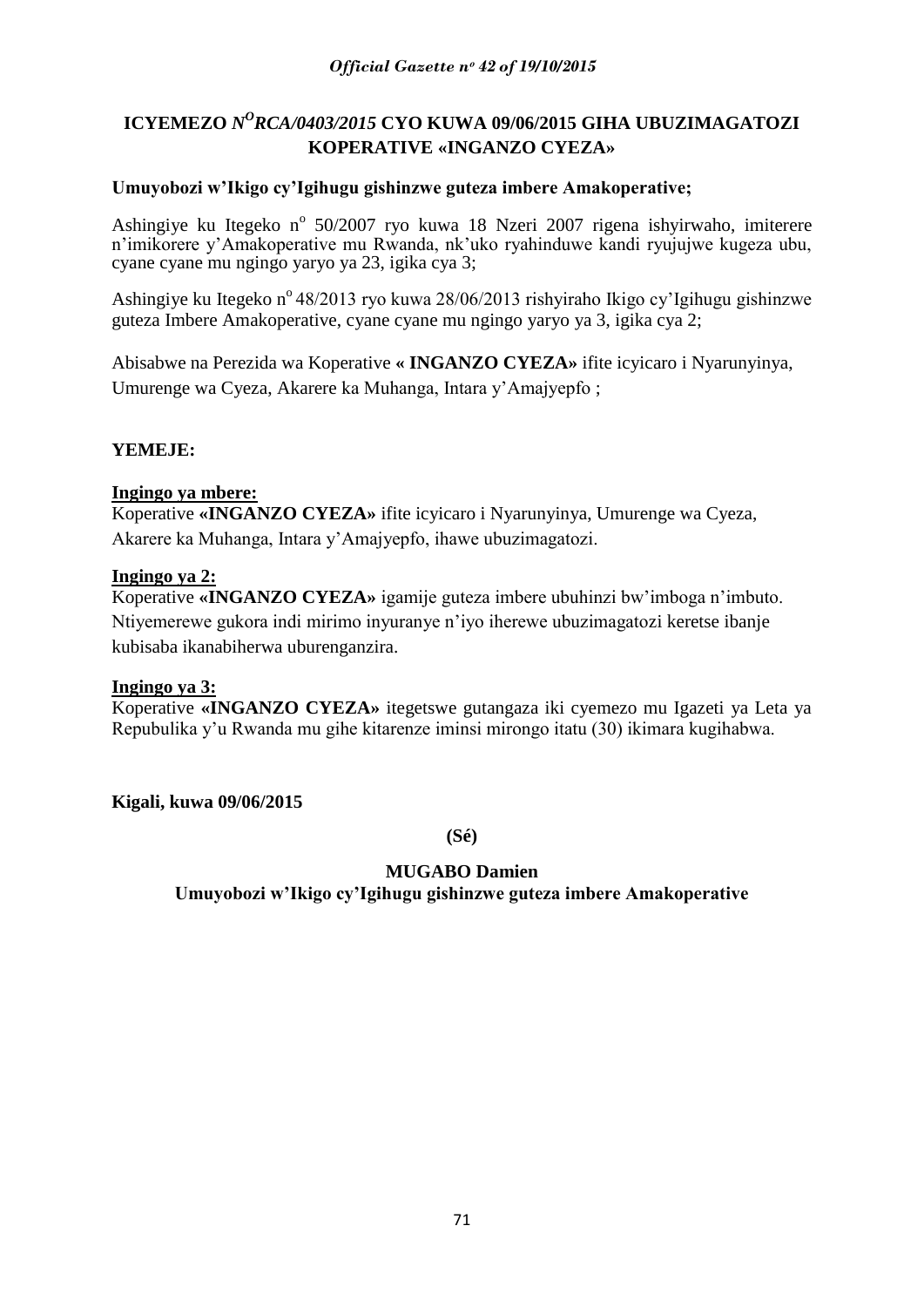# ICYEMEZO *N<sup>O</sup>RCA/0218/2015* CYO KUWA 13/03/2015 GIHA UBUZIMAGATOZI **KOPERATIVE «TWIZAMURE KAMUSABA»**

# **Umuyobozi w'Ikigo cy'Igihugu gishinzwe guteza imbere Amakoperative;**

Ashingiye ku Itegeko nº 50/2007 ryo kuwa 18 Nzeri 2007 rigena ishyirwaho, imiterere n'imikorere y'Amakoperative mu Rwanda, nk'uko ryahinduwe kandi ryujujwe kugeza ubu, cyane cyane mu ngingo yaryo ya 23, igika cya 3;

Ashingiye ku Itegeko n<sup>o</sup> 48/2013 ryo kuwa 28/06/2013 rishyiraho Ikigo cy'Igihugu gishinzwe guteza Imbere Amakoperative, cyane cyane mu ngingo yaryo ya 3, igika cya 2;

Abisabwe na Perezida wa Koperative **« TWIZAMURE KAMUSABA»** ifite icyicaro i Musasa, Umurenge wa Gitovu, Akarere ka Burera, Intara y"Amajyaruguru ;

# **YEMEJE:**

# **Ingingo ya mbere:**

Koperative **«TWIZAMURE KAMUSABA»** ifite icyicaro i Musasa, Umurenge wa Gitovu, Akarere ka Burera, Intara y"Amajyaruguru, ihawe ubuzimagatozi.

# **Ingingo ya 2:**

Koperative **«TWIZAMURE KAMUSABA»** igamije guteza imbere ubuhinzi bw"ibigori. Ntiyemerewe gukora indi mirimo inyuranye n"iyo iherewe ubuzimagatozi keretse ibanje kubisaba ikanabiherwa uburenganzira.

# **Ingingo ya 3:**

Koperative **«TWIZAMURE KAMUSABA»** itegetswe gutangaza iki Cyemezo mu Igazeti ya Leta ya Repubulika y"u Rwanda mu gihe kitarenze iminsi mirongo itatu (30) ikimara kugihabwa.

**Kigali, kuwa 13/03/2015**

**(Sé)**

# **MUGABO Damien Umuyobozi w'Ikigo cy'Igihugu gishinzwe guteza imbere Amakoperative**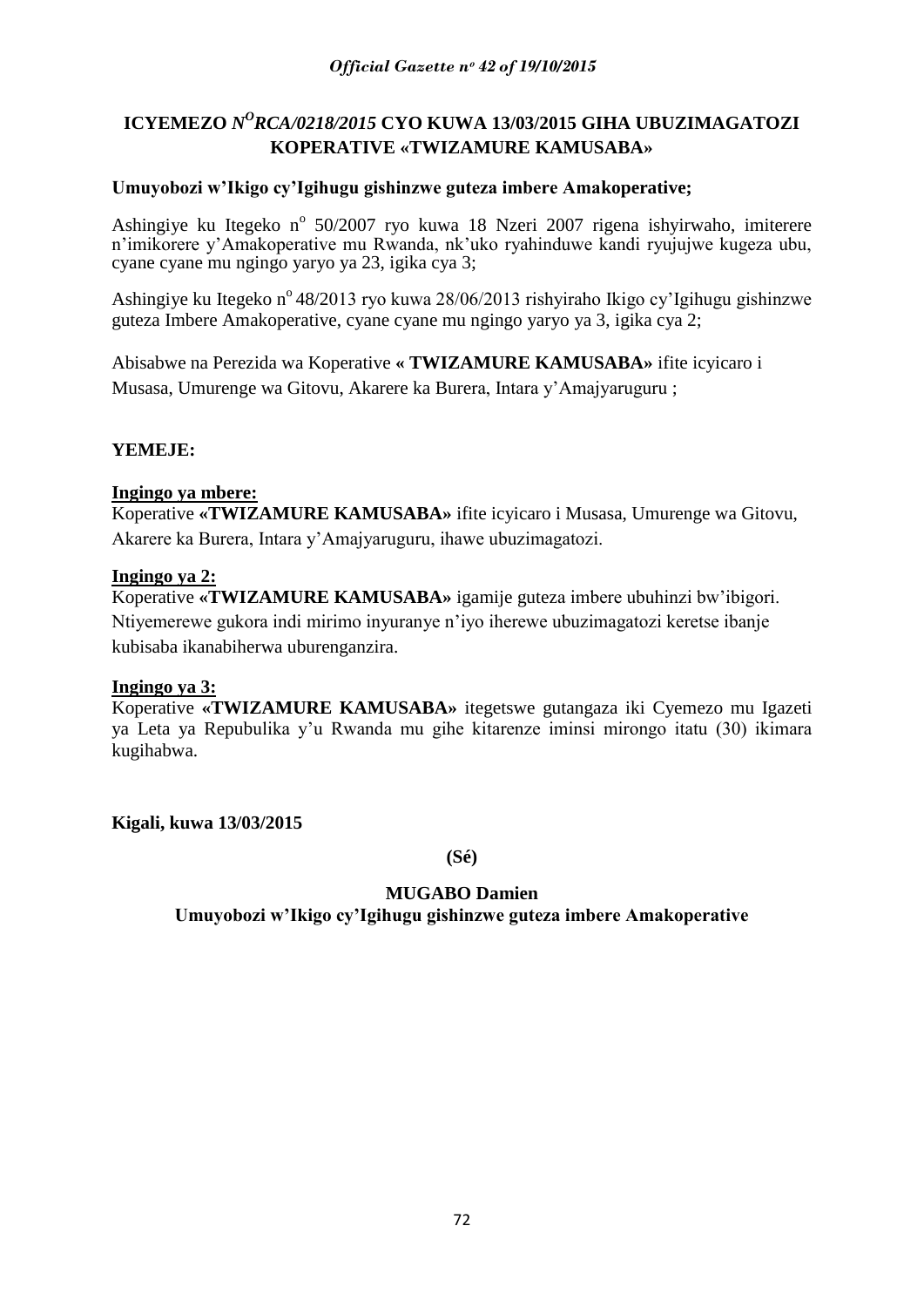# ICYEMEZO *N<sup>O</sup>RCA/0265/2015* CYO KUWA 30/03/2015 GIHA UBUZIMAGATOZI **KOPERATIVE «TUBUNGABUNGE UBUZIMA GISHWERU MWENDO» (KOTUBUGIMWE)**

## **Umuyobozi w'Ikigo cy'Igihugu gishinzwe guteza imbere Amakoperative;**

Ashingiye ku Itegeko nº 50/2007 ryo kuwa 18 Nzeri 2007 rigena ishyirwaho, imiterere n'imikorere y'Amakoperative mu Rwanda, nk'uko ryahinduwe kandi ryujujwe kugeza ubu, cyane cyane mu ngingo yaryo ya 23, igika cya 3;

Ashingiye ku Itegeko nº 48/2013 ryo kuwa 28/06/2013 rishyiraho Ikigo cy'Igihugu gishinzwe guteza Imbere Amakoperative, cyane cyane mu ngingo yaryo ya 3, igika cya 2;

Abisabwe na Perezida wa Koperative **« KOTUBUGIMWE»** ifite icyicaro Mutara, Umurenge wa Mwendo, Akarere ka Ruhango, Intara y"Amajyepfo ;

## **YEMEJE:**

#### **Ingingo ya mbere:**

Koperative **«KOTUBUGIMWE»** ifite icyicaro Mutara, Umurenge wa Mwendo, Akarere ka Ruhango, Intara y"Amajyepfo, ihawe ubuzimagatozi.

#### **Ingingo ya 2:**

Koperative **«KOTUBUGIMWE»** igamije gutanga serivisi z"ubujyanama bw"ubuzima no guteza imbere ubuhinzi bw"inyanya. Ntiyemerewe gukora indi mirimo inyuranye n"iyo iherewe ubuzimagatozi keretse ibanje kubisaba ikanabiherwa uburenganzira.

#### **Ingingo ya 3:**

Koperative **«KOTUBUGIMWE»** itegetswe gutangaza iki cyemezo mu Igazeti ya Leta ya Repubulika y"u Rwanda mu gihe kitarenze iminsi mirongo itatu (30) ikimara kugihabwa.

**Kigali, kuwa 30/03/2015**

**(Sé)**

#### **MUGABO Damien**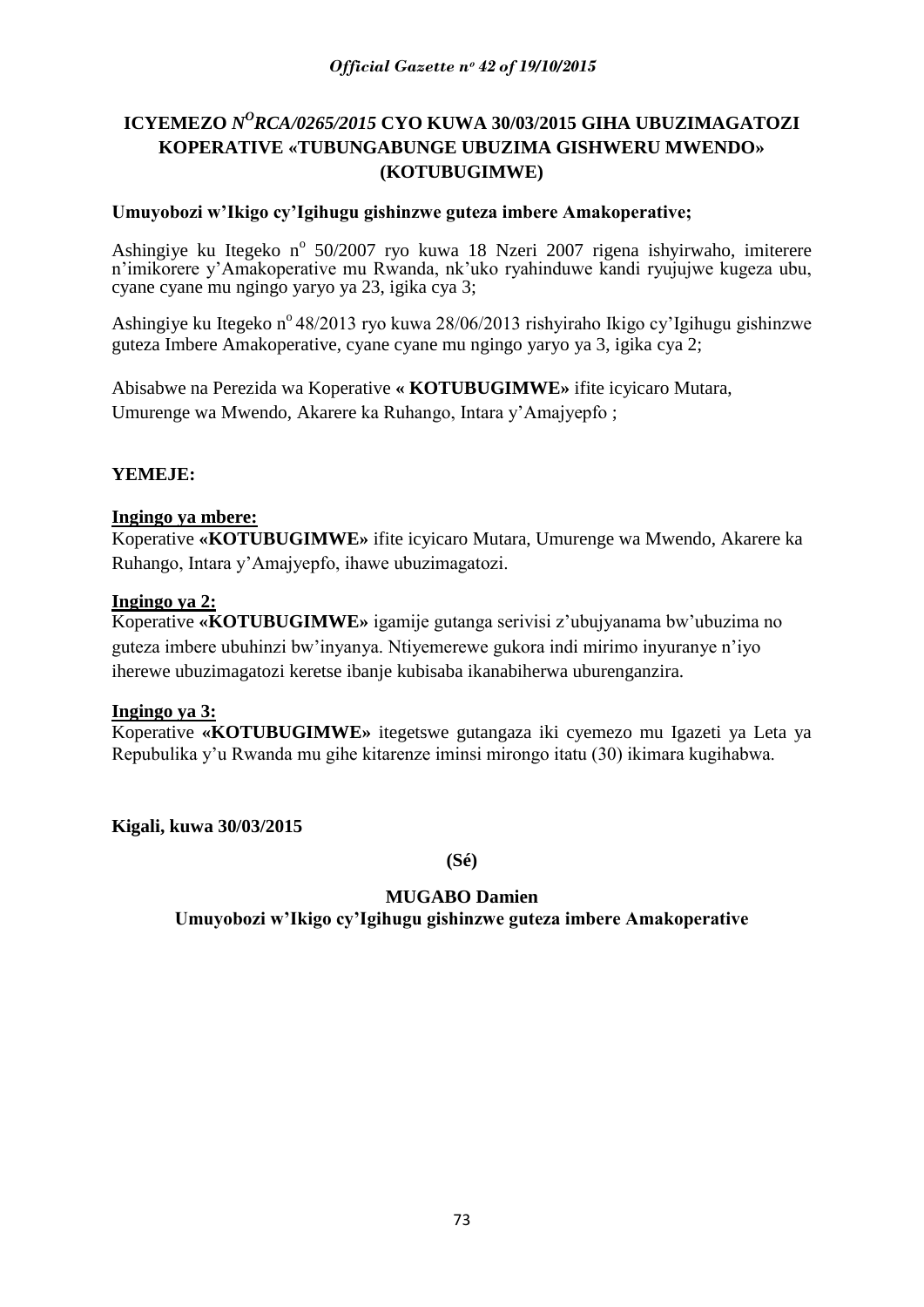# ICYEMEZO *N<sup>O</sup>RCA/0018/2015* CYO KUWA 12/01/2015 GIHA UBUZIMAGATOZI **KOPERATIVE «IMBERE HEZA MUYUMBU»**

## **Umuyobozi w'Ikigo cy'Igihugu gishinzwe guteza imbere Amakoperative;**

Ashingiye ku Itegeko nº 50/2007 ryo kuwa 18 Nzeri 2007 rigena ishyirwaho, imiterere n'imikorere y'Amakoperative mu Rwanda, nk'uko ryahinduwe kandi ryujujwe kugeza ubu, cyane cyane mu ngingo yaryo ya 23, igika cya 3;

Ashingiye ku Itegeko n<sup>o</sup> 48/2013 ryo kuwa 28/06/2013 rishyiraho Ikigo cy'Igihugu gishinzwe guteza Imbere Amakoperative, cyane cyane mu ngingo yaryo ya 3, igika cya 2;

Abisabwe na Perezida wa Koperative **« IMBERE HEZA MUYUMBU»** ifite icyicaro mu kagali k"Akinyambo, Umurenge wa Muyumbu, Akarere ka Rwamagana, Intara y"Iburasirazuba ;

## **YEMEJE:**

## **Ingingo ya mbere:**

Koperative **«IMBERE HEZA MUYUMBU»** ifite icyicaro mu kagali k"Akinyambo, Umurenge wa Muyumbu, Akarere ka Rwamagana, Intara y"Iburasirazuba, ihawe ubuzimagatozi.

#### **Ingingo ya 2:**

Koperative **«IMBERE HEZA MUYUMBU»** igamije gutanga serivisi zijyanye no gutwara abantu hakoreshejwe amagare. Ntiyemerewe gukora indi mirimo inyuranye n"iyo iherewe ubuzimagatozi keretse ibanje kubisaba ikanabiherwa uburenganzira.

#### **Ingingo ya 3:**

Koperative **«IMBERE HEZA MUYUMBU»** itegetswe gutangaza iki cyemezo mu Igazeti ya Leta ya Repubulika y"u Rwanda mu gihe kitarenze iminsi mirongo itatu (30) ikimara kugihabwa.

**Kigali, kuwa 12/01/2015**

**(Sé)**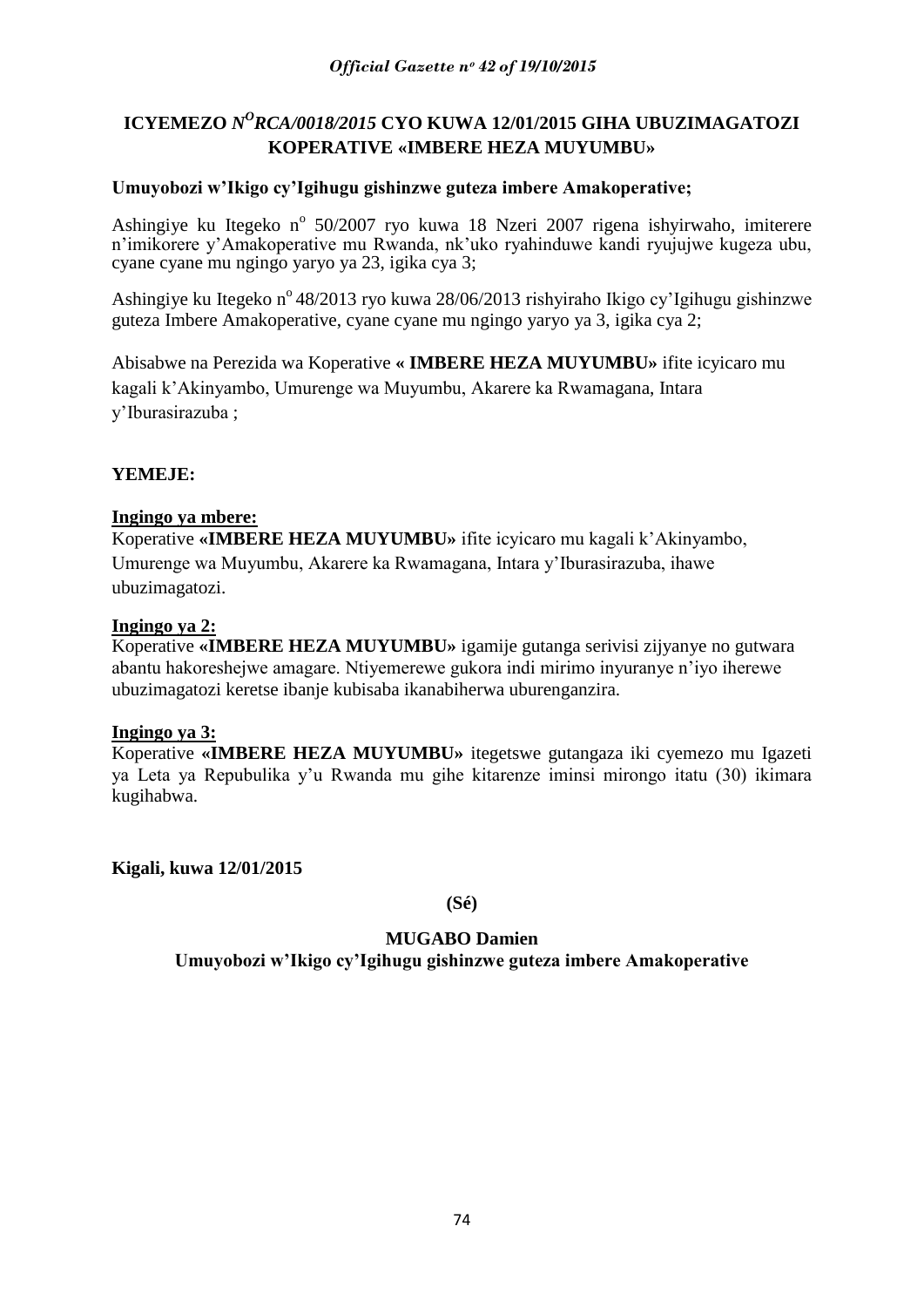# ICYEMEZO *N<sup>O</sup>RCA/0325/2015* CYO KUWA 24/04/2015 GIHA UBUZIMAGATOZI **KOPERATIVE «AKAZIGA NKOMANE» (KOAN)**

## **Umuyobozi w'Ikigo cy'Igihugu gishinzwe guteza imbere Amakoperative;**

Ashingiye ku Itegeko nº 50/2007 ryo kuwa 18 Nzeri 2007 rigena ishyirwaho, imiterere n'imikorere y'Amakoperative mu Rwanda, nk'uko ryahinduwe kandi ryujujwe kugeza ubu, cyane cyane mu ngingo yaryo ya 23, igika cya 3;

Ashingiye ku Itegeko n<sup>o</sup> 48/2013 ryo kuwa 28/06/2013 rishyiraho Ikigo cy'Igihugu gishinzwe guteza Imbere Amakoperative, cyane cyane mu ngingo yaryo ya 3, igika cya 2;

Abisabwe na Perezida wa Koperative **« KOAN»** ifite icyicaro i Muganza, Umurenge wa Muganza, Akarere ka Nyaruguru, Intara y"Amajyepfo ;

## **YEMEJE:**

## **Ingingo ya mbere:**

Koperative **«KOAN»** ifite icyicaro i Muganza, Umurenge wa Muganza, Akarere ka Nyaruguru, Intara y"Amajyepfo, ihawe ubuzimagatozi.

## **Ingingo ya 2:**

Koperative **«KOAN»** igamije guteza imbere ubworozi bw"ingurube. Ntiyemerewe gukora indi mirimo inyuranye n"iyo iherewe ubuzimagatozi keretse ibanje kubisaba ikanabiherwa uburenganzira.

#### **Ingingo ya 3:**

Koperative **«KOAN»** itegetswe gutangaza iki cyemezo mu Igazeti ya Leta ya Repubulika y"u Rwanda mu gihe kitarenze iminsi mirongo itatu (30) ikimara kugihabwa.

**Kigali, kuwa 24/04/2015**

**(Sé)**

## **MUGABO Damien**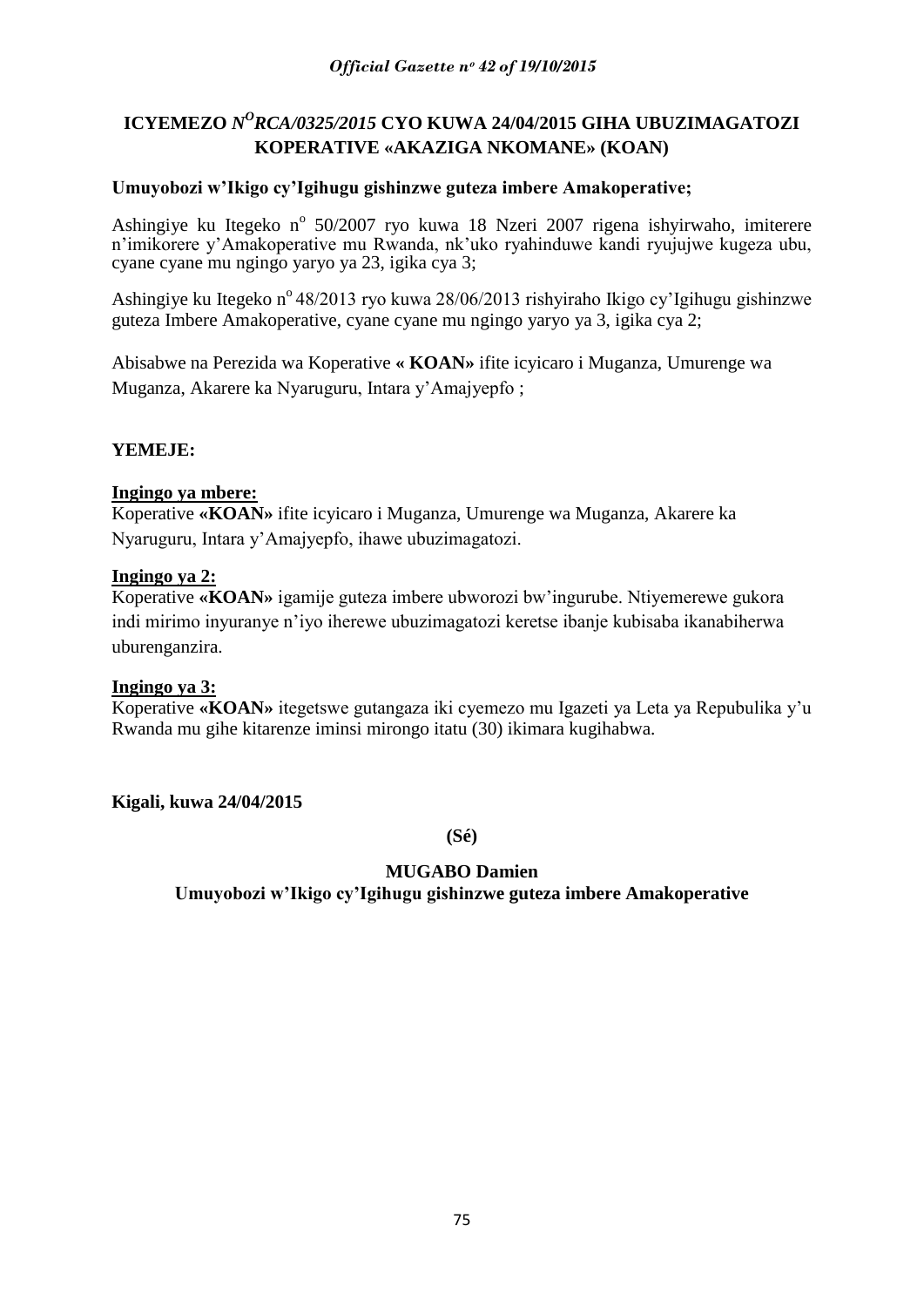# ICYEMEZO *N<sup>O</sup>RCA/0326/2015* CYO KUWA 09/04/2013 GIHA UBUZIMAGATOZI **KOPERATIVE «DUKORE BWEYEYE» (KODUB)**

## **Umuyobozi w'Ikigo cy'Igihugu gishinzwe guteza imbere Amakoperative;**

Ashingiye ku Itegeko nº 50/2007 ryo kuwa 18 Nzeri 2007 rigena ishyirwaho, imiterere n"imikorere y"Amakoperative mu Rwanda, nk"uko ryahinduwe kandi ryujujwe kugeza ubu, cyane cyane mu ngingo yaryo ya 23, igika cya 3;

Ashingiye ku Itegeko n<sup>o</sup> 16/2008 ryo kuwa 11/06/2008 rishyiraho Ikigo cy'Igihugu gishinzwe guteza Imbere Amakoperative, cyane cyane mu ngingo yaryo ya 3, igika cya 2;

Abisabwe na Perezida wa Koperative **« KODUB»** ifite icyicaro i Murwa, Umurenge wa Bweyeye, Akarere ka Rusizi, Intara y"Iburengerazuba ;

## **YEMEJE:**

## **Ingingo ya mbere:**

Koperative **«KODUB»** ifite icyicaro i Murwa, Umurenge wa Bweyeye, Akarere ka Rusizi, Intara y"Iburengerazuba, ihawe ubuzimagatozi.

## **Ingingo ya 2:**

Koperative **«KODUB»** igamije guteza imbere ubucuruzi bw"inka. Ntiyemerewe gukora indi mirimo inyuranye n"iyo iherewe ubuzimagatozi keretse ibanje kubisaba ikanabiherwa uburenganzira.

#### **Ingingo ya 3:**

Koperative **«KODUBN»** itegetswe gutangaza iki cyemezo mu Igazeti ya Leta ya Repubulika y"u Rwanda mu gihe kitarenze iminsi mirongo itatu (30) ikimara kugihabwa.

**Kigali, kuwa 09/04/2013**

**(Sé)**

## **MUGABO Damien**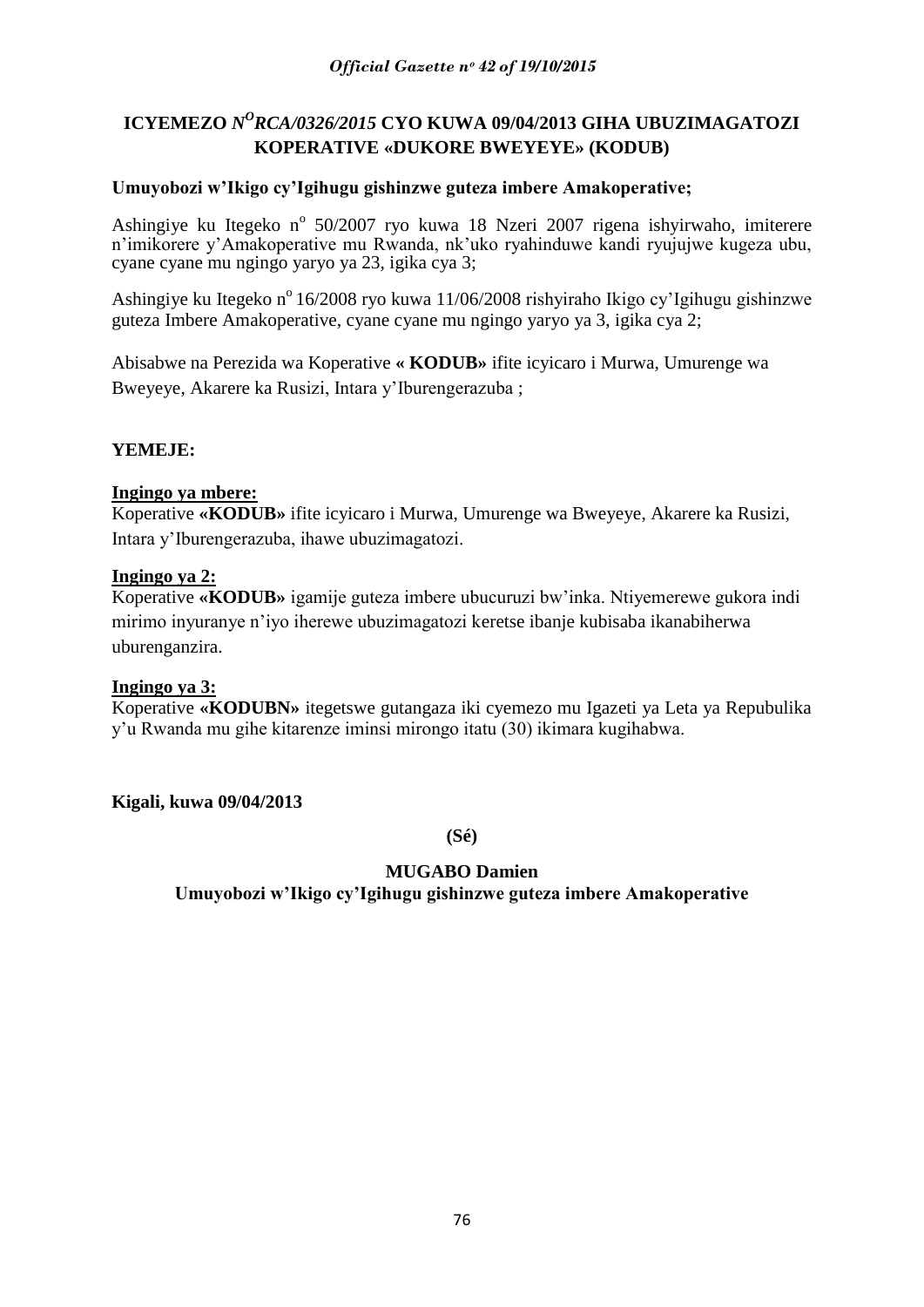# ICYEMEZO *N<sup>O</sup>RCA/0327/2015* CYO KUWA 24/04/2015 GIHA UBUZIMAGATOZI **«FOCUS ON SUCCESS COOPERATIVE» (FOSCO)**

## **Umuyobozi w'Ikigo cy'Igihugu gishinzwe guteza imbere Amakoperative;**

Ashingiye ku Itegeko nº 50/2007 ryo kuwa 18 Nzeri 2007 rigena ishyirwaho, imiterere n"imikorere y"Amakoperative mu Rwanda, nk"uko ryahinduwe kandi ryujujwe kugeza ubu, cyane cyane mu ngingo yaryo ya 23, igika cya 3;

Ashingiye ku Itegeko n<sup>o</sup> 48/2013 ryo kuwa 28/06/2013 rishyiraho Ikigo cy'Igihugu gishinzwe guteza Imbere Amakoperative, cyane cyane mu ngingo yaryo ya 3, igika cya 2;

Abisabwe na Perezida wa Koperative **« FOSCO»** ifite icyicaro mumurenge wa Nyarugunga, Akarere ka Kicukiro, Umujyi wa Kigali;

## **YEMEJE:**

#### **Ingingo ya mbere:**

Koperative **«FOSCO»** ifite icyicaro mumurenge wa Nyarugunga, Akarere ka Kicukiro, Umujyi wa Kigali, ihawe ubuzimagatozi.

## **Ingingo ya 2:**

Koperative **«FOSCO»** igamije guteza imbere ubworozi bw"ingurube. Ntiyemerewe gukora indi mirimo inyuranye n"iyo iherewe ubuzimagatozi keretse ibanje kubisaba ikanabiherwa uburenganzira.

#### **Ingingo ya 3:**

Koperative **«FOSCO»** itegetswe gutangaza iki cyemezo mu Igazeti ya Leta ya Repubulika y"u Rwanda mu gihe kitarenze iminsi mirongo itatu (30) ikimara kugihabwa.

**Kigali, kuwa 24/04/2015**

**(Sé)**

## **MUGABO Damien**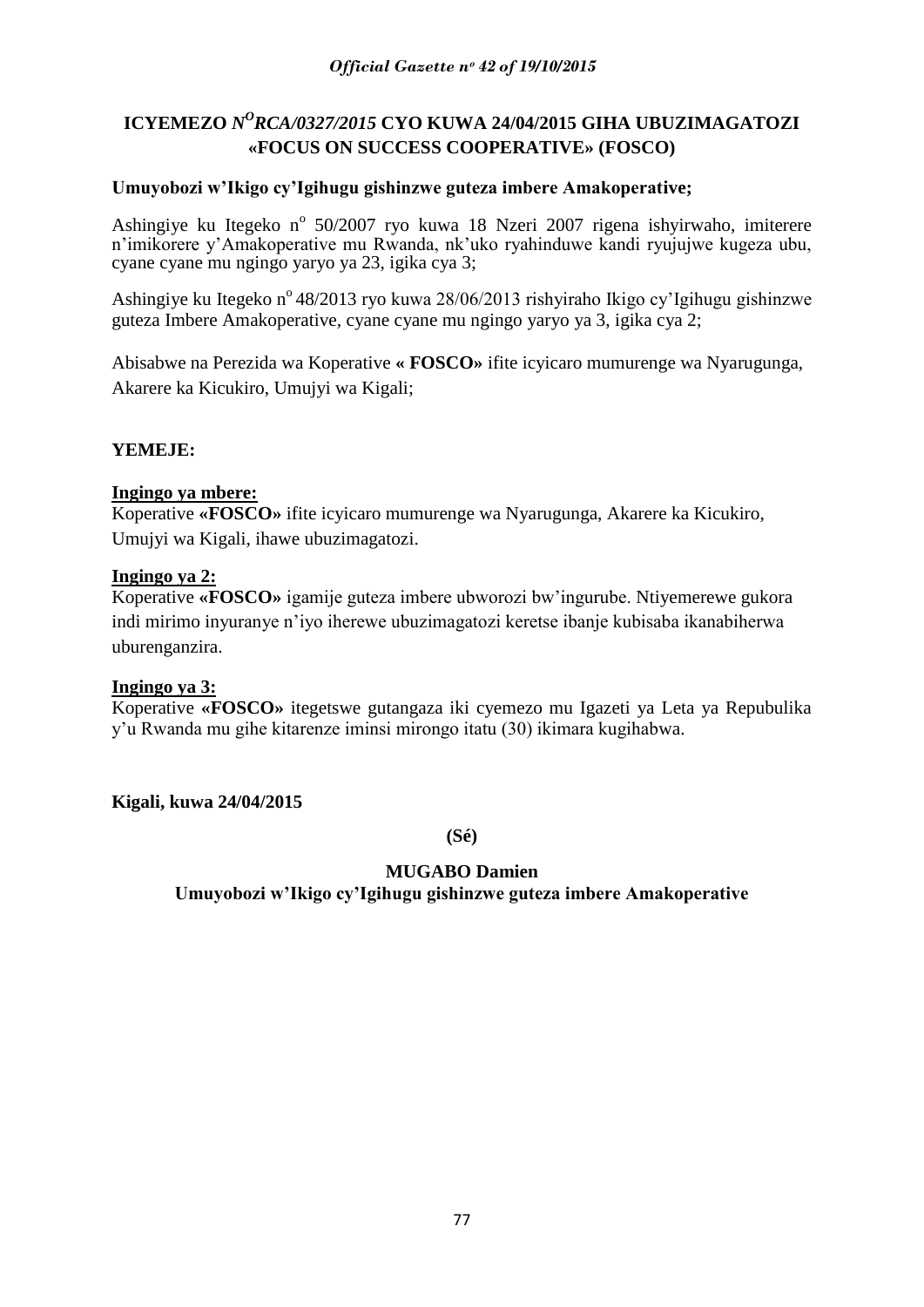# ICYEMEZO *N<sup>O</sup>RCA/0408/2015* CYO KUWA 09/06/2015 GIHA UBUZIMAGATOZI **KOPERATIVE «TWITEZIMBERE RUHANGO-KINAZI»**

## **Umuyobozi w'Ikigo cy'Igihugu gishinzwe guteza imbere Amakoperative;**

Ashingiye ku Itegeko nº 50/2007 ryo kuwa 18 Nzeri 2007 rigena ishyirwaho, imiterere n"imikorere y"Amakoperative mu Rwanda, nk"uko ryahinduwe kandi ryujujwe kugeza ubu, cyane cyane mu ngingo yaryo ya 23, igika cya 3;

Ashingiye ku Itegeko n<sup>o</sup> 48/2013 ryo kuwa 28/06/2013 rishyiraho Ikigo cy'Igihugu gishinzwe guteza Imbere Amakoperative, cyane cyane mu ngingo yaryo ya 3, igika cya 2;

Abisabwe na Perezida wa Koperative **« TWITEZIMBERE RUHANGO-KINAZI»** ifite icyicaro i Karama, Umurenge wa Kinazi, Akarere ka Ruhango, Intara y"Amajyepfo;

## **YEMEJE:**

## **Ingingo ya mbere:**

Koperative **«TWITEZIMBERE RUHANGO-KINAZI»** ifite icyicaro i Karama, Umurenge wa Kinazi, Akarere ka Ruhango, Intara y"Amajyepfo, ihawe ubuzimagatozi.

#### **Ingingo ya 2:**

Koperative **«TWITEZIMBERE RUHANGO-KINAZI»** igamije guteza imbere ubworozi bw"amafi. Ntiyemerewe gukora indi mirimo inyuranye n"iyo iherewe ubuzimagatozi keretse ibanje kubisaba ikanabiherwa uburenganzira.

#### **Ingingo ya 3:**

Koperative **«TWITEZIMBERE RUHANGO-KINAZI»** itegetswe gutangaza iki cyemezo mu Igazeti ya Leta ya Repubulika y"u Rwanda mu gihe kitarenze iminsi mirongo itatu (30) ikimara kugihabwa.

**Kigali, kuwa 09/06/2015**

**(Sé)**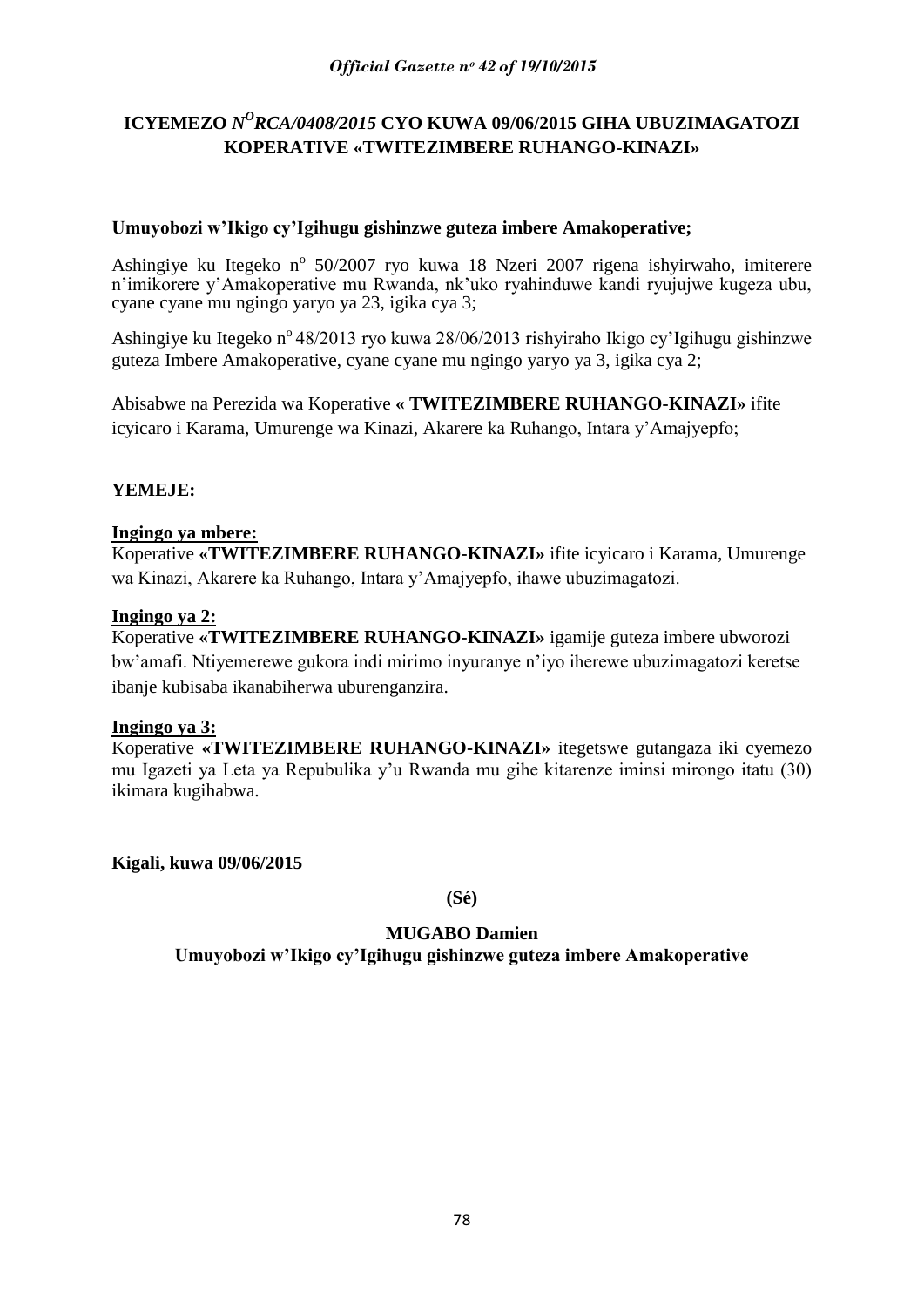# ICYEMEZO *N<sup>O</sup>RCA/0996/2013*CYO KUWA 01/11/2013 GIHA UBUZIMAGATOZI **«HEALTH HOPE HARANIRA UBUZIMA KAGUGU»**

# **(H.H.H.U KAGUGU)**

## **Umuyobozi w'Ikigo cy'Igihugu gishinzwe guteza imbere Amakoperative;**

Ashingiye ku Itegeko nº 50/2007 ryo kuwa 18 Nzeri 2007 rigena ishyirwaho, imiterere n"imikorere y"Amakoperative mu Rwanda, nk"uko ryahinduwe kandi ryujujwe kugeza ubu, cyane cyane mu ngingo yaryo ya 23, igika cya 3;

Ashingiye ku Itegeko n<sup>o</sup> 48/2013 ryo kuwa 28/06/2013 rishyiraho Ikigo cy'Igihugu gishinzwe guteza Imbere Amakoperative, cyane cyane mu ngingo yaryo ya 3, igika cya 2;

Abisabwe na Perezida wa Koperative **« H.H.H.U KAGUGU»** ifite icyicaro i Kagugu, Umurenge wa Kinyinya, Akarere ka Gasabo, Umujyi wa Kigali;

## **YEMEJE:**

## **Ingingo ya mbere:**

Koperative **«H.H.H.U KAGUGU»** ifite icyicaro i Kagugu, Umurenge wa Kinyinya, Akarere ka Gasabo, Umujyi wa Kigali, ihawe ubuzimagatozi.

## **Ingingo ya 2:**

Koperative **«H.H.H.U KAGUGU»** igamije gutanga serivisi z"umujyanama bw"ubuzima n"ubuhinzi bw"imboga (ibihumyo n"inyanya). Ntiyemerewe gukora indi mirimo inyuranye n"iyo iherewe ubuzimagatozi keretse ibanje kubisaba ikanabiherwa uburenganzira.

#### **Ingingo ya 3:**

Koperative **«H.H.H.U KAGUGU»** itegetswe gutangaza iki cyemezo mu Igazeti ya Leta ya Repubulika y"u Rwanda mu gihe kitarenze iminsi mirongo itatu (30) ikimara kugihabwa.

**Kigali, kuwa 01/11/2013**

**(Sé)**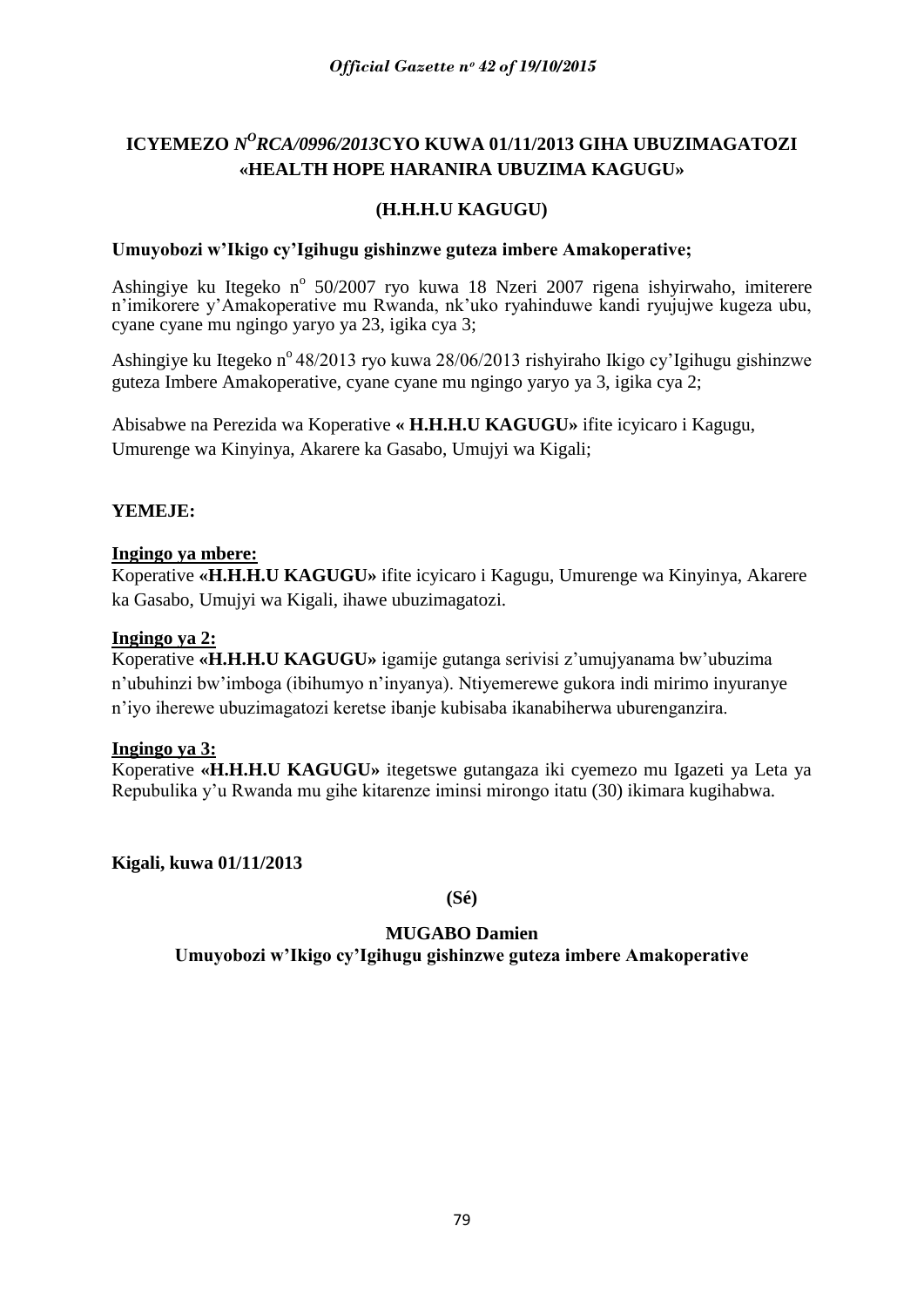# ICYEMEZO *N<sup>O</sup>RCA/1081/2013*CYO KUWA 03/12/2013 GIHA UBUZIMAGATOZI **«DUSANGIRUBUZIMA BREEDIND AND FARMING COOPERATIVE MUSHIKIRI» (DUSANGIRUBUZIMA-BFCOMU)**

## **Umuyobozi w'Ikigo cy'Igihugu gishinzwe guteza imbere Amakoperative;**

Ashingiye ku Itegeko nº 50/2007 ryo kuwa 18 Nzeri 2007 rigena ishyirwaho, imiterere n'imikorere y'Amakoperative mu Rwanda, nk'uko ryahinduwe kandi ryujujwe kugeza ubu, cyane cyane mu ngingo yaryo ya 23, igika cya 3;

Ashingiye ku Itegeko nº 48/2013 ryo kuwa 28/06/2013 rishyiraho Ikigo cy'Igihugu gishinzwe guteza Imbere Amakoperative, cyane cyane mu ngingo yaryo ya 3, igika cya 2;

Abisabwe na Perezida wa Koperative **« DUSANGIRUBUZIMA-BFCOMU»** ifite icyicaro i Rwayikona, Umurenge wa Mushikiri, Akarere ka Kirehe, Intara y"Iburasirazuba;

## **YEMEJE:**

#### **Ingingo ya mbere:**

Koperative **«DUSANGIRUBUZIMA-BFCOMU»** ifite icyicaro i Rwayikona, Umurenge wa Mushikiri, Akarere ka Kirehe, Intara y"Iburasirazuba, ihawe ubuzimagatozi.

#### **Ingingo ya 2:**

Koperative **«DUSANGIRUBUZIMA-BFCOMU»** igamije gutanga serivisi zijyanye n"ubujyanama bw"ubuzima, guteza imbere ubuhinzi bw"urutoki n"ubworozi bw"ihene. Ntiyemerewe gukora indi mirimo inyuranye n"iyo iherewe ubuzimagatozi keretse ibanje kubisaba ikanabiherwa uburenganzira.

#### **Ingingo ya 3:**

Icyemezo no RCA/250/2012 cyo ku wa 23 Mata 2012 kivanyweho.

#### **Ingingo ya 4:**

Koperative **«DUSANGIRUBUZIMA-BFCOMU»** itegetswe gutangaza iki cyemezo mu Igazeti ya Leta ya Repubulika y"u Rwanda mu gihe kitarenze iminsi mirongo itatu (30) ikimara kugihabwa.

**Kigali, kuwa 03/12/2013**

**(Sé)**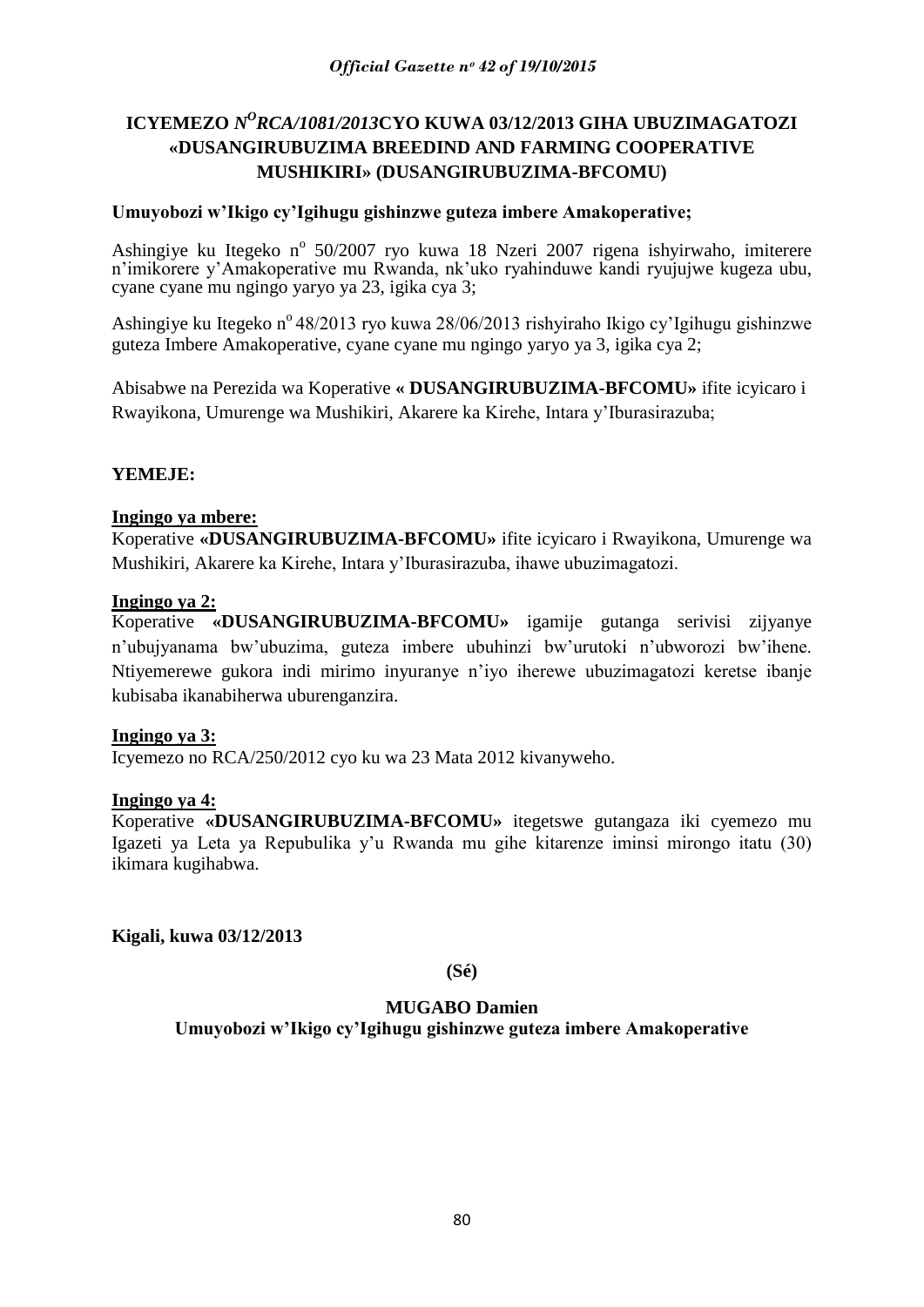# ICYEMEZO *N<sup>O</sup>RCA/0390/2015* CYO KUWA 01/06/2015 GIHA UBUZIMAGATOZI **«COOPERATIVE FOR COMMUNITY DEVELOPMENT INITIATIVE» (COCDI)**

## **Umuyobozi w'Ikigo cy'Igihugu gishinzwe guteza imbere Amakoperative;**

Ashingiye ku Itegeko nº 50/2007 ryo kuwa 18 Nzeri 2007 rigena ishyirwaho, imiterere n"imikorere y"Amakoperative mu Rwanda, nk"uko ryahinduwe kandi ryujujwe kugeza ubu, cyane cyane mu ngingo yaryo ya 23, igika cya 3;

Ashingiye ku Itegeko n<sup>o</sup> 48/2013 ryo kuwa 28/06/2013 rishyiraho Ikigo cy'Igihugu gishinzwe guteza Imbere Amakoperative, cyane cyane mu ngingo yaryo ya 3, igika cya 2;

Abisabwe na Perezida wa Koperative **« COCDI»** ifite icyicaro i Nyabisindu, Umurenge wa Remera, Akarere ka Gasabo, Umujyi wa Kigali;

## **YEMEJE:**

## **Ingingo ya mbere:**

Koperative **«COCDI»** ifite icyicaro i Nyabisindu, Umurenge wa Remera, Akarere ka Gasabo, Umujyi wa Kigali, ihawe ubuzimagatozi.

#### **Ingingo ya 2:**

Koperative **«COCDI»** igamije guteza imbere ubudozi bw"imyemda no kwigisha uwo mwuga. Ntiyemerewe gukora indi mirimo inyuranye n"iyo iherewe ubuzimagatozi keretse ibanje kubisaba ikanabiherwa uburenganzira.

#### **Ingingo ya 3:**

Koperative **«COCDI»** itegetswe gutangaza iki cyemezo mu Igazeti ya Leta ya Repubulika y"u Rwanda mu gihe kitarenze iminsi mirongo itatu (30) ikimara kugihabwa.

**Kigali, kuwa 01/06/2015**

**(Sé)**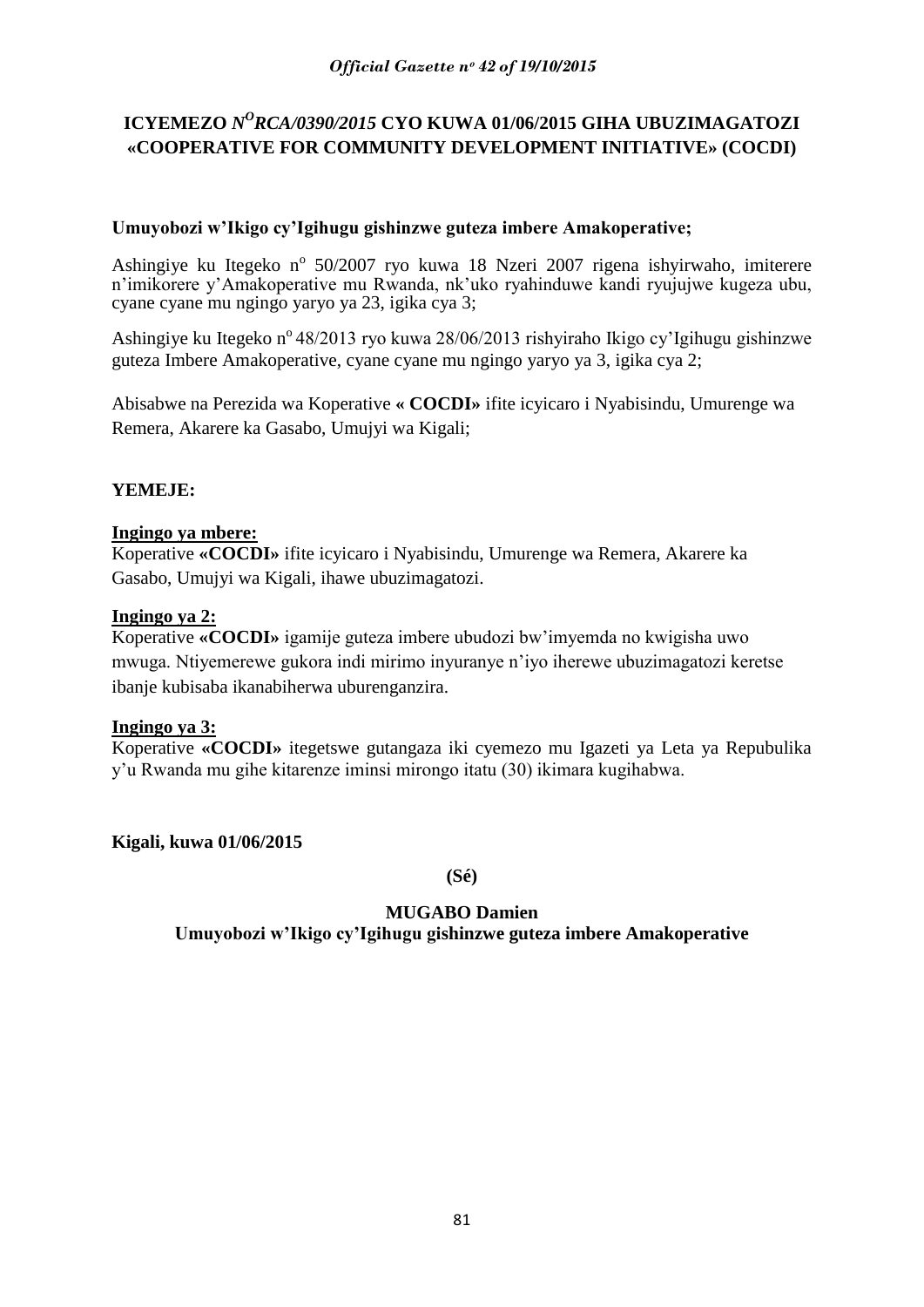# ICYEMEZO *N<sup>O</sup>RCA/0402/2015* CYO KUWA 09/06/2015 GIHA UBUZIMAGATOZI **«UNITED FOR DEVELOPMENT COOPERATIVE» (UDC)**

## **Umuyobozi w'Ikigo cy'Igihugu gishinzwe guteza imbere Amakoperative;**

Ashingiye ku Itegeko nº 50/2007 ryo kuwa 18 Nzeri 2007 rigena ishyirwaho, imiterere n"imikorere y"Amakoperative mu Rwanda, nk"uko ryahinduwe kandi ryujujwe kugeza ubu, cyane cyane mu ngingo yaryo ya 23, igika cya 3;

Ashingiye ku Itegeko n<sup>o</sup> 48/2013 ryo kuwa 28/06/2013 rishyiraho Ikigo cy'Igihugu gishinzwe guteza Imbere Amakoperative, cyane cyane mu ngingo yaryo ya 3, igika cya 2;

Abisabwe na Perezida wa Koperative **« UDC»** ifite icyicaro mu Kagali ka Nengo, Umurenge wa Gisenyi, Akarere ka Rubavu, Intara y"Iburengerazuba;

## **YEMEJE:**

#### **Ingingo ya mbere:**

Koperative **«UDC»** ifite icyicaro mu Kagali ka Nengo, Umurenge wa Gisenyi, Akarere ka Rubavu, Intara y"Iburengerazuba, ihawe ubuzimagatozi.

#### **Ingingo ya 2:**

Koperative **«UDC»** igamije guteza imbere ububaji.Ntiyemerewe gukora indi mirimo inyuranye n"iyo iherewe ubuzimagatozi keretse ibanje kubisaba ikanabiherwa uburenganzira.

#### **Ingingo ya 3:**

Koperative **«UDC»** itegetswe gutangaza iki cyemezo mu Igazeti ya Leta ya Repubulika y"u Rwanda mu gihe kitarenze iminsi mirongo itatu (30) ikimara kugihabwa.

**Kigali, kuwa 09/06/2015**

**(Sé)**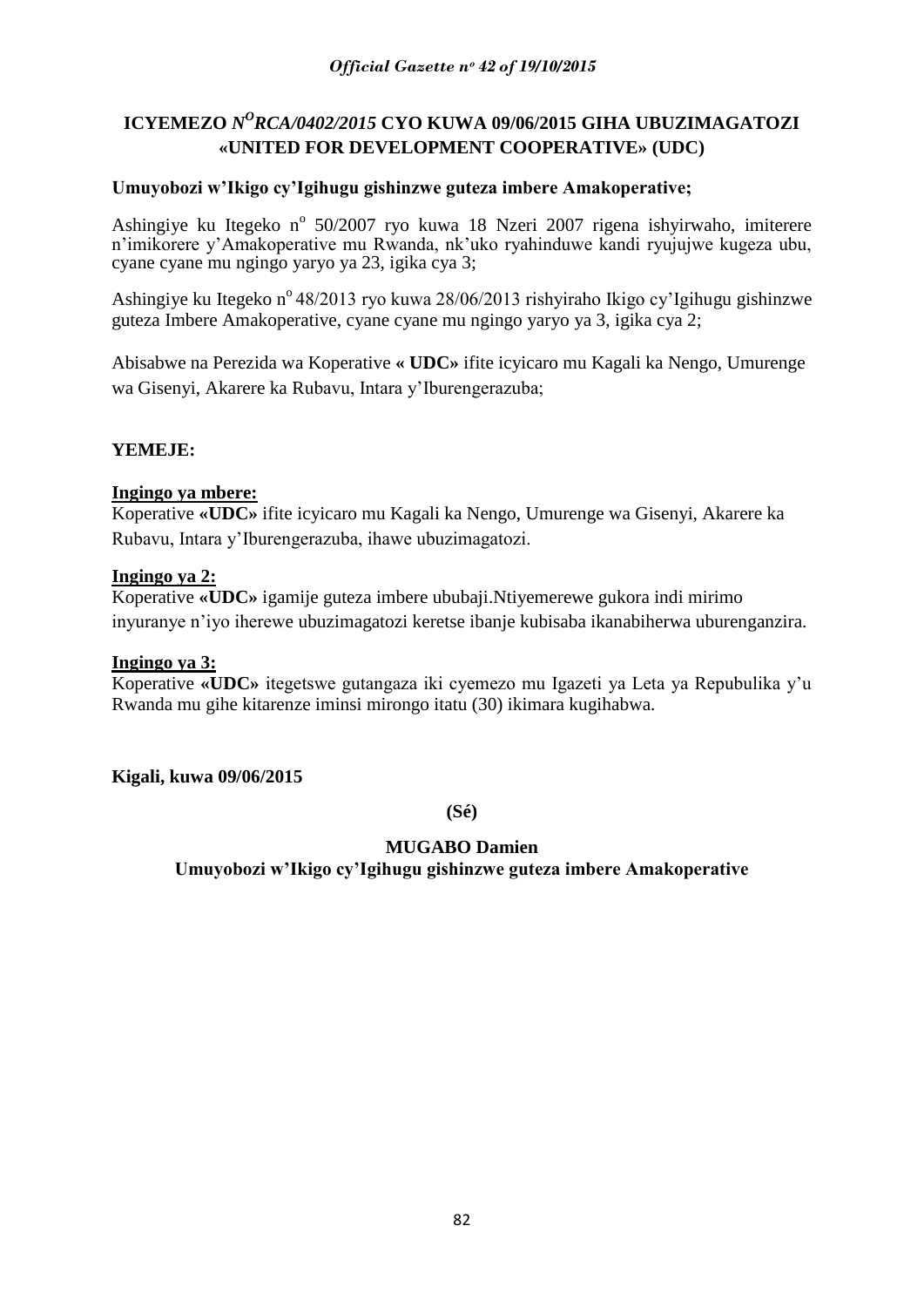# ICYEMEZO *N<sup>O</sup>RCA/0687/2014*CYO KUWA 08/08/2014 GIHA UBUZIMAGATOZI **«GASABO WAGON TRANSPORT COOPERATIVE» (G.W.T.C)**

## **Umuyobozi w'Ikigo cy'Igihugu gishinzwe guteza imbere Amakoperative;**

Ashingiye ku Itegeko nº 50/2007 ryo kuwa 18 Nzeri 2007 rigena ishyirwaho, imiterere n"imikorere y"Amakoperative mu Rwanda, nk"uko ryahinduwe kandi ryujujwe kugeza ubu, cyane cyane mu ngingo yaryo ya 23, igika cya 3;

Ashingiye ku Itegeko n<sup>o</sup> 48/2013 ryo kuwa 28/06/2013 rishyiraho Ikigo cy'Igihugu gishinzwe guteza Imbere Amakoperative, cyane cyane mu ngingo yaryo ya 3, igika cya 2;

Abisabwe na Perezida wa Koperative **« G.W.T.C»** ifite icyicaro mu Gakinjiro, Umurenge wa Gisozi, Akarere ka Gasabo, Umujyi wa Kigali;

## **YEMEJE:**

## **Ingingo ya mbere:**

Koperative **«G.W.T.C»** ifite icyicaro mu Gakinjiro, Umurenge wa Gisozi, Akarere ka Gasabo, Umujyi wa Kigali, ihawe ubuzimagatozi.

#### **Ingingo ya 2:**

Koperative **«G.W.T.C»** igamije gutanga serivisi zijyanye no gutwara imizigo hifashishijwe moto z"amapine atatu. Ntiyemerewe gukora indi mirimo inyuranye n"iyo iherewe ubuzimagatozi keretse ibanje kubisaba ikanabiherwa uburenganzira.

#### **Ingingo ya 3:**

Koperative **«G.W.T.C»** itegetswe gutangaza iki cyemezo mu Igazeti ya Leta ya Repubulika y"u Rwanda mu gihe kitarenze iminsi mirongo itatu (30) ikimara kugihabwa.

**Kigali, kuwa 08/08/2014**

**(Sé)**

# **MUGABO Damien**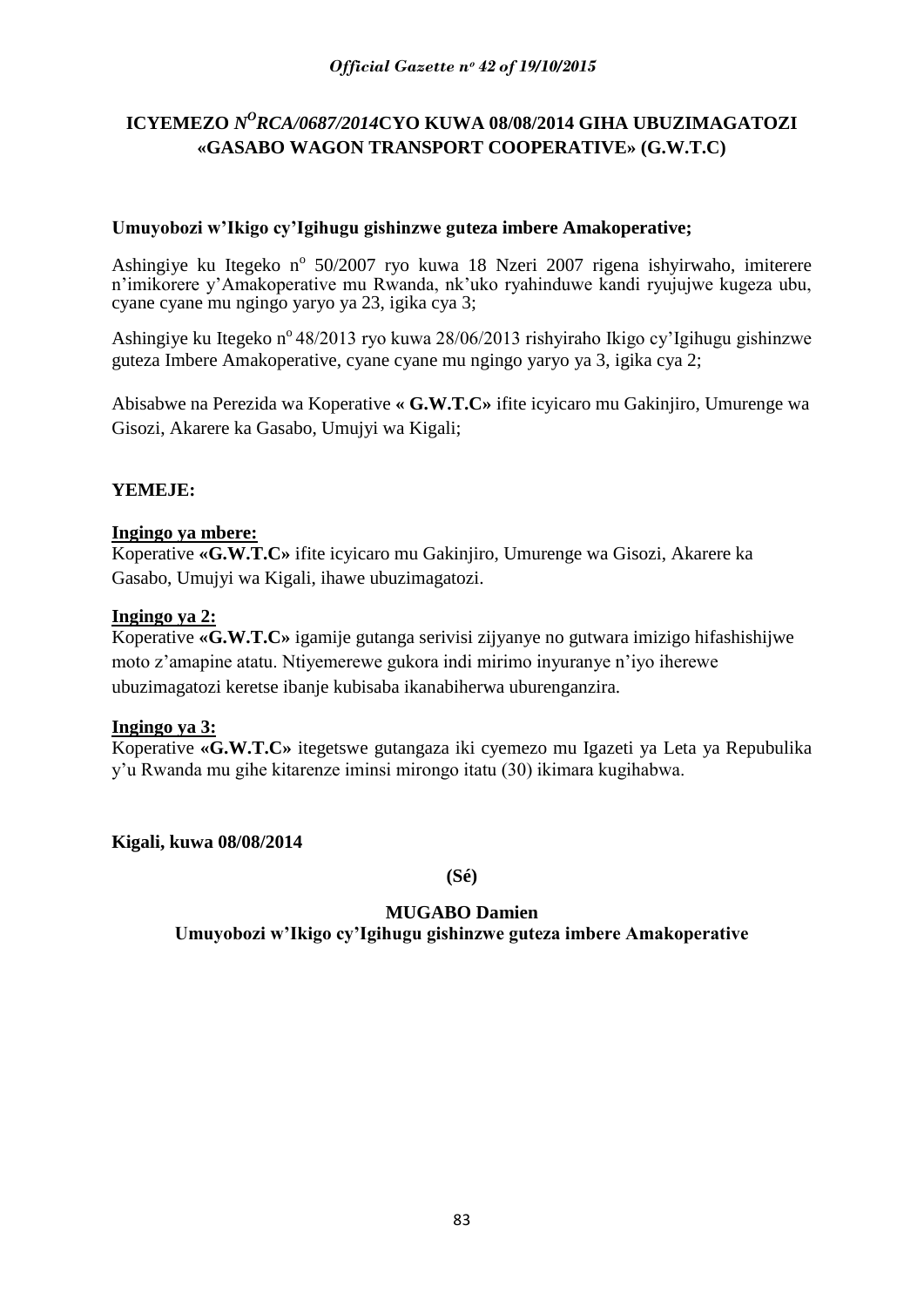# ICYEMEZO *N<sup>O</sup>RCA/0249/2015* CYO KUWA 24/03/2015 GIHA UBUZIMAGATOZI **KOPERATIVE «TWITEZIMBERE NYARUSANGE»**

## **Umuyobozi w'Ikigo cy'Igihugu gishinzwe guteza imbere Amakoperative;**

Ashingiye ku Itegeko nº 50/2007 ryo kuwa 18 Nzeri 2007 rigena ishyirwaho, imiterere n'imikorere y'Amakoperative mu Rwanda, nk'uko ryahinduwe kandi ryujujwe kugeza ubu, cyane cyane mu ngingo yaryo ya 23, igika cya 3;

Ashingiye ku Itegeko n<sup>o</sup> 48/2013 ryo kuwa 28/06/2013 rishyiraho Ikigo cy'Igihugu gishinzwe guteza Imbere Amakoperative, cyane cyane mu ngingo yaryo ya 3, igika cya 2;

Abisabwe na Perezida wa Koperative **« TWITEZIMBERE NYARUSANGE»** ifite icyicaro i Nyarusange, Umurenge wa Rwabicuma, Akarere ka Nyanza, Intara y"Amajyepfo;

## **YEMEJE:**

#### **Ingingo ya mbere:**

Koperative **«TWITEZIMBERE NYARUSANGE»** ifite icyicaro i Nyarusange, Umurenge wa Rwabicuma, Akarere ka Nyanza, Intara y"Amajyepfo, ihawe ubuzimagatozi.

#### **Ingingo ya 2:**

Koperative **«TWITEZIMBERE NYARUSANGE»** igamije gutanga serivisi z"uujyanama bw"ubuzima no guteza imbere ubworozi bw"inkoko. Ntiyemerewe gukora indi mirimo inyuranye n"iyo iherewe ubuzimagatozi keretse ibanje kubisaba ikanabiherwa uburenganzira.

#### **Ingingo ya 3:**

Icyemezo no RCA /490/2011 cyo ku wa 20 Gicurasi 2011 kivanyweho.

#### **Ingingo ya 3:**

Koperative **«TWITEZIMBERE NYARUSANGE»** itegetswe gutangaza iki cyemezo mu Igazeti ya Leta ya Repubulika y"u Rwanda mu gihe kitarenze iminsi mirongo itatu (30) ikimara kugihabwa.

**Kigali, kuwa 24/03/2015**

**(Sé)**

#### **MUGABO Damien**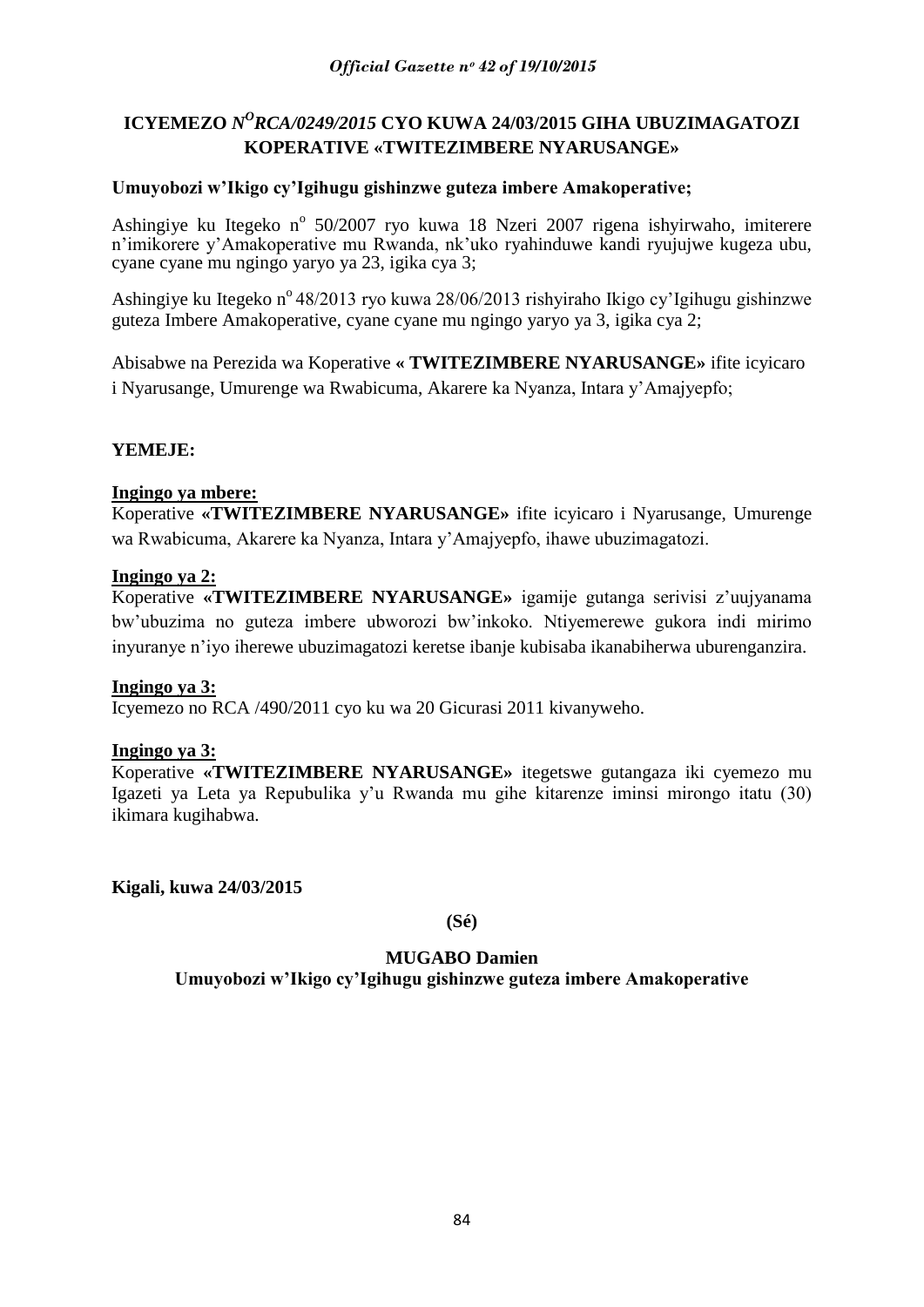# ICYEMEZO *N<sup>O</sup>RCA/0418/2015* CYO KUWA 10/06/2015 GIHA UBUZIMAGATOZI **KOPERATIVE «TWITEZIMBERE DUFATANYA KINAZI-GAHANA»**

## **Umuyobozi w'Ikigo cy'Igihugu gishinzwe guteza imbere Amakoperative;**

Ashingiye ku Itegeko nº 50/2007 ryo kuwa 18 Nzeri 2007 rigena ishyirwaho, imiterere n"imikorere y"Amakoperative mu Rwanda, nk"uko ryahinduwe kandi ryujujwe kugeza ubu, cyane cyane mu ngingo yaryo ya 23, igika cya 3;

Ashingiye ku Itegeko n<sup>o</sup> 48/2013 ryo kuwa 28/06/2013 rishyiraho Ikigo cy'Igihugu gishinzwe guteza Imbere Amakoperative, cyane cyane mu ngingo yaryo ya 3, igika cya 2;

Abisabwe na Perezida wa Koperative **« TWITEZIMBERE DUFATANYA KINAZI-GAHANA»** ifite icyicaro i Gahana, Umurenge wa Kinazi, Akarere ka Huye, Intara y"Amajyepfo;

## **YEMEJE:**

#### **Ingingo ya mbere:**

Koperative **«TWITEZIMBERE DUFATANYA KINAZI-GAHANA»** ifite icyicaro i Gahana, Umurenge wa Kinazi, Akarere ka Huye, Intara y"Amajyepfo, ihawe ubuzimagatozi.

#### **Ingingo ya 2:**

Koperative **«TWITEZIMBERE DUFATANYA KINAZI-GAHANA»** igamije guhunika no gucuruza imyaka.Ntiyemerewe gukora indi mirimo inyuranye n"iyo iherewe ubuzimagatozi keretse ibanje kubisaba ikanabiherwa uburenganzira.

#### **Ingingo ya 3:**

Koperative **«TWITEZIMBERE DUFATANYA KINAZI-GAHANA»** itegetswe gutangaza iki cyemezo mu Igazeti ya Leta ya Repubulika y"u Rwanda mu gihe kitarenze iminsi mirongo itatu (30) ikimara kugihabwa.

**Kigali, ku wa 10/06/2015**

**(Sé)**

# **MUGABO Damien**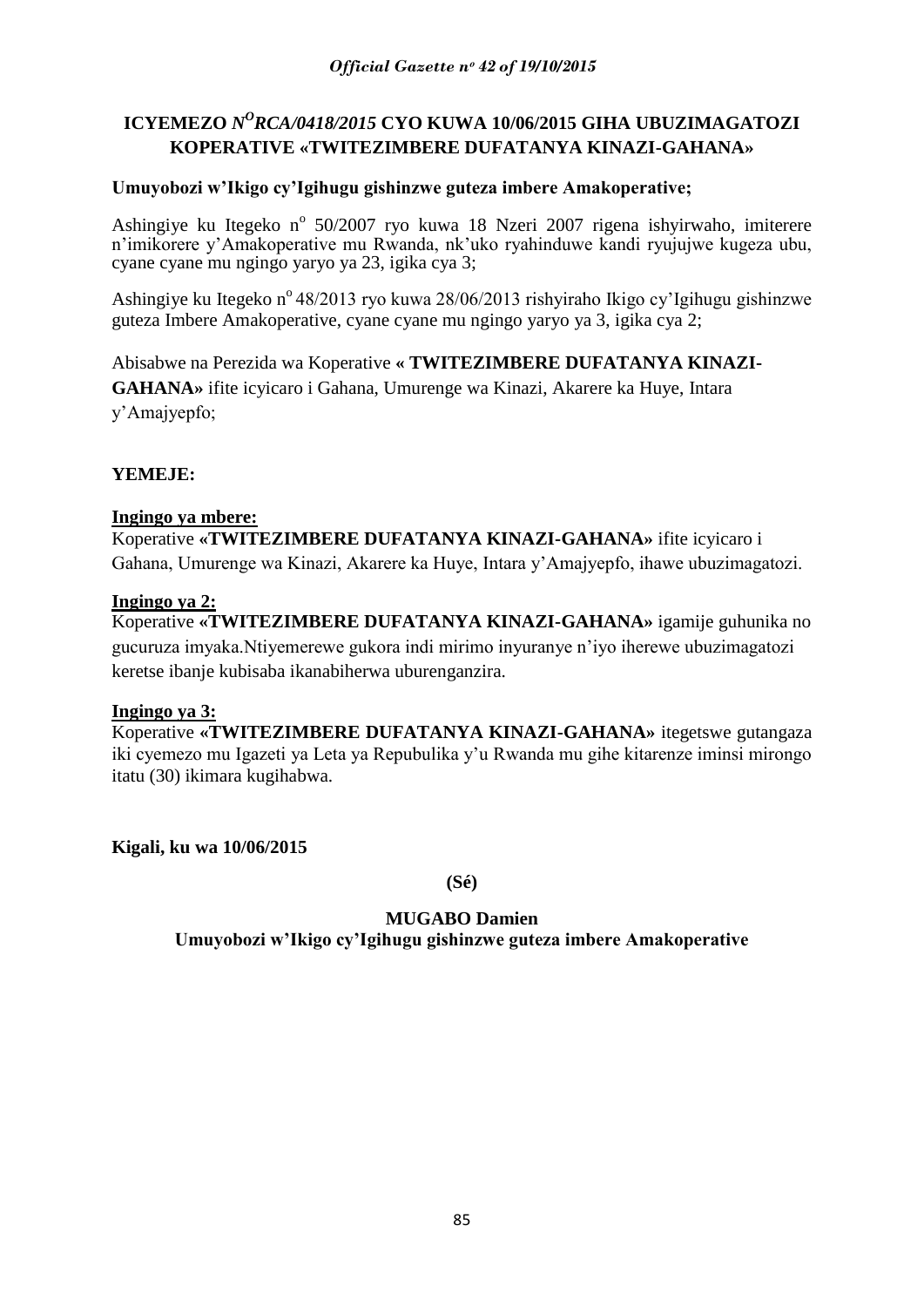# ICYEMEZO *N<sup>O</sup>RCA/0386/2015* CYO KUWA 01/06/2015 GIHA UBUZIMAGATOZI **KOPERATIVE «ISHEJA»**

## **Umuyobozi w'Ikigo cy'Igihugu gishinzwe guteza imbere Amakoperative;**

Ashingiye ku Itegeko nº 50/2007 ryo kuwa 18 Nzeri 2007 rigena ishyirwaho, imiterere n"imikorere y"Amakoperative mu Rwanda, nk"uko ryahinduwe kandi ryujujwe kugeza ubu, cyane cyane mu ngingo yaryo ya 23, igika cya 3;

Ashingiye ku Itegeko n<sup>o</sup> 48/2013 ryo kuwa 28/06/2013 rishyiraho Ikigo cy'Igihugu gishinzwe guteza Imbere Amakoperative, cyane cyane mu ngingo yaryo ya 3, igika cya 2;

Abisabwe na Perezida wa Koperative **« ISHEJA»** ifite icyicaro i Nyamugari, Umurenge wa Gatsata, Akarere ka Gasabo, Umujyi wa Kigali;

## **YEMEJE:**

## **Ingingo ya mbere:**

Koperative **«ISHEJA»** ifite icyicaro i Nyamugari, Umurenge wa Gatsata, Akarere ka Gasabo, Umujyi wa Kigali, ihawe ubuzimagatozi.

## **Ingingo ya 2:**

Koperative **«ISHEJA»** igamije guteza imbere ubudozi bw"inkweto. Ntiyemerewe gukora indi mirimo inyuranye n"iyo iherewe ubuzimagatozi keretse ibanje kubisaba ikanabiherwa uburenganzira.

## **Ingingo ya 3:**

Koperative **«ISHEJA»** itegetswe gutangaza iki cyemezo mu Igazeti ya Leta ya Repubulika y"u Rwanda mu gihe kitarenze iminsi mirongo itatu (30) ikimara kugihabwa.

**Kigali, kuwa 01/06/2015**

**(Sé)**

## **MUGABO Damien**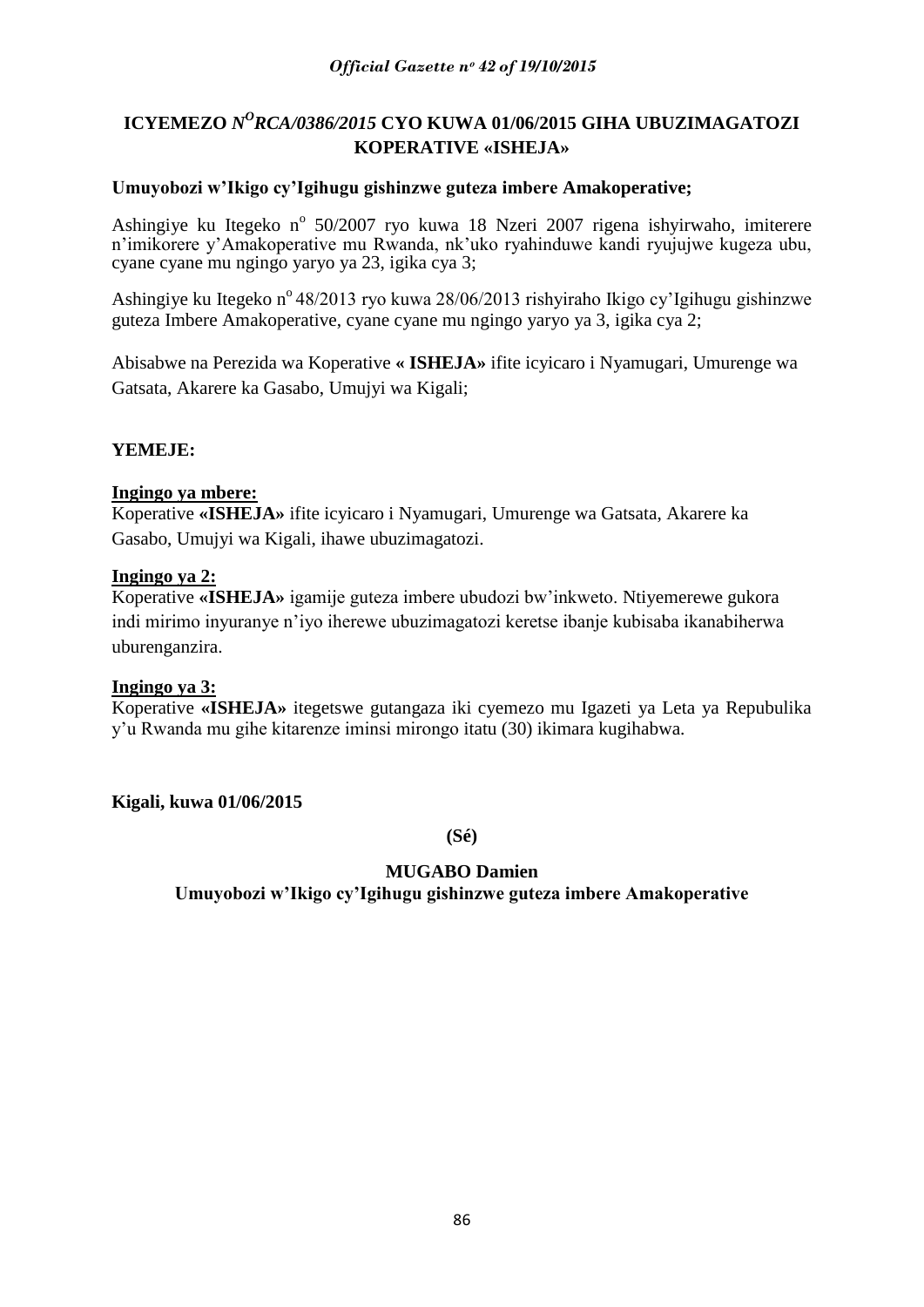# ICYEMEZO *N<sup>O</sup>RCA/1103/2014*CYO KUWA 24/12/2014 GIHA UBUZIMAGATOZI **KOPERATIVE «Y'ABAHINZI B'IBIRAYI, IBIGORI N'IMBOGA BYA KIJYAMBERE» (KOAIKI)**

## **Umuyobozi w'Ikigo cy'Igihugu gishinzwe guteza imbere Amakoperative;**

Ashingiye ku Itegeko nº 50/2007 ryo kuwa 18 Nzeri 2007 rigena ishyirwaho, imiterere n'imikorere y'Amakoperative mu Rwanda, nk'uko ryahinduwe kandi ryujujwe kugeza ubu, cyane cyane mu ngingo yaryo ya 23, igika cya 3;

Ashingiye ku Itegeko nº 48/2013 ryo kuwa 28/06/2013 rishyiraho Ikigo cy'Igihugu gishinzwe guteza Imbere Amakoperative, cyane cyane mu ngingo yaryo ya 3, igika cya 2;

Abisabwe na Perezida wa Koperative **« KOAIKI»** ifite icyicaro i Kabatezi, Umurenge wa Jenda, Akarere ka Nyabihu, Intara y"Iburengerazuba;

## **YEMEJE:**

#### **Ingingo ya mbere:**

Koperative **«KOAIKI»** ifite icyicaro i Kabatezi, Umurenge wa Jenda, Akarere ka Nyabihu, Intara y"Iburengerazuba, ihawe ubuzimagatozi.

#### **Ingingo ya 2:**

Koperative **«KOAIKI»** igamije guteza imbere ubuhinzi bw"ibirayi, ibigori n"imboga. Ntiyemerewe gukora indi mirimo inyuranye n"iyo iherewe ubuzimagatozi keretse ibanje kubisaba ikanabiherwa uburenganzira.

#### **Ingingo ya 3:**

Icyemezo n<sup>o</sup> 0439/2009 cyo ku wa 15 Mutarama 2009 kivanyweho.

#### **Ingingo ya 4:**

Koperative **«KOAIKI»** itegetswe gutangaza iki cyemezo mu Igazeti ya Leta ya Repubulika y"u Rwanda mu gihe kitarenze iminsi mirongo itatu (30) ikimara kugihabwa.

**Kigali, ku wa 24/12/2014**

**(Sé)**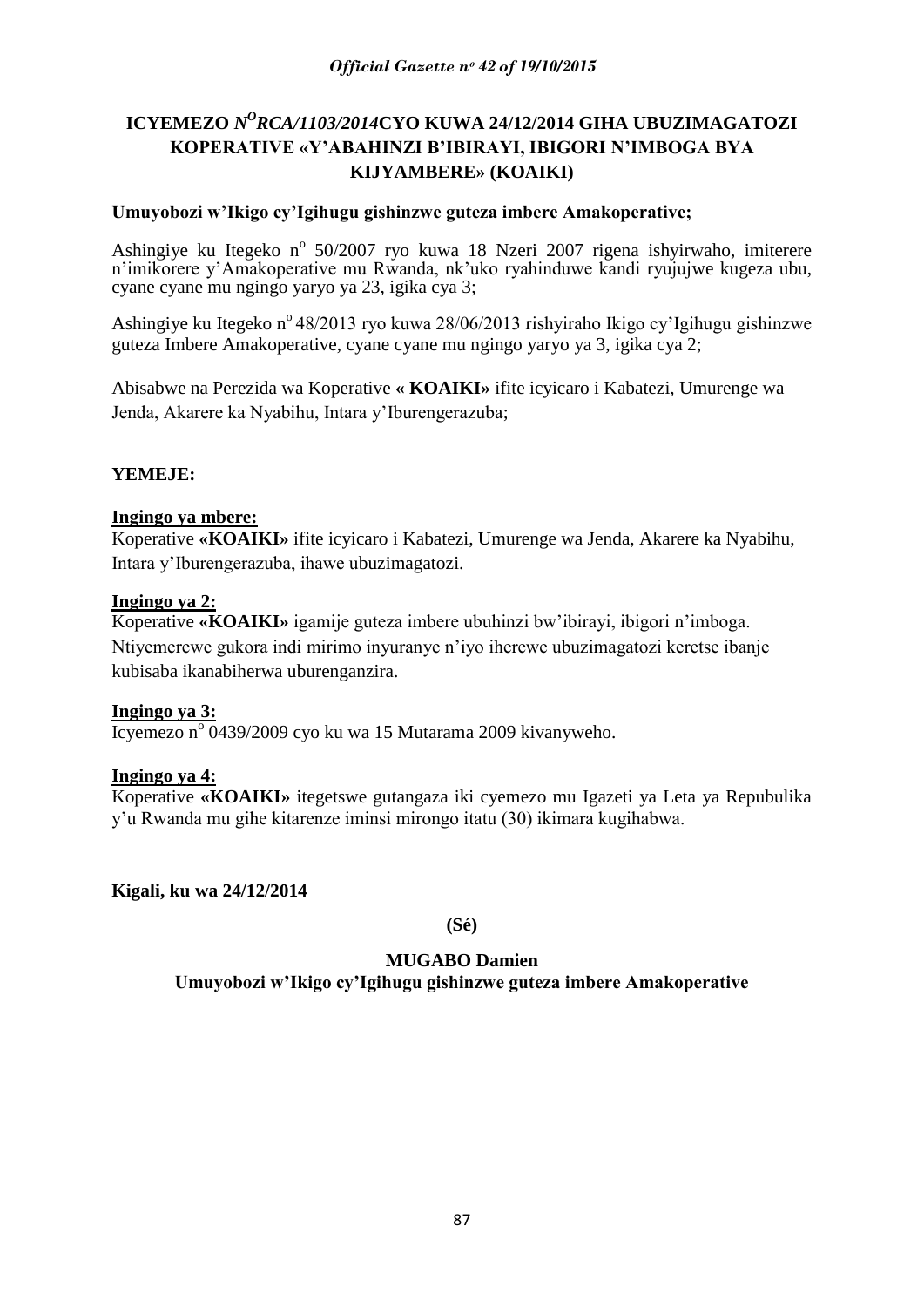# ICYEMEZO *N<sup>O</sup>RCA/0441/2015* CYO KUWA 23/06/2015 GIHA UBUZIMAGATOZI **KOPERATIVE «ICYIZERE KINYINYA»**

## **Umuyobozi w'Ikigo cy'Igihugu gishinzwe guteza imbere Amakoperative;**

Ashingiye ku Itegeko nº 50/2007 ryo kuwa 18 Nzeri 2007 rigena ishyirwaho, imiterere n"imikorere y"Amakoperative mu Rwanda, nk"uko ryahinduwe kandi ryujujwe kugeza ubu, cyane cyane mu ngingo yaryo ya 23, igika cya 3;

Ashingiye ku Itegeko n<sup>o</sup> 48/2013 ryo kuwa 28/06/2013 rishyiraho Ikigo cy'Igihugu gishinzwe guteza Imbere Amakoperative, cyane cyane mu ngingo yaryo ya 3, igika cya 2;

Abisabwe na Perezida wa Koperative **« ICYIZERE KINYINYA»** ifite icyicaro i Kagugu, Umurenge wa Kinyinya, Akarere ka Gasabo, Umujyi wa Kigali;

## **YEMEJE:**

## **Ingingo ya mbere:**

Koperative **«ICYIZERE KINYINYA»** ifite icyicaro i Kagugu, Umurenge wa Kinyinya, Akarere ka Gasabo, Umujyi wa Kigali, ihawe ubuzimagatozi.

#### **Ingingo ya 2:**

Koperative **«ICYIZERE KINYINYA»** igamije guteza imbere umwuga wo kugura, gukodesha no kugurisha imitungo itimukanwa (amazu n"ibibanza). Ntiyemerewe gukora indi mirimo inyuranye n"iyo iherewe ubuzimagatozi keretse ibanje kubisaba ikanabiherwa uburenganzira.

#### **Ingingo ya 3:**

Koperative **«ICYIZERE KINYINYA»** itegetswe gutangaza iki cyemezo mu Igazeti ya Leta ya Repubulika y"u Rwanda mu gihe kitarenze iminsi mirongo itatu (30) ikimara kugihabwa.

**Kigali, ku wa 23/06/2015**

**(Sé)**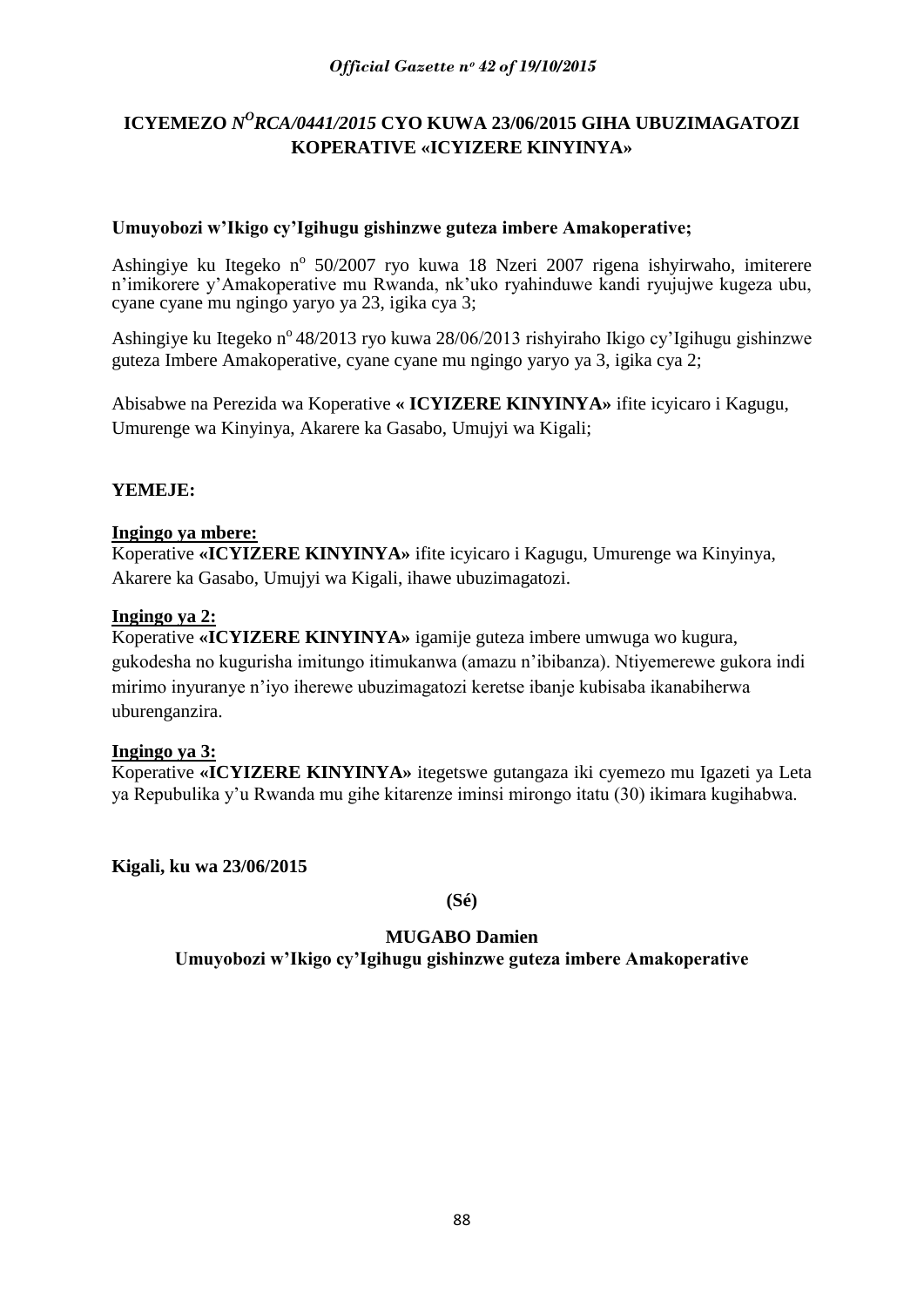# ICYEMEZO *N<sup>O</sup>RCA/0511/2015* CYO KUWA 27/07/2015 GIHA UBUZIMAGATOZI **KOPERATIVE «HANGA UMURIMO RILIMA» (KOHMR)**

## **Umuyobozi w'Ikigo cy'Igihugu gishinzwe guteza imbere Amakoperative;**

Ashingiye ku Itegeko nº 50/2007 ryo kuwa 18 Nzeri 2007 rigena ishyirwaho, imiterere n"imikorere y"Amakoperative mu Rwanda, nk"uko ryahinduwe kandi ryujujwe kugeza ubu, cyane cyane mu ngingo yaryo ya 23, igika cya 3;

Ashingiye ku Itegeko n<sup>o</sup> 48/2013 ryo kuwa 28/06/2013 rishyiraho Ikigo cy'Igihugu gishinzwe guteza Imbere Amakoperative, cyane cyane mu ngingo yaryo ya 3, igika cya 2;

Abisabwe na Perezida wa Koperative **« KOHMR»** ifite icyicaro i Nyabigendwa, Umurenge wa Rilima, Akarere ka Bugesera, Intara y"Iburasirazuba;

## **YEMEJE:**

## **Ingingo ya mbere:**

Koperative **«KOHMR»** ifite icyicaro i Nyabigendwa, Umurenge wa Rilima, Akarere ka Bugesera, Intara y"Iburasirazuba, ihawe ubuzimagatozi.

#### **Ingingo ya 2:**

Koperative **«KOHMR»** igamije guteza imbere ububaji. Ntiyemerewe gukora indi mirimo inyuranye n"iyo iherewe ubuzimagatozi keretse ibanje kubisaba ikanabiherwa uburenganzira.

#### **Ingingo ya 3:**

Koperative **«KOHMR»** itegetswe gutangaza iki Cyemezo mu Igazeti ya Leta ya Repubulika y"u Rwanda mu gihe kitarenze iminsi mirongo itatu (30) ikimara kugihabwa.

**Kigali, ku wa 27/07/2015**

**(Sé)**

# **MUGABO Damien**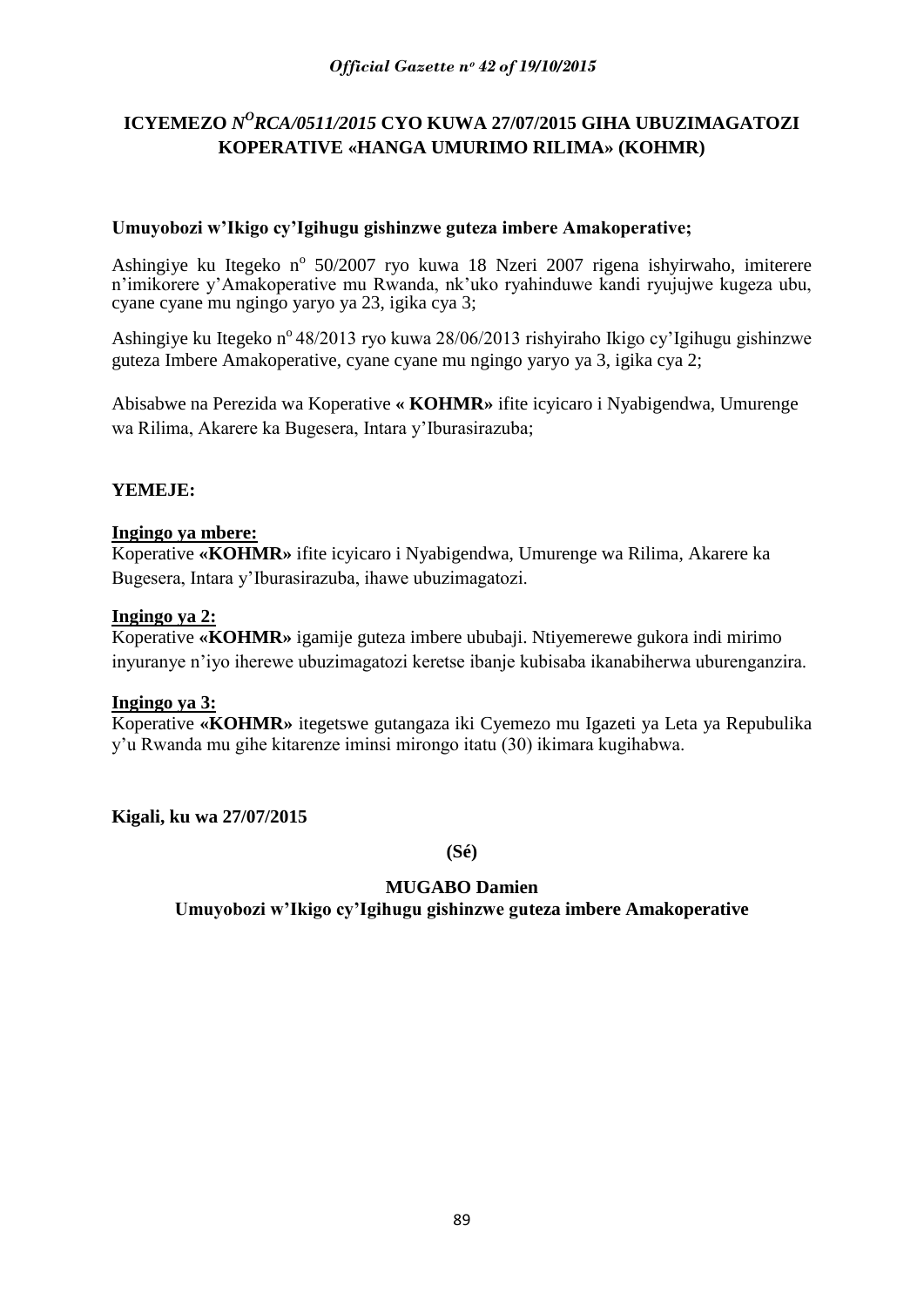## ICYEMEZO *N<sup>O</sup>RCA/0373/2015* CYO KUWA 14/05/2015 GIHA UBUZIMAGATOZI **KOPERATIVE «MAGIRIRANE NYANZA» (KOPEMANYA)**

## **Umuyobozi w'Ikigo cy'Igihugu gishinzwe guteza imbere Amakoperative;**

Ashingiye ku Itegeko nº 50/2007 ryo kuwa 18 Nzeri 2007 rigena ishyirwaho, imiterere n"imikorere y"Amakoperative mu Rwanda, nk"uko ryahinduwe kandi ryujujwe kugeza ubu, cyane cyane mu ngingo yaryo ya 23, igika cya 3;

Ashingiye ku Itegeko n<sup>o</sup> 48/2013 ryo kuwa 28/06/2013 rishyiraho Ikigo cy'Igihugu gishinzwe guteza Imbere Amakoperative, cyane cyane mu ngingo yaryo ya 3, igika cya 2;

Abisabwe na Perezida wa Koperative **« KOPEMANYA»** ifite icyicaro i Nyagahinga, Umurenge wa Rwamiko, Akarere ka Gicumbi, Intara y"Amajyaruguru;

## **YEMEJE:**

#### **Ingingo ya mbere:**

Koperative **«KOPEMANYA»** ifite icyicaro i Nyagahinga, Umurenge wa Rwamiko, Akarere ka Gicumbi, Intara y"Amajyaruguru, ihawe ubuzimagatozi.

#### **Ingingo ya 2:**

Koperative **«KOPEMANYA»** igamije guteza imbere ubuhinzi bw"ibarayi, ibigori n"ibishyimbo. Ntiyemerewe gukora indi mirimo inyuranye n"iyo iherewe ubuzimagatozi keretse ibanje kubisaba ikanabiherwa uburenganzira.

#### **Ingingo ya 3:**

Koperative **«KOPEMANYA»** itegetswe gutangaza iki Cyemezo mu Igazeti ya Leta ya Repubulika y"u Rwanda mu gihe kitarenze iminsi mirongo itatu (30) ikimara kugihabwa.

#### **Kigali, kuwa 14/05/2015**

**(Sé)**

**MUGABO Damien**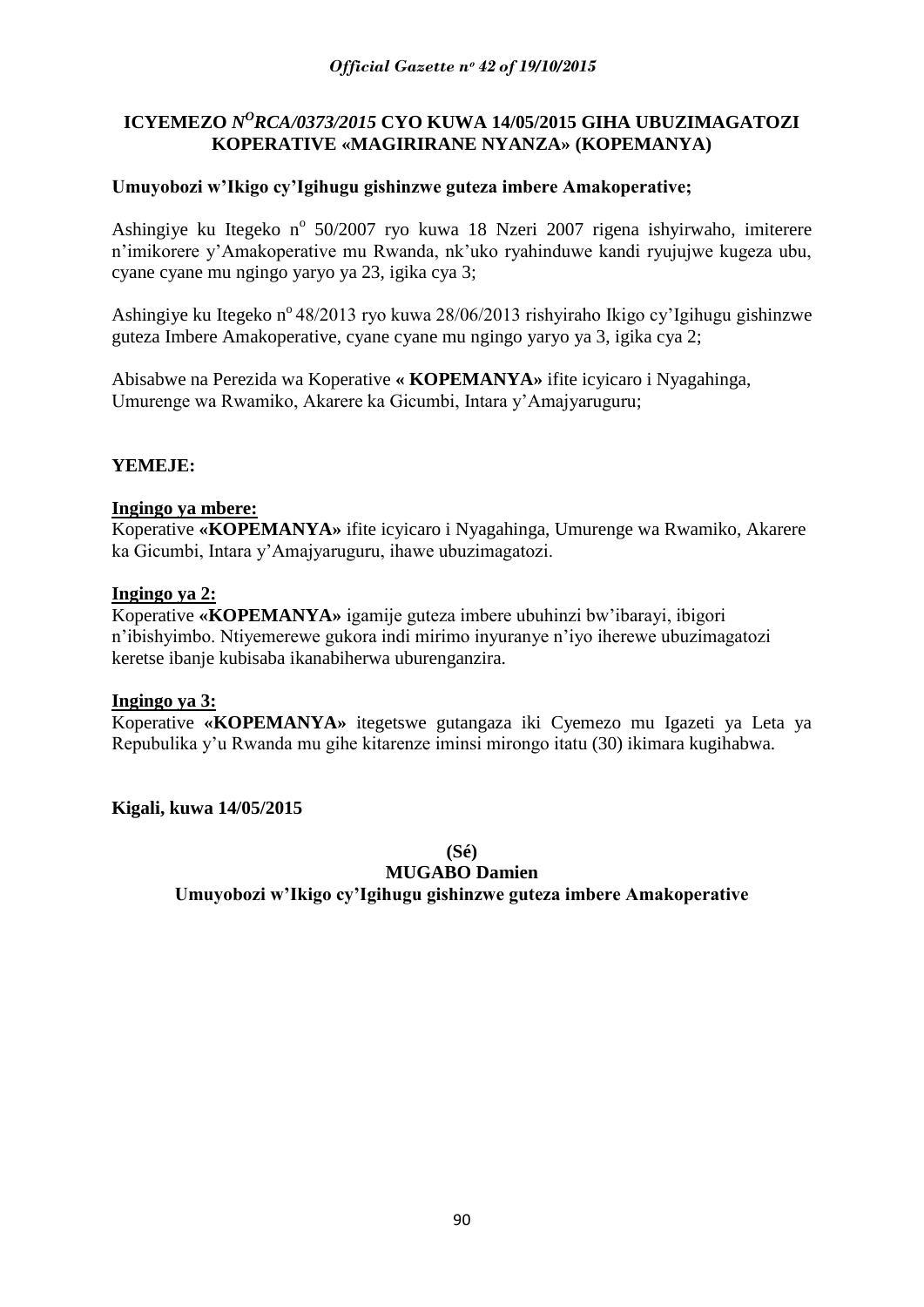## ICYEMEZO *N<sup>O</sup>RCA/0256/2011* CYO KUWA 31/03/2011 GIHA UBUZIMAGATOZI **KOPERATIVE «TWUBAKE NEZA»**

## **Umuyobozi w'Ikigo cy'Igihugu gishinzwe guteza imbere Amakoperative;**

Ashingiye ku Itegeko nº 50/2007 ryo kuwa 18 Nzeri 2007 rigena ishyirwaho, imiterere n"imikorere y"Amakoperative mu Rwanda, nk"uko ryahinduwe kandi ryujujwe kugeza ubu, cyane cyane mu ngingo yaryo ya 23, igika cya 3;

Ashingiye ku Itegeko nᵒ 16/2008 ryo kuwa 11/06/2008 rishyiraho Ikigo cy"Igihugu gishinzwe guteza Imbere Amakoperative, cyane cyane mu ngingo yaryo ya 3, igika cya 2;

Abisabwe na Perezida wa Koperative **« TWUBAKE NEZA»** ifite icyicaro i Kazo, Umurenge wa Kazo, Akarere ka Ngoma, Intara y"Iburasirazuba, mu rwandiko rwe rwakiriwe kuwa 15 Ugushyingo 2010;

## **YEMEJE:**

#### **Ingingo ya mbere:**

Koperative **«TWUBAKE NEZA»** ifite icyicaro i Kazo, Umurenge wa Kazo, Akarere ka Ngoma, Intara y"Iburasirazuba, ihawe ubuzimagatozi.

#### **Ingingo ya 2:**

Koperative **«TWUBAKE NEZA»** igamije guteza imbere umurimo wo kubumba no gutwika amatafari n"amategura. Ntiyemerewe gukora indi mirimo inyuranye n"iyo iherewe ubuzimagatozi keretse ibanje kubisaba ikanabiherwa uburenganzira.

#### **Ingingo ya 3:**

Iki Cyemezo kigira agaciro guhera umunsi cyatangarijweho mu Igazeti ya Leta ya Repubulika y"u Rwanda.

**Kigali, kuwa 31/03/2011**

**(Sé)**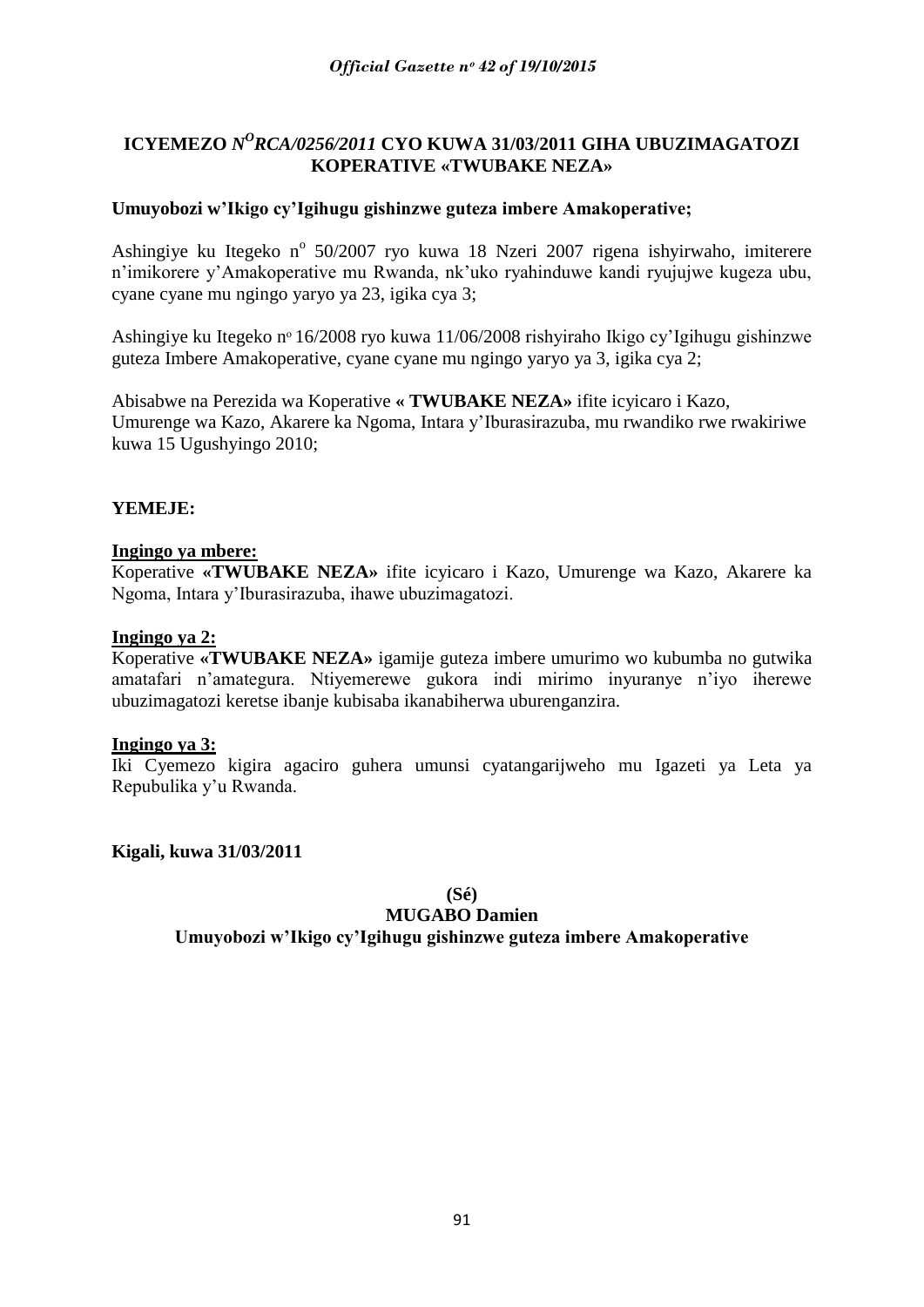# ICYEMEZO *N<sup>O</sup>RCA/0431/2015* CYO KUWA 19/06/2015 GIHA UBUZIMAGATOZI **«KOPERATIVE TWITE KU BUZIMA IWACU KARENGE» (KOTUIKA)**

## **Umuyobozi w'Ikigo cy'Igihugu gishinzwe guteza imbere Amakoperative;**

Ashingiye ku Itegeko nº 50/2007 ryo kuwa 18 Nzeri 2007 rigena ishyirwaho, imiterere n"imikorere y"Amakoperative mu Rwanda, nk"uko ryahinduwe kandi ryujujwe kugeza ubu, cyane cyane mu ngingo yaryo ya 23, igika cya 3;

Ashingiye ku Itegeko n<sup>o</sup> 48/2013 ryo kuwa 28/06/2013 rishyiraho Ikigo cy'Igihugu gishinzwe guteza Imbere Amakoperative, cyane cyane mu ngingo yaryo ya 3, igika cya 2;

Abisabwe na Perezida wa Koperative **« KOTUIKA»** ifite icyicaro i Karenge, Umurenge wa Karenge, Akarere ka Rwamagana, Intara y"Iburasirazuba;

## **YEMEJE:**

#### **Ingingo ya mbere:**

Koperative **«KOTUIKA»** ifite icyicaro i Karenge, Umurenge wa Karenge, Akarere ka Rwamagana, Intara y"Iburasirazuba, ihawe ubuzimagatozi.

#### **Ingingo ya 2:**

Koperative **«KOTUIKA»** igamije gutanga serivisi z"ubujyanama bw"ubuzima no guteza imbere ubuhinzi bw"ibigori n"ubworozi bw"ingurube. Ntiyemerewe gukora indi mirimo inyuranye n"iyo iherewe ubuzimagatozi keretse ibanje kubisaba ikanabiherwa uburenganzira.

#### **Ingingo ya 3:**

Icyemezo n0 RCA 913/2011 cyo ku wa 24/10/2011 kivanyweho.

#### **Ingingo ya 4:**

Koperative **«KOTUIKA»** itegetswe gutangaza iki Cyemezo mu Igazeti ya Leta ya Repubulika y"u Rwanda mu gihe kitarenze iminsi mirongo itatu (30) ikimara kugihabwa.

#### **Kigali, kuwa 19/06/2015**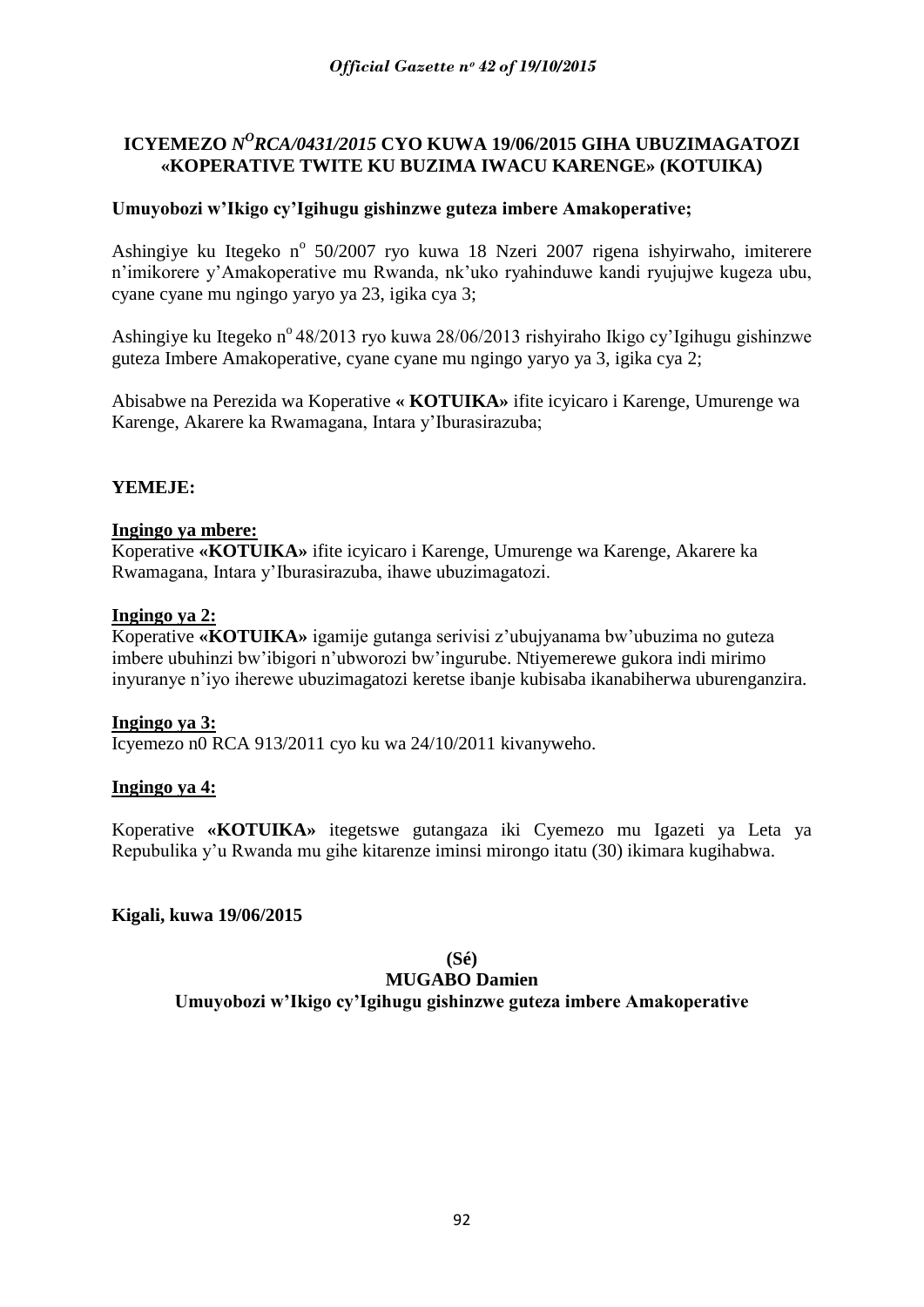## ICYEMEZO *N<sup>O</sup>RCA/0185/2015* CYO KUWA 26/02/2015 GIHA UBUZIMAGATOZI **«KOPERATIVE Y'ABAVUMVU B'UMURENGE WA KARAMBI» (KAUKA)**

## **Umuyobozi w'Ikigo cy'Igihugu gishinzwe guteza imbere Amakoperative;**

Ashingiye ku Itegeko nº 50/2007 ryo kuwa 18 Nzeri 2007 rigena ishyirwaho, imiterere n"imikorere y"Amakoperative mu Rwanda, nk"uko ryahinduwe kandi ryujujwe kugeza ubu, cyane cyane mu ngingo yaryo ya 23, igika cya 3;

Ashingiye ku Itegeko n<sup>o</sup> 48/2013 ryo kuwa 28/06/2013 rishyiraho Ikigo cy'Igihugu gishinzwe guteza Imbere Amakoperative, cyane cyane mu ngingo yaryo ya 3, igika cya 2;

Abisabwe na Perezida wa Koperative **« KAUKA»** ifite icyicaro i Gasovu, Umurenge wa Karambi, Akarere ka Nyamasheke, Intara y"Iburengerazuba;

## **YEMEJE:**

#### **Ingingo ya mbere:**

Koperative **«KAUKA»** ifite icyicaro i Gasovu, Umurenge wa Karambi, Akarere ka Nyamasheke, Intara y"Iburengerazuba, ihawe ubuzimagatozi.

#### **Ingingo ya 2:**

Koperative **«KAUKA»** igamije guteza imbere ubworozi bw"inzuki. Ntiyemerewe gukora indi mirimo inyuranye n"iyo iherewe ubuzimagatozi keretse ibanje kubisaba ikanabiherwa uburenganzira.

#### **Ingingo ya 3:**

Koperative **«KAUKA»** itegetswe gutangaza iki Cyemezo mu Igazeti ya Leta ya Repubulika y"u Rwanda mu gihe kitarenze iminsi mirongo itatu (30) ikimara kugihabwa.

#### **Kigali, kuwa 26/02/2015**

**(Sé)**

**MUGABO Damien**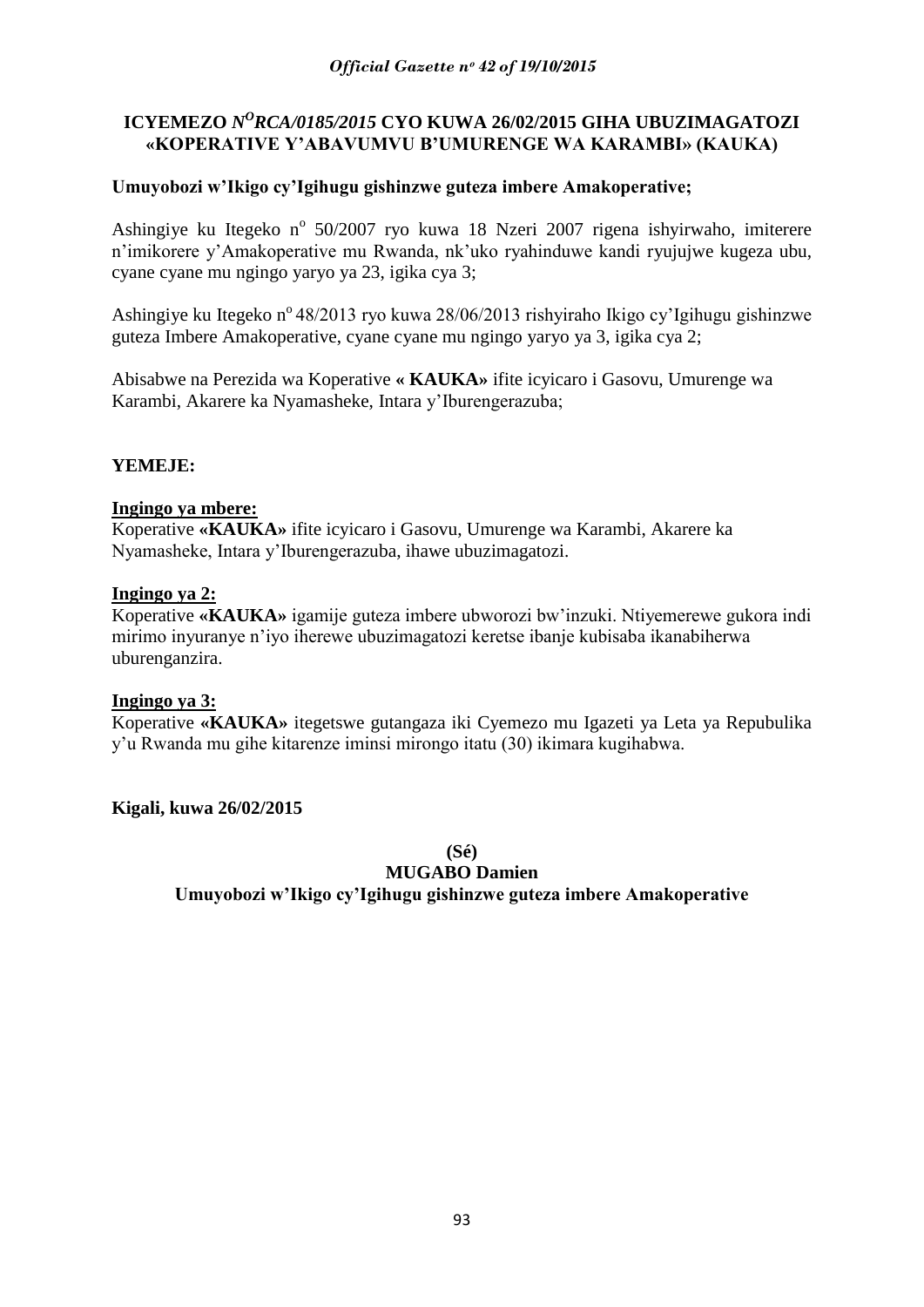## ICYEMEZO *N<sup>O</sup>RCA/1540/2009* CYO KUWA 17/12/2009 GIHA UBUZIMAGATOZI **KOPERATIVE «KOPERATIVE YO KUZIGAMA NO KUGURIZANYA» (TSIMBURA SACCO)**

## **Umuyobozi w'Ikigo cy'Igihugu gishinzwe guteza imbere Amakoperative;**

Ashingiye ku Itegeko nº 50/2007 ryo kuwa 18 Nzeri 2007 rigena ishyirwaho, imiterere n"imikorere y"Amakoperative mu Rwanda, nk"uko ryahinduwe kandi ryujujwe kugeza ubu, cyane cyane mu ngingo yaryo ya 23, igika cya 3;

Ashingiye ku Itegeko nᵒ 16/2008 ryo kuwa 11/06/2008 rishyiraho Ikigo cy"Igihugu gishinzwe guteza Imbere Amakoperative, cyane cyane mu ngingo yaryo ya 3, igika cya 2;

Abisabwe na Perezida wa **« TSIMBURA SACCO»** ifite icyicaro i Bushara, Umurenge wa Shagasha, Akarere ka Gicumbi, Intara y"Amajyaruguru, mu rwandiko rwe rwakiriwe ku wa 17 Ugushyingo 2009;

## **YEMEJE:**

#### **Ingingo ya mbere:**

**«TSIMBURA SACCO»,** ifite icyicaro i Bushara, Umurenge wa Shangasha, Akarere ka Gicumbi, Intara y"Amajyaruguru, ihawe ubuzimagatozi.

#### **Ingingo ya 2:**

**«TSIMBURA SACCO»** igamije guteza imbere abanyamuryango ibafasha kwizigamira no kubona inguzanyo. Ntiyemerewe gukora indi mirimo inyuranye n"iyo iherewe ubuzimagatozi keretse ibanje kubisaba ikanabiherwa uburenganzira.

#### **Ingingo ya 3:**

Iki Cyemezo kigira agaciro guhera umunsi cyatangarijweho mu Igazeti ya Leta ya Repubulika y"u Rwanda.

#### **Kigali, kuwa 17/12/2009**

**(Sé)**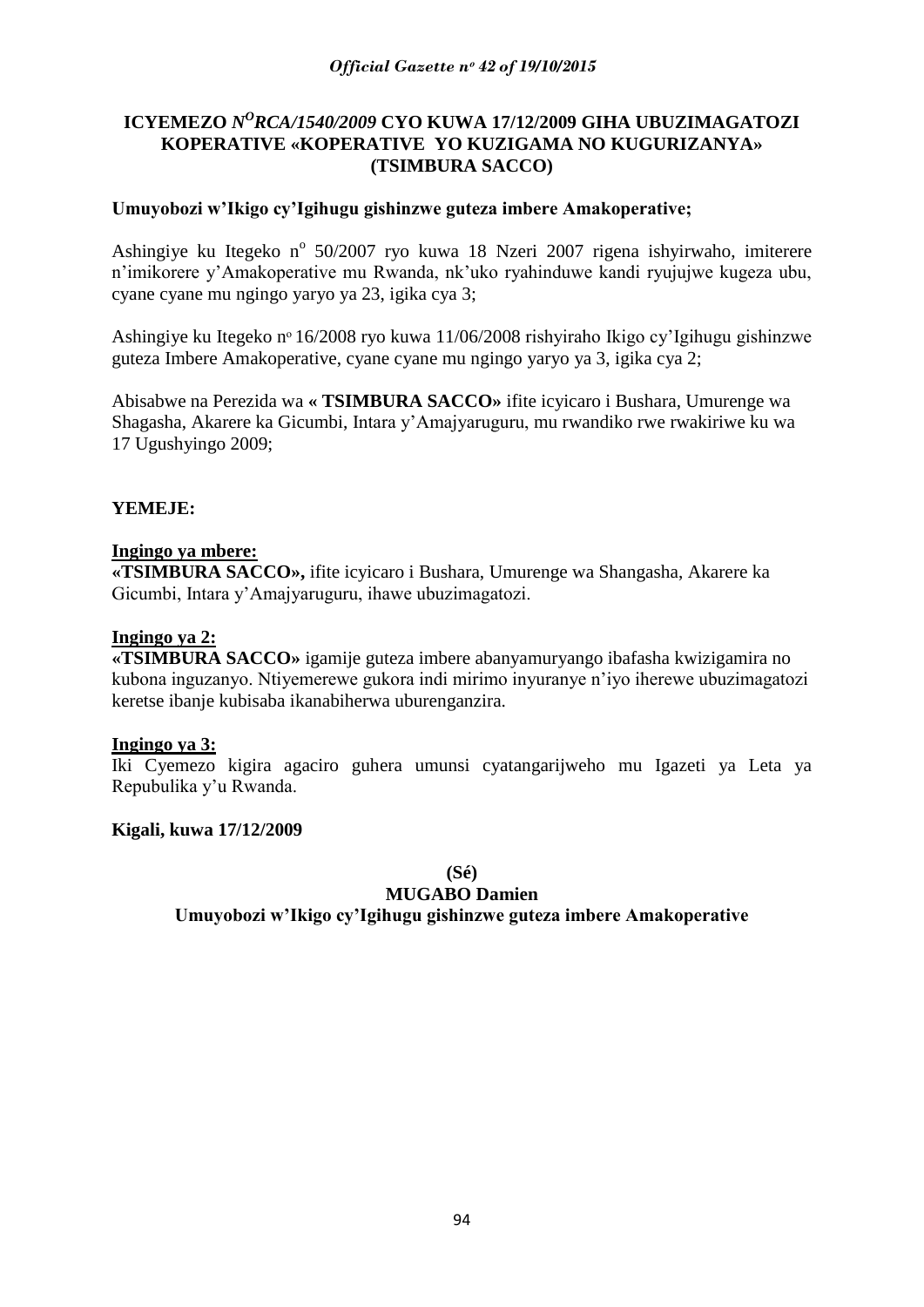## ICYEMEZO *N<sup>O</sup>RCA/0437/2015* CYO KUWA 23/06/2015 GIHA UBUZIMAGATOZI **KOPERATIVE «ABISHYIZEHAMWE GASABO»**

## **Umuyobozi w'Ikigo cy'Igihugu gishinzwe guteza imbere Amakoperative;**

Ashingiye ku Itegeko nº 50/2007 ryo kuwa 18 Nzeri 2007 rigena ishyirwaho, imiterere n"imikorere y"Amakoperative mu Rwanda, nk"uko ryahinduwe kandi ryujujwe kugeza ubu, cyane cyane mu ngingo yaryo ya 23, igika cya 3;

Ashingiye ku Itegeko n<sup>o</sup> 48/2013 ryo kuwa 28/06/2013 rishyiraho Ikigo cy'Igihugu gishinzwe guteza Imbere Amakoperative, cyane cyane mu ngingo yaryo ya 3, igika cya 2;

Abisabwe na Perezida wa Koperative **« ABISHYIZEHAMWE GASABO»** ifite icyicaro i Ngara, Umurenge wa Bumbogo, Akarere ka Gasabo, Umujyi wa Kigali;

## **YEMEJE:**

#### **Ingingo ya mbere:**

Koperative **«ABISHYIZEHAMWE GASABO»** ifite icyicaro i Ngara, Umurenge wa Bumbogo, Akarere ka Gasabo, Umujyi wa Kigali, ihawe ubuzimagatozi.

#### **Ingingo ya 2:**

Koperative **«ABISHYIZEHAMWE GASABO»** igamije guteza imbere ubucuruzi bw"ubuconco. Ntiyemerewe gukora indi mirimo inyuranye n"iyo iherewe ubuzimagatozi keretse ibanje kubisaba ikanabiherwa uburenganzira.

#### **Ingingo ya 3:**

Koperative **«ABISHYIZEHAMWE GASABO»** itegetswe gutangaza iki Cyemezo mu Igazeti ya Leta ya Repubulika y"u Rwanda mu gihe kitarenze iminsi mirongo itatu (30) ikimara kugihabwa.

**Kigali, kuwa 23/06/2015**

**(Sé)**